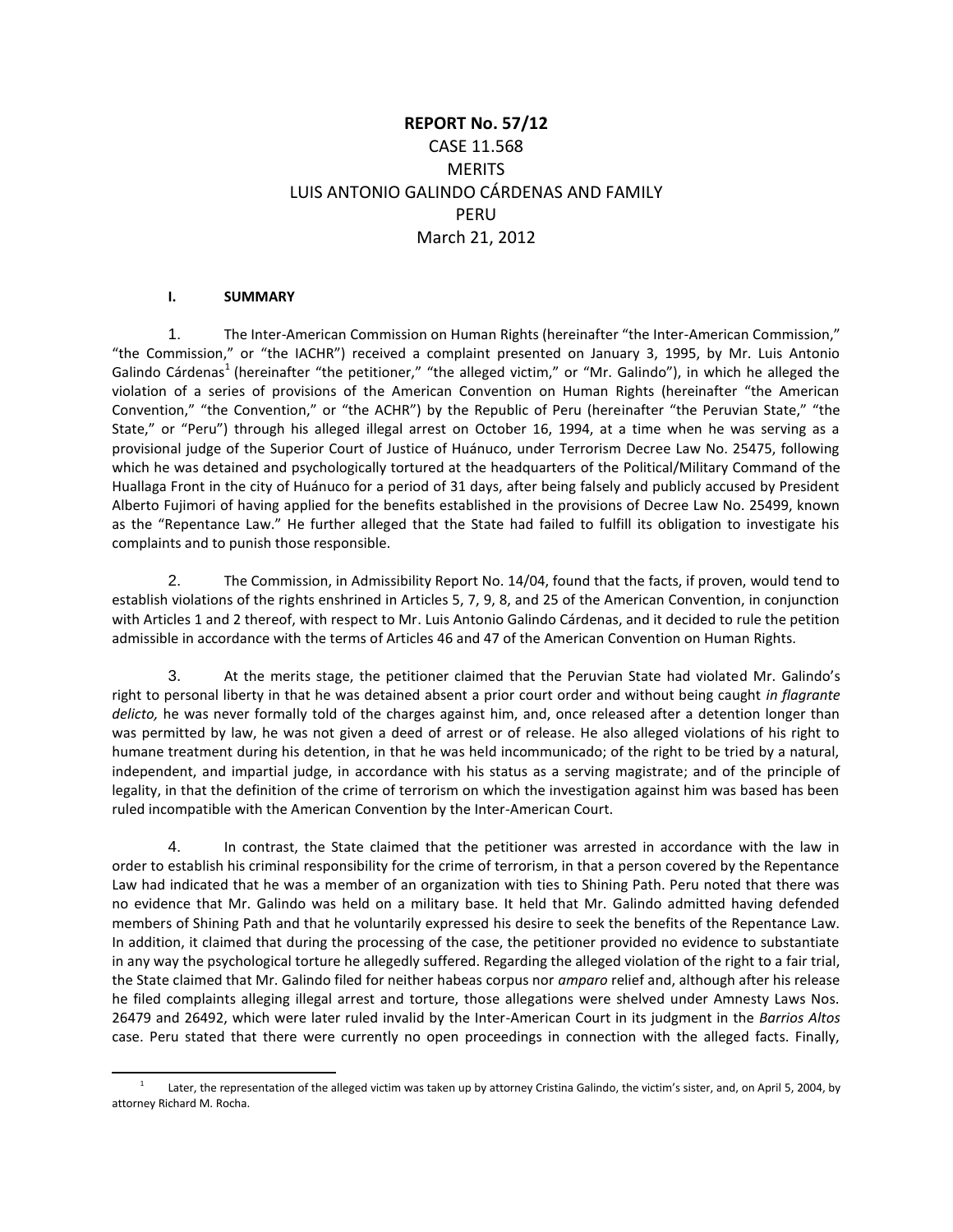regarding the alleged violation of the right to judicial protection, the State noted that the petitioner filed for no remedies, in spite of being both an attorney and a magistrate.

5. After analyzing the positions of the parties, the Inter-American Commission concluded that the State of Peru was responsible for violating the rights to humane treatment, to personal liberty, to a fair trial, to legality and freedom from *ex post facto* laws, and to judicial protection, enshrined in Articles 5, 7, 8, 9, and 25 of the American Convention, in conjunction with the obligations set out in Articles 1.1 and 2 thereof, with respect to Mr. Galindo Cárdenas. In addition, the Commission concluded that in the case at hand, with respect to the members of Mr. Galindo's family, the State violated the right to human treatment enshrined in Article 5 of the American Convention, in conjunction with Article 1.1 thereof.

## **II. PROCESSING BY THE IACHR**

## **A. Processing of the Case**

6. The Commission examined the petition during its 110th period of sessions and adopted Admissibility Report No. 14/04 on February 27, 2004, which it conveyed to the parties on March 11, 2004, while at the same time making itself available to the parties with a view to reaching a friendly settlement in the matter pursuant to Article 48.1.f of the American Convention. In addition, according to Article 38.1 of its Rules of Procedure in force at the time, the Commission asked the petitioner to submit his additional comments on the merits. On April 5, 2004, the Commission received a communication from the petitioner indicating that attorney Richard M. Rocha had been appointed to serve as the alleged victim's representative; acknowledgment of that information was given in a letter dated May 10, 2004. Later, on September 28, 2004, the IACHR received the petitioner's additional comments on the merits, which were forwarded to Peruvian State in a communication of October 27, 2004, with a period of two months for it to return its own additional comments on the merits.

7. On January 24, 2005, the Commission received a letter from petitioner stating his willingness to begin the friendly settlement proceedings as offered by the IACHR, and that information was forwarded to the State in a communication of March 2, 2005. Later, on February 21, 2005, the IACHR received a request from the petitioner asking for a public hearing to be held in connection with his case during the Inter-American Commission's 122nd regular session. The IACHR replied in a letter of February 8, 2005, that, on account of the high number of requests for hearings, his application could not be granted. On April 14, 2005, the Commission received from the State a request for an extension of the deadline for returning its comments. Later, the State submitted its additional comments on the merits in a communication dated May 10, 2005, which were forwarded to petitioner in a communication of May 25, 2005, with a period of one month for returning his comments. The State gave no response to the IACHR's offer to begin the friendly settlement procedure.

8. On June 27, 2005, the IACHR received a communication with the petitioner's comments, along with a request for a public hearing to be held in connection with the case. In a communication of July 6, 2005, the Commission acknowledged receipt of the previous communication and, in a communication of September 19, 2005, it informed the petitioner that it would not be possible for his request to be granted during the IACHR's 123rd regular session.

9. The petitioner filed additional requests for public hearings in communications dated September 12 and December 15, 2005, and January 15 and May 2, 2006, to which the IACHR replied by means of communications dated February 13 and June 21, 2006. In communications dated October 16, 2006, and January 15, 2007, the petitioner asked for a hearing on this case to be held. On July 31, 2007, the IACHR received a letter from the petitioner, which was forwarded to the State in a communication of September 27, 2007. The State requested a one-month extension in a communication dated October 26, 2007, which was granted by the IACHR in a communication of November 5, 2007. In communications of October 29 and November 28, 2007, the petitioner requested that a hearing on the case be held during the IACHR's next period of sessions. The Commission acknowledged receipt of the petitioner's communication of October 29, 2007, in a communication dated January 16, 2008.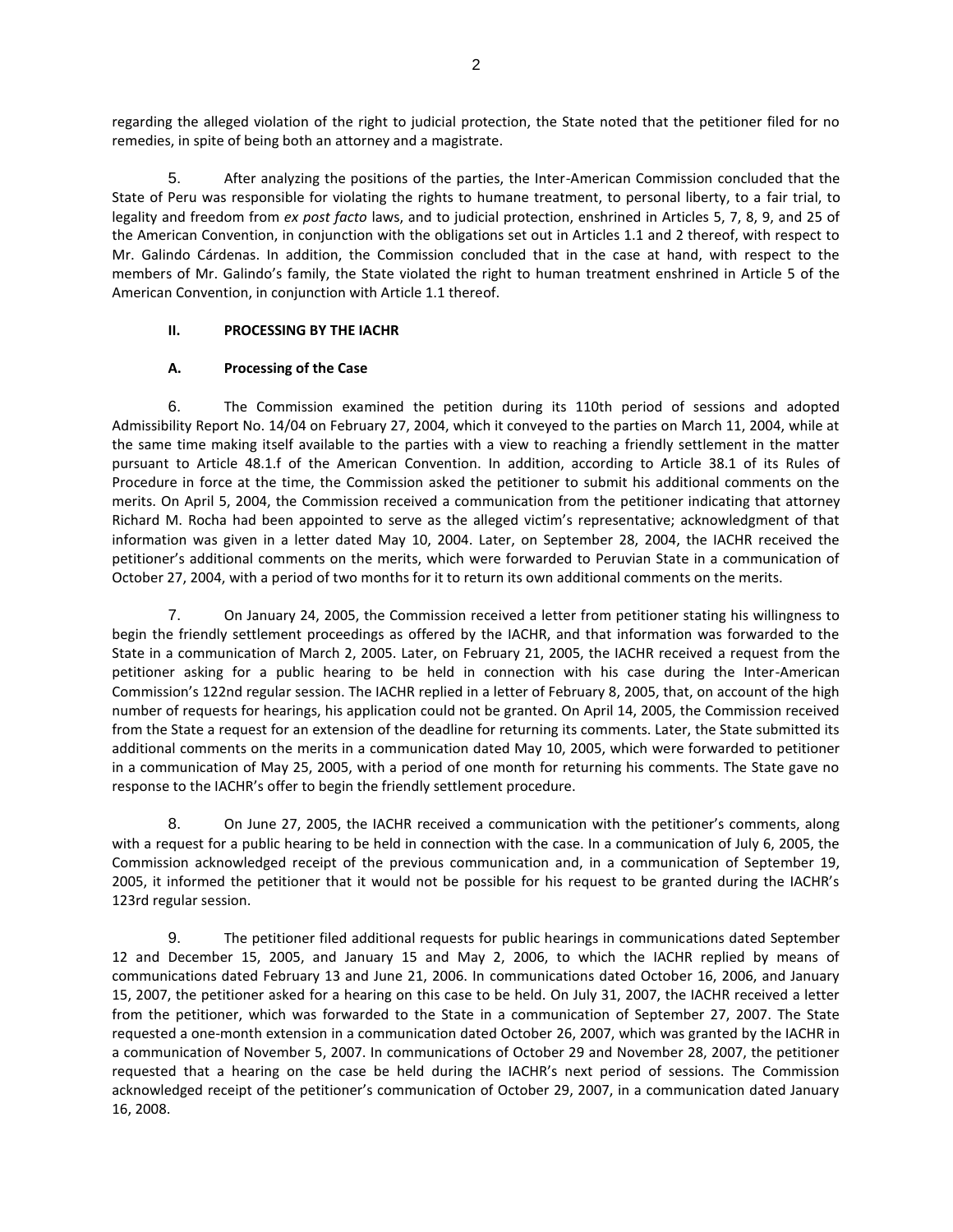10. The State requested an extension in a communication of December 5, 2007, which the Commission granted on December 11, 2007. The petitioner requested that a hearing be held on the case in a communication of January 3, 2008. The State submitted observations filing by means of a communication of January 21, 2008, which was conveyed to the petitioner for information purposes on February 5, 2008.

11. The petitioner submitted comments on the State's submission in a communication of February 27, 2008, which were forwarded to the State on March 11, 2008, with a one-month deadline for returning its comments. The State requested an extension on March 20, 2008, which was granted by the IACHR in a communication of April 1, 2008, with a deadline of April 17, 2008. The State submitted comments in a communication received on April 23, 2008, which were conveyed to the petitioner for information purposes on April 29, 2008. On June 13, 2008, the Commission received a filing from the petitioner containing comments on the State's submission of April 23, 2008, and asking the Commission to grant him a public hearing to set out the grounds of his complaint. In a communication of September 23, 2008, the IACHR informed both the petitioner and the State that it had decided to convene a hearing for October 23, 2008.

12. The petitioner submitted a filing dated November 3, 2008, which was received on November 17, 2008, and which the Commission, by means of a communication dated February 9, 2009, forwarded to the State for it to return its comments within the following month. The State returned its comments in a communication of March 11, 2009, which was conveyed to the petitioner for his comments by means of a communication dated March 20, 2009. On May 5, 2009, the Commission received the petitioner's comments, which were forwarded to the State by the IACHR in a communication of May 21, 2009, with a deadline of one month for returning its comments. The State returned its comments in a communication of June 24, 2009, which were forwarded to the petitioner by the IACHR in a communication of dated June 29, 2009.

13. The petitioner submitted comments on the State's submission in a communication of August 19, 2009. In a communication of May 18, 2010, the Commission acknowledged receipt of the petitioner's communications of December 9, 2009, and February 1, 2010. The petitioner lodged filings on August 1, September 20, and November 15, 2010, receipt of which was acknowledged by the IACHR on January 11, 2011. On April 19, 2011, the Commission received a submission from the petitioner, which was forwarded to the State for information purposes on June 2, 2011. The petitioner submitted additional filings on June 27 and July 12, 2011, which were forwarded to the State for its comments in a communication of August 12, 2011. On December 22, 2011, the IACHR received a communication from the petitioner, which was conveyed to the State for information purposes on February 6, 2012.

# **III. POSITIONS OF THE PARTIES**

# A.Position of the Petitioner

14. The petitioner alleges that on or about September 15, 1994, while Mr. Luis Antonio Galindo Cárdenas was working as a provisional judge of the Superior Court of Justice of Huánuco, he became aware through unofficial sources that his name had been mentioned in a statement given to the police by an alleged member of the subversive group Sendero Luminoso ("Shining Path"), accusing him of being a member of that organization through the Association of Democratic Lawyers.

15. The petitioner states that on October 14, 1994, Mr. Galindo Cárdenas reported to the offices of the Counterterrorism Command (hereinafter "JECOTE") of the Huánuco National Police in order to clarify the situation, where he met with the head of that police unit. Later, at the Huánuco Military Barracks, he met with Army Colonel Eduardo Negrón Montestruque, commanding officer of the Military/Political Command and with the Provincial Criminal Prosecutor of Huánuco, Dr. Ricardo Robles y Coz, who informed him that there was a police investigation for the crime of terrorism in which his first given name and his surname appeared.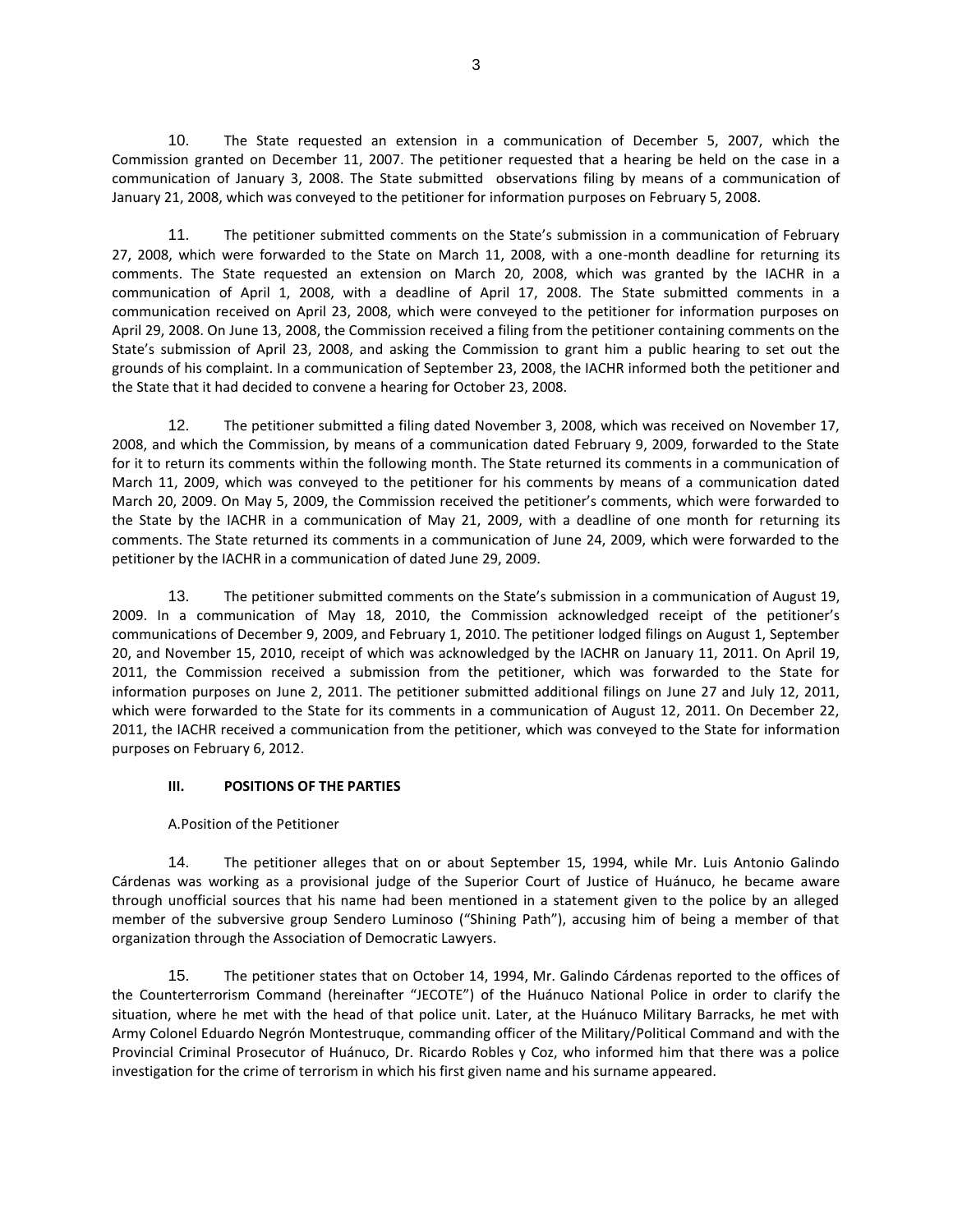16. The petitioner states that at that meeting, which lasted about three hours, Mr. Galindo Cárdenas explained that in 1993, when he was a practicing lawyer, four individuals arrived at his office in the city of Huánuco and asked him, amid threats and in his capacity as an attorney and a friend of the prosecutor in charge of the investigation, to try and secure the release of a fifth person who was being held in custody. The petitioner notes that Mr. Galindo did not assume the defense of the detainee in question and consequently, for reasons of security, he left the city of Huánuco for a prudent length of time and went to Lima where his family lived. He states that he also reported that prior to this incident, in the year 1991 or 1992, two individuals came to his office when he was in private legal practice and asked him to take up the defense of two of their relatives – Juan Santamaría Ramos and Fernando Salinas Solórzano – which he did when those individuals were subject to investigations and had charges made against them. He states that those persons paid him for his professional services and that Mr. Galindo issued the corresponding invoices after defending them in accordance with the law. He notes that those defense services were permissible under the Constitution of Peru.

17. The petitioner indicates that following that meeting, on the very same day, October 14, 1994, Mr. Galindo Cárdenas returned to his work as a judge at the Huánuco Criminal Chamber and attended a session of the plenary at which he explained his reasons for his late arrival.

18. The petitioner indicates that two days later, in the morning of Sunday, October 16, 1994, the head of the Counterterrorism Command (JECOTE) arrived at Mr. Galindo Cárdenas's home to inform him that Col. Negrón wished to speak with him at the Yanac Army Barracks; he proceeded to that military facility, unaware that hours earlier, on a Lima television channel, President of the Republic Alberto Fujimori had accused the president of the Superior Court of Justice of Huánuco and the President of Huánuco University of committing acts of terrorism and had reported that both individuals had been detained in a police operation and had requested that Decree Law No. 25499, the Repentance Law, be applied to them. The petitioner indicates that clarification was later given that the complaint referred to Judge Galindo Cárdenas and not to the president of the Huánuco Superior Court of Justice.

19. The petitioner states that on October 16, 1994, Mr. Galindo Cárdenas was received very cordially at the Huánuco Military Barracks by Col. Negrón and another Army officer, who invited him into a room; there, once inside, the officer locked the door and placed the security chain on it with such speed that Mr. Galindo was unable to react. The petitioner reports that Mr. Galindo was kept in arbitrary and illegal detention at the Huánuco Military Barracks for 31 days. He states that Mr. Galindo's arrest became public knowledge following the accusations that President Alberto Fujimori made on television on Sunday, October 16, 1994.

20. The petitioner says that it was not until October 18, 1994, that Mr. Galindo Cárdenas was allowed to talk to his wife and that, through her, he presented his resignation from his position as a judge on October 19, 1994, noting that his arrest was intended to undermine the reputation of the judiciary in Huánuco.

21. He indicates that while Mr. Galindo was being held at the military barracks, a police statement was taken from him by the JECOTE and the National Antiterrorism Directorate of Lima (DINCOTE–Lima), with the assistant provincial prosecutor in attendance; and that the statement was deliberately misplaced, since it contained the invoices for professional fees that the alleged victim had issued while working as an attorney in private practice. The petitioner states that according to the household search record and its annexes, prepared by police officers from DINCOTE–Lima with the provincial criminal prosecutor of Huánuco in attendance, both personal and professional documents relating to his work as an attorney were found in his home and seized; these included copies of professional fee invoices, including the receipts for payments received for the defense of Juan Santa María Ramos and Fernando Salinas Solórzano. The petitioner contends that if he had been a member of the Association of Democratic Lawyers, he would have received no payment for defending those individuals. Consequently, the petitioner contends that the defense of those persons was provided in accordance with law.

22. The petitioner claims that with the intent of presenting Mr. Galindo to public opinion as a subversive criminal who had invoked the Repentance Law and thereby to give credence to President Fujimori's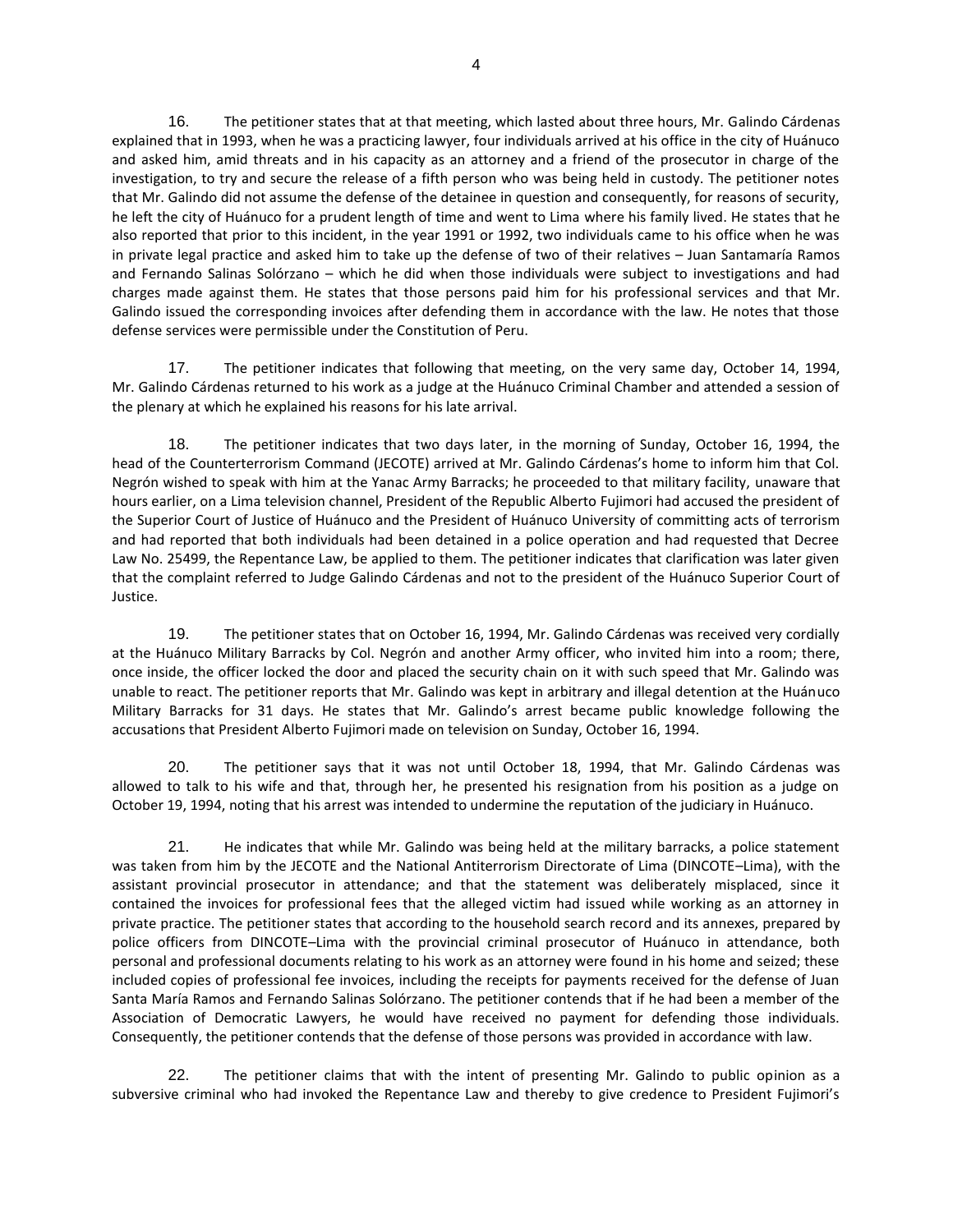accusations, a series of untruths were distributed in the country's press and television media: for example, Ministry of Defense official communiqué No. 068/RRPP/F-H, which contradicts police reports No. 24-DECOTE-PMC-HCO and No. 09-DECOTE-PNC-HCO/AD that establish the date and method of his alleged arrest and subsequent investigation.

23. The petitioner contends that there are contradictory police reports of the arrest. He states that while one report states that Mr. Galindo voluntarily requested application of the Repentance Law on October 15 and was therefore not arrested during a police operation, the Ministry of Defense's communiqué of October 17, 1994, reports that Mr. Galindo was detained during an operation and later stated that he wanted to apply for the benefits of the Repentance Law. The petitioner indicates that the evidence drawn from the applicant's statement and from a broadening statement given by the applicant contains utter falsehoods intended to show that Mr. Galindo was appealing to the Repentance Law without meeting the requirements and demands of Law 25499 and Supreme Decree 01593, which regulated the benefits available to people subject to the Repentance Law. Specifically, as evidence that those documents are false, he points to the absence from them of the fingerprints required by Law 25499.

24. As evidence that he did not seek the benefits of the Repentance Law (No. 25499) and its Regulations (D.S. 015/93-JUS; Article 1.II.a and Article 6) and that this law should not have been applied to him, the petitioner points to the nonexistence of the three requirements set by the law for its application: (1) voluntarily provision of timely and truthful information revealing details of terrorist groups or organizations and their functions; (2) identification of leaders, heads, chiefs, and/or main members; (3) information on future terrorist actions for their prevention or neutralization. The petitioner claims that since Mr. Galindo did not provide that information, the resolutions granting him the benefit of exemption from punishment under the Repentance Law violate the principle of legality in that they contain falsehoods. The petitioner contends that Mr. Galindo identified no one, in that the people he spoke of in his statement had already been fully identified by the police and taken into custody. He also states that the alleged information that Mr. Galindo provided was never checked or verified as required by Article 3 of Law 25499, and neither did the provincial prosecutor simultaneously file charges with a criminal judge as required by Article 3.a of the same law.

25. The petitioner alleges that while Mr. Galindo was being illegally held at the Military Barracks, he only had access to drinking water for 10 minutes in the morning and 10 in the evening. He further alleges that during the night, shots were fired at the window of his room and that in the early morning hours he heard the anguished cries of people who were being punished. He also alleges that the authorities permitted incidents to occur in the early morning hours with the aim of driving fear into him and breaking him down, such as the entry into his cell while he was asleep of the "hooded repentant female terrorist," who would identify him as the "democratic attorney." He contends that Mr. Galindo was also psychologically pressured by Col. Eduardo Negrón Montestruque, the military commanding officer in Huánuco, to seek application of the Repentance Law and identify the president of the Superior Court Huánuco and two other judges as members of Shining Path, which he refused to do.

26. The petitioner reports that on October 26, 1994, the Attorney General of the Nation, Dr. Blanca Nélida Colán Maguiña, visited the military barracks and spoke with the detainee; Mr. Galindo informed her of the arbitrary acts and psychological mistreatment he was receiving, but she did nothing about it. The petitioner indicates that although the Human Rights Commission of the Democratic Constituent Congress made two official visits to the city of Huánuco to meet with Mr. Galindo, its members were unable to speak with the alleged victim on the orders of the commanding officer of the Political/Military Command, who was in charge of the military barracks where he was being held. He says that Mr. Galindo Cárdenas was first prevented by the army from being visited by members of the International Red Cross and that no response was forthcoming to the request made by the president of the Huánuco Supreme Court for information on the alleged victim's legal situation.

27. The petitioner states that on November 4, 1994, the Provincial Prosecutor found that there were no grounds for charging the alleged victim and, 31 days after his arrest, he was released. He notes that the provincial prosecutor's resolution refers to Article 4 of Decree Law 25475 but fails to specify the subsection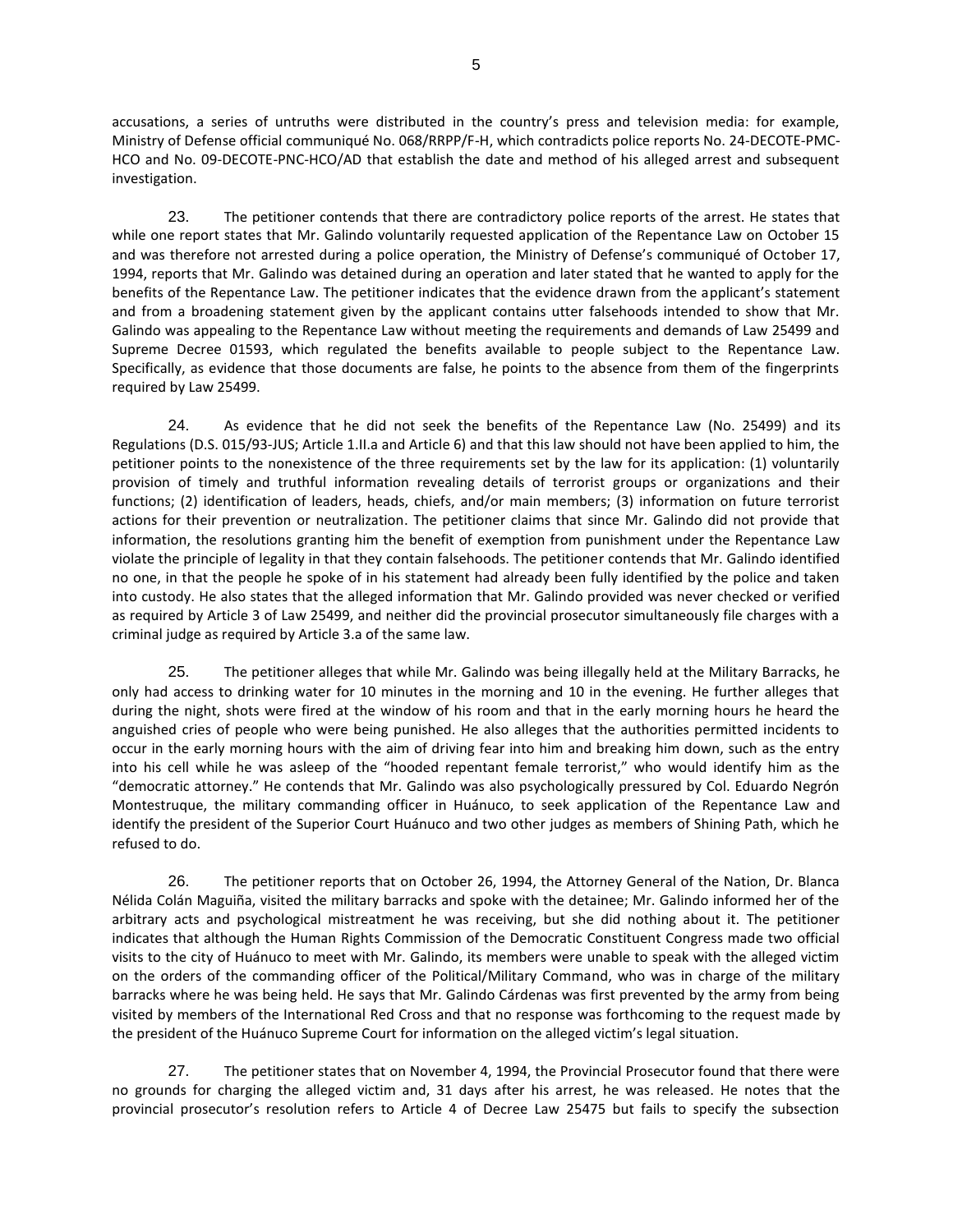describing the form of collaboration with terrorists allegedly committed by Mr. Galindo. In this regard, he states that the formal and unrestricted provision of legal advice does not constitute an act of collaboration (Article 284 of the Organic Law of the Judicial Branch).

28. The petitioner notes that this resolution was upheld by the senior prosecutor, and so he was released on November 16, 1994, but that he was not given a written deed for his arrest, which had gone on longer than the maximum of 15 days allowed for a person to be held in a terrorism investigation. The petitioner indicates that on December 13, 1995, Mr. Galindo Cárdenas asked the prosecutor of the first criminal Prosecutor's Office of Huánuco, Dr. Ricardo Robles Coz, for certified copies of the investigation that was brought against him, but no reply was given to his request. He states that on December 16, 1994, Mr. Galindo Cárdenas filed a complaint remedy with the senior criminal prosecutor of Huánuco, again without positive results. The petitioner claims that he apprised of the prosecutorial resolutions after a lengthy time spent investigating and demanding they be handed over in order to be able to initiate the corresponding legal actions.

29. The petitioner reports that Mr. Galindo's family did not pursue legal action while he was being held in custody, since they received threats from the Peruvian Army that were they to do so, he would not be released. In addition, he claims that a state of emergency had been declared in the city of Huánuco and it was therefore under the control of the Political/Military Command, led by Army Colonel Eduardo Negrón Montestruque, the perpetrator of the alleged violations; consequently, the city's prosecutors and judiciary were subordinate to the Political/Military Command, and so any such remedies would have been ineffective. He also contends that under Article 38 of Law 23506, and in accordance with Article 137.1 of the Constitution, habeas corpus actions were not admissible in areas covered by states of emergency, which rendered the pursuit of any legal action or claim futile.

30. The petitioner alleges that upon regaining his freedom, Mr. Galindo Cárdenas lodged a complaint against the Provincial Prosecutor of Huánuco, Ricardo Robles y Coz, and against the Senior Prosecutor of Huánuco, Carlos Schult Vela, for the crimes of abuse of authority, against the jurisdictional function and malfeasance in office as a consequence of his arbitrary detention. However, he states, in a decision dated May 8, 1998, the Internal Oversight office of the Public Prosecution Service ordered the closing of the complaint file, in application of Article 4 of Amnesty Law No. 26479.

31. The petitioner also reports that Mr. Galindo filed a complaint with the Executive Council of the Judicial Branch, which in a decision of January 16, 1995, resolved to demand from the army a comprehensive investigation of the case and the punishment of those responsible and to dispatch an official letter to the Attorney General of the Nation and to the Ministry of the Interior to the same end. He alleges that despite that decision, the State has not fulfilled its obligation of conducting a timely and effective investigation. He further alleges that he had made various approaches to the Human Rights Commission of the Democratic Constituent Congress, to the office of the Attorney General of the Nation, and to the Ministry of Defense, all of which were fruitless.

32. The petitioner states that at the time when Mr. Galindo was publicly identified as a repentant terrorist, in violation of the antiterrorist legislation (Regulations to the Repentance Law), his physical and personal integrity was placed in danger, he suffered humiliation in various public venues, and his professional work as an attorney was impaired. He also contends that this situation caused severe pain and suffering to the alleged victim and his family, particularly his wife and his son who, at the time of the incident, was 9 years of age. The petitioner claims that as a consequence of the State's stigmatization of him as a subversive criminal, his professional relationships were blocked; he was therefore forced to sell his house, his car, his wife's business, to change his son to another school, and to provide him with psychological treatment.

33. Regarding the new facts presented by the State at the merits stage – dealing with the Verification Report of January 25, 1995, which indicates that a tradesman applied for the terms of the Repentance Law in connection with incidents that took place in the town of Acomayo in 1990, when members of PC-SL held a People's Assembly and appointed him the military commander of the first sector of San Pedro Acomayo – the petitioner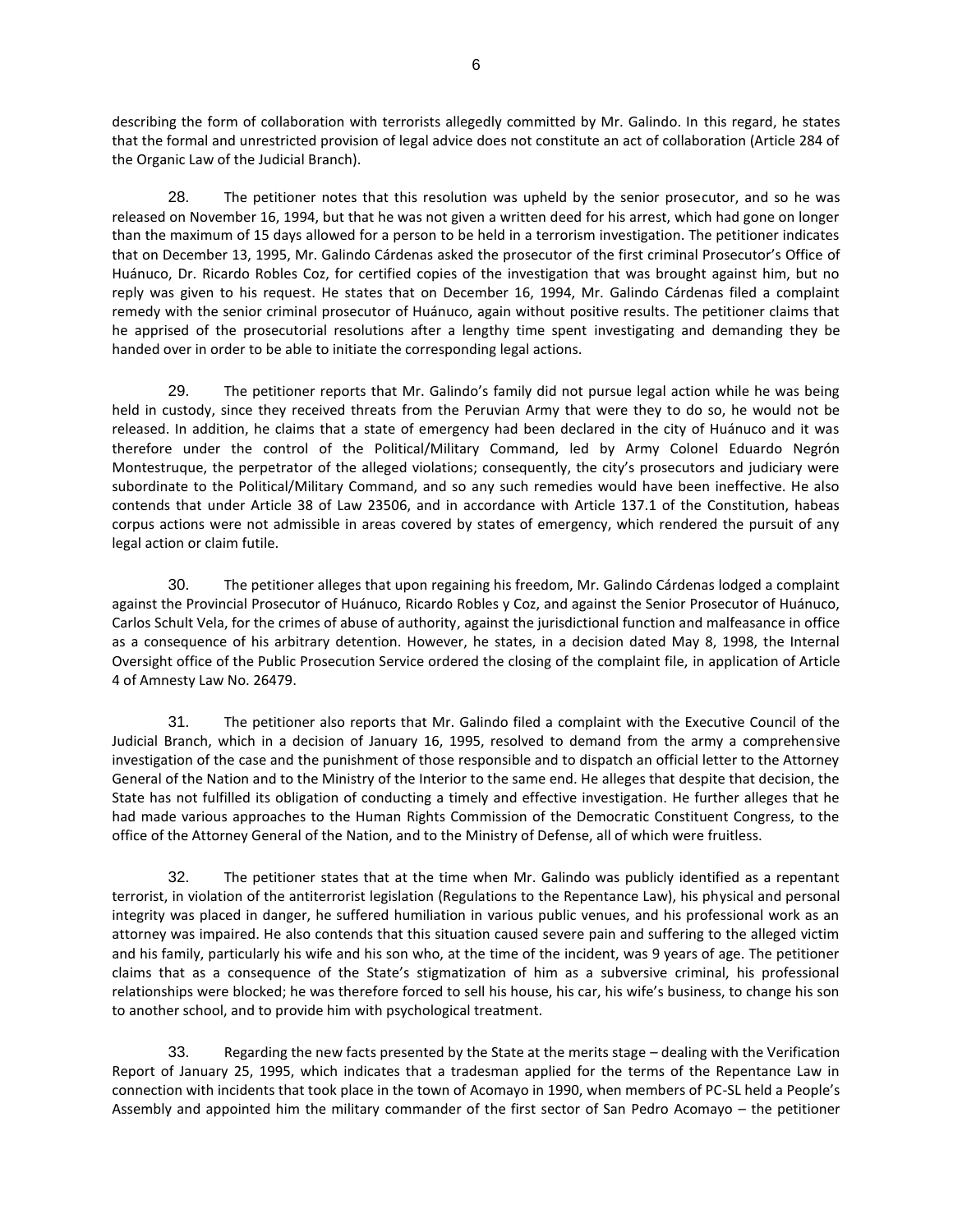maintains that those facts are unrelated to the case at hand and that it is a false claim that the Peruvian State has never clarified.

34. The petitioner claims that the Peruvian State violated Mr. Galindo's right to personal liberty, in that he was arrested absent a prior court order and without being caught *in flagrante delicto*, as required by Article 24.2.f of the Constitution. He alleges that he was never formally advised of the charges against him, that he was not informed of the reasons for his detention, nor was he given any record of his detention or release. He contends that the period of his unlawful detention exceeded all legal limits, including those provided for crimes of terrorism. He adds that he was held in a detention center that was not authorized by the law.

35. In addition, the petitioner claims that the investigation brought against Mr. Galindo violated the principle of a person's right to be tried by a natural, independent, and impartial judge, in that given his status as a serving judge, a superior criminal prosecutor should have been involved in the investigation and not a provincial criminal prosecutor, who was placed lower than him in the hierarchy and, under Article 191 of the Organic Law of the Judiciary, lacked jurisdiction.<sup>2</sup>

36. Finally, he alleges that the case entails a violation of Article 9 of the Convention, since the characterization of the crime of terrorism in Decree Law No. 25475, pursuant to which the investigation against Mr. Galindo was conducted, is the basis of the characterization established in Decree Law No. 25659, which has been called into question by the Inter-American Court as violating the principle of legality.

37. The petitioner consequently requests: (1) a public apology for Mr. Galindo Cárdenas, through the same channels that offended him; (2) the annulment of the resolutions of the provincial and superior prosecutors of Huánuco, which assigned the alleged victim a legal and criminal status that he never requested and never accepted and were based on false, contradictory, and ambiguous facts; (3) economic compensation and/or redress for the serious material and moral damages caused, which have affected his family life; and (4) guarantees and assurances for his physical and emotional integrity in light of the repentant terrorist status imposed on him by State, which has placed his physical integrity in permanent danger.

# **B.Position of the State**

 $\overline{a}$ 

38. The State for its part argues that the petitioner was detained in order to establish his criminal responsibility for the crime of terrorism, since a person covered by the repentance regime had pointed him out as a member of an organization with links to Sendero Luminoso. The State indicates that a statement of this type constitutes sufficient reason to justify a preliminary investigation and provisional detention, particularly in the context of a state of emergency. The State notes that following the accusation that Mr. Galindo had ties to the Shining Path terrorist organization and in accordance with Decree Law No. 25475, the specialized police unit was required to proceed with the corresponding investigation, as a result of which the alleged victim was taken into custody. The State maintains that Decree Law No. 25475, which regulates the crime of terrorism and sets specific rules for police investigations of such crimes, is a body of law that is in force and is applied in investigations and prosecutions for terrorism crimes. It notes that the constitutionality of that legislation has been upheld by the judgment of the Constitutional Court in case No. 010-2002-AI/TC and that under Decree Law 25475 and the Constitution itself, exceptional regimes exist for the arrest of individuals on suspicion of terrorist crimes.

39. The State adds that the petitioner's arrest was governed by the norms laid down in Law No. 24150 and in Decree Law No. 749, which govern police action in zones where states of emergency have been declared, as well as by the provisions contained in the legislation on national pacification.

<sup>2</sup> The petitioners cite Article 191 of the Organic Law of the Judicial Branch: "Arrest of Judges. Judges who are members of the judicial career may only be arrested under an order from a competent judge, or *in delicto flagrante* in those cases permitted by law. In the latter situation, the arrested judge must be taken immediately to the office of the competent prosecutor, after notice is served on the president of the corresponding court, using the swiftest channel and under liability."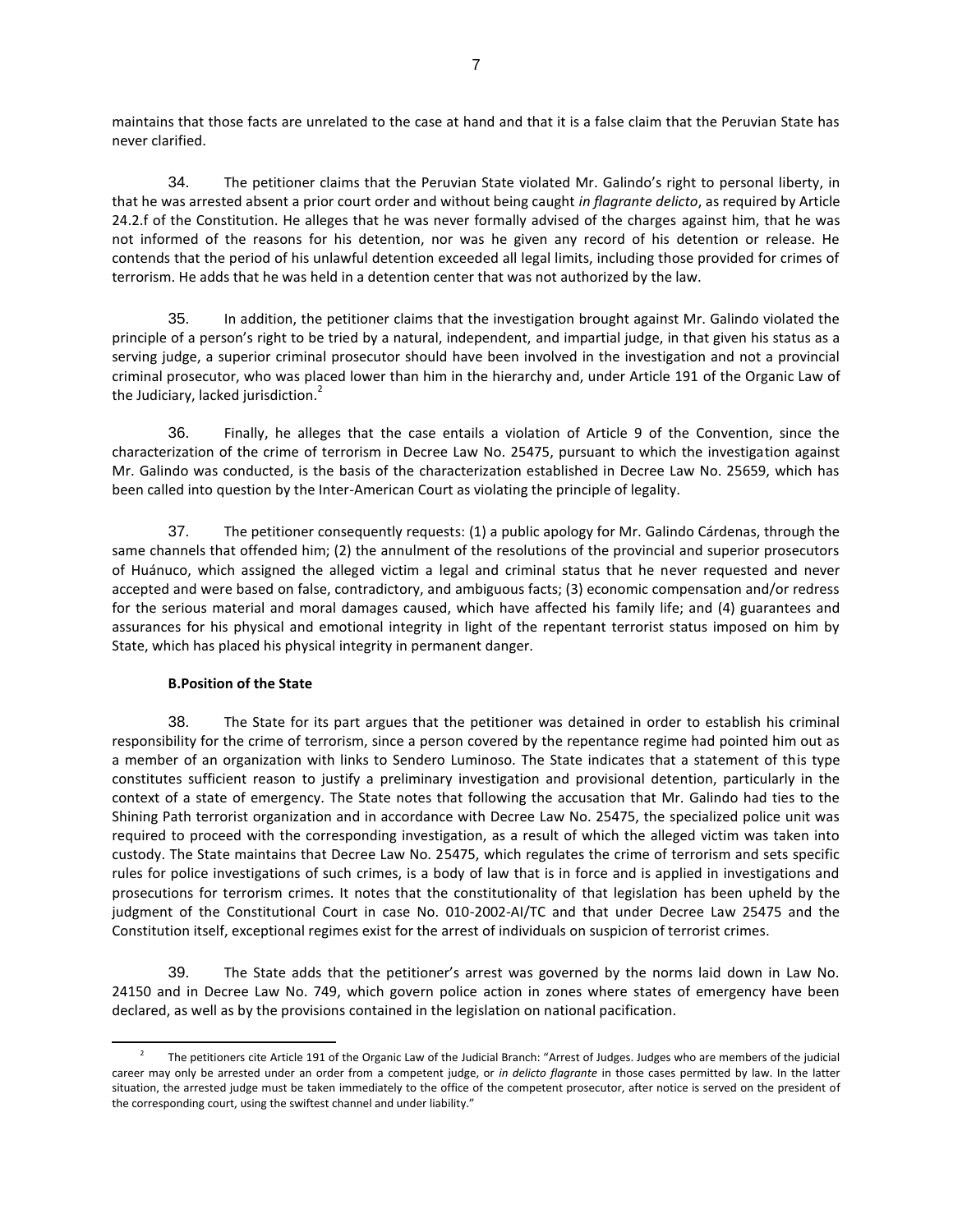40. The State notes that according to a report of March 25, 1996, the petitioner gave a statement at the offices of the DECOTE on October 15, 1994, when he applied for the benefits of Decree Law No. 25499, and it states that he was granted the benefits of that law in National Police reports of October 31, 1994, and January 25, 1995, in the resolution of November 4, 1994, Ruling of the Provincial Criminal Prosecutor of Huánuco, which awarded him exemption from punishment, and in the Senior Prosecutor's resolution of November 9, 1994, whereby the proceedings were sent to the archive, which indicates that the proceedings were in order.

41. The State also refers to document No. 1453-95-IN-010600000000 of July 10, 1995, addressed to the President of the Supreme Court of Peru, according to which the investigation of the petitioner's complaint showed that the National Police officer serving as the head of JECOTE-Huánuco was not liable since he had acted in accordance with the relevant laws and since all the police investigations had been carried out in the presence of the representative of the Public Prosecutor's Office. Consequently, the State argues that there was no functional responsibility on the part of the police officers who participated in the acts under investigation.

42. The State contends that in the case at hand, there is no evidence that Mr. Galindo was held at a military base, and so it is based on a false premise. It holds that Mr. Galindo met with the Attorney General at a military base because he was in an area of extreme conflict; consequently, and because of the position held by the Attorney General, a secure location was required for their meeting. Peru states during the all incidents that allegedly constituted violations, Mr. Galindo was accompanied by the Huánuco prosecutor and by specialized antiterrorism officials. It says that Mr. Galindo was arrested and processed as part of a preliminary investigation, which was attended by the local prosecutor in order to verify the legality of the proceedings.

43. It states that according to the police reports, Mr. Galindo reported to the police authorities – specifically, to the Counterterrorism Command (JECOTE) in the city of Huánuco – and not to military authorities, from which it can be deduced that the petitioner remained at the specialized police unit. It notes that Mr. Galindo was visited by his family, by the nation's Attorney General, and by representatives of the International Red Cross.

44. The State claims that Mr. Galindo pursued no domestic remedies, even though he is an attorney and was able to file for habeas corpus. Peru also contends that there is no documentary evidence that Mr. Galindo suffered psychological, moral, or physical mistreatment. It holds that Mr. Galindo is not a person unfamiliar with the law, since he is an attorney and has served as a judge, and so it is incomprehensible for him to deny he sought the application of the Repentance Law if he signed the two documents referred to. It states that if the petitioner were unaware of the law then there could be reason to suspect intimidation took place, but that was not the case.

45. The State notes that Mr. Galindo acknowledged that he defended members of Shining Path, whom he identified, and that the difference between the documents of October 15 and 29, 1994, is that Mr. Galindo signed them differently. Thus, on the document of October 15 there is one signature, while the October 29 document has a signature that the government has compared to the one on his ID card, to conclude that Mr. Galindo signed both documents. The State notes that report No. 24-DECOTE-PNC-HCO indicates that on October 15, 1994, the applicant identified by means of code A1JO54967 voluntarily reported to the offices of the PNP– Huánuco Department against Terrorism and expressed his desire to seek the application of the benefits of the Repentance Law. It states that the applicant declared that:

(…) in late 1992, the Communist Party of Peru–Shining Path – comprised (…) (c) "Mirko," (c) "Guillermo," (c) "Yersi," and (c) "Lida" (…). According to the statement made by applicant A1JO54967 after reviewing the photograph album of this DECOTE-PNP-Huánuco, it has been determined that PCP–Shining Path, in the Huánuco area, was composed of (…):

(c) "Mirko," identified as Juan SANTAMARÍA RAMOS – INCARCERATED.

(c) "Beto," Identified as Eduardo Elí NACIÓN RAMOS – INCARCERATED.

(c) "Yersi," Identified as Noemí HUACCHA SÁNCHEZ – INCARCERATED.

(c) "Guillermo," Identified as Roberto PILCO PACO – INCARCERATED.

– Fernando SALINAS SOLORZANO – INCARCERATED.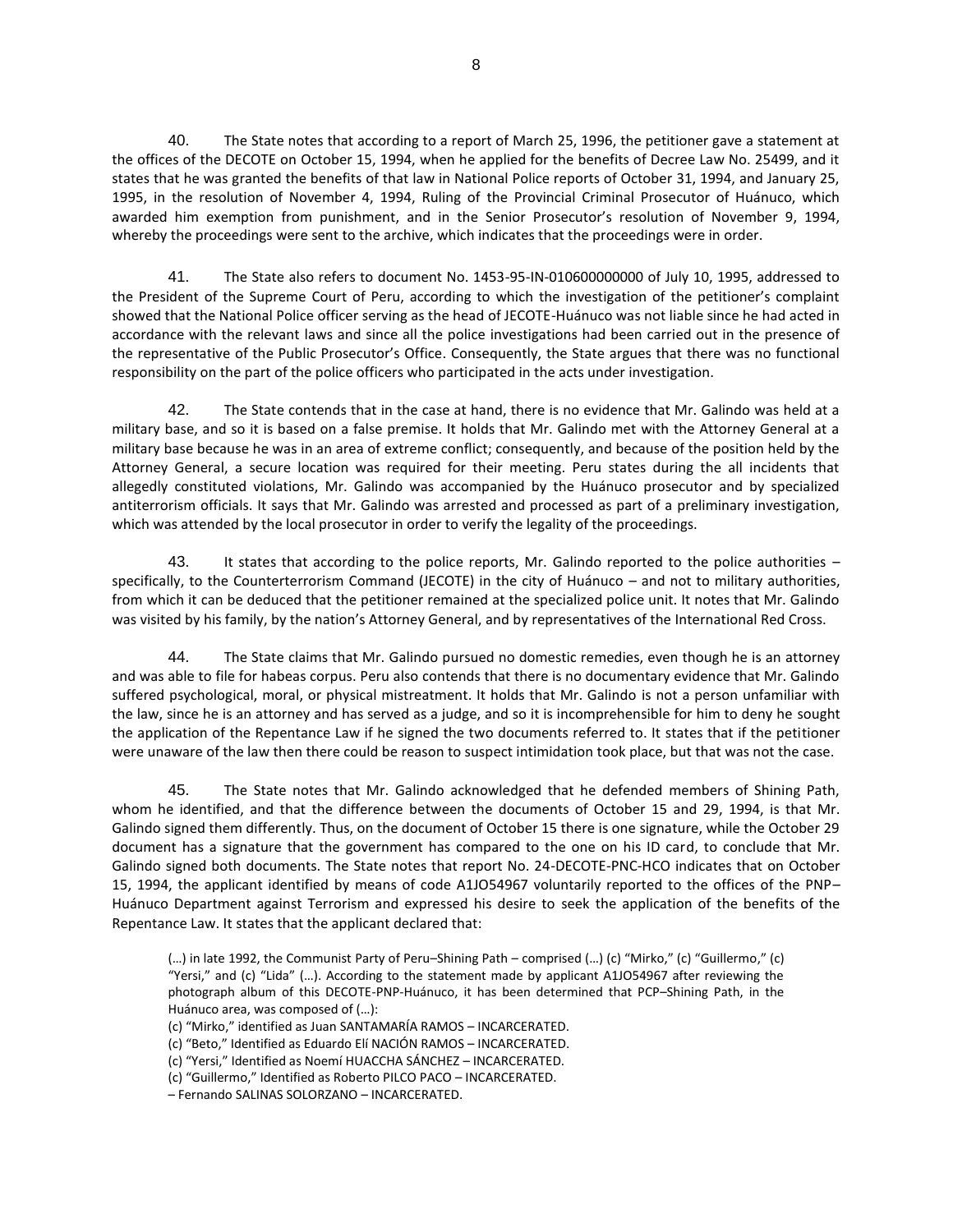(c) "Lida," identified as the wife of Roberto PICO PACO – AT LARGE.

46. Peru indicates that this report states that "the applicant with code A1JO54967 agrees to assume the legal defense of the criminal terrorist Juan SANTAMARIA RAMOS (c) 'Mirko,' at the request of members of his family, who paid his professional fees," and that the same report states that in early August 1993, "(…) the aforesaid applicant assumed the defense of the criminal terrorist Eduard Elí NACIÓN RAMOS (c) 'Beto,' under investigation by JECOTE-PNC-HUANUCO for terrorism crimes, at the request of the families of the subversives Noemí HUACCHA SÁNCHES (c) 'Yersi,' Roberto PILCO PACO (c) 'Guillermo,' and (c) Lida, who coerced him and threatened to kill him and his family if he did not agree to defend them."

47. The State notes that in the Public Prosecutor's Office's resolutions dated November 4 and 9, 1994, the First Provincial Prosecutor of Huánuco and the Senior Prosecutor, respectively, established that the Repentance Law was applicable in that the applicant had come forward voluntarily and, consequently, they ordered that the case be archived.

48. The State contends that the Shining Path terrorist organization constituted an entire criminal apparatus, within which there was a popular assistance office with an area – known as the "democratic lawyers" – responsible for defending those terrorists who were captured. The State holds that given the prevailing circumstances, it was reasonable to assume that Mr. Galindo had ties to the Shining Path terrorist group, since he was able to identify around six of its members, with their names and aliases. Peru states that while the option of defending terrorists existed, in the case at hand there were reasonable indications of the existence of ties between Mr. Galindo and the "democratic lawyers."<sup>3</sup>

49. At the merits stage, the State presented additional information on a Verification Report (No. 009- DECOTE-PNC-HCO) of January 25, 1995, in which a person identified by means of a code voluntarily applied for application of the Repentance Law, stating that in Acomayo in the year 1990, when he was working in his store, he was confronted by a Shining Path incursion that, amid threats, appointed him the military commander of the first sector of San Pedro de Acomayo. According to the report, this person gave important information revealing the preparation and circumstances of the terrorist actions in which he participated. The State claims that this confession was made by Mr. Galindo, who again on that date applied for the benefits of the Repentance Law.

50. Regarding the alleged violation of the right to personal liberty, the State indicates that Mr. Galindo applied for the Repentance Law, as recorded in the National Police reports of October 31, 1994, and January 25, 1995, and in the prosecutors' resolutions of November 4, and 9, 1994. Consequently, the State contends that there was no violation of Mr. Galindo's right to personal liberty; instead, a formal procedure provided for in law for the granting of a requested benefit was followed. Regarding the contradictions identified by the petitioner, the State notes that "the statements of then-President Alberto Fujimori to the press and the armed forces communiqué on Mr. Galindo's arrest have no legal force or any effect on the proceedings, being merely informative in nature; they may therefore be inexact and subject to rectifications or modifications." The State notes that in Peru, official records of arrests and applications for the Repentance Law are based on police interventions and the proceedings of the Public Prosecution Service. It holds that there is no contradiction between the petitioner voluntarily reporting to the police and subsequently being arrested, in that it reflects the logical sequence of events. It contends that after coming forward and admitting his ties to the Shining Path terrorist organization, pursuant to the terms of Decree Law No. 25475, the specialized police unit was required to open the corresponding investigation, which led to the petitioner's arrest.

51. Regarding the alleged violation of the right to humane treatment, the State claims that the facts described by the petitioner cannot be deemed acts of torture, since there are no single parameters for determining the post-traumatic effects of psychological torture. It notes that psychological torture bears a close relationship with the individual's past, the structure of his personality, his most vulnerable psychological and

 $\overline{a}$ 

<sup>3</sup> See: Minutes of Hearing No.19, Case 11.568, Luis Galindo Cárdenas, 133rd period of sessions of the Inter-American Commission on Human Rights.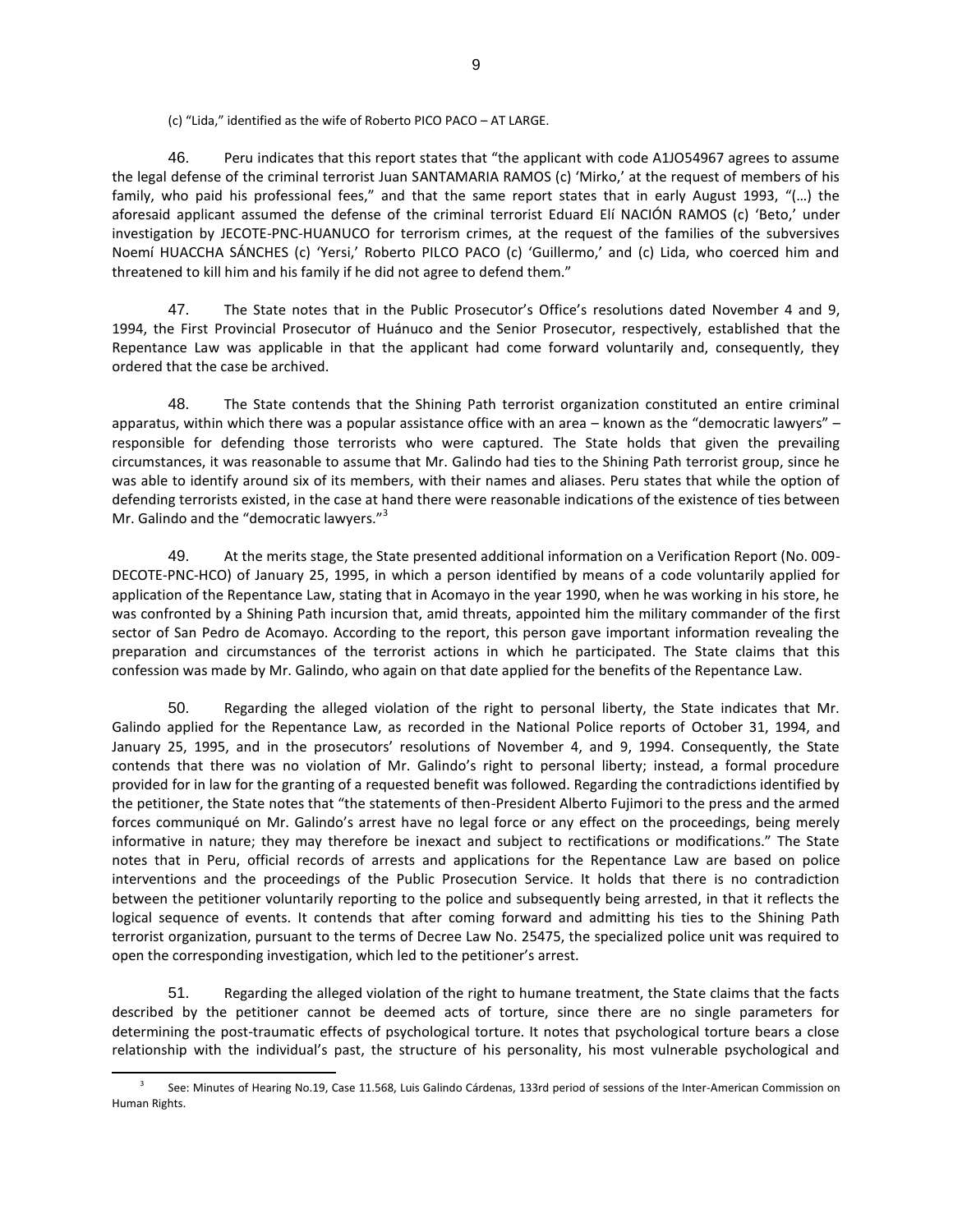emotional areas, the methods used, and the violence deployed, which means that an expert examination must be conducted to determine Mr. Luis Galindo's psychological, emotional, and mental state. The State notes that the petitioner submitted no evidence during the processing of the case by the Commission, other than his own narrative, indicating in any way that Mr. Galindo Cárdenas suffered psychological torture. Consequently, the State contends that a presumption against it that Mr. Galindo was in fact tortured cannot be established.

52. Regarding the petitioner's alleged incommunicado detention, the State maintains that as can be seen in the petitioner's claims, Mr. Galindo received visits while in custody – specifically, by his wife and sister, by the Public Prosecution Service, and by members of the International Red Cross. It states that it has not expressly denied that the petitioner might have been kept incommunicado at the start of his arrest since that restriction was in line with the rules for police investigations in force at the time of the alleged victim's arrest. In this regard, the State notes that Article 12.d of Decree Law No. 25475<sup>4</sup> allowed for detainees to be held incommunicado temporarily for reasons of security and confidentiality in the investigation. It states that the subsection in question was later ruled unconstitutional in a judgment of the Constitutional Court of January 3, 2003 (case file No. 010- 2002-AI/TC).

53. Regarding the alleged violation of the petitioner's right to a fair trial, the State notes that contrary to the petitioner's contentions, under Article 200 of the 1993 Constitution: "The exercise of habeas corpus and *amparo* actions is not suspended during the states of emergency referred to in Article 137 of the Constitution." The State indicates that in states of emergency the only constitutional rights that may be restricted or suspended are those dealing with personal freedom and security, the inviolability of homes, and freedom of assembly and circulation set forth in sections 9, 11 and 12 of Article 2 and in section 24.f of that article, but that this does not apply to habeas corpus remedies. The State contends that Mr. Galindo could clearly have filed for *amparo* relief but did not do so.

54. Regarding the complaint that Mr. Galindo lodged with the prosecutor's office, the State claims that the Internal Oversight Office's resolution of May 8, 1998, in case file No. 525-95 indicates that Mr. Galindo's complaint was archived in accordance with Amnesty Laws Nos. 26479 and 26492, which suspended any complaint or judicial proceedings against public officials for the commission of acts related to the antiterrorism effort. The State holds that since the legal effects of these laws were overturned by the Inter-American Court's judgment in the *Barrios Altos* case, there are currently no material or procedural impediments to an investigation being carried out into the alleged violation of the alleged victim's rights during his arrest.

55. The State notes that the petitioner filed no criminal complaints against the military, police, or political authorities purportedly involved in the criminal acts he describes, or any challenge to the senior prosecutor's resolution that approved the application of the Repentance Law to him. The State contends that the petitioner has merely held that in the circumstances surrounding the violations committed against him, the judiciary did not offer the necessary legal guarantees for ending those abridgments of his rights. Regarding the alleged violation of the right to judicial protection, the State notes that the petitioner filed for no remedies, in spite of being both an attorney and a magistrate.

56. Regarding the alleged violation of the principle of legality, the State contends that when Mr. Galindo expressed his commitment to repentance, the judiciary applied Article 1.2.a of Decree Law No. 25499 of

 $\overline{a}$ 4

The State indicates that pursuant to Article 12 of this Law: "Investigation rules.

In investigating terrorism crimes, the National Police of Peru shall strictly abide by the applicable legal provisions and, specifically, the following:

d. When the circumstances and the complexity of the investigations so require, in order to cast additional light on the facts under investigation, the detainee may be ordered to be placed in incommunicado detention for up to the maximum period allowed by law, with the knowledge of the Public Prosecution Service and of the corresponding judicial authority."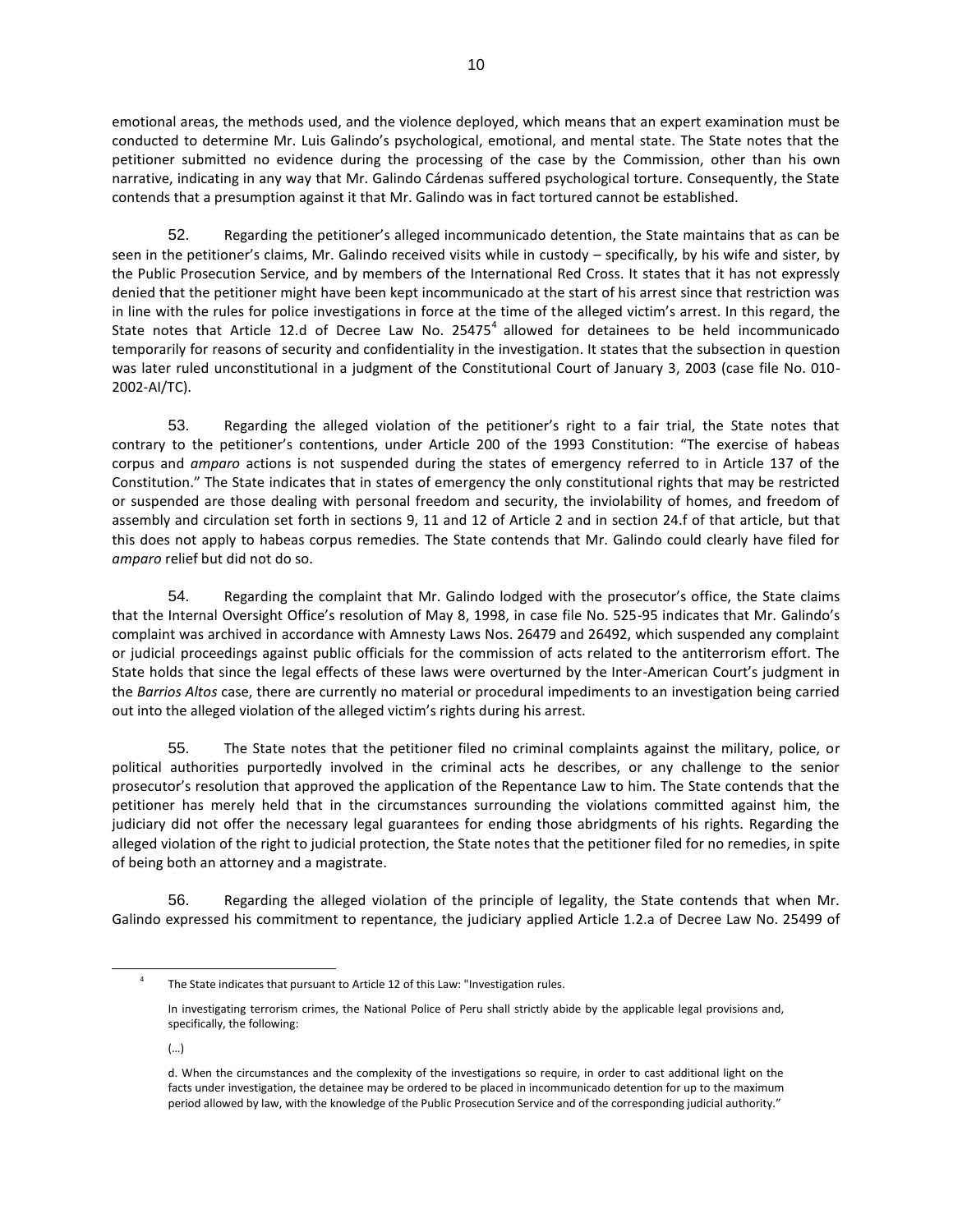May 16, 1992,<sup>5</sup> which establishes the terms whereunder the benefits of sentence reduction, exemption, remission, or attenuation of the penalty are to apply to the perpetrators of terrorist crimes, and Articles 6,<sup>6</sup> 27, 28, and 29 of Supreme Decree No. 015-03-JUS, which regulated the Repentance Law as regards crimes of terrorism.

## **IV. PROVEN FACTS**

7

57. In accordance with Article 43.1 of its Rules of Procedure,<sup>7</sup> the Commission will examine the facts alleged by the parties and the evidence submitted during the processing of this case. In addition, it will take into account knowledge in the public domain, including resolutions by the committees of the universal human rights system, its own reports on petitions and cases and on the general human rights situation in Peru, publications from nongovernmental organizations, and laws, decrees, and other regulations in force at the time of the facts alleged by the parties.

58. The IACHR will include, in the evidence for this case, the Final Report of the Truth and Reconciliation Commission (hereinafter "the CVR"), published in the city of Lima on August 27, 2003.<sup>8</sup> That document was placed before the three branches of government of the Peruvian State, the Attorney General's office, and other agencies of the public administration, in compliance with the mandate issued by the President of the Republic in Supreme Decrees 065-2001-PCM and 101-2001-PCM.<sup>9</sup>

59. In the following paragraphs, the IACHR will address the general context surrounding the incidents in the case at hand, the facts already established, and the consequent responsibility of the Peruvian State.

b. When the agent informs the police or judicial authority of a threat situation that would allow harm to be prevented."

6 Article 6 of the Regulations to the Repentance Law: "The benefit of sentence exemption and waiver shall apply to individuals, whether involved in a criminal trial for terrorist crimes or not, who voluntarily provide timely and truthful information revealing details of terrorist groups or organizations and their functions and fully identifying the leaders, heads, chiefs, or members of the organization, together with the arrest thereof, preventing or neutralizing future terrorist actions, or informing the police or judicial authority of a threat situation that would allow harm to be prevented."

Article 43.1 of the IACHR's Rules of Procedure provides as follows:

The Commission shall deliberate on the merits of the case, to which end it shall prepare a report in which it will examine the arguments, the evidence presented by the parties, and the information obtained during hearings and on-site observations. In addition, the Commission may take into account other information that is a matter of public knowledge.

8 The CVR's Final Report has been used by the Commission in a series of cases, as well as by the Inter-American Court of Human Rights in ruling on facts and the international responsibility of the Peruvian State in the following matters: *Case of Anzualdo Castro v. Peru,* Preliminary Objection, Merits, Reparations, and Costs, Judgment of September 22, 2009, Series C No. 202; *Case of Cantoral Huamaní and García Santa Cruz v. Peru,* Preliminary Objection, Merits, Reparations, and Costs, Judgment of July 10, 2007, Series C No. 167; *Case of La Cantuta*, Judgment of November 29, 2006, Series C No. 162; *Case of the Miguel Castro Castro Prison***,** Judgment of November 25, 2006, Series C No. 160; *Case of Baldeón García*, Judgment of April 6, 2006, Series C No. 147; *Gómez Palomino Case*, Judgment of November 22, 2005, Series C No. 136; and *Case of De la Cruz Flores*, Judgment of November 18, 2004, Series C No. 115.

9 According to Supreme Decrees 065-2001-PCM and 101-2001-PCM, the CVR's purpose was to establish the facts and responsibilities of the terrorist violence and human rights violations that were carried out between May 1980 and November 2000 by both the terrorist organizations and the agencies of the State, and to propose initiatives intended to ensure peace and harmony among the people of Peru.

<sup>5</sup> Article 1.2.a of Decree Law No. 25499 of May 16, 1992: "II.A Exemption from punishment: a. When a person involved in a terrorist crime, whether facing a criminal trial or not, voluntarily provides timely, truthful information revealing details of terrorist groups or organizations and their operations, the identities of their leaders, heads, chiefs, and/or main members, and future actions for their prevention or neutralization.

Statements shall be given to the police, in the presence of a representative of the Public Prosecution Service or before the judge in the proceedings, as applicable.

If the person or persons are not subject to a police investigation or criminal trial, their statements shall necessarily be given to the Provincial Prosecutor or Senior Prosecutor in any location of the Republic.

On an exceptional basis, in areas declared under states of emergency or states of siege, the statements referred to in the previous paragraph may be given to the authorities of the Political/Military Command with a representative of the Public Prosecution Service in attendance.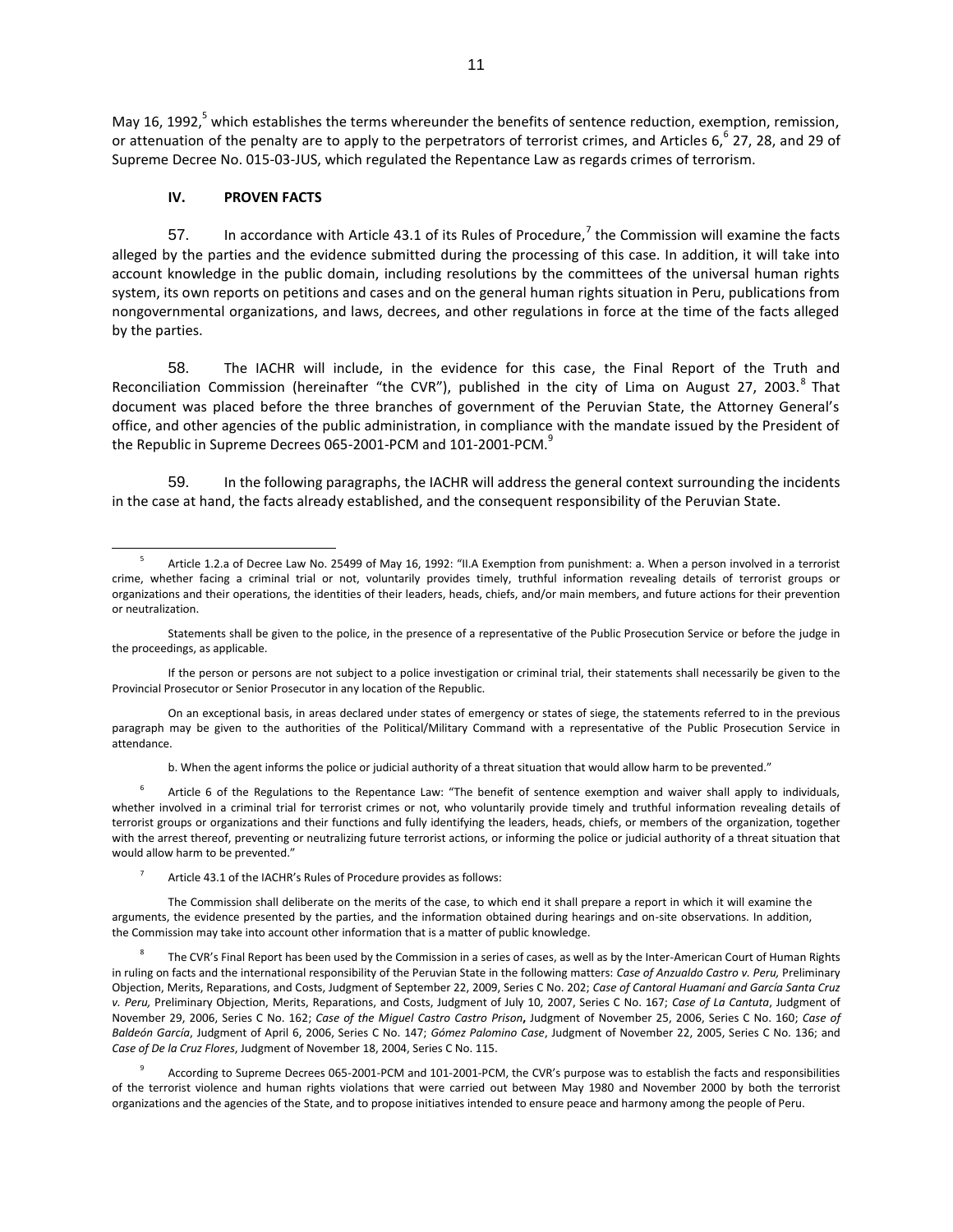#### **A. Context**

60. The chapter on "Armed Groups" in the CVR's Final Report states that in May 1980 the leadership of the group that named itself the Communist Party of Peru – Shining Path embarked on a plan to overthrow the system of democratic and representative government and to impose its own form of political and social organization in Peru.<sup>10</sup> The annihilation of community leaders and local authorities, the personality cult surrounding its founder, Abimael Guzmán Reinoso, the extermination of rural communities that did not support it, the deliberate use of terror and other actions in violation of international humanitarian law were some of the tactics chosen by Shining Path in the construction of its "new state."<sup>11</sup> According to the CVR, the acts of violence claimed by or attributed to this group caused more than 31,000 deaths (54% of the total fatalities of the armed conflict), tens of thousands of displaced persons, vast economic losses, and a lasting dejection among Peru's population.<sup>12</sup>

61. After launching its "people's revolutionary war" in 1984, the Túpac Amaru Revolutionary Movement (MRTA) contributed to the insecurity that prevailed in Peru for several years and to the violations of the basic rights of the Peruvian people. The criminal actions claimed by or attributed to this group included attacks on commercial premises, police stations, and the homes of members of the government, targeted killings of ranking public officials, abductions of business owners and diplomats, executions of indigenous leaders, and some deaths on account of the victims' sexual orientation or gender identity.<sup>13</sup>

62. In its Second Report on the Situation of Human Rights in Peru, the IACHR noted that the acts of violence carried out by Shining Path and the MRTA "led to the loss of life and property... in addition to the pain and suffering caused by the permanent state of anxiety to which Peruvian society, in general, was subjected."<sup>14</sup>

63. In its reports on individual cases and on the general human rights situation in Peru, the IACHR noted that during the struggle against Shining Path and the MRTA, the police and the military committed illegal acts that led to serious violations of human rights.<sup>15</sup> In addition, it indicated that the security forces carried out arbitrary arrests, torture, rapes, extrajudicial killings, and disappearances, in many cases against people who had no ties to the irregular armed groups.<sup>16</sup> In turn, the Inter-American Court has established that for several years, governmental policy in Peru favored the commission of targeted killings, forced disappearances, and torture of people suspected of belonging to the armed outlaw groups.<sup>1</sup>

<sup>12</sup> Final Report of the CVR, 2003, Vol. II, *1.1 The Communist Party of Peru – Shining Path*, p. 13, available at [www.cverdad.org.pe/ifinal/index.php.](http://www.cverdad.org.pe/ifinal/index.php) 

<sup>13</sup> Final Report of the CVR, 2003, Vol. II, *1.4 The Túpac Amaru Revolutionary Movement*, pp. 387, 389, 392, and 431 to 433; Vol. VII, *2.30 The Disappearance of the Ashaninka Chief Alejandro Calderón (1989)*, *2.39 Killing of Nine Inhabitants of Yumbatos, San Martín (1989), 2.54 Abduction and Murder of David Ballón Vera (1992)*, available a[t www.cverdad.org.pe/ifinal/index.php.](http://www.cverdad.org.pe/ifinal/index.php)

<sup>14</sup> IACHR, *Second Report on the Situation of Human Rights in Peru*, OEA/Ser.L/V/II.106, doc. 59 rev., June 2, 2000, Introduction, B. Reference Framework, para. 7, available a[t www.cidh.oas.org/countryrep/Peru2000sp/indice.htm.](http://www.cidh.oas.org/countryrep/Peru2000sp/indice.htm)

<sup>15</sup> IACHR, *Second Report on the Situation of Human Rights in Peru*, OEA/Ser.L/V/II.106, doc. 59 rev., June 2, 2000, Introduction, B. Reference Framework, para. 9, available a[t www.cidh.oas.org/countryrep/Peru2000sp/indice.htm.](http://www.cidh.oas.org/countryrep/Peru2000sp/indice.htm)

<sup>16</sup> IACHR, Report No. 101/01, Case 10.247 and others, Extrajudicial Executions and Forced Disappearances, Peru, October 11, 2001, paras. 163 to 179; Report No. 57/99, Case 10.827, Romer Morales Zegarra and others; and Case 10.984, Carlos Vega Pizango, Peru, April 13, 1999, paras. 28 to 44; Report No. 1/96, Case 10.559, Julio Apfata Tañire Otabire and others, Peru, March 1, 1996, section I, Background; and Report No. 37/93, Case 10.563, Guadalupe Ccalloccunto Olano, Peru, October 7, 1993, section I, Background.

<sup>17</sup> I/A Court H. R., *Case of La Cantuta*, Judgment of November 29, 2006, Series C No. 162, paras. 83 and 84; *Gómez Palomino Case*, Judgment of November 22, 2005, Series C No. 136, para. 54.1; and *Case of Huilca Tecse v. Peru*, Judgment of March 3, 2005, Series C No. 21, para. 60.9.

<sup>10</sup> Final Report of the CVR, 2003, Vol. II, *1.1 The Communist Party of Peru – Shining Path*, pp. 29 and 30, available at [www.cverdad.org.pe/ifinal/index.php.](http://www.cverdad.org.pe/ifinal/index.php)

<sup>11</sup> Final Report of the CVR, 2003, Vol. I, Chapter 1, *The Periods of the Violence*, p. 54; Chapter 3, *Faces and Profiles of the Violence*, pp. 168 and 169; Vol. II, *1.1 The Communist Party of Peru – Shining Path*, pp. 127 to 130; and Vol. VI, *1.1 Killings and Massacres*, p. 16, available at [www.cverdad.org.pe/ifinal/index.php.](http://www.cverdad.org.pe/ifinal/index.php)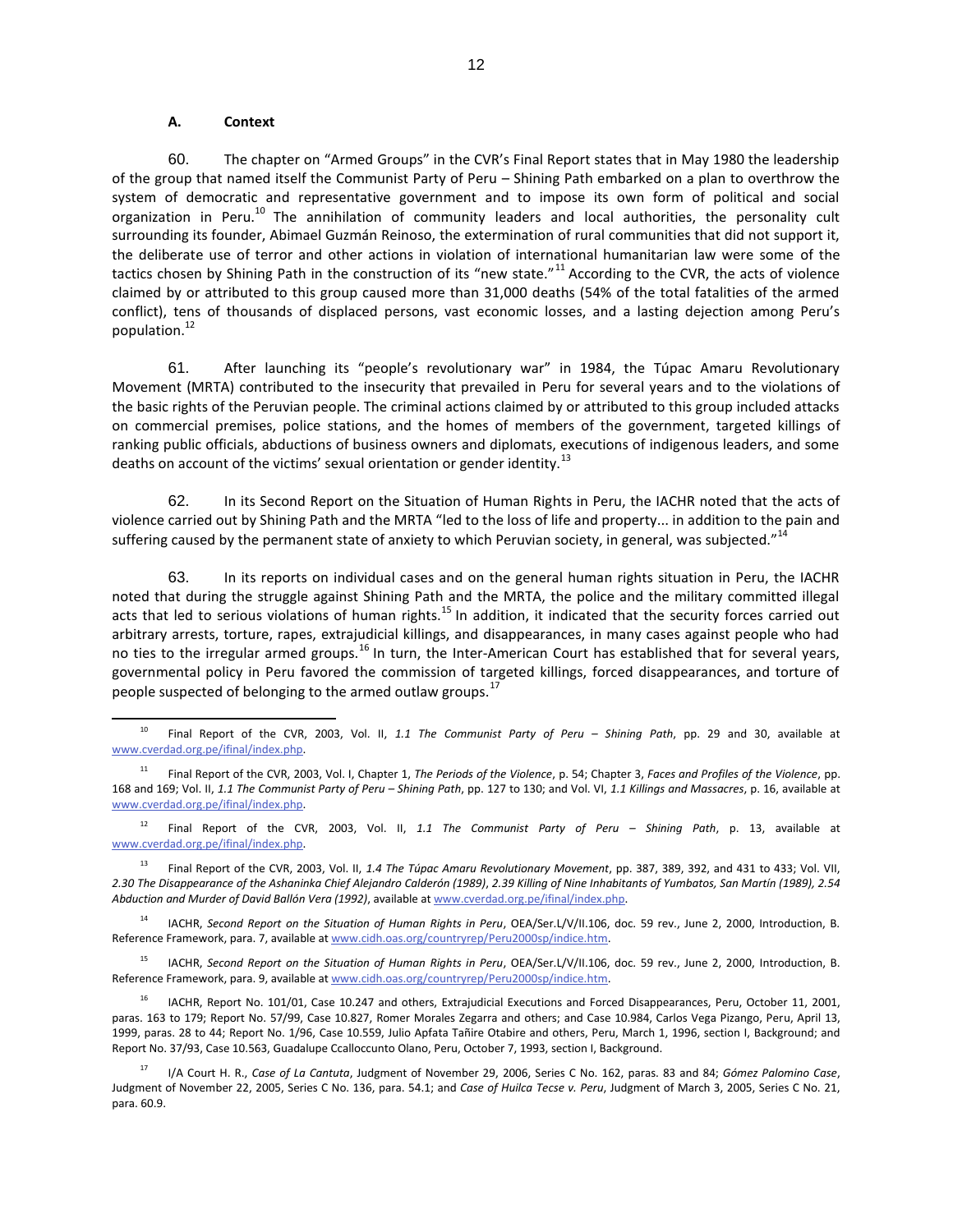## **1. Antiterrorist Legislation and State of Emergency**

64. On April 5, 1992, President of the Republic Alberto Fujimori announced a series of measures intended to "streamline the process of […] national reconstruction," "modernize the public administration," "reorganize the judiciary as a whole," and "bring peace to the country, within a legal framework that severely punishes terrorists."<sup>18</sup> One of the justifications given for the interruption of the legal order was the alleged complacency of the judiciary in terrorism trials which, in the words of the head of state, had led to "the mass release of convicted and confessed terrorists, through the misuse of the so-called conscience criterion."<sup>19</sup>

65. By means of Decree Law No. 25418 of April 6, 1992, Alberto Fujimori established the "Emergency and National Reconstruction Government," temporarily dissolved Congress, and intervened in the judiciary, the Public Prosecution Service, and the office of the Comptroller General of the Republic. The intervention in those institutions was carried out by sending the armed forces to occupy their installations and by placing opposition members of Congress and ranking officials opposed to the suspension of the constitutional order under house arrest.<sup>20</sup>

66. In this context, the Emergency and National Reconstruction Government enacted a series of decree laws that established, within the Peruvian legal system, special procedures for investigating, bringing charges against, and prosecuting people accused of terrorism or treason against the fatherland. On May 5, 1992, Decree Law No. 25475 was enacted (hereinafter "Decree 25475"), which defined the different forms that the crime of terrorism could take.<sup>21</sup>

67. To deal with the attacks on the country by members of Shining Path, and to address the danger that those actions posed to democracy, the State decided to declare a state of emergency first in Ayacucho and then, progressively, through much of the nation's territory.<sup>22</sup> In this regard, Article 137.1 of the 1993 Constitution provided as follows:

**Article 137 of the Constitution**. The President of the Republic, with the consent of the Council of Ministers, may decree, for a given period, throughout the nation's territory or in part thereof, and informing Congress or the Permanent Commission, the states of emergency provided for in this article:

1. State of emergency, in the event of a disturbance of the peace or domestic order, of a catastrophe, or of grave circumstances affecting the life of the nation. In such a situation, the exercise of the constitutional rights dealing with personal freedom and security, the inviolability of homes, and freedom of assembly and circulation set forth in sections 9, 11, and 12 of Article 2 and in section 24.f of that article may be restricted or suspended. In no circumstance may any person be exiled.

The duration of the state of emergency shall not exceed sixty days. Any extension shall require a new decree. During a state of emergency, the armed forces shall assume control of law and order, if so ordered by the President of the Republic.

<sup>18</sup> Museum of the Congress of the Republic of Peru, *Message to the Nation by the President of Peru, H.E. Alberto Fujimori Fujimori, April 5, 1992*, available a[t www.congreso.gob.pe/museo/mensajes/Mensaje-1992-1.pdf.](http://www.congreso.gob.pe/museo/mensajes/Mensaje-1992-1.pdf) 

<sup>19</sup> Museum of the Congress of the Republic of Peru, *Message to the Nation by the President of Peru, H.E. Alberto Fujimori Fujimori, April 5, 1992*, available a[t www.congreso.gob.pe/museo/mensajes/Mensaje-1992-1.pdf.](http://www.congreso.gob.pe/museo/mensajes/Mensaje-1992-1.pdf)

<sup>20</sup> IACHR, *Report on the Situation of Human Rights in Peru*, OEA/Ser.L/V/II.83, Doc. 31, March 12, 1993, Section III, The Situation Since April 5, 1992, para. 54, available at www.cidh.oas.org/countryrep/Peru93sp/indice.htm.

<sup>&</sup>lt;sup>21</sup> Decree Law No. 25475 of May 5, 1992, available on the web site of the Congress of the Republic of Peru: [www.congreso.gob.pe/ntley/Imagenes/Leyes/25475.pdf.](http://www.congreso.gob.pe/ntley/Imagenes/Leyes/25475.pdf) 

<sup>&</sup>lt;sup>22</sup> Final Report of the Truth and Reconciliation Commission of Peru, Vol. VI, Section Four: Crimes and Human Rights Violations, Chapter 1**:** Patterns in the Commission of Crimes and Human Rights Violations, 1.6 Violations of Due Process, 1.6.6. State of Emergency, Illegal Arrests, and Guarantee Actions, p. 461.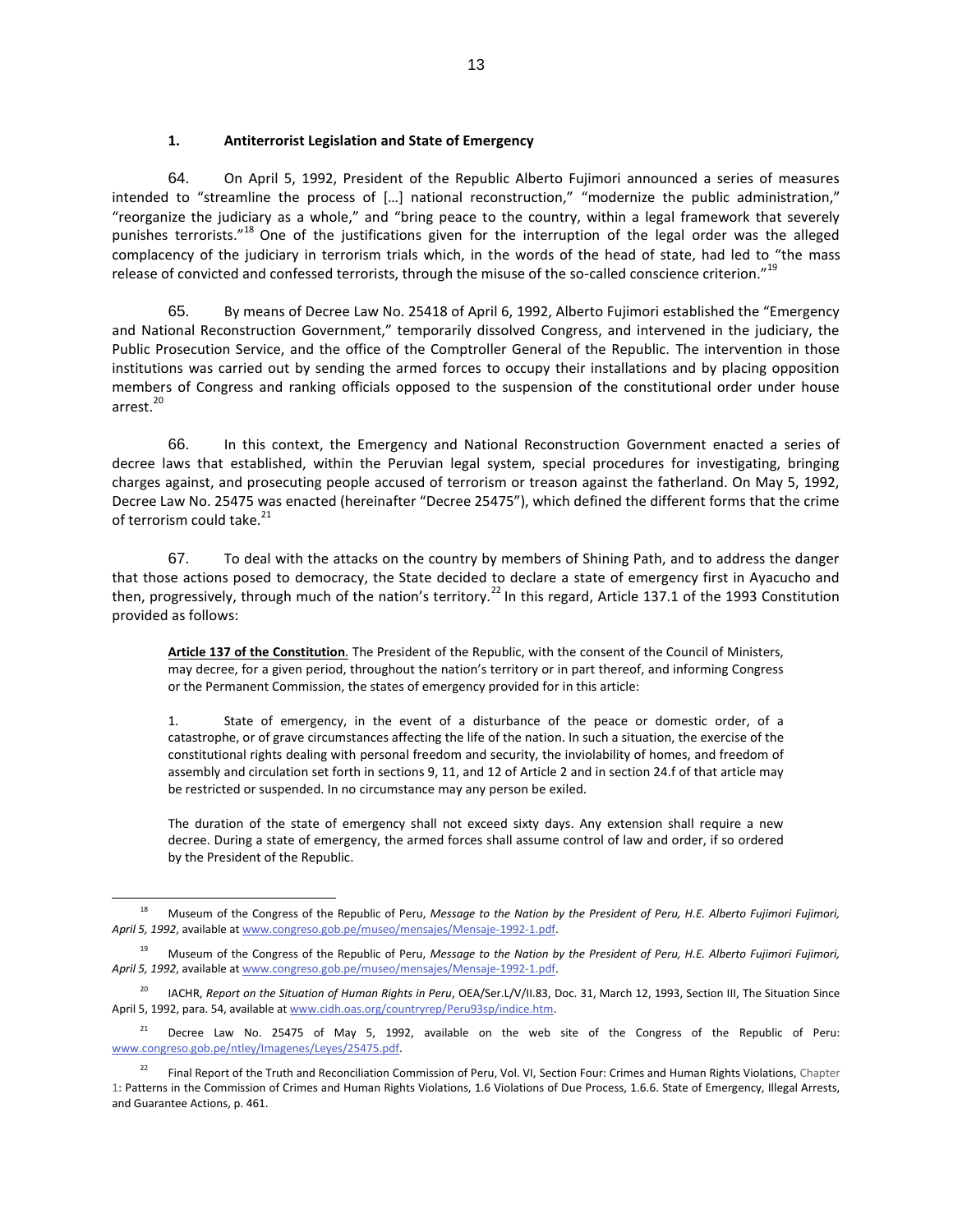68. The Commission notes that Law No. 24159 of June 6, 1985, in force at the time of the facts, set the rules to be observed during states of emergency in which the armed forces assumed control of law and order in all or part of the nation's territory, establishing for that purpose Political/Military Commands under high-ranking military officers.<sup>23</sup> Thus, the functions and powers of the civilian authorities during the state of emergency were restricted or subordinated to the Political/Military Command.<sup>24</sup> Later, the enactment of Legislative Decree 749 of November 12, 1991, expanded the authority of the Political/Military Commands.<sup>25</sup> That decree gave the officers in charge of Political/Military Commands responsibility not just for coordinating but for leading all government actions at all levels and made available to them economic and logistical resources and personnel.<sup>2</sup>

69. From the enactment of Decree Law 25.659 in August 1992 until November 24, 1993, no guarantee remedies were admissible in cases involving terrorist crimes. Even if the innocence of the defendant had been established, judges were prevented at all times from granting any form of conditional release, *amparo* relief, or habeas corpus. This legislation was amended with the passage of Law 26248 on November 24, 1993. Nevertheless, the amendments made still contained various procedural restrictions.<sup>27</sup>

#### **2. Repentance Law**

70. On May 12, 1992, the executive branch of government enacted Decree Law No. 25499, known as the Repentance Law, which regulated the reduction, exemption, remission, or attenuation of punishment of people prosecuted for or convicted of the crime of terrorism who provided information intended to lead to the arrest of the leaders, heads, chiefs, or main members of terrorist organizations (Arts. 1.II.a and 1.III), together with terrorist activities. By means of Supreme Decree No. 015-93-JUS of May 8, 1993, the executive branch enacted the Regulations of the Repentance Law, which provided, *inter alia*, for changing or keeping secret the identity of repentant informants (Articles 8.a and 36). The Repentance Law (Decree Law 25499) expired on October 31, 1994.<sup>28</sup>

71. This Law established the terms whereby a series of "benefits" could be granted to the perpetrators of terrorist crimes who repented, including the reduction or cancellation of their punishments. The Repentance Law concluded by calling on people involved with the outlaw movements to amend their stance and to hand themselves over to the authorities or to military bases, because their security and that of their families – which was fully guaranteed – depended on that, and thereby to "bring about their reincorporation into society as individuals willing to work for national peace and to live within the framework of the law."<sup>29</sup> The Repentance Law, according to the CVR's Report, was a severe blow to the outlawed armed groups and fueled mistrust even among

 $\overline{a}$ <sup>23</sup> According to Article 4 of Law No. 24150: "Control of law and order in emergency zones shall be assumed by a Political/Military Command led by a high-ranking officer appointed by the President of the Republic, following a proposal made by the Joint Command of the Armed Forces, who shall perform the functions of that position as established in this law in the area of his jurisdiction, in accordance with the orders and emergency plans issued by the President of the Republic."

<sup>&</sup>lt;sup>24</sup> Final Report of the Truth and Reconciliation Commission of Peru, Vol. VI, Section Four: Crimes and Human Rights Violations, Chapter 1**:** Patterns in the Commission of Crimes and Human Rights Violations, 1.6 Violations of Due Process, 1.6.6. State of Emergency, Illegal Arrests, and Guarantee Actions, p. 465.

<sup>&</sup>lt;sup>25</sup> Final Report of the Truth and Reconciliation Commission of Peru, Vol. VI, Section Four: Crimes and Human Rights Violations, Chapter 1**:** Patterns in the Commission of Crimes and Human Rights Violations, 1.6 Violations of Due Process, 1.6.6. State of Emergency, Illegal Arrests, and Guarantee Actions, p. 465.

<sup>26</sup> Final Report of the Truth and Reconciliation Commission of Peru, Vol. VI, Section Four: Crimes and Human Rights Violations, Chapter 1**:** Patterns in the Commission of Crimes and Human Rights Violations, 1.6 Violations of Due Process, 1.6.6. State of Emergency, Illegal Arrests, and Guarantee Actions, p. 465.

<sup>&</sup>lt;sup>27</sup> Annual Report of the IACHR 1993, OEA/Ser.L/V/II.85, Doc. 8 rev., February 11, 1994, Chapter IV: Situation of Human Rights in Several States, Peru.

<sup>&</sup>lt;sup>28</sup> UN Doc. E/CN.4/1998/39/Add.1 of February 19, 1998, Report of the Special Rapporteur on the independence of the judiciary and lawyers, Mr. Param Cumaraswamy, Report on the Mission to Peru, para. 65.

<sup>29</sup> Final Report of the Truth and Reconciliation Commission of Peru, Vol. IV**,** Section Three: The Scenarios of the Violence, Chapter 1[:](http://www.cverdad.org.pe/ifinal/pdf/TOMO%20IV/SECCION%20TERCERA-Los%20Escenarios%20de%20la%20Violencia/Historias%20Regionales/1.0.INTRODUCCION.pdf) [Violence in the Regions,](http://www.cverdad.org.pe/ifinal/pdf/TOMO%20IV/SECCION%20TERCERA-Los%20Escenarios%20de%20la%20Violencia/Historias%20Regionales/1.0.INTRODUCCION.pdf) 1.4 The Northeastern Region, 1.4.3.3. Military Offensive and Declining Violence: 1993-2000, p. 362.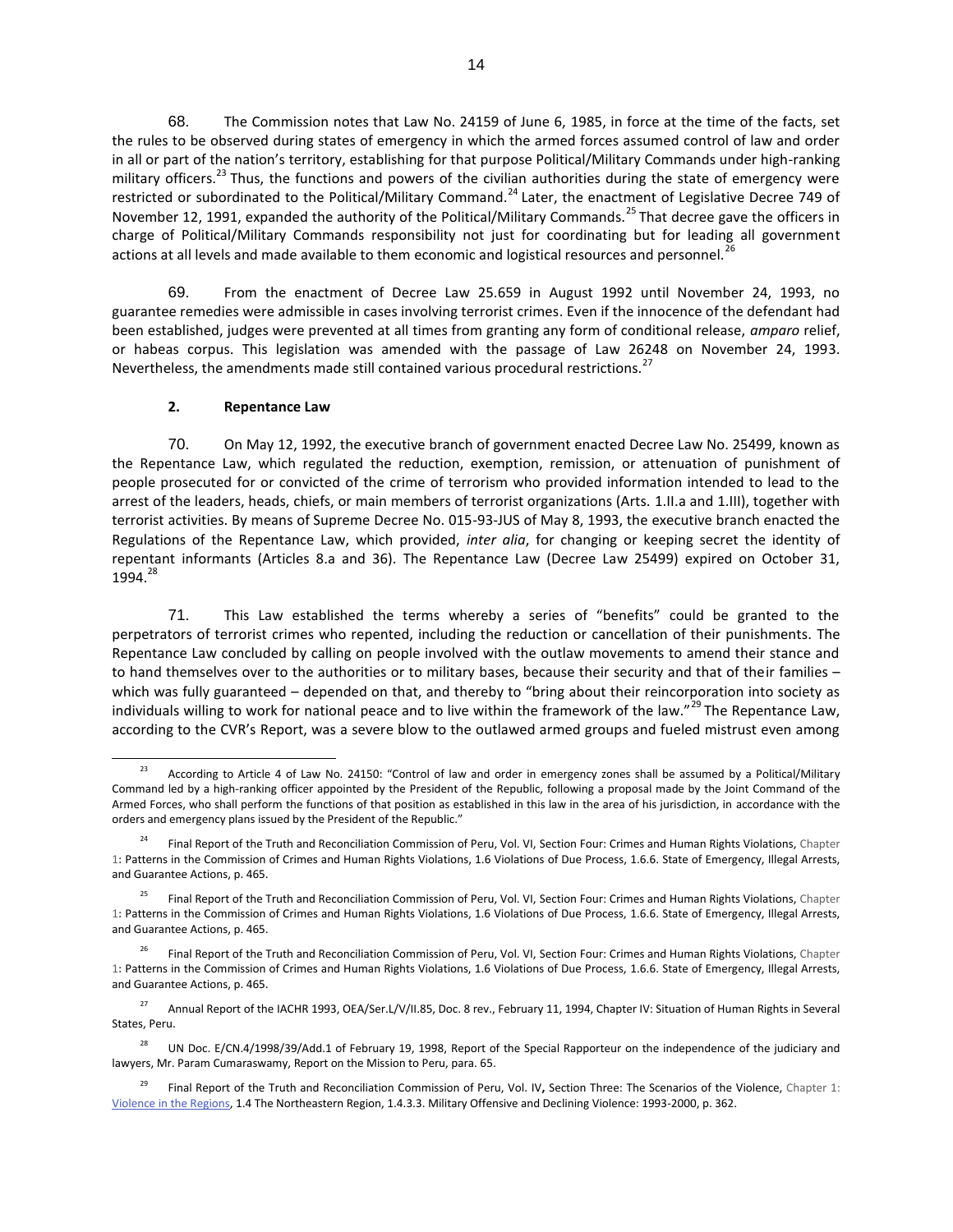the commanders of Shining Path, "who now lead normal lives and maintain that Abimael Guzmán was captured on account of the information furnished by a repentant."<sup>30</sup>

72. Regarding the Repentance Law, the IACHR stated in its 1993 Annual Report that it had enabled hundreds of people involved in terrorist activities to surrender to the Peruvian authorities, which was a positive development. $31$  Nevertheless, the Commission noted that it had:

received several petitions to the effect that the Repentance Law is being used (particularly by members of the Sendero Luminoso and by people whom the security forces have threatened, coerced and made false promises to) to accuse innocent people who are frequently declared guilty by the Peruvian police and court authorities solely on the basis of a statement made by someone who has invoked the Repentance Law.<sup>3</sup>

73. The Commission concluded that: "In practice, innocent people are being arrested and held in custody for long periods because of the Repentance Law. Some of these innocent people are even being convicted."<sup>33</sup>

74. According to the Final Report of the Truth and Reconciliation Commission, the enforcement of the Repentance Law led to abuses and political bias: for example, a major problem arose in the province of Leoncio Prado when some 4,000 peasant farmers who went *en masse* to register were registered as repentants since, in the words of the mayor, "all the farmers, directly and indirectly, participated in subversive actions."<sup>34</sup> Similarly, the United Nations Rapporteur on the independence of judges and lawyers stated, after his 1996 visit to Peru, that reports from lawyers and nongovernmental sources claimed that the law resulted in the unjust and arbitrary detention of many persons who were not involved with the armed opposition.<sup>35</sup> Likewise, in 1996 the Human Rights Committee said that:

The Committee is concerned that this law may have been used by individuals to denounce innocent persons in order to avoid prison sentences or to reduce the duration, a concern that is supported by the fact that there are at least seven draft proposals – one of them from the Ombudsman's Office (Defensor del Pueblo) and another from the Ministry of Justice – and a Decree Law 26,329 attempting to solve the problem of innocent people being prosecuted or having been convicted under the anti-terrorist laws.<sup>3</sup>

## **3. Substantive Issues Regarding the Antiterrorist Legislation**

75. Decree Law No. 25475 of May 6, 1992, expressly abrogated the provisions of the Criminal Code that had applied to terrorism-related crimes since April 1991 and redefined "terrorism" as any act "provoking, creating, or maintaining anxiety, alarm, and fear in the public, or a sector thereof; making attempts to harm the life, body, health, freedom, and safety of the individual, or property, the security of public buildings, modes and means of communication and transportation of any kind, electric towers and power lines, power plants, or any

<sup>30</sup> Final Report of the Truth and Reconciliation Commission of Peru, Vol. IV**,** Section Three: The Scenarios of the Violence, Chapter 1: [Violence in the Regions,](http://www.cverdad.org.pe/ifinal/pdf/TOMO%20IV/SECCION%20TERCERA-Los%20Escenarios%20de%20la%20Violencia/Historias%20Regionales/1.0.INTRODUCCION.pdf) 1.4 The Northeastern Region, 1.4.3.3. Military Offensive and Declining Violence: 1993-2000, p. 324.

<sup>&</sup>lt;sup>31</sup> Annual Report of the IACHR 1993, OEA/Ser.L/V/II.85, Doc. 8 rev., February 11, 1994, Chapter IV: Situation of Human Rights in Several States, Peru.

<sup>&</sup>lt;sup>32</sup> Annual Report of the IACHR 1993, OEA/Ser.L/V/II.85, Doc. 8 rev., February 11, 1994, Chapter IV: Situation of Human Rights in Several States, Peru.

<sup>33</sup> Annual Report of the IACHR 1993, OEA/Ser.L/V/II.85, Doc. 8 rev., February 11, 1994, Chapter IV: Situation of Human Rights in Several States, Peru.

<sup>34</sup> Final Report of the Truth and Reconciliation Commission of Peru, Vol. IV**,** Section Three: The Scenarios of the Violence, Chapter 1: [Violence in the Regions,](http://www.cverdad.org.pe/ifinal/pdf/TOMO%20IV/SECCION%20TERCERA-Los%20Escenarios%20de%20la%20Violencia/Historias%20Regionales/1.0.INTRODUCCION.pdf) 1.4 The Northeastern Region, 1.4.3.3. Military Offensive and Declining Violence: 1993-2000, p. 363.

<sup>&</sup>lt;sup>35</sup> UN Doc. E/CN.4/1998/39/Add.1 of February 19, 1998, Report of the Special Rapporteur on the independence of the judiciary and lawyers, Mr. Param Cumaraswamy, Report on the Mission to Peru, para. 65.

<sup>&</sup>lt;sup>36</sup> Human Rights Committee, CCPR/C/79/Add.67 of July 25, 1996, Preliminary Observations of the Human Rights Committee, Peru, para. 19.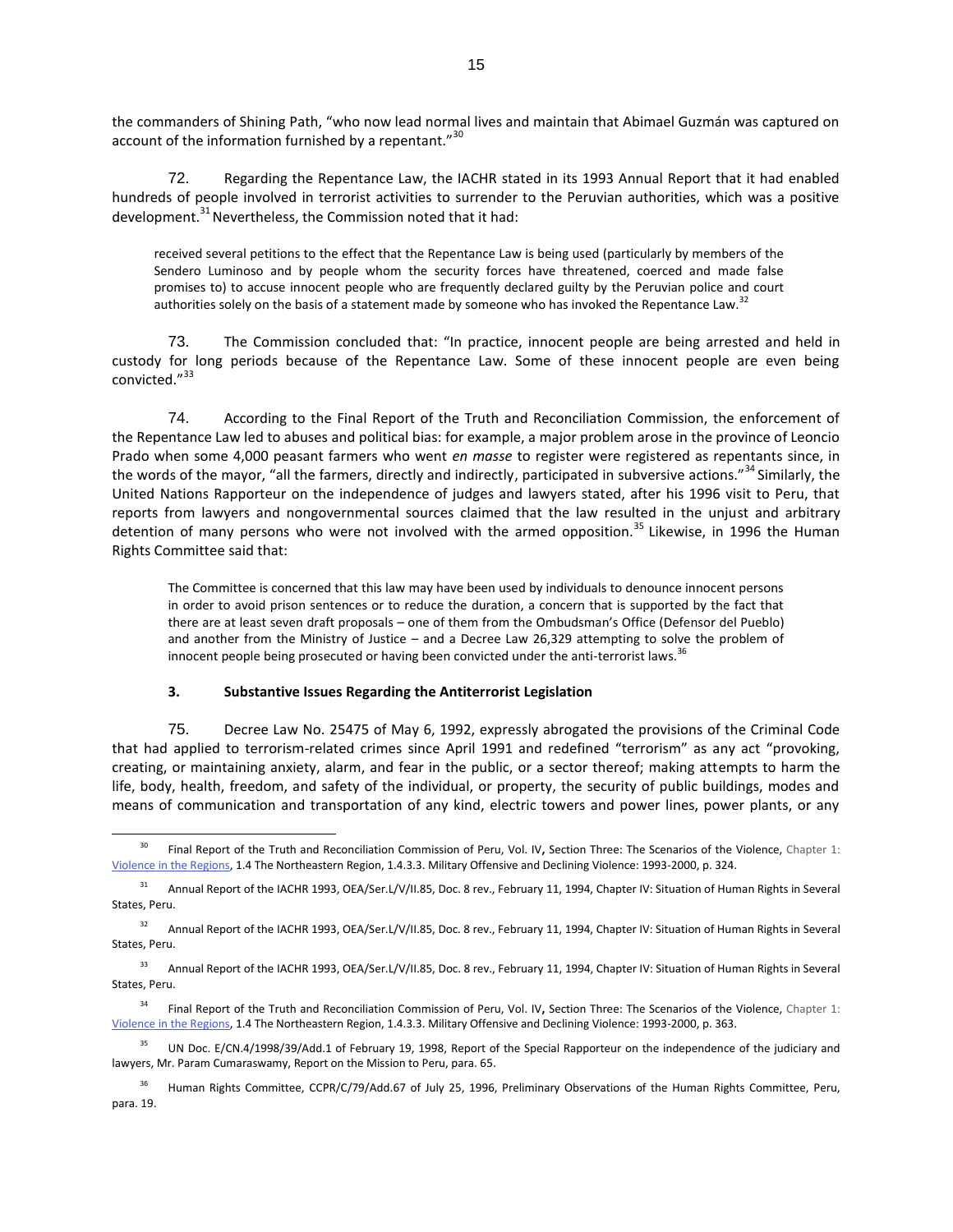other facility or service, through the use of weapons or explosive devices or substances, or any other means capable of inflicting damage or seriously disrupting the peace or adversely affecting international relations or the security of society and the State" (Article 2).<sup>37</sup>

76. In contrast to cases involving common crimes, the investigation of crimes of terrorism was carried out by a department of the police known as the DINCOTE (National Antiterrorism Directorate), which was authorized to impose incommunicado detention, unilaterally and without consulting a judge, subject to informing a representative of the Public Prosecution Service and a judge that the arrest had been made. The DINCOTE had the power to decide whether the evidence was enough for charges to be brought, what those charges should be, and whether the defendant should appear before a civilian or military court. In addition, there were no restrictions on the length of time that the DINCOTE had for interrogating suspects and preparing the charges.<sup>38</sup>

77. Regarding the role of the National Police in those investigations, the conditions of incommunicado detention, and the denial of meetings with counsel, Decree Law No. 25475 provided as follows:

**Article 12.** In investigating terrorism crimes, the National Police of Peru shall strictly abide by the applicable legal provisions and, specifically, the following:

a. Take charge of investigations of terrorism crimes at the national level, deploying its personnel without any restriction set out in its institutional regulations. […]

b. Oversee the defense of legality and respect for human rights and for international treaties and conventions. Thus, during this stage of the investigation, the presence of a representative of the Public Prosecution Service shall be requested.

c. Hold suspects for no more than fifteen calendar days, giving notice in writing thereof to the Public Prosecution Service and to the corresponding criminal judge.

d. When the circumstances and the complexity of the investigations so require, in order to cast additional light on the facts under investigation, the detainee may be ordered to be placed in incommunicado detention for up to the maximum period allowed by law, with the knowledge of the Public Prosecution Service and of the corresponding judicial authority. […]

f. Accused persons shall be entitled to select defense counsel, who may only intervene after the detainee has given his statement to the representative of the Public Prosecution Service. If the detainee does not select defense counsel, the police authority shall assign a public defender, to be provided by the Ministry of Justice.<sup>39</sup>

78. Regarding the exercise of the right of defense by persons facing terrorism charges, in 1993 the Commission said that "while in theory those accused of terrorism have that right, in practice the right to defend oneself is so seriously shackled, it is virtually nonexistent. According to Decree Laws 25475 and 25744, the attorney cannot take part in the proceedings until the accused makes his or her statement in the presence of the prosecutor. The police can hold persons suspected of terrorism in preventive custody for 15 days but where the crimes of terrorism are classified as treason against fatherland, the period of preventive custody can be extended even longer."<sup>40</sup>

 $\overline{a}$ 

<sup>&</sup>lt;sup>37</sup> UN Doc. E/CN.4/1998/39/Add.1 of February 19, 1998, Report of the Special Rapporteur on the independence of the judiciary and lawyers, Mr. Param Cumaraswamy, Report on the Mission to Peru, para. 49.

<sup>&</sup>lt;sup>38</sup> UN Doc. E/CN.4/1998/39/Add.1 of February 19, 1998, Report of the Special Rapporteur on the independence of the judiciary and lawyers, Mr. Param Cumaraswamy, Report on the Mission to Peru, paras. 50 and 51.

<sup>&</sup>lt;sup>39</sup> Decree Law No. 25475 of May 5, 1992, available on the web site of the Congress of the Republic of Peru: [www.congreso.gob.pe/ntley/Imagenes/Leyes/25475.pdf.](http://www.congreso.gob.pe/ntley/Imagenes/Leyes/25475.pdf)

<sup>&</sup>lt;sup>40</sup> Annual Report of the IACHR 1993, OEA/Ser.L/V/II.85, Doc. 8 rev., February 11, 1994, Chapter IV: Situation of Human Rights in Several States, Peru.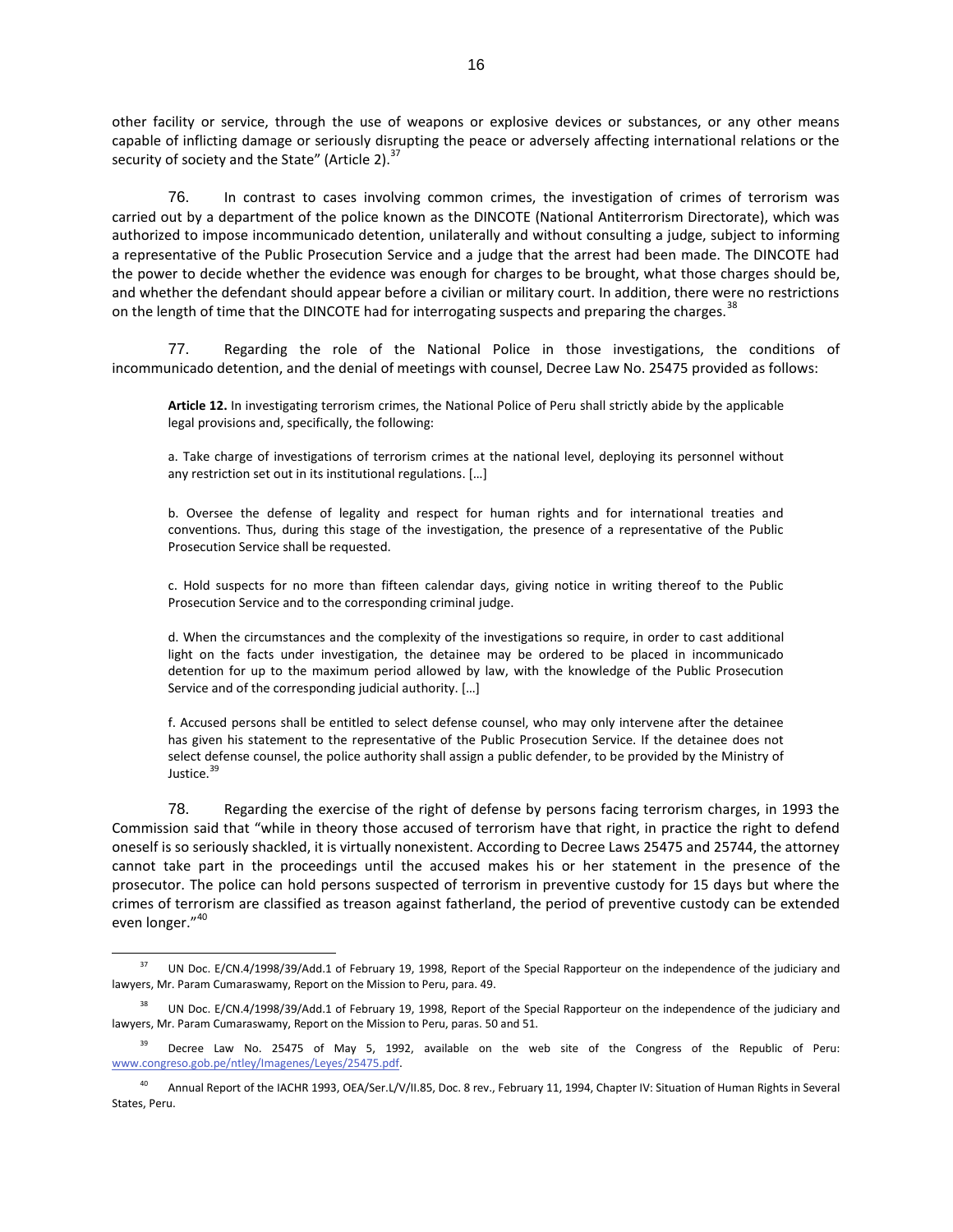79. This regime remained in place until January 3, 2003, when a series of provisions contained in the terrorism decree laws enacted during the administration of Alberto Fujimori were ruled unconstitutional by the Constitutional Court of Peru.<sup>41</sup>

80. For the definition of the crime of terrorism, the Constitutional Court upheld Article 2 of Decree Law No. 25475 but restricted its application to cases of willfulness and said that the definition had to include the following text: "*intentionally* provoking, creating, or maintaining anxiety, alarm, and fear in the public, or a sector thereof (...)."<sup>42</sup> The Constitutional Court also established certain interpretative parameters for defining an action as the offense described in the provision in question.

## **4. Substantive Issues Regarding the Repentance Law and its Regulations**

81. According to Article 1 of the Repentance Law, its benefits were available to "those who participated or were involved in the commission of the crimes set forth in Decree Law No. 25475," who could enjoy the waiver of punishment in two situations:

II.A Exemption from sentencing:

a. When a person involved in a terrorist crime, whether facing a criminal trial or not, voluntarily provides timely, truthful information revealing details of terrorist groups or organizations and their operations, the identities of their leaders, heads, chiefs, and/or main members, and future actions for their prevention or neutralization.

Statements shall be given to the police, in the presence of a representative of the Public Prosecution Service or before the judge in the proceedings, as applicable.

If the person or persons are not subject to a police investigation or criminal trial, their statements shall necessarily be given to the Provincial Prosecutor or Senior Prosecutor in any location of the Republic.

On an exceptional basis, in areas declared under states of emergency or states of siege, the statements referred to in the previous paragraph may be given to the authorities of the Political/Military Command with a representative of the Public Prosecutor's Office in attendance.

b. When the agent informs the police or judicial authority of a threat situation that would allow harm to be prevented.

82. Article 6 of the Regulations to the Repentance Law (Supreme Decree No. 015-93-JUS) provided

that:

The benefit of punishment exemption shall apply to individuals, whether involved in a criminal trial for terrorist crimes or not, who voluntarily provide timely and truthful information revealing details of terrorist groups or organizations and their functions and fully identifying the leaders, heads, chiefs, and/or main members of the organization, together with the arrest thereof, preventing or neutralizing future terrorist actions, or informing the police or judicial authority of a threat situation that would allow harm to be prevented.

83. For the procedure to be followed in cases in which an individual sought the benefits of the Repentance Law, Articles 9 and 11 of the Regulations stated that they must "report voluntarily" to give statements, which must be set down in official records, before any of the following authorities: (a) police; (b) provincial prosecutor; (c) senior prosecutor; (d) criminal judge, mixed-jurisdiction judge, or justice of the peace; (e) military

 $\overline{a}$ <sup>41</sup> Resolution of the Constitutional Court of January 3, 2003, Case No. 010-2002-AI/TC, unconstitutionality suit brought by Marcelino Tineo Silva and other citizens.

Resolution of the Constitutional Court of January 3, 2003, Case No. 010-2002-AI/TC, unconstitutionality suit brought by Marcelino Tineo Silva and other citizens. Justification 65.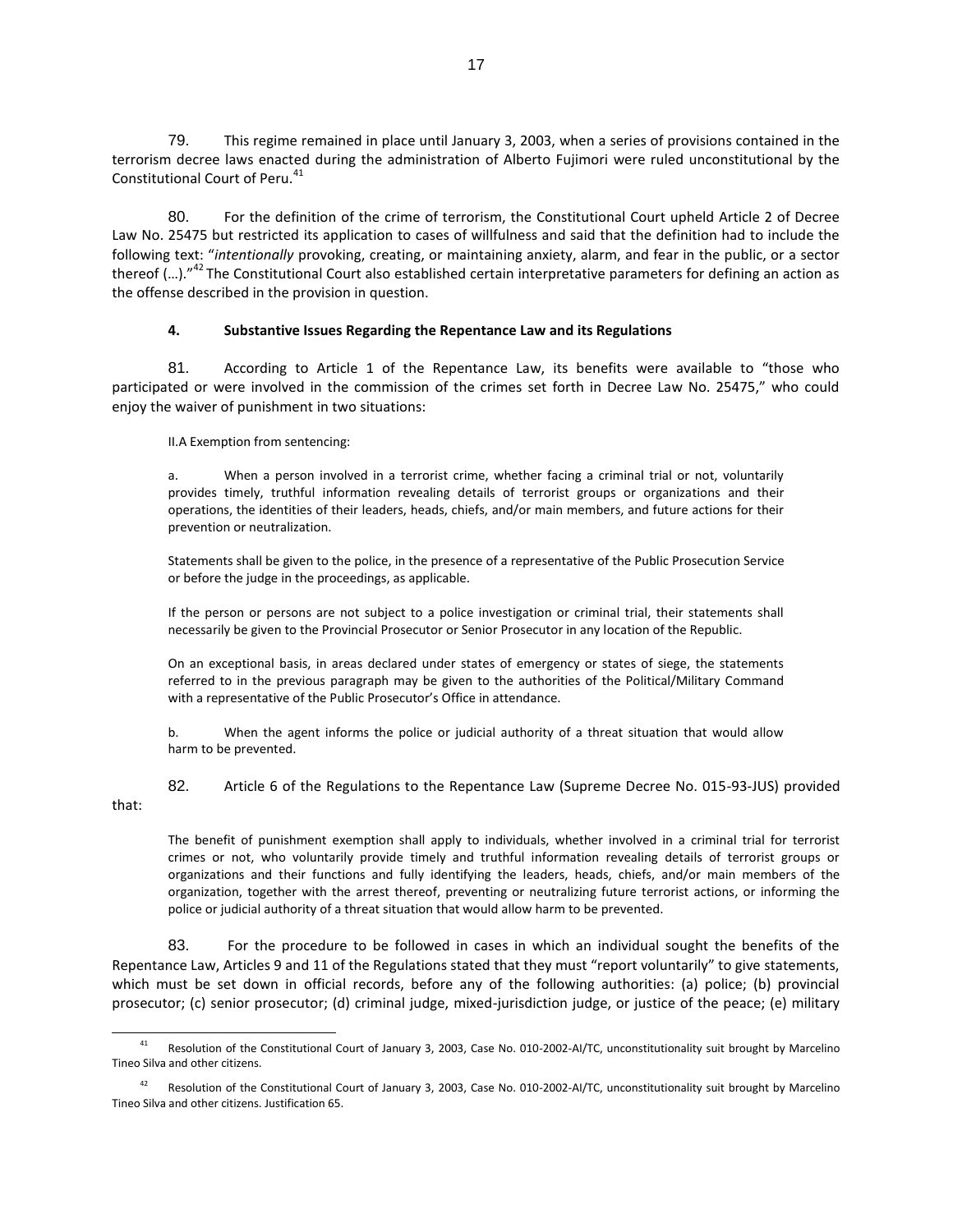authority; (f) prison authority, if in custody at a detention facility. In all the above cases, pursuant to Article 13 of the regulations, statements must be given in presence of a representative of the Public Prosecutor's Office. According to Article 11 of the Regulations, the official record of the applicant's statement had to contain:

- a) Commitment to repentance and to the voluntary, definitive abandoning of all terrorist activity.
- b) Status and position within the terrorist organization in question.
- c) True confession of the criminal acts in which he/she participated.
- d) Timely, truthful information on the terrorist groups and their leaders, heads, chiefs, and others, at the discretion of the authority.
- e) Information to prevent or neutralize future acts of terrorism or treason against the fatherland.
- f) Applicant's signature and fingerprint of right index finger.

84. Once the applicant's statement was taken, the Public Prosecution Service must immediately instruct the specialized unit of the National Police to proceed to verify the information provided by the applicant, reporting to the corresponding authority within a period of five days, with a possibility of an extension for another five days in cases in which it was duly justified (see Articles 19, 20, and 21 of the Regulations of to the Repentance Law). The information provided by the applicant must allow (Article 12 of the Regulations): (a) the dismantling of terrorist groups or organizations; (b) the capture of criminal terrorists; (c) the identification of terrorist groups' training camps and indoctrination centers; (d) the revealing of criminal terrorists' ties with or infiltration into different sectors of the population; (f) the identification of individuals and organizations that voluntarily support, in different ways, terrorist groups or organizations; (g) the seizure of weapons, explosives, or other materials used by terrorist groups; (h) the release of persons captured and/or abducted by terrorist groups; (i) indication of the method and circumstances of the terrorist actions in which he/she participated; (j) the prevention of terrorist actions and attacks.

85. Regarding the report to be prepared by the specialized unit of the National Police, Article 27 of the Regulations stated that it must either confirm or not the applicant's claims, "and be duly grounded on technical and scientific elements, allowing the Public Prosecution Service or judicial authorities to rule on the admissibility of the benefit sought." In cases in which no criminal trial was brought, the Public Prosecution Service must rule on the applicability of the benefit sought on the basis of the specialized police unit's report, "informing the corresponding criminal judge of the new facts reported by the beneficiary, in accordance with law, and referring a copy of the proceedings regarding the beneficiary to the ranking senior prosecutor, for him to appoint a senior prosecutor who shall necessarily, within a period of three days, order the definitive closure of the case as regards the beneficiary and report the result to the Evaluation Committee (Article 29 of the Regulations).

86. As regards the security measures that the authorities were required to extend to applicants under the Repentance Law, Article 36 of the Regulations provided that: "Applicants, upon presenting themselves, shall be given the necessary personal security and confidentiality and shall be assigned, as applicable, an identification code, with which he/she shall be identified until the benefit is granted," and that, should there be any "hindrance, delays, or negligence in maintaining the confidentiality that lead to the revelation of the beneficiary's identity, irrespective of the applicable criminal liability, the person responsible shall be punished by dismissal" (see Article 42 of the Regulations).

# **B. Facts of the case**

 $\overline{a}$ 

87. At the time of the events in this case, Mr. Galindo Cárdenas was serving as Provisional Magistrate on the Huánuco Superior Court. Prior to that, Mr. Galindo had a private law practice in the city of Huánuco, which specialized in advising people on international adoptions.<sup>43</sup> Mr. Galindo was married to Irma Díaz de Galindo, age 33, and the couple had a son age 10.

<sup>43</sup> Annex 36. *Horizontes, Edición Nacional e Internacional, Revista de Panorama Cultural, Reconocimiento a la destacada labor en materia de legislación tutelar en el Peru- Adopciones Internacionales*, March 29, 1994. Attachment to the petitioner's brief of January 3, 1996.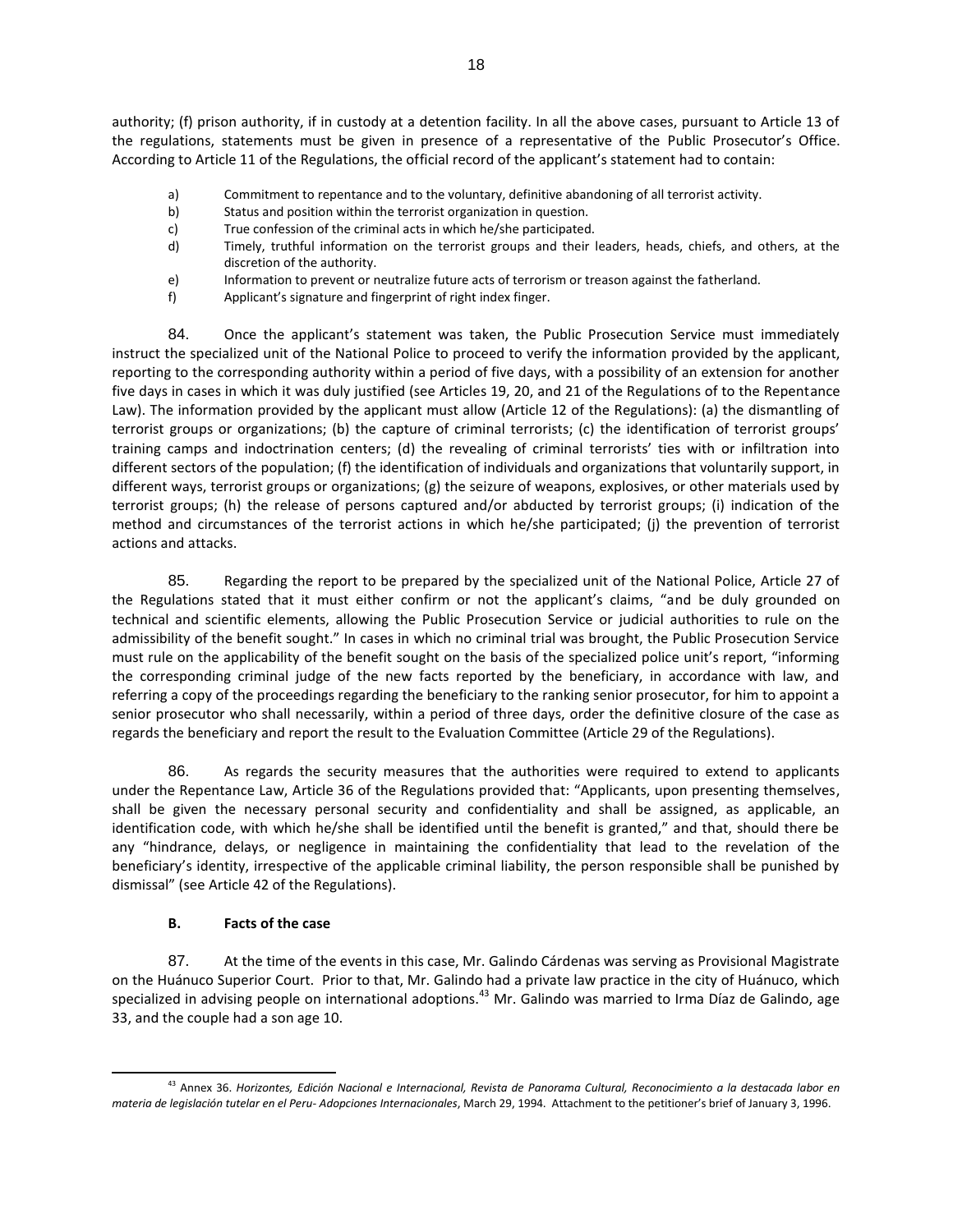88. The alleged victim has, since he filed his original complaint, consistently maintained that around September 15, 1994, when he was serving as a Provisional Magistrate on the Huánuco Superior Court, he was unofficially told that his name had appeared in a police statement given by a member of the *Sendero Luminoso* subversive group, who fingered him as a supposed member of that organization, through his membership in the "Association of Democratic Attorneys."<sup>44</sup> The State, for its part, has maintained that Mr. Galindo was under investigation (although it did not indicate on what date the investigation got underway), since a person availing himself of the "Repentance Law" had identified Mr. Galindo Cárdenas as a member of an association having ties with the *Sendero Luminoso*. 45

### **The date of and the circumstances surrounding the arrest of the magistrate on the Huánuco Superior Court, Luis Antonio Galindo Cárdenas**

89. The Commission notes that the State and the petitioner differ concerning the circumstances under which Mr. Galindo Cárdenas was detained, the place where he was detained and for how long.

90. According to the petitioner's version, on Friday, October 14, 1994, Mr. Galindo went, of his own free will, to the offices of the Chief of Counter-Terrorism (JECOTE) of the Huánuco National Police to clarify his situation; thereafter, he rejoined the special session of the Plenary of the Huánuco and Pasco Superior Court, which was being held that day. There he explained the reasons for his late arrival.<sup>46</sup> Then, on Sunday October 16, 1994, the Chief of JECOTE appeared at Mr. Galindo's residence to inform him that Colonel Negrón, Head of Huánuco Military-Political Command, wanted to speak with him at the "Yanac" Army barracks. So, in the morning, he went to the military base, where Colonel Negrón and another officer received him. After inviting him into a room, they locked the door from the outside with a chain.<sup>47</sup>

91. The State, for its part, maintains that at 8:00 p.m. on Saturday, October 15, 1994, the "Applicant's Declaration" was taken from Mr. Galindo Cárdenas, identified with code A1J054967, in one of the offices of JECOTE-PNP-Hco. in the city of Huánuco. Present were the representative from the Public Prosecutor's Office, Dr. Ricardo Robles y Coz, and an official of the PNP.<sup>48</sup> The Declaration reads verbatim as follows:

1. As for the applicant's intention to repent and to voluntarily and forever abandon all terrorist activity, he said the following: I have, of my free will, come to the Huánuco Counter-Terrorism Department on October 15, 1994, asking to avail myself of the benefits of the Repentance Law in connection with the legal advice I provided to members of the PCP-SL, and in order to collaborate with the PNP. I am resolved to help restore peace in the country.

2. As for his situation and position with the PCP-SL terrorist organization, he said the following: Around late 1992 and because I was a lawyer, they requested my professional services to serve as defense counsel for defendant SANTAMARIA RAMOS, known by the criminal terrorists as "(c) Mirko" who was being held in the CRAS [prison] of San Marcos. He came from Tingo María and he was on trial for the crime of terrorism. My services were sought at the request of family members whose names I don't know; I was paid a portion of my attorney's fees upfront. Under the new anti-terrorist law, the accused was taken to the Huamancac Prison in the city of Huancayo, whereupon the supposed family members asked me to go there to represent the defendant in the Special Tribunal. I did not agree to their request, because I already had commitments here in this city and in Lima. Therefore, I withdrew from the case. However, after about eight months, two women and a man appeared in my office and demanded that I defend someone being held in custody at

 $\overline{a}$ 

<sup>&</sup>lt;sup>44</sup> IACHR, Admissibility Report No. 14/04 of February 23, 2004, paragraph 9.

<sup>&</sup>lt;sup>45</sup> IACHR, Admissibility Report No. 14/04 of February 23, 2004, paragraph 26 and the State's allegations during the merits phase.

<sup>&</sup>lt;sup>46</sup> Annex I. Minutes of the Special Session that the Full Plenary of the Huánuco and Pasco Superior Court held on October 14, 1994. Attachment 7 to the petitioner's brief of January 3, 1996.

 $47$  IACHR, Admissibility Report No. 14/04 of February 23, 2004, paragraph 10; IACHR, 133rd regular session; and record of Hearing No. 19, Case 11,568 – Luis Galindo Cárdenas, October 23, 2008.

<sup>&</sup>lt;sup>48</sup> Annex 32. The Applicant's Declaration of October 15, 1995. Attachment to the State's brief of October 17, 2008.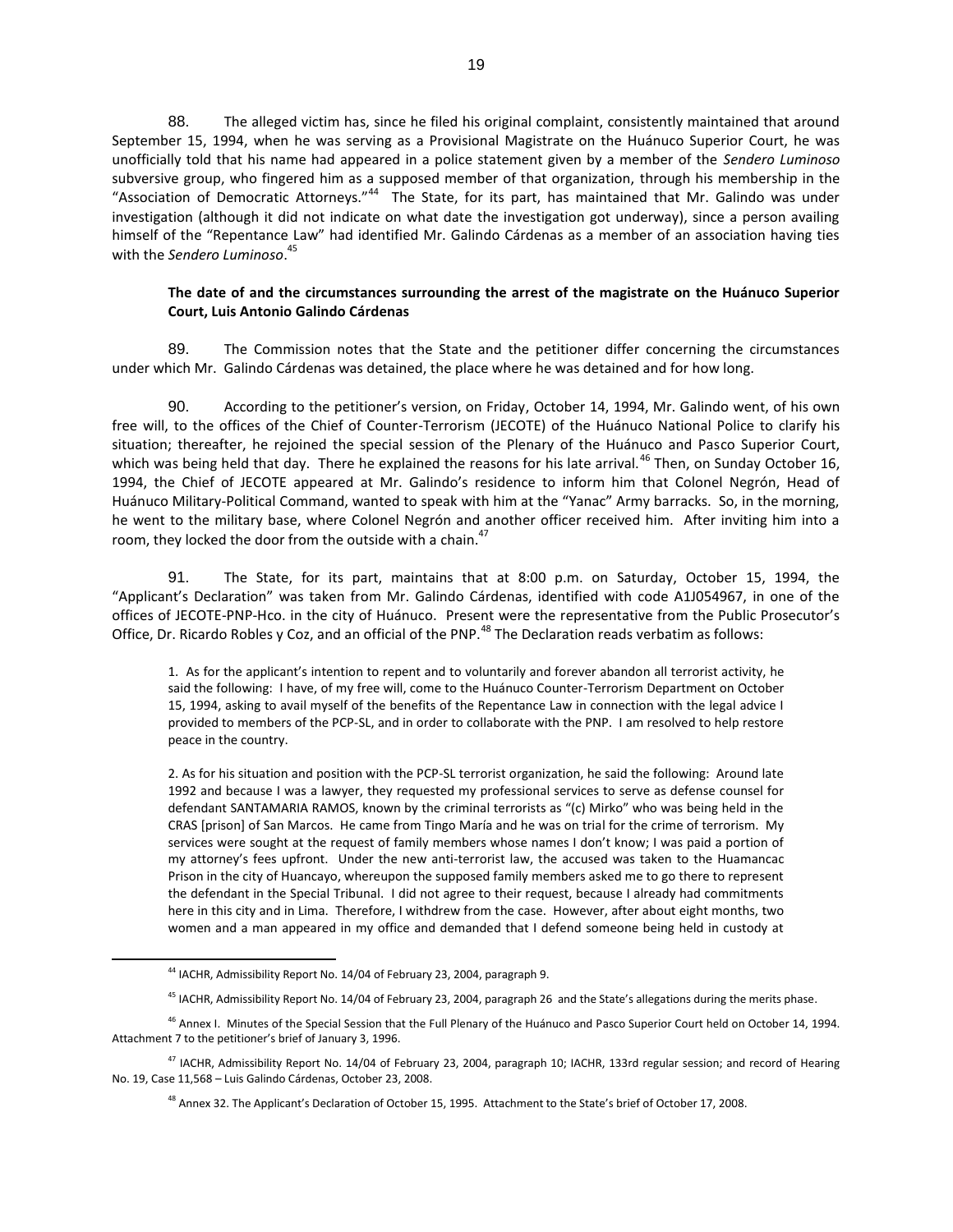JECOTE PNP Huánuco, by the name of Edwar Elí Nación Ramos, who was the common-law husband of one of the two women. They claimed that he was being held unlawfully. From their references to the armed conflict, to the contemptible authorities, I inferred that they were terrorists. Then they mentioned legal advice to Edwar Elí Nación Ramos "(c) Beto" and asked that I advise his son. I hereby declare that the persons who appeared in my office went by the name of "c Yersi", "c Lida" and "c Guillermo." They did not assign me a pseudonym and they did not assign me any position or post.

3. As for his truthful confession of the terrorist acts in which he participated, he said the following: I hereby state that when the terrorist criminals came to my office to retain my services to advise (c) "Beto" they knew every detail of my personal life; they knew where my family lived in Lima, and were aware of my professional activities. They knew that I lived alone in this city, they knew all my movements. This shocked me and terrified me, which is how they managed to threaten me into collaborating in the following events:

FIRST. Advising Edward Elí Nación Ramos (c) "Beto" for purposes of his statement to the JECOTE- Huánuco, the Public Prosecutor's Office and the Huánuco Criminal Presiding Judge, and advising him during his preliminary hearing and during the search of his residence. I was unable to continue representing him because I had to be away from this city; for family and work-related reasons, I had to be in Lima. I was always trying to avoid the surreptitious involvement in his legal defense because I feared for my life. When I ceased advising him, I lost track of the legal situation of (c) "Beto" and his fate; it was his mother who kept coming to my office but didn't find me there because I was in Lima.

SECOND: At the time they were forcing me to defend (c) "Beto", they told me that they wanted me to represent a terrorist criminal in Tingo María, whose name and pseudonym I don't know. At the end of one week, however, they told me that my defense services were no longer needed as it was no longer necessary.

I would like to point out and make very clear that I have come here voluntarily with regard to the first question asked of me; I have volunteered my repentance with regard to the legal assistance I provided to the terrorist criminals; however, I am not confessing to activism in the PCP-*Sendero Luminoso* organization, as I never had any post, rank or even a pseudonym within the organization known as the Peruvian Communist Party-*Sendero Luminoso*.. 49

92. The Commission notes that the Declaration is signed by the above-named authorities and by the applicant, whose name is illegible; his fingerprint is not on the statement, even though a fingerprint was reqired under Article 11(f) of the Regulations governing the Repentance Law.

93. The Commission observes that the petitioner has contested the validity of the above Declaration, at the domestic level since December 1994, and throughout the processing of his case before the IACHR. He asserts that the statement that JECOTE and DINCOTE-Lima took from him in the presence of the Deputy Prosecutor was deliberately misplaced, as it contained the invoices for the professional fees that Mr. Galindo issued when he practiced law. Those invoices were seized at his residence, as recorded in the Search Record attached to his statement and would prove that he was not a member of the Association of Democratic Lawyers.<sup>50</sup> The petitioner observes that in his deposition, he stated that his statement could not be construed as a "declaration of repentance" as he was not part of any terrorist group.<sup>51</sup> The Commission notes that the page that reads "From the Declaration given by Luís Antonio Galindo Cárdenas", which the petitioner attached and which the authorities

<sup>&</sup>lt;sup>49</sup> Annex 32. Applicant's Declaration of October 15, 1995. Attachment to the State's brief of October 17, 2008.

<sup>&</sup>lt;sup>50</sup> See Annex 19. Brief addressed to the Office of the Huánuco First Provincial Criminal Prosecutor, Dr. Ricardo Robles y Coz, dated December 7, 1994, received at the Secretariat of the Huánuco Public Prosecutor's Office on December 13, 1994. Annex to the petitioner's brief of January 3, 1996; see also Annex 23. Amplification of the complaint filed by Mr. Galindo on January 18, 1995, with the Office of the Attorney General of the Nation; and Annex 20. Brief addressed to the President of the Board of Supreme Prosecutors of the Public Prosecutor's Office, stamped 'received' by the Office of the Attorney General of the Nation on January 16, 1995. Attachments to the petitioner's brief of January 3, 1996.

<sup>&</sup>lt;sup>51</sup> Annex 24. Page six of the deposition by Luis Antonio Galindo Cárdenas (46), signed by the examiner, Public Prosecutor's Office, Dr. Víctor Aguirre Visag, the attorney-deponent, Luis A. Galindo Cárdenas. Attached to the petitioner's brief of January 3, 1996.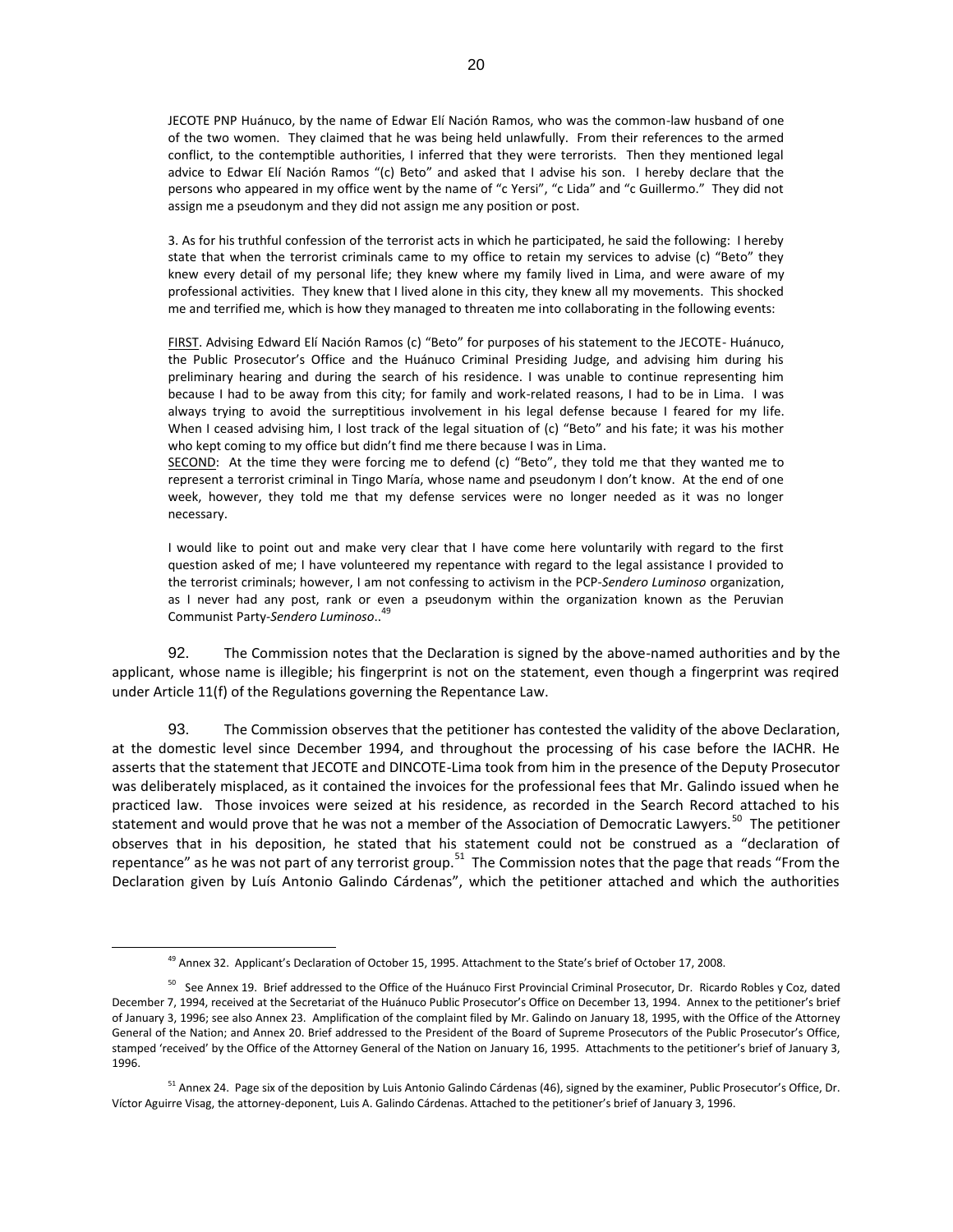allegedly misplaced, is signed by the Public Prosecutor, Víctor Aguirre Visag, and Luis Antonio Galindo Cárdenas; the name of attorney Dr. Jimmy Denegri Mártinez appears, but not his signature or a fingerprint.  $^{52}$ 

94. On October 16, 1994, the President of the Republic, Alberto Fujimori, issued a number of statements to the media in which he accused the rector of the Universidad de Huánuco and the President of the Huánuco Superior Court of having ties with the *Sendero Luminoso*. The President announced that both had been placed under arrest in an operation and had applied to avail themselves of the benefits of the Repentance Law.<sup>53</sup>

95. On October 17, 1994, the Ministry of Defense, Frente Huallaga, published an official communiqué in which it announced that the following transpired during the pacification operations that the police conducted on October 14, 1994, in the district, province and department of Huánuco:

At 11:15 a.m., Huánuco DECOTE/PNP personnel, in the presence of the prosecutor on duty, captured the alleged *Sendero Luminoso* terrorist identified as:

- Doctor Luis Galindo Cárdenas, magistrate of the Huánuco Superior Court who, following the preliminary investigations, applied to avail himself of the benefits of the Repentance Law. ...<sup>54</sup>.

96. On October 18, 1994, the President of the Republic corrected the statements he made on October 16, 1994:

President Alberto Fujimori today made a clarification to the effect that due a mental slip, he had mistakenly accused the President of the Huánuco Superior Court, Humberto Jajahuanca Vásquez, of having ties to the *Sendero Luminoso*.

The head of state explained that the serious accusation was actually being made against a "magistrate of the Huánuco Superior Court (…) He was obviously referring to Dr. Luís Galindo Cárdenas, a member of the Superior Court in that Andean city (…) He added that the "investigations will continue and there were already documents in which both officials –the member of the court and the rector of the university- asked to apply for the Repentance Law.<sup>55</sup>

…The President added that the intelligence investigation has established their ties to the *Sendero Luminoso* terrorist group. "Both have revealed this in the presence of the Huánuco civil prosecutor. He therefore maintained that "this was more than a mere accusation." The head of state observed that the member of the Superior Court and the University rector are under investigation, although he did not believe either one was in the upper echelons of the terrorist group. He observed that the Repentance Law has revealed that the *Sendero Luminoso* has infiltrated the higher levels of the judiciary. He emphasized that the Repentance Law would expire next November.<sup>5</sup>

97. The Commission notes that from its March 1996 review of the passive files on record in the DECOTE PNP Hco. Sub Unit, the Huánuco DECOTE concluded that "on October 19, 1994, the person Luis Galindo

 $52$  Annex 24. Page six of the deposition by Luis Antonio Galindo Cárdenas (46)., signed by the examiner, Public rosecutor's Office, Dr. Víctor Aguirre Visag, the attorney and the deponent, Luis A. Galindo Cárdenas. Attached to the petitioner's brief of January 3, 1996.

<sup>53</sup> Annex 2. The newspaper *La República*, Peru, Tuesday, October 18, 1994, p. 8 "*Fujimori dice que fue un "lapsus" acusación a presidente de Corte. "Rector y magistrado de Huánuco niegan vínculo con el terrorismo*" [Fujimori says the accusation made against the president of the Court was a "mental slip." "University rector and Huánuco magistrate deny ties to terrorism"]. Annex 3 to the brief received from the petitioner on July 31, 2007.

<sup>54</sup> Annex 4. Official Communiqué No. 068/RRPP/F-H, Tarapoto, October 17, 1994, Office of Public Relations, Military Political Command, Frente Huallaga. Attachment to the petitioner's brief of January 3, 1996.

<sup>55</sup> Annex 2. The newspaper *La República*, Peru, Tuesday, October 18, 1994, p. 8 "*Fujimori dice que fue un "lapsus" acusación a presidente de Corte. "Rector y magistrado de Huánuco niegan vínculo con el terrorismo*" [Fujimori says the accusation made against the president of the Court was a "mental slip." "University rector and Huánuco magistrate deny ties to terrorism"]. Annex 3 to the brief received from the petitioner on July 31, 2007

<sup>56</sup> Annex 5. *Expreso*: "*Un vocal de la Corte Superior de Huánuco es el arrepentido*" [Huánuco Superior Court magistrate a repentant], Tuesday, October 18, 1994, p. A4. Attachment to the petitioner's brief of January 3, 1996.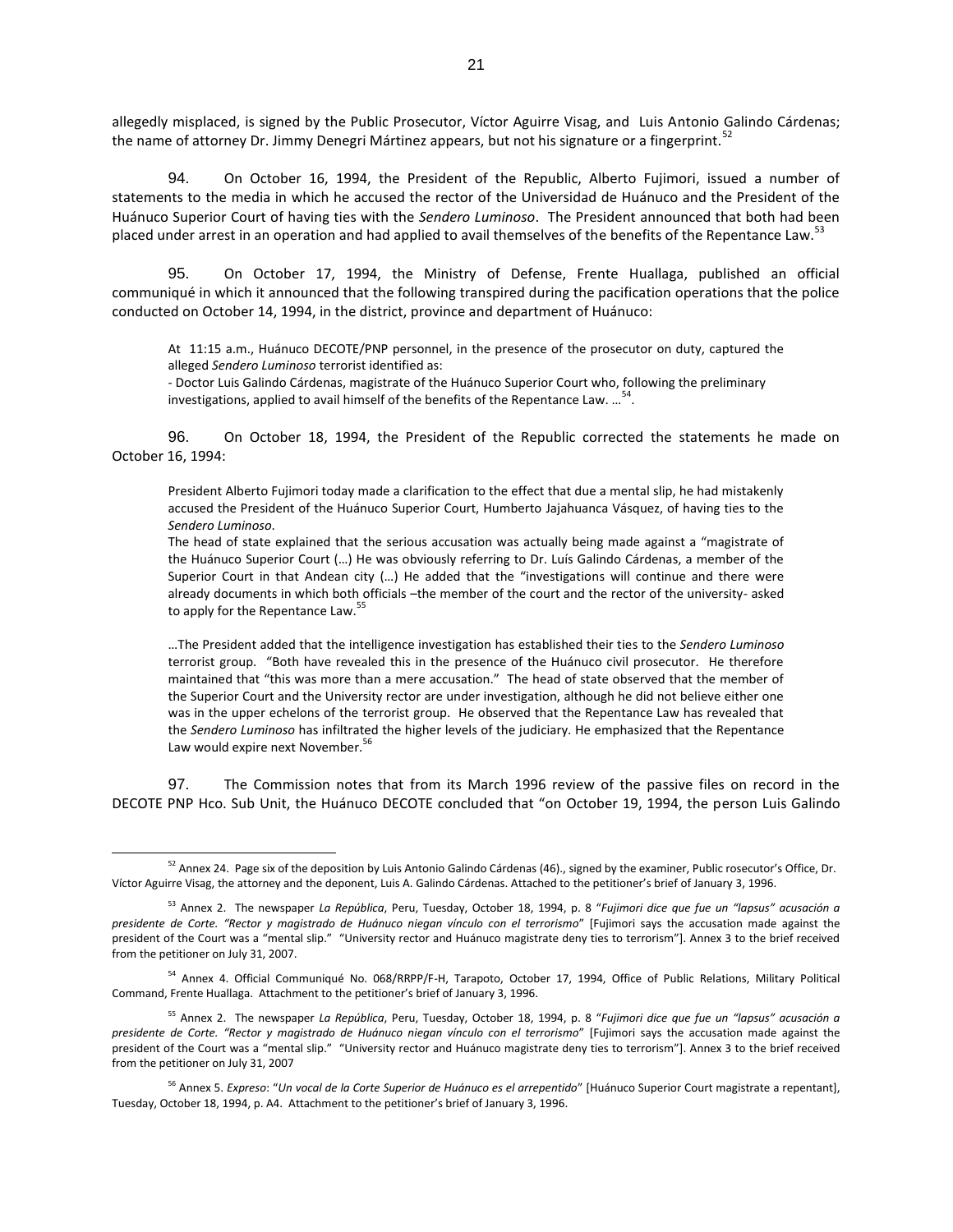Cárdenas asked to apply for the benefit of DL No. 25499 (the Repentance Law), and was taken to the [-] 314-Yánac-Huánuco Barracks in custody "FOR SECURITY REASONS", and was assigned the number A1J054967."<sup>5</sup>

98. The Commission observes that according to the documents issued by the State, Mr. Galindo Cárdenas was detained under three different scenarios: 1) he was apprehended in a police operation (statements made by the President of the Republic on October 16, 1994; the communiqué from Frente Huallaga, October 17, 1994); 2) he turned himself in voluntarily in order to apply for the Repentance Law (Applicant's Declaration of October 15, 1994); and 3) based on a preliminary investigation and having been fingered as being a member of the "Association of Democratic Lawyers" by a repentant terrorist (during the processing of the case with the IACHR). The petitioner has consistently maintained that he never applied for the benefits of the Repentance Law.

99. The Commission observes that the State has not provided a uniform date on which Mr. Galindo was deprived of his liberty; furthermore there are conflicting reports regarding the circumstances under which his detention occurred: the first version is the press communiqué issued by Defense Ministry Frente Huallaga, which states that the arrest was made on October 14, 1994, by Huánuco DECOTE/PNP personnel as the police were conducting pacification operations and that "following the preliminary investigations, [he] applied to avail himself of the benefits of the Repentance Law"; the second version is that the "Applicant's Declaration" dated October 15, 1994, states the following: "I have, of my free will, come to the Huánuco Counter-Terrorism Department on October 15, 1994, asking to avail myself of the benefits of the Repentance Law in connection with the legal advice I provided to members of the PCP-SL". Yet a third version was put forward to the effect that a review of DECOTE Huánuco's passive files found that on October 17, 1994, Mr. Galindo asked to apply for the Repentance Law. Also, as the case was being processed with the IACHR, the State has maintained that he was taken into custody on the basis of a preliminary investigation, as the result of the fact that a repentant terrorist informed on him and named him as being a member of the association of "Democratic Lawyers."

100. The Commission observes that from the time that Mr. Galindo was arrested, he told the national authorities (deposition signed on the occasion of the visit from the Attorney General of the Nation on October 26, 1994) and the international authorities (written statement to the International Committee of the Red Cross dated November 9, 1994), and the IACHR during the processing of his case, that he was arrested on October 16, 1994, in the Yánac military zone, after coming there to speak with the Head of the Huánuco Military-Political Command, at the latter's request..

101. The State has not informed the Commission of whether any investigation was conducted to clarify these contradictions and to explain the October 15, 1994 Declaration's failure to comply with the legal requirements. All the State has said is that "the statements made by then President Alberto Fujimori to the press and the communiqué from the armed forces concerning Mr. Galindo's arrest, have no legal value or effect whatever on the case, as they are merely informative in nature; hence, they may be inaccurate and subject to correction or amendment." It noted that in Peru, the official record of the detention and application for the benefits of the Repentance Law is established on the basis of the police intervention and the action taken by the Public Prosecutor's Office.

102. As for the burden of proof when the State's failure to comply with certain guarantees provided for in Article 7 of the Convention is alleged, the Commission is reminded of the case law of the Inter-American Court, which holds that the burden of proof rests with the State:

(…)the victim has no available means of proving this fact. His allegation is of a negative nature, and indicates the inexistence of a fact. The State declares that the information about the reasons for the arrest was provided. This is an allegation of a positive nature and, thus, susceptible of proof. Moreover, if it is recalled that, on other occasions, the Court has established that "in proceedings on human rights violations, the defense of the State cannot be based on the

 $\overline{a}$ <sup>57</sup> Annex 35. Report No. 9- DECOTE-PNP-HCO./AD of March 25, 1996, signed by PNP Captain Alberto A. Campos Robles and Examiner Marciano Albarado León. Attachment to the State's brief of August 6, 2002.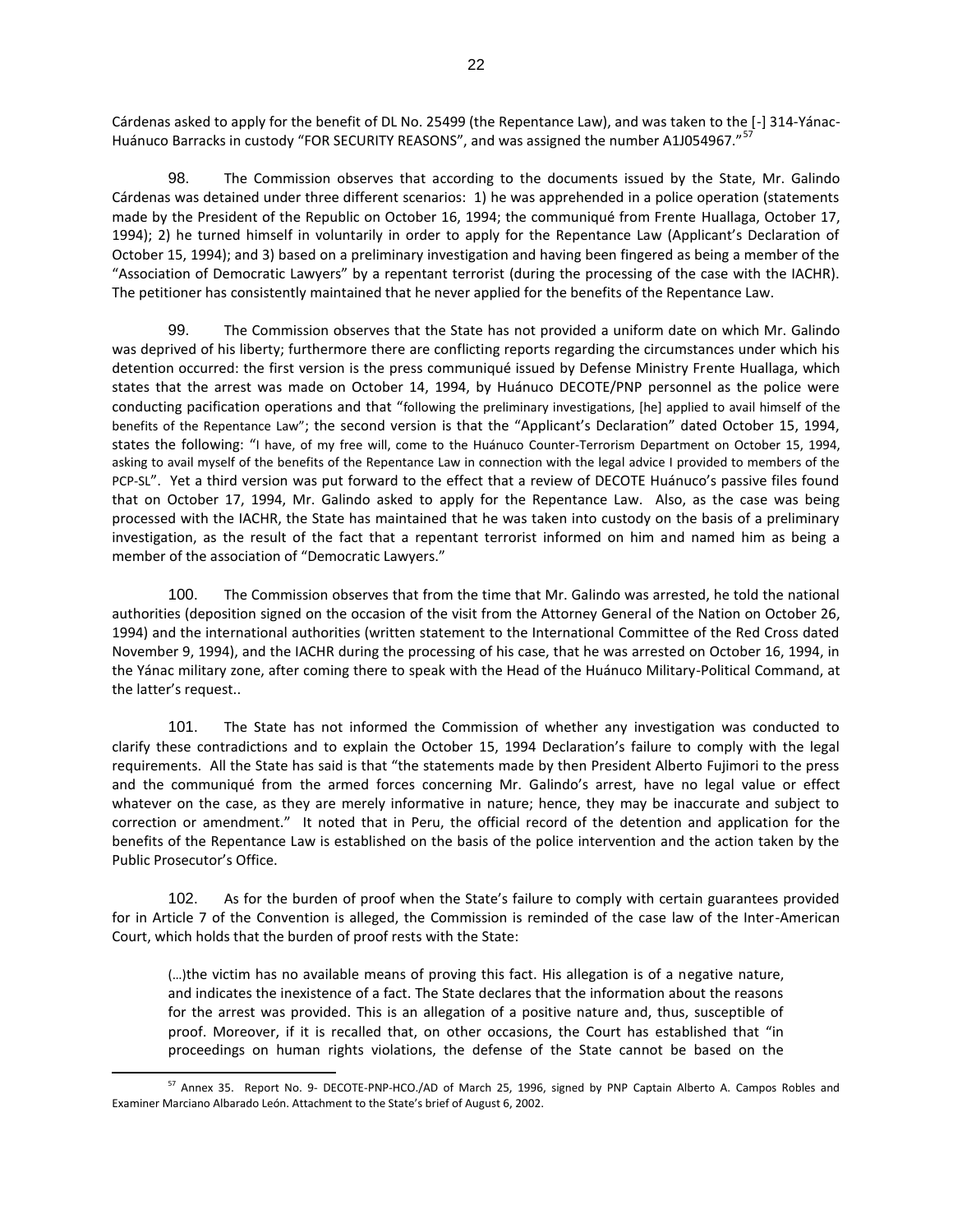impossibility of the plaintiff to provide evidence that, in many cases, cannot be obtained without the cooperation of the State, this leads to the conclusion that the burden of proof on this point corresponds to the State.<sup>58</sup>

103. The victim in this case has no available means of proving when he was arrested. The State, however, cannot rely on the defense that the complainant has failed to present evidence when it cannot be obtained without the State's cooperation. Furthermore, the State has not explained the different dates given for Mr. Galindo's arrest. Therefore, the Commission considers that Mr. Galindo's detention occurred on October 16, 1994, when he went to the Yánac military zone to speak with the Head of the Huánuco Military Political Command. The Commission has found that Mr. Galindo's fingerprint does not appear on the Declaration of Repentance dated October 15, 1994, as was required under the Regulations Governing the Repentance Law and which calls into question that Declaration's authenticity.

## **Measures taken and actions filed to inquire about the legal situation of Huánuco Superior Court Magistrate Luis Galindo**

104. On October 17, 1994, Mr. Galindo's sister, María Luisa Galindo Cárdenas, traveled with Mr. Galindo's wife to the city of Huánuco, after a number of news reports to the effect that Mr. Galindo was mixed up in terrorist activities. In Huánuco, they learned that Luis Antonio Galindo Cárdenas was being held at a military barracks; they were permitted to visit him briefly.<sup>59</sup>

105. On October 17, 1994, the Huánuco Pasco Superior Court, in the person of its President, sent a memorandum to Colonel Eduardo Negrón Montestruque, Head of the Military-Political Command, asking for an explanation of the various versions that appeared in the media to the effect that the President of that Court had applied for the benefits of the Repentance Law and "whether some magistrate or other person affiliated with that Court had applied for the benefits of the Repentance Law."<sup>60</sup>

106. On October 18, 1994, the President of the Huánuco Superior Court sent the Chief Superior Prosecutor of Huánuco and Pasco a memorandum asking to inform him of Magistrate Galindo's situation, based on the information published in the official communiqué released by the Ministry of Defense.<sup>61</sup>

107. On October 19, 1994, the President of the Huánuco-Pasco Superior Court sent the Head of the Military-Political Command of Frente Huallaga a memorandum asking him to reply to its memorandum of October 17, 1994 and to report on the situation of Magistrate Luis Galindo, based on the official communiqué released by the Office of Public Relations of the Frente Huallaga Military-Political Command on October 17, 1994.<sup>62</sup> Also, on October 19, 1994, the media published a new item to the effect that the Armed Forces had not permitted the president of the Supreme Court, Luis Serpa Segura, to communicate in any way with Magistrate Galindo, who was being held in detention at a military facility. $^{63}$ 

<sup>58</sup> I/A Court H.R.. *Case of Chaparro Álvarez and Lapo Íñiguez v. Ecuador.* Preliminary Objections, Merits, Reparations and Costs. Judgment of November 21, 2007. Series C No. 170, paragraph 73.

<sup>&</sup>lt;sup>59</sup> Annex 12. Sworn statement bearing the notarized signature of María Luisa Galindo Cárdenas, dated October 30, 2008. Attachment to the petitioner's brief of November 3, 2008.

<sup>&</sup>lt;sup>60</sup> Annex 3. Memorandum No. 1457-94-PCSJH, dated October 17, 1994, signed by Humberto Cajahuanca Vásquez, Huánuco-Pasco Superior Court. Attachment to the petitioner's brief of January 3,1996.

<sup>&</sup>lt;sup>61</sup> Annex 6. Memorandum No.1464-94-PCSJH, dated October 18, 1994, sent to Dr. Carlos Schult Vela, Chief Superior Court Prosecutor for Huánuco-Pasco. Attachment to the petitioner's brief of January 3, 1996.

 $62$  Annex 7. Memorandum No. 1465-94-PCSJH, addressed to Peruvian Army Colonel Eduardo Negrón Montestruque. Head of the Military-Political Command, signed by Humberto Cajahuenca Vásquez. Attachment to the petitioner's brief of January 3, 1996.

<sup>63</sup> Annex 9. The newspaper *La República:* "Serpa confirma detención de vocal Galindo" [Serpa confirms arrest of magistrate Galindo], October 19, 1994, Nacional/11. Attachment to the petitioner's brief of January 3, 1996.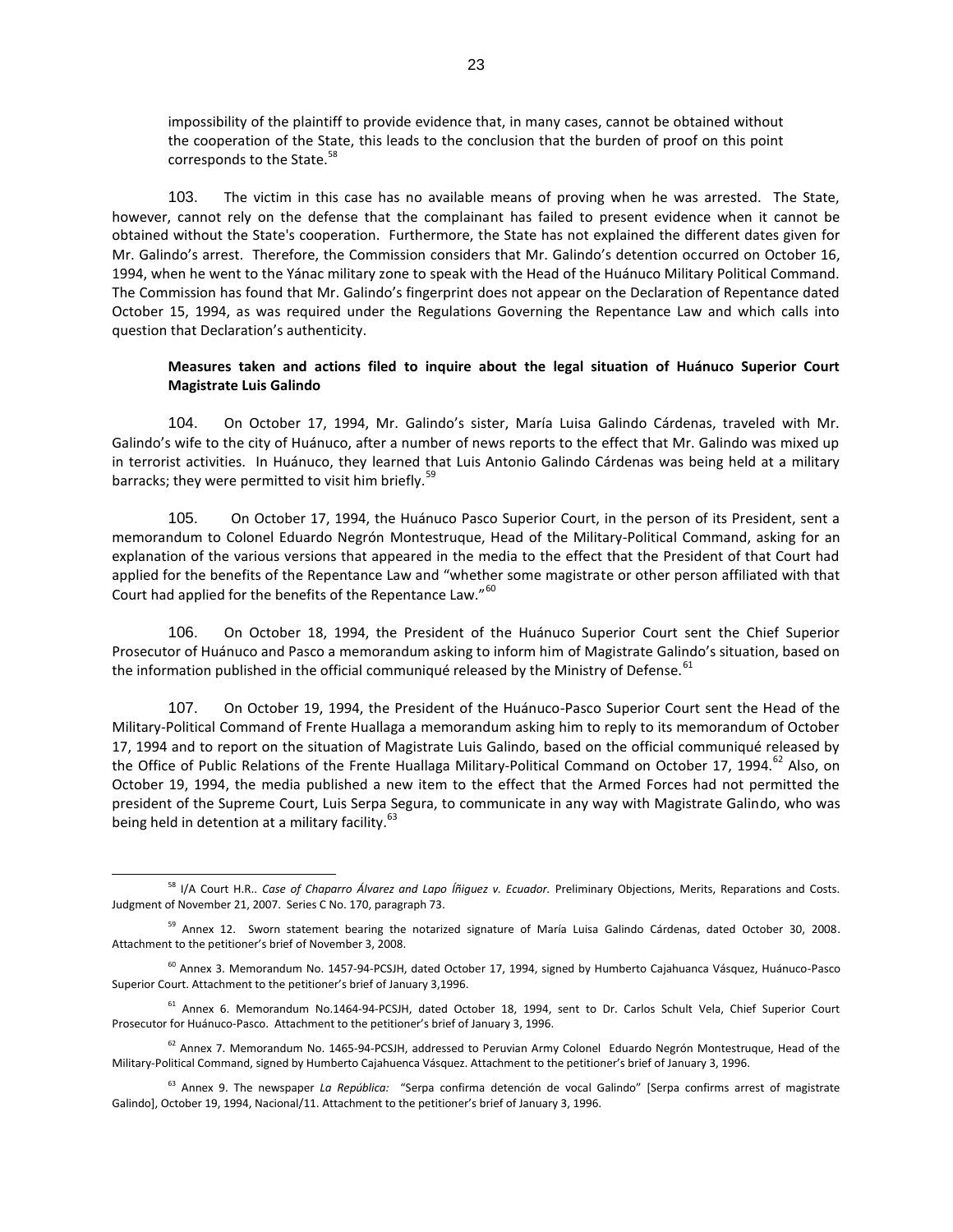108. On October 20, 1994, the head of the Military-Political Command, Colonel Negrón, sent a memorandum of reply to the President of the Huánuco-Pasco Superior Court to the effect that the latter should direct any questions to the Head of the Military-Political Command of Frente Huallago-Tarapoto or, failing that, "to the Office of Public Relations of the Central Command of the Armed Forces-Lima."<sup>64</sup>

109. On October 20, 1994, the Administrative Secretariat of the Huánuco-Pasco Superior Court received a letter signed by Luis Galindo Cárdenas in which he requests to be relieved of his post and tenders his resignation "because I am under police investigation on false and mendacious charges; that investigation compromises my dignity and honor as a citizen and a professional; I do not want the investigation being conducted against me to lead to conjectures that would be prejudicial to the Judiciary."<sup>65</sup> On October 24, 1994, the President of the Huánuco Superior Court issued a memorandum accepting Mr. Galindo's resignation effective October 21, 1994, as a Provisional Magistrate on that Court's Second Criminal Chamber.<sup>66</sup>

110. In application of Article 66(9) of the Organic Law of the Public Prosecutor's Office,  $67$  at 4:00 p.m. on October 26, 1994, the Attorney General of the Nation, Blanca Nélida Colán Maguiño, visited Counter-Subversive Battalion Barracks No. 314-Yánac, officers' quarters, together with the Provincial Prosecutor from the Huánuco First Provincial Prosecutor's Office. There she met with Mr. Luis Antonio Galindo Cárdenas, who told the Attorney General that he had been detained there since Sunday, October 16, 1994.<sup>68</sup> During the visit, a record was made of the fact that at the time of the visit, Mr. Galindo was dressed in "yellow pajamas under a striped robe;" he was being held in a room with a bed and a desk and that he was sharing "a bathroom with Ing. Abner Chávez Leandro", Rector of the University of Huánuco.<sup>69</sup> When asked by the Attorney General whether he had been mistreated or threatened, he answered that "not physical mistreatment, but the psychological mistreatment that comes with incarceration." When asked if the Provincial Criminal Prosecutor had been present when he gave his Declaration, he answered in the affirmative.<sup>70</sup> When asked if he had a lawyer, Mr. Galindo said that he did not think it advisable since "he is an attorney and the case has been magnified and has been prejudicial to both him and his family."

111. As the record shows, Mr. Galindo Cárdenas told the Attorney General that the facts would prove that he "was absolutely not guilty of belonging to any terrorist organization", since his actions were taken because he was being threatened by three or four subversives:

The people who appeared in my office when I was a practicing attorney were there to get me to represent a terrorist criminal being held prisoner or in custody at the police station; I realized that I and my family were in physical danger, because they knew everything about my family and my professional life. I went to the

<sup>68</sup> Annex 11. Public Prosecutor's Office-Office of the Attorney General of the Nation, April 26, 1994. Statement signed by Attorney General Blanca Nélida Colan Maguiño. Attachment to the petitioner's brief of January 3, 1996.

<sup>69</sup> Annex 11. Public Prosecutor's Office-Office of the Attorney General of the Nation, April 26, 1994 Statement signed by Attorney General Blanca Nélida Colan Maguiño. Attachment to the petitioner's brief of January 3, 1996.

<sup>70</sup> Annex 11. Public Prosecutor's Office-Office of the Attorney General of the Nation, April 26, 1994 Statement signed by Attorney General Blanca Nélida Colan Maguiño. Attachment to the petitioner's brief of January 3, 1996.

<sup>&</sup>lt;sup>64</sup> Annex 8. Memorandum No.250/JPM-HCO of October 20, 1994. Attachment to the petitioner's brief of January 3, 1996.

<sup>&</sup>lt;sup>65</sup> Annex 10. Brief signed by Luis Galindo Cárdenas, Superior Court Magistrate, sent to the President of the Huánuco-Paso Superior Court, October 19, 1994. Attachment to the petitioner's brief of January 3, 1996.

<sup>&</sup>lt;sup>66</sup> Annex 41. Memorandum No. 1491-94-PCSJ of October 24, 1994, signed by the President of the Huánuco-Pasco Superior Court, Humberto Cajahuanca Vásquez. Attachment to the petitioner's brief of January 3, 1996.

 $^{67}$  Annex 66. Organic Law of the Public Prosecutor's Office: "The functions of the Attorney General shall be: [...] 9. To visit, either periodically or whenever he/she deems necessary, the Offices of the Public Prosecutors of the Republic to confirm that they are properly performing the functions that the law establishes for prosecutors and their staff. To that end, he/she may request from the judges and courts, public officials and government offices, such information and documents as he/she deems necessary. He/she may also hear from attorneys, other professionals or the associations that represent them as well as litigants or other persons, when they request hearings to inform him/her of the performance of any Public Prosecutor's Office under investigation. Statement of April 26, 1994, signed by Attorney General Blanca Nélida Colan Maguiño.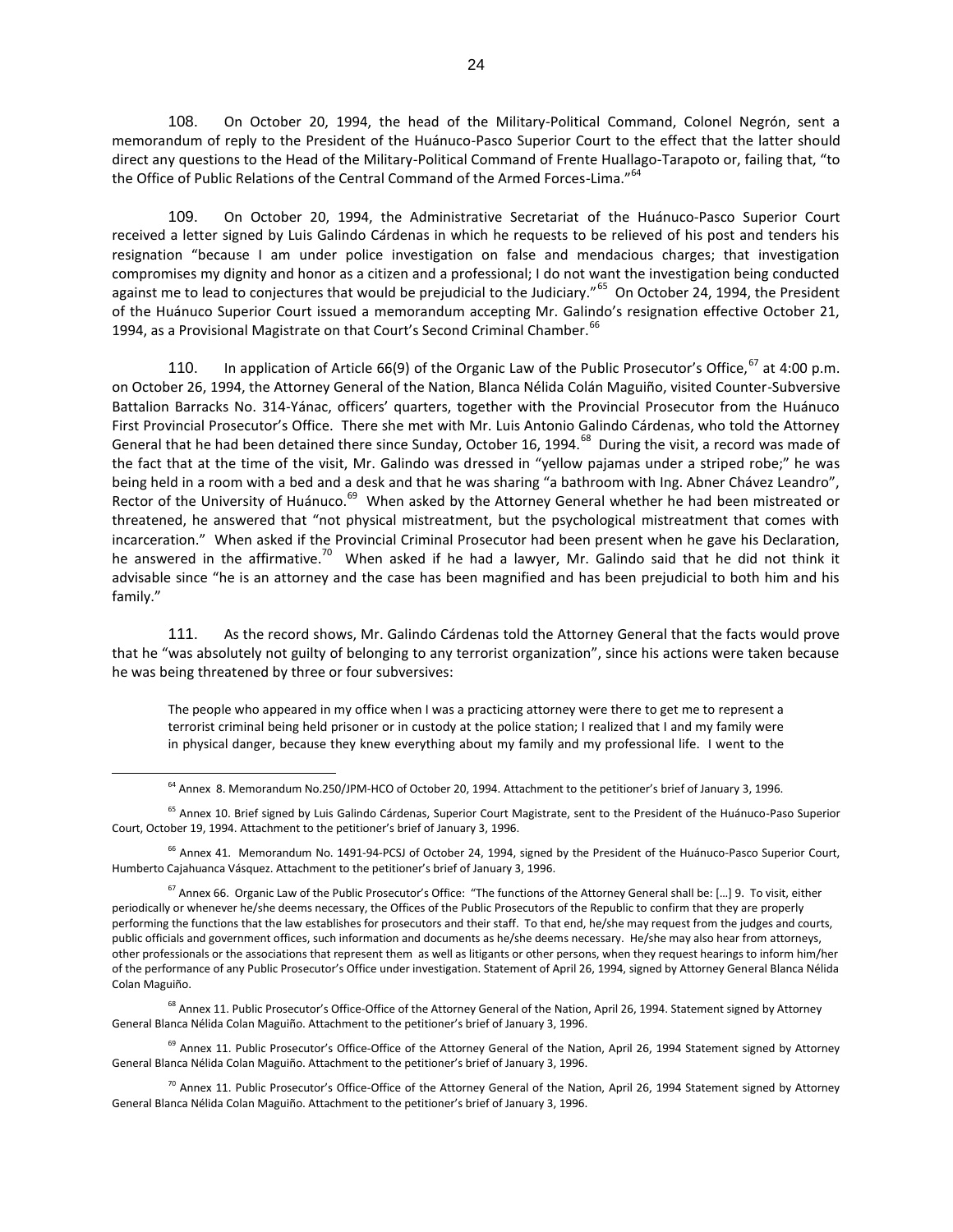police station two or three times, knowing all the while that they were surreptitiously watching me; I helped the person in custody with his police statement. Everything I did was above board. Then, two days later I returned to Lima for family and professional reasons. I did not continue to advise this individual, but returned to this city after ten or twelve days. I no longer assisted this individual with his defense. However, at the request of his mother, I was present for the search of his residence.<sup>71</sup>

112. Three congressmen, among them Deputy Roger Cáceres Velázquez, twice traveled to Huánuco where they attempted to speak with Mr. Galindo while he was being held at the Military Barracks; however, they were not permitted to speak with him on the pretext that the only person who could authorize such a visit was the highest ranking military official there, who had not been in Huánuco for several days.<sup>72</sup>

113. On November 9, 1994, Luis Antonio Galindo Cárdenas received a visit from representatives of the International Committee of the Red Cross at the Huánuco Military Base. The record made on that occasion stated that Mr. Galindo had been detained since October 16, 1994.<sup>73</sup>

### **Application of the Repentance Law while the alleged victim was under arrest**

114. On October 29, 1994, the "Amplified Declaration from Applicant" code number A1J054967 was taken in the offices of DECOTE-PNP-Hco. Present for the occasion was the representative from the Public Prosecutor's Office, Dr. Ricardo Robles y Coz, and a PNP officer.<sup>74</sup> The text of the Declaration states that the applicant pointed out that he was unaware of "the structure of the organs created by the PCP-SL" but that he had learned "through media reports –both verbal and written-about the work done by the 'Democratic Lawyers' to defend the terrorists, as these attorneys dedicated themselves to fervently defending the subversive elements associated with the *Sendero Luminoso*."<sup>75</sup> When asked whether he could identify the roles performed by the PILCO PACO terrorist criminals known as (c) "Guillermo", Noemí Huaccha Sánchez (c) "Yersi", and the wife of "Guillermo" known as (c) "Lida", he said the following: "That he knew that they belonged to the sinister organization known as *Sendero Luminoso*, because they said as much; however, they didn't specify either their position or rank within that organization."<sup>76</sup> When asked which subversive groups linked to the PCP-SL movement of popular artists (MAP) he had advised, he answered as follows: "He had partially advised Fernando Salinas Solórzano, who was linked to the group whose façade was "Semilla Amor," according to the police accusation that was part of a criminal case brought in the courts; he clarified that "my advisory services were confined to the police stage of the proceedings."<sup>77</sup>

<sup>&</sup>lt;sup>71</sup> Annex 11. Public Prosecutor's Office-Office of the Attorney General of the Nation, April 26, 1994 Statement signed by Attorney General Blanca Nélida Colan Maguiño. Attachment to the petitioner's brief of January 3, 1996.

 $^{72}$  Annex 13. Testimony of Dr.Roger Cáceres Velázquez, Attachment to the petitioner's brief of November 3, 2008, not refuted by the State.

 $73$  Annex 14. Certification by the International Committee of the Red Cross, dated March 15, 2004. Attachment to the petitioner's brief of November 3, 2008.

 $^{74}$  Annex 33. Amplified Declaration from the Applicant, dated October 29, 1994. Signed by the police authority (identified by name and signature), the representative of the Public Prosecutor's Office (identified by name and signature), and the applicant (identified by a signature). Attachment to the State's brief of October 17, 2008.

 $75$  Annex 33. Amplified Declaration from the Applicant, dated October 29, 1994. Signed by the police authority (identified by name and signature), the representative of the Public Prosecutor's Office (identified by name and signature), and the applicant (identified by a signature). Attachment to the State's brief of October 17, 2008.

 $^{76}$  Annex 33. Amplified Declaration from the Applicant, dated October 29, 1994. Signed by the police authority (identified by name and signature), the representative of the Public Prosecutor's Office (identified by name and signature), and the applicant (identified by a signature). Attachment to the State's brief of October 17, 2008.

 $^{77}$  Annex 33. Amplified Declaration from the Applicant, dated October 29, 1994. Signed by the police authority (identified by name and signature), the representative of the Public Prosecutor's Office (identified by name and signature), and the applicant (identified by a signature). Attachment to the State's brief of October 17, 2008. Anexo 33.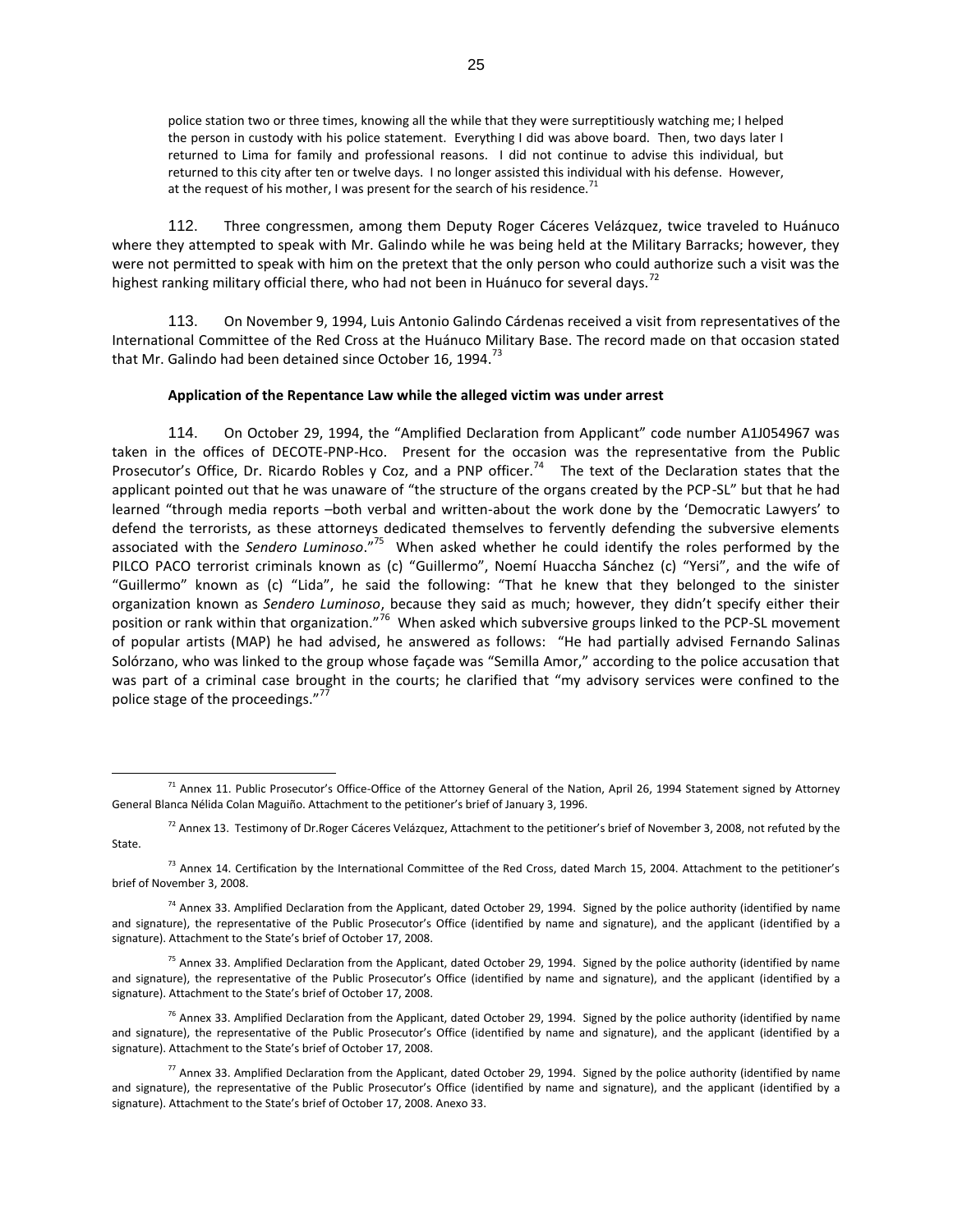115. The Commission notes that, as it observed in the case of the Declaration dated October 15, 1994, the Declaration dated October 29, 1994 is signed by the police authority and by the representative of the Public Prosecutor's Office, who are identified by name and position; it is also signed by the applicant, whose signature is illegible; there is no fingerprint taken from the applicant's forefinger, as required under Article 11(f) of the Regulations Governing the Repentance Law.

116. The State alleges that the difference between the declaration given on October 15 and the declaration given October 29, 1994, is that Mr. Galindo signed the two documents differently. It points out that the October 15 declaration has his rubric, whereas the October 29 declaration bears a signature that the Government has compared with the signature on the person's identification document, and has concluded that Mr. Galindo signed both documents. Nevertheless, the State has failed to explain why Mr. Galindo's fingerprint is not on the document. The State has not advanced any opinion on the authenticity of Mr. Galindo's signature on the statement that was allegedly misplaced, which also bears the signature of the Public Prosecutor and the print taken of the forefinger.<sup>78</sup>

117. On October 31, 1994, the Declaration of Repentance of applicant code number A1J05467 was issued (Verification report number 24-DECOTE-PNP-HCO).<sup>79</sup> The document states that on October 15, 1994, applicant code number A1J05467 came, of his own free will, to the offices of the PNP-Huánuco Counter-Terrorist Department, "asking to avail [him]self of the benefits of the Repentance Law."<sup>80</sup> The report also states that the applicant was being held in "special quarters and being provided with security to safeguard his personal integrity."<sup>81</sup> Summarizing, the Declaration states that the applicant asserts that the following terrorist criminals were members of the Peruvian Communist Party *Sendero Luminoso:* (c) "Mirko", (c) "Guillermo", (c) "Yersi" and (c) "Lida". The report also states that the applicant:

[a]s defense counsel to members of the PCP-SL who were detained and imprisoned in the CRAS-San Marcos in the city of Huánuco, claims to have no knowledge of the terrorist activities of the terrorist criminals in this city.

118. As for future terrorist activities, the application states that "he has no knowledge of such terrorist activities"; as for certain dangers, the applicant claims that "he has no knowledge of any dangerous situations that subversive elements might cause."<sup>82</sup> Concerning the terrorist activities in which the applicant participated, the Report indicates the following:

Applicant code number A1J054967 has confessed to providing support to the PCP-SL in the following way:

#### DEC92.

Toward the end of the year in question, applicant code … confesses to having served legal defense counsel in the case prosecuted against criminal terrorist Juan SANTAMARIA RAMOS (c) "Mirko", at the request of the latter's family members, who paid his professional fees.

#### AUG93.

Early this month, the applicant in question undertook to defend criminal terrorist Eduardo Elí NACION Ramos (c) "Beto", whom JECOTE-PNP-Huánuco had under investigation for the crime of terrorism. Applicant's services were retained at the request of family members and subversives Noemí Huaccha

 $^{78}$  Annex 24. Page six of the statement by Luis Antonio Galindo Cárdenas (46), signed by the examiner, Public Prosecutor's Office, Dr. Víctor Aguirre Visag, the attorney deponent, Luis A. Galindo Cárdenas. Attached to the petitioner's brief of January 3, 1996.

<sup>&</sup>lt;sup>79</sup> Annex 17. DECOTE-PNP-HCO Verification Report No. 24 of October 31, 1994. Attachment to the State's brief of January 11, 2008.

<sup>80</sup> Annex 17. DECOTE-PNP-HCO Verification Report No. 24 of October 31, 1994. Attachment to the State's brief of January 11, 2008.

<sup>&</sup>lt;sup>81</sup> Annex 17. DECOTE-PNP-HCO Verification Report No. 24 of October 31, 1994. Attachment to the State's brief of January 11, 2008.

<sup>82</sup> Annex 17. DECOTE-PNP-HCO Verification Report No. 24 of October 31, 1994. Attachment to the State's brief of January 11, 2008.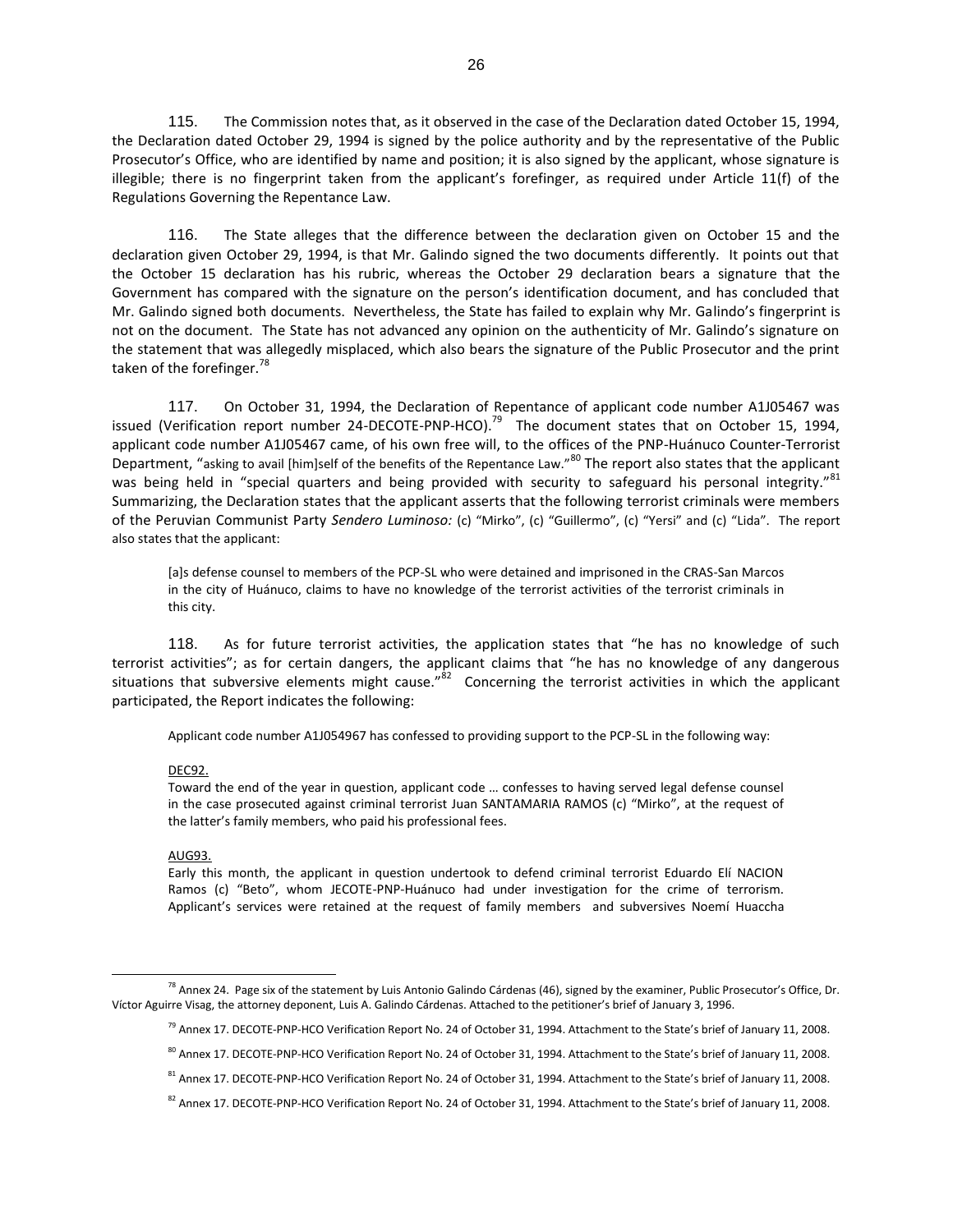Sánchez (c) "Yersi", Roberto Pilco Paco (c) "Guillermo" and (c) "Lida", who coerced the applicant and threatened to kill him and his family if he refused to defend the person under investigation.<sup>83</sup>

119. As for the findings, the Report states that "the information supplied by the applicant has made the following possible: a) to know the identity of the members of the PCP-*Sendero Luminoso* who were engaging in terrorist activities in this city of Huánuco; and b) to identify, locate and subsequently capture other members of the terrorist cell within the jurisdiction of Huánuco."<sup>84</sup> The only signatures that appear on the report are those of two members of the Peruvian National Police, Office of the Chief of Counter-Terrorism.<sup>85</sup>

120. On November 4, 1994, the Provincial Prosecutor from the Office of the Huánuco-Pasco First Provincial Prosecutor's Office, Ricardo M. Robles y Coz, issued a decision regarding applicant code number A1J054967, in which he granted him the benefit of extinguishment of the penalty and referred the proceedings to the Chief Superior Prosecutor for the Huánuco-Pasco Judicial District, to take the action he deemed appropriate.<sup>86</sup> According to the November 4, 1994 decision, on October 15, 1994 the applicant code number A1J054967 had expressed his desire to avail himself of the benefits of the Repentance Law; accordingly, the corresponding Declaration was taken in the presence of a representative from the Public Prosecutor's Office. According to that Declaration, the person identified by that code confessed to having provided support to the PCP-SL in the following manner:

In December 1992, the applicant admits to have served as defense counsel in the criminal case prosecuted against the terrorist criminal Juan Santamaría Ramos (c) "Mirko". He also confessed to having served as defense counsel in August 1993 to criminal terrorist Eduardo Elí Nación Ramos (c) "Beto", having been retained by family members and subversives Noemí Huaccha Sánchez (c) "Yersi", Roberto Pilco Paco (c) "Guillermo" and (c) "Lida". This was true and accurate information that made possible the full identification of the following terrorist criminals: Juan Santamaría Ramos (c) "Mirko", Eduardo Elí Nación Ramos (c) "Beto", Noemí Huaccha Sánchez (c) "Yersi", Roberto Pilco Paco (c) "Guillermo", and Fernando Salinas Solórzano (c) "Víctor"; it has also been confirmed that (c) "Lida" has applied for the benefits of the Repentance Law, and is identified by code number A2J054965. She, too, subsequently supplied accurate, timely and truthful information enabling identification of the members of the afore-mentioned PCP-*Sendero Luminoso* cell that operates in this city. Applicant A1J054967 also expressed his commitment to repent and his decision to permanently sever his ties to the *Sendero Luminoso* terrorist organization. The events in which applicant A1J054967 participated constitute acts of collaboration provided for and punishable under Article 4 of Decree Law 25,475; in this context, he qualifies for the benefit of exemption from the punishment contemplated under Article 1(II)(a) of Decree Law 25,499 and Article 6 of Supreme Decree No. 015-23-JUS, based on these considerations and in accordance with articles 27, 28 and 29 of the aforementioned Supreme Decree governing the Repentance Law.<sup>87</sup>

121. The Commission observes that nothing in the preceding decision suggests that terrorist criminal "Lida" had denounced Mr. Galindo to the authorities in order to avail herself of the Repentance Law.

122. On November 9, 1994, Superior Prosecutor 200699 decided to close the case concerning the beneficiary identified by code number A1J054967, based on Counter-Terrorism Verification Report No. 24- DECOTE-PNP-Hco., dated October 31, 1994, and the exemption from penalty granted by the First Prosecutor.<sup>88</sup>

<sup>83</sup> Annex 17. DECOTE-PNP-HCO Verification Report No. 24 of October 31, 1994. Attachment to the State's brief of January 11, 2008.

<sup>84</sup> Annex 17. DECOTE-PNP-HCO Verification Report No. 24 of October 31, 1994. Attachment to the State's brief of January 11, 2008.

<sup>&</sup>lt;sup>85</sup> Annex 17. DECOTE-PNP-HCO Verification Report No. 24 of October 31, 1994. Attachment to the State's brief of January 11, 2008.

<sup>&</sup>lt;sup>86</sup> Annex 15. Applicant code number A1J054967, Decision of November 4, 1994, signed by the Provincial Prosecutor of the Huánuco First Criminal Prosecutor's Office, Ricardo M. Robles y Coz. Attachment to the petitioner's brief of January 3, 1996.

 $87$  Annex 15. Applicant code number A1J054967, Decision of November 4, 1994, signed by the Provincial Prosecutor of the Huánuco First Criminal Prosecutor's Office, Ricardo M. Robles y Coz. Attachment to the petitioner's brief of January 3, 1996.

<sup>88</sup> Annex 16. Huánuco, November 9, 1994, signed by Superior Prosecutor 200699. Attachment to the petitioner's brief of January 3, 1996.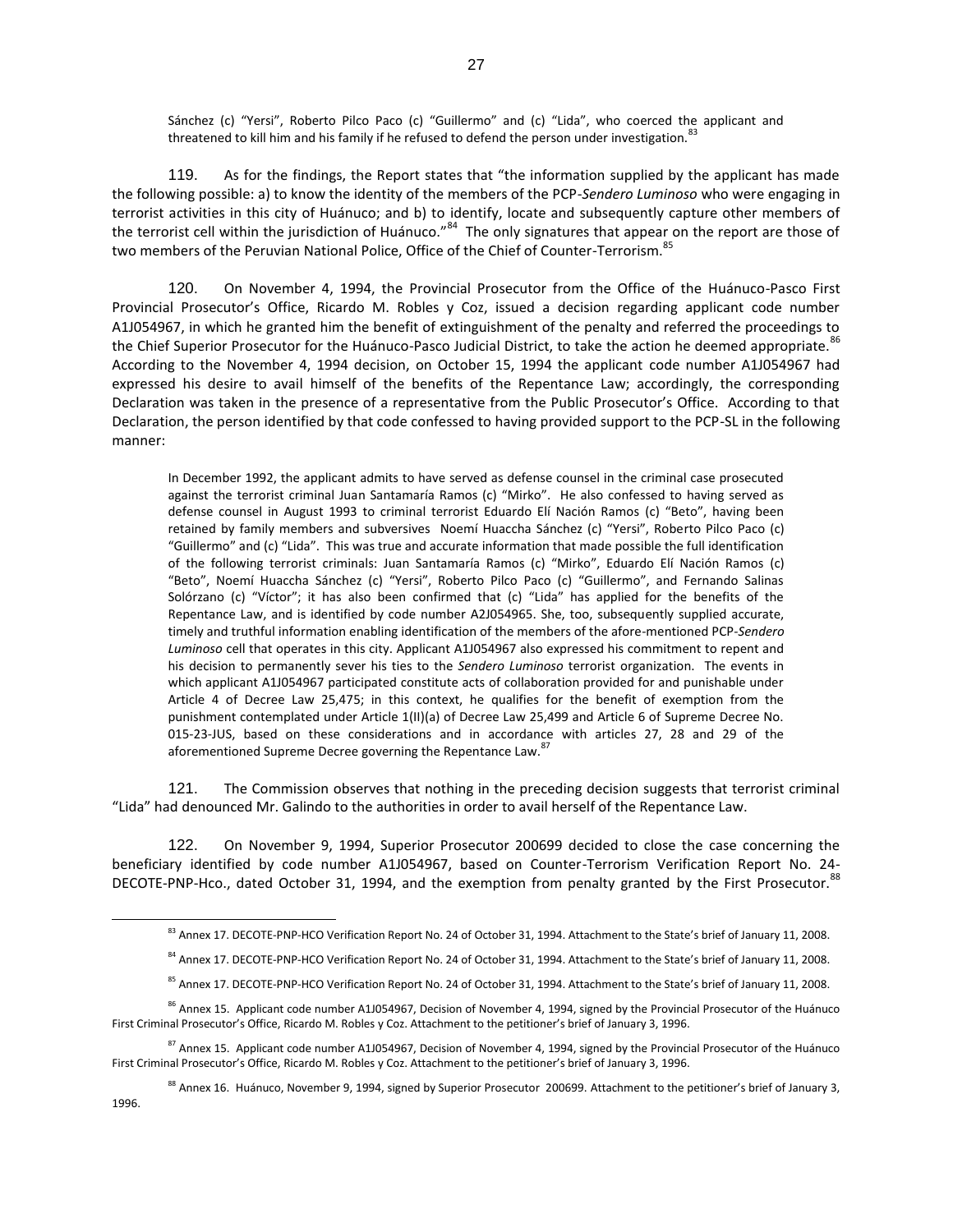According to these decisions, the Provincial Prosecutor and the Superior Prosecutor deemed that "The events in which applicant A1J054967 participated constitute acts of collaboration provided for and punishable under Article 4 of Decree Law 25,475". However, they do not indicate precisely which of the acts contemplated in that article Mr. Galindo was alleged to have committed.<sup>89</sup> The Commission observes that to undertaken the legal defense of "terrorist criminals" is not listed as an act of collaboration under the article in question.

#### **Place of detention and its duration**

123. As for the length of time and place where the alleged victim was deprived of his liberty, here again the Commission notes the contradictions between the State's version and the petitioner's version. Whereas the petitioner states that Mr. Galindo was held at the Yanac military base for 31 days, the State contends that in the instant case, there is no proof that Mr. Galindo was held at a military base. It argues that Mr. Galindo's meeting with the Attorney General was held at the military base for security reasons, given the toubles in the area. It alleges that because Mr. Galindo, of his free will, turned himself in to the police authorities, specifically the Office of the Chief of Counter-Terrorism (JECOTE) in the city of Huánuco, and not the military authorities, Mr. Galindo would have allegedly remained in custody at the specialized police unit.

124. The Commission observes that under Article 12(a) of Decree 25475, "In those places where the Peruvian National Police does not have facilities, the Armed Forces shall apprehend and detain persons implicated in these crimes and shall immediately turn them over to the nearest police department for the appropriate investigations." The Commission notes that the State admits that the city of Huánuco had a specialized police department.

125. In this connection the Commission observes that the State has not reported whether any reply was ever given to the October 17, 1994 request from the PNP Major who was Chief of DECOTE-Hco. that he be given custody of Mr. Galindo Cárdenas, who was then in the custody of the colonel who was commander of the Yánac Counter-Subversive Base. It also observes that on November 2, 1994, DECOTE informed the Prosecutor's Office that Mr. Galindo was in "special quarters for security reasons," although it did not specify precisely where he was being held.

With Memorandum No. 1186-DECOTE PNP Hco, dated October 17, 1994, the PNP Major who was Chief of DECOTE Hco. asks the Peruvian Army Colonel in command of Counter-Subversive Base No. 314 Yánac to give him custody of Abner Chávez Leandro and Luís Galindo Cárdenas, on the grounds that both individuals had asked to apply for the benefits of the Repentance Law.

The following are acts of collaboration:

- (a) providing documents and information concerning persons and assets, installations, public and private buildings and anything else that specifically aids or facilitates the activities of terrorist elements or groups.
- (b) turning over or using any type of housing or other means capable of hiding or being used to store weapons, explosives, propaganda, food supplies, medications or other property belonging to terrorist groups or their victims.
- (c) Knowingly transporting members of terrorist groups or persons associated with their criminal activities, and providing any type of assistance to help them escape.
- (d) Organizing indoctrination or training courses or centers for indoctrination and training of terrorist groups that operate under any cover;
- (e) The manufacture, acquisition, possession, theft, storage and provision of arms, ammunition, explosives, asphyxiating, toxic or flammable substances or any other item or substance that can cause death or injury. The possession or concealment of arms, ammunition, or explosives belonging to the Peruvian Armed Forces or National Police shall constitute an aggravating circumstance.
- (f) Any form of economic activity, assistance or mediation done of one's own free will, for the purpose of financing the activities of terrorist elements or groups.

<sup>&</sup>lt;sup>89</sup> Article 4.- Collaboration with terrorism. Anyone who voluntarily obtains, seeks, gathers, or facilitates any type of good or means or performs any acts of collaboration of any kind that aids and abets the commission of the crimes covered under this decree law or the accomplishment of a terrorist group's ends shall face imprisonment for no less than twenty years.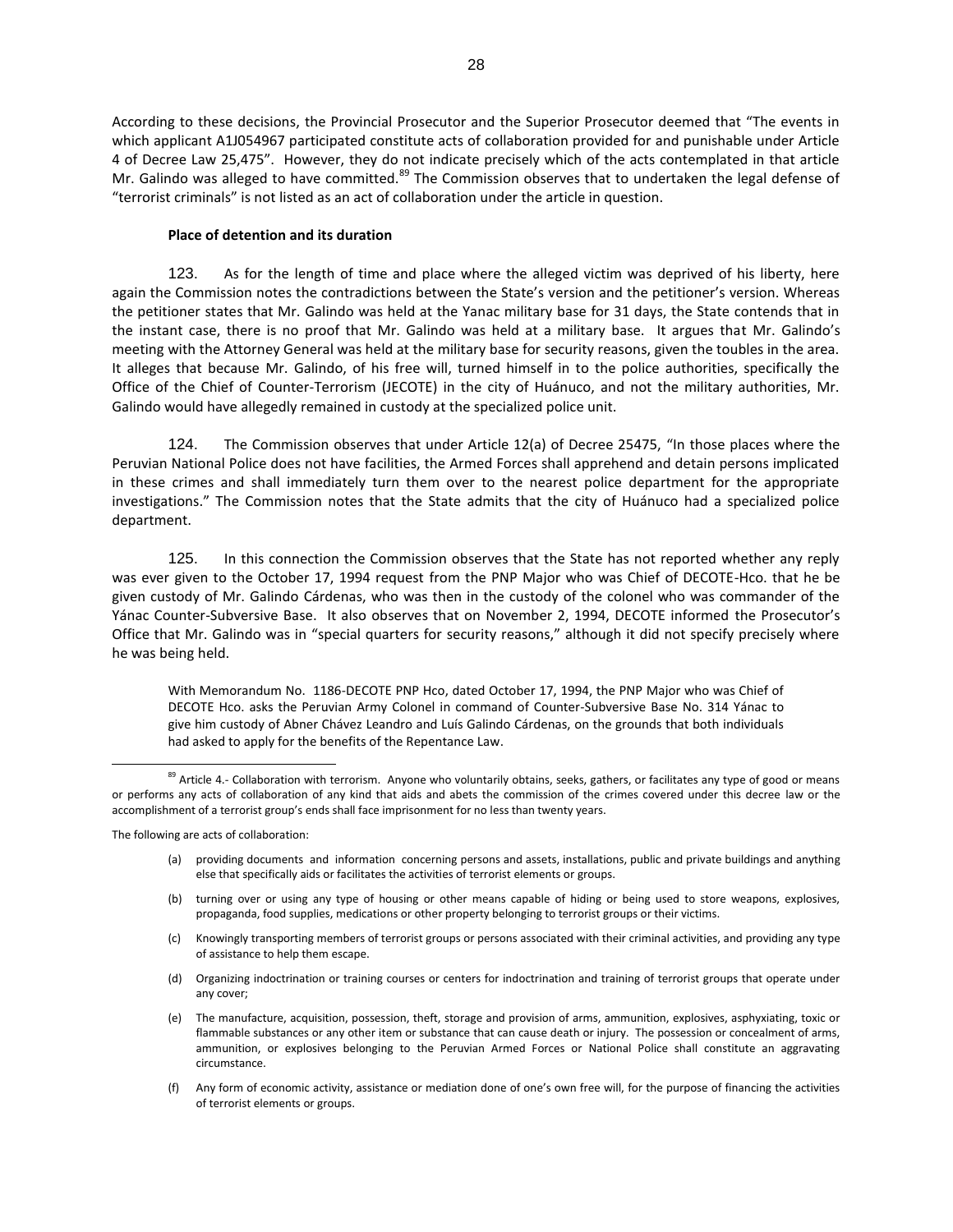Furthermore, in Memorandum No. 1235-DECOTE PNP-Hco., dated November 2, 1994, Verification Report No. 24 on applicant code number. A1J054967 was forwarded to Office of the First Provincial Criminal Prosecutor of Huánuco. The applicant so identified was Luis Galindo Cárdenas. The memorandum also advised that the applicant was being held in special quarters for reasons of his physical safety.<sup>90</sup>

126. The Commission notes, too, that based on the facts established in the preceding paragraphs: 1) the sister and the wife of Mr. Galindo visited him on October 17, 1994, when he was detained at the Yánac military barracks; 2) on October 26, 1994, the Attorney General visited Mr. Galindo at the barracks of Counter-Subversive Battalion 314-Yanac, officers' quarters, in the company of the Provincial Prosecutor from the Office of the First Provincial Criminal Prosecutor of Huánuco. The record of the visit shows that Mr. Galindo was wearing "yellow pajamas under a striped robe," was in a room "with a bed and a desk," and shared a bathroom with the rector of the Universidad de Huánuco. According to the record signed by the Attorney General on October 26, 1994, Mr. Galindo told her that he had been held in that room since Sunday, October 16, 1994, and 3) according to the record of the International Committee of the Red Cross, Mr. Galindo was visited on November 9, 1994, at the Huánuco Military Base by two representatives of the Committee; according to their records, he was taken into custody on October 16, 1994.

127. Furthermore, on October 19, 1994, the press carried a report to the effect that the Armed Forces had not allowed the President of the Supreme Court, Luis Serpa Segura, to communicate in any way with magistrate Galindo, who was being detained at a military base; three congressmen –among them deputy Roger Cáceres Velázquez, traveled twice to Huánuco to speak with Mr. Galindo, but without success; they were told that the person who had to authorize the visit was the highest-ranking military commander at the base, who had not been in Huánuco for several days.

128. The Commission observes that while the State denies that Mr. Galindo was held in detention at military facilities and claims that he was held at the Office of the Chief of Counter-Terrorism (JECOTE), it has provided no proof to corroborate its claim. In Verification Report No. 24-DECOTE-PNP-HCO, dated October 31, 1994, a statement is made to the effect that the applicant was being held in "special quarters and being provided with security to safeguard his personal integrity." However, neither this memorandum nor the memorandum that DECOTE-PNP sent to the Huánuco Provincial Prosecutor on November 2, 1994 specifies precisely where Mr. Galindo was being held. Therefore, and inasmuch as the burden of proof is on the State, the Commission considers that Mr. Galindo was in fact being held at the Yanac Military Base.

129. Furthermore, the Commission observes that while Mr. Galindo Cárdenas has consistently stated that he was released on November 16, 1994, the State has not provided any proof, such as a release order, indicating when Mr. Galindo was released and when he was notified of the prosecutor's November 9, 1994 decision to exempt him from criminal liability in application of the Repentance Law. The Commission therefore concludes that Mr. Galindo was detained for 31 days at the Yanac Military Base.

#### **Measures attempted by former magistrate Galindo Cárdenas once he was released**

130. On November 21, 1994, Mr. Galindo filed a request with the Minister of State for the Interior asking that personal guarantees be provided for himself and his family members, given the events that transpired between October 16 and November 15, 1994.<sup>91</sup> He repeated that request, in writing, on March 13, 1995.<sup>92</sup> The Commission has no record of the State having responded to these requests.

<sup>90</sup> Annex 35. Report No. 9- DECOTE-PNP-HCO./AD of March 25, 1996, signed by PNP Captain Alberto A. Campos Robles and Examiner Marciano Albarado León. Attachment to the State's brief of August 6, 2002.

<sup>91</sup> Annex 28. Request for Personal Guarantees, addressed to the Minister of the Interior, Peruvian Army Division General Juan Briones Dávila, November 21, 1994. Attachment to the petitioner's brief of January 3, 1996.

 $92$  Annex 29. Brief dated March 13, 1995, addressed to the Minister of the Interior Peruvian Army Division General Juan Briones Dávila, subject: Personal guarantees requested. Attachment to the petitioner's brief of January 3, 1996.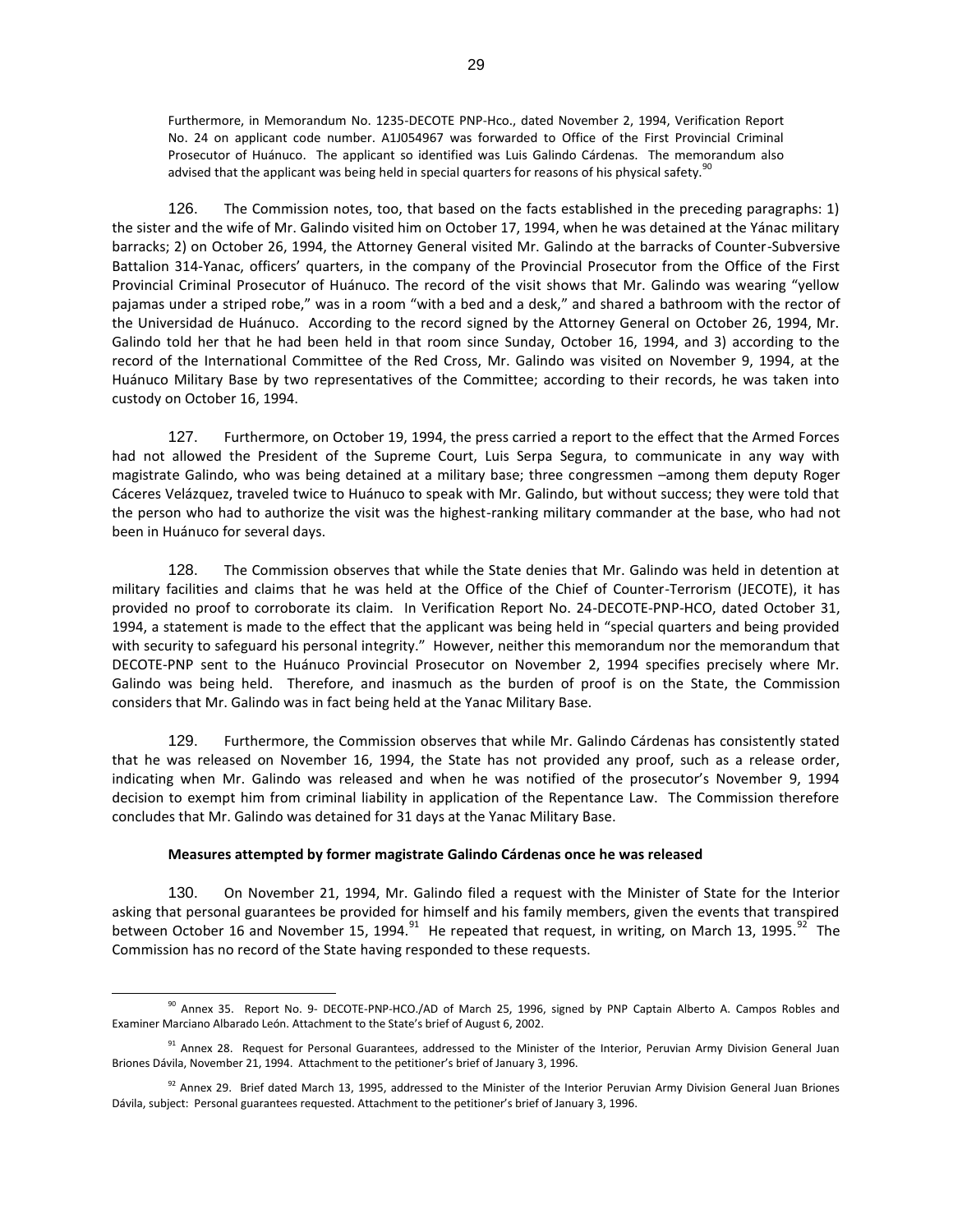131. On November 30, 1994, Mr. Galindo Cárdenas asked the Human Rights Commission of the Constituent Congress to investigate the conduct of Peruvian Army Colonel Eduardo Negrón Montestruque, Head of the Military-Political Command of the city of Huánuco, Peruvian National Police Major Agustín Quezada Sánchez, Chief of JECOTE-Huánuco and the Huánuco Provincial Prosecutor, Dr. Ricardo Robles y Coz, for their "misconduct in the performance of their functions" in the police investigation to which he had voluntarily agreed to undergo and for which he was detained for 31 days at the Army base located in Yánac-Huánuco.<sup>93</sup> Mr. Galindo filed this complaint a second time by way of a January 19, 1995 brief addressed to the Chair of the Human Rights and Pacification Commission of the Democratic Constituent Congress of Peru.<sup>94</sup>

132. On December 13, 1994, Mr. Galindo Cárdenas filed a request with the Huánuco Provincial Prosecutor of First Instance, Ricardo M. Robles y Coz, asking for certified copes of the police-military investigation to which he was subjected and in which the Provincial Prosecutor himself participated. The investigation had been for the alleged crime of terrorism; Mr. Galindo Cárdenas had been detained on suspicion of the crime of terrorism, and was released without being told "what the authorities' decision had been in his case."<sup>95</sup>

133. In his request, Mr. Galindo also complained that: 1) he was never formally notified of the charge against him or of the reasons for his detention, which was done after the President of the Republic told the media about his case and his detention, even though he was still at liberty; 2) his detention was arbitrary both in terms of procedure and substance; it exceeded the time period allowed under the law as he was held for 31 days but never brought before a competent judge; 3) the fact that he was a serving magistrate on the Huánuco Superior Court was not respected, as required under Article 191 of the Organic Law of the Judiciary; 4) he was held in confinement on a military base where he initially suffered psychological torture and isolation; 5) information was circulated to the effect that he had applied for the Repentance Law, which was false and tendentious; 6) the deposition he gave "in the presence of members of DINCOTE-LIMA who were investigating [his] case at Yanac military base" was replaced and "the findings misrepresented to portray [him] as having repented in a statement [he] never made; [he] never gave in to their demands or the demands of the police and military."<sup>96</sup>

134. On January 16, 1995, a brief from Mr. Luis Antonio Galindo Cárdenas was received at the Office of the Attorney General of the Nation. It was addressed to the Chair of the Board of Supreme Prosecutors of the Public Prosecutor's Office and complained of the irregularities denounced on December 13, 1994, against Provincial Prosecutor Ricardo M. Robles y Coz; the complaints were also directed at the Chief Superior Prosecutor of Huánuco, Dr. Carlos Shultz Vela. The brief also stated that Mr. Galindo had not yet been provided with the copies he had requested of the pertinent decisions and had not received a reply to his formal request. He again requested that he be given personal guarantees, on the grounds that:

Since being released and in response to the repeated statements I made on television and in the press to clarify my legal situation so as to protect my honor and dignity, as I was compelled to do, I have learned that the head of the Huánuco military-political command and officials at the Public Prosecutor's Office who had a hand in the investigation to which I was subjected have made public statements in the city of Huánuco to the effect that they would arrest me again on the same grounds. Their attitudes were menacing ...<sup>97</sup>.

<sup>93</sup> Annex 21. Mr. Luis Antonio Galindo Cárdenas' brief to the members of the Human Rights Commission of the Democratic Constituent Congress, dated November 30, 1994. Attachment to the petitioner's brief of January 3, 1996.

<sup>94</sup> Annex 30. Brief addressed to the Chair of the Commission on Human Rights and Pacification of the Peruvian Democratic Constituent Congress, dated January 19, 1995. Attachment to the petitioner's brief of January 3, 1996.

<sup>&</sup>lt;sup>95</sup> Annex 19. Brief addressed to the Office of the Huánuco First Provincial Criminal Prosecutor, Dr. Ricardo Robles y Coz, dated December 7, 1994, received at the Secretariat of the Huánuco Public Prosecutor's Office on December 13, 1994. Attachment to the petitioner's brief of January 3, 1996.

<sup>&</sup>lt;sup>96</sup> Annex 19. Brief addressed to the Office of the Huánuco First Provincial Criminal Prosecutor, Dr. Ricardo Robles Coz, dated December 7, 1994, received at the Secretariat of the Huánuco Public Prosecutor's Office on December 13, 1994. Attachment to the petitioner's brief of January 3, 1996.

<sup>&</sup>lt;sup>97</sup> Annex 20. Brief addressed to the President of the Board of Supreme Prosecutors of the Public Prosecutor's Office, stamped 'received' by the Office of the Attorney General of the Nation on January 16, 1995. Attachment to the petitioner's brief of January 3, 1996.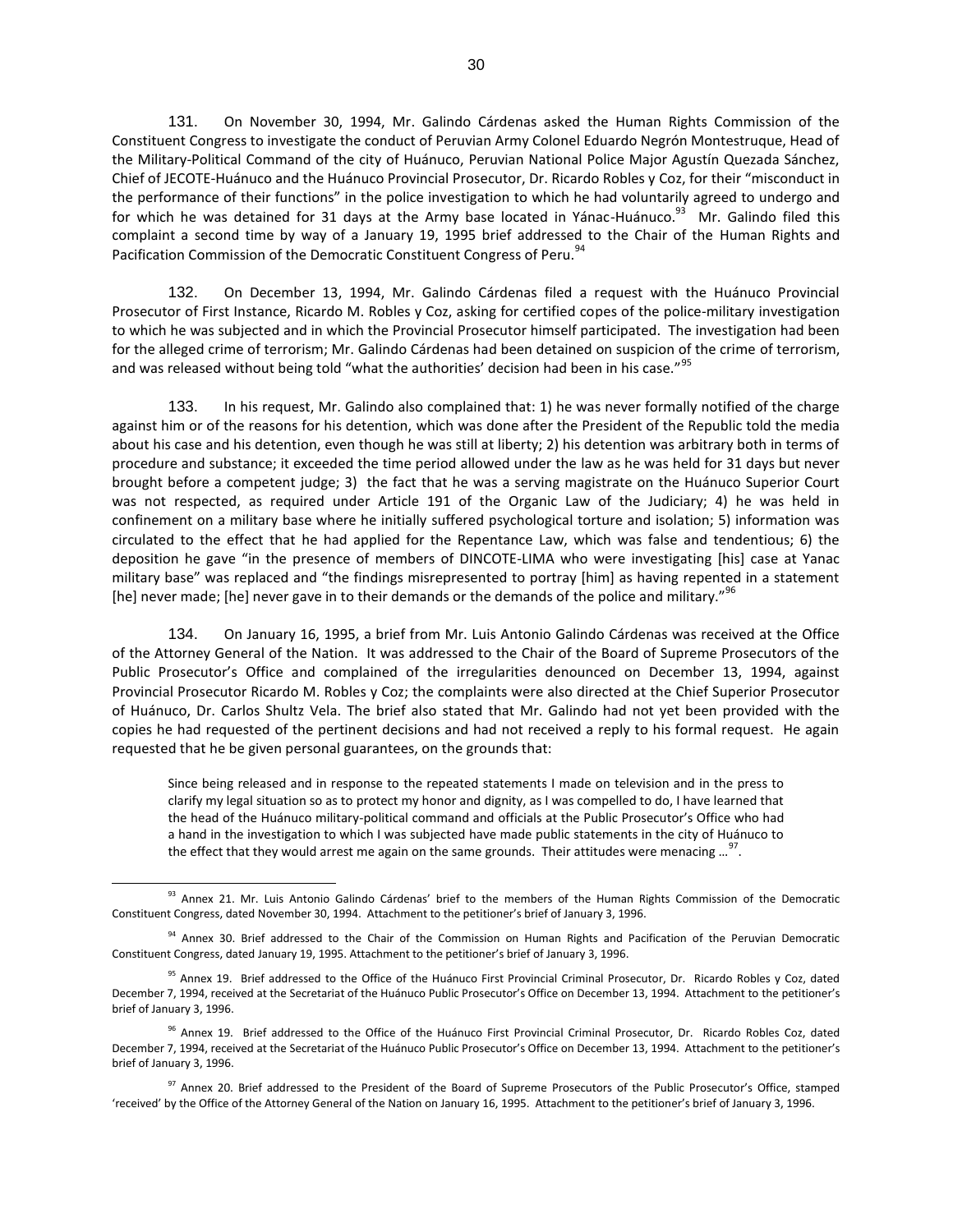135. On January 17, 1995, based on a document sent by Mr. Galindo Cárdenas, former Magistrate on the Huánuco-Pasco Superior Court, in connection with his arrest while serving in that judicial post<sup>98</sup> and considering that the facts exposed therein appeared to be "serious accusations against authorities in the Huánuco Military-Political Command, the Public Prosecutor's Office and the Office of the Chief of Counter-Terrorism – JECOTE- in Huánuco", which if not investigated by the competent authorities could establish a serious precedent detrimental to the country's judicial authorities, the Executive Council of the Judicial Branch resolved the following pursuant to Article 82(4) of the Organic Law of the Judiciary:

First.- To send the current records to the Office of the General Commander of the Army, informing him that this organ of the Judicial Branch is troubled by the facts that occurred in this instance and is demanding an exhaustive investigation and punishment of those responsible; Second.- To send a memorandum to the Attorney General of the Nation so that, following an investigation into the officials with the Public Prosecutor's Office who are mentioned in the report in question, she will impose the sanctions she deems pertinent; and *Third* - To send a memorandum to the authorities of the Ministry of the Interior so that, following an investigation, they impose whatever sanctions they deem appropriate, and report to this branch of government.<sup>99</sup>

136. On January 18, 1995, the Office of the Attorney General received another brief from Mr. Luis Antonio Galindo Cárdenas, who elaborated upon his complaint and, as evidence, supplied a copy of the last page (page 6) of the deposition which he gave in the presence of a member of the DINCOTE-Lima specialized police and the Deputy Provincial Prosecutor, Dr. Aguirre Visag, at the facilities of the Yánac-Huánuco Army base and that according to Mr. Galindo was replaced in the investigation prosecuted against him so as to claim that he had given a "repentant statement that he never" made or ever agreed to make, despite the pressure that the Head of the Military-Political Command, Peruvian Army Colonel Negrón Montetrusque, the Provincial Prosecutor in charge of the investigation, and the chief of JECOTE P.N.P, Major.Agustín Quezada Sánchez, exerted on him to do just that.<sup>100</sup> According to page 6 of the deposition, which Luís Antonio Galindo had enclosed with his previous brief, Mr. Galindo states that the title of the "Declaration of Repentance" is subjective, since what matters is the substance of the document.

Consequently, as I was not a member of that terrorist group, I could hardly make a declaration of repentance – because it could then be called a Declaration of Repentance or any other name.<sup>101</sup>

When asked if, as a magistrate, he had been an adjudicator in any terrorism case, Mr. Galindo answered that he never had.<sup>102</sup>

137. On January 25, 1995, Verification Report No. 009 DECOTE-PNP-HCO was issued concerning the request made by the person identified by the code number AIJ054998 to avail herself of the benefits of the Repentance Law and its Regulations. The Commission notes that the code number allegedly used to identify Mr. Galindo in the Declaration of October 15, 1994 is A1J054967 and not AIJ054998. Hence, the Commission will not

<sup>98</sup> Annex 25. Aide Memoire-Report of Dr. Luis Antonio Galindo Cárdenas to Dr. Carlos Ernesto Giusti Acuña, Member of the Supreme Court of the Republic, Chief of the Office of Internal Control of the Judicial Branch, December 22, 1994. Attachment to the petitioner's brief of January 3, 1996.

<sup>&</sup>lt;sup>99</sup> Annex 22. Executive Council of the Judiciary. Resolution of January 17, 1995, signed by Moisés Pantoja Rodulfo, President, and by Sylvia Astete Benavides, Secretary General of the Supreme Court of the Republic. Attachment to the petitioner's brief of January 3, 1996.

<sup>&</sup>lt;sup>100</sup> Annex 23. Brief addressed to the Chair of the Board of Supreme Prosecutors of the Public Prosecutor's Office, stamped 'received' on January 18, 1995, by the Office of the Attorney General of the Nation, General Secretariat, Registry Office for Incoming Communications. Attachment to the petitioner's brief of January 3, 1996.

<sup>&</sup>lt;sup>101</sup> Annex 24. Page six of the deposition by Luis Antonio Galindo Cárdenas (46)., signed by the examiner, Public Prosecutor's Office, Dr. Víctor Aguirre Visag, the attorney-deponent, Luis A. Galindo Cárdenas. Attached to the petitioner's brief of January 3, 1996.

<sup>&</sup>lt;sup>102</sup> Annex 24. Page six of the deposition by Luis Antonio Galindo Cárdenas (46)., signed by the examiner, Public Prosecutor's Office, Dr. Víctor Aguirre Visag, the attorney - deponent, Luis A. Galindo Cárdenas. Attached to the petitioner's brief of January 3, 1996.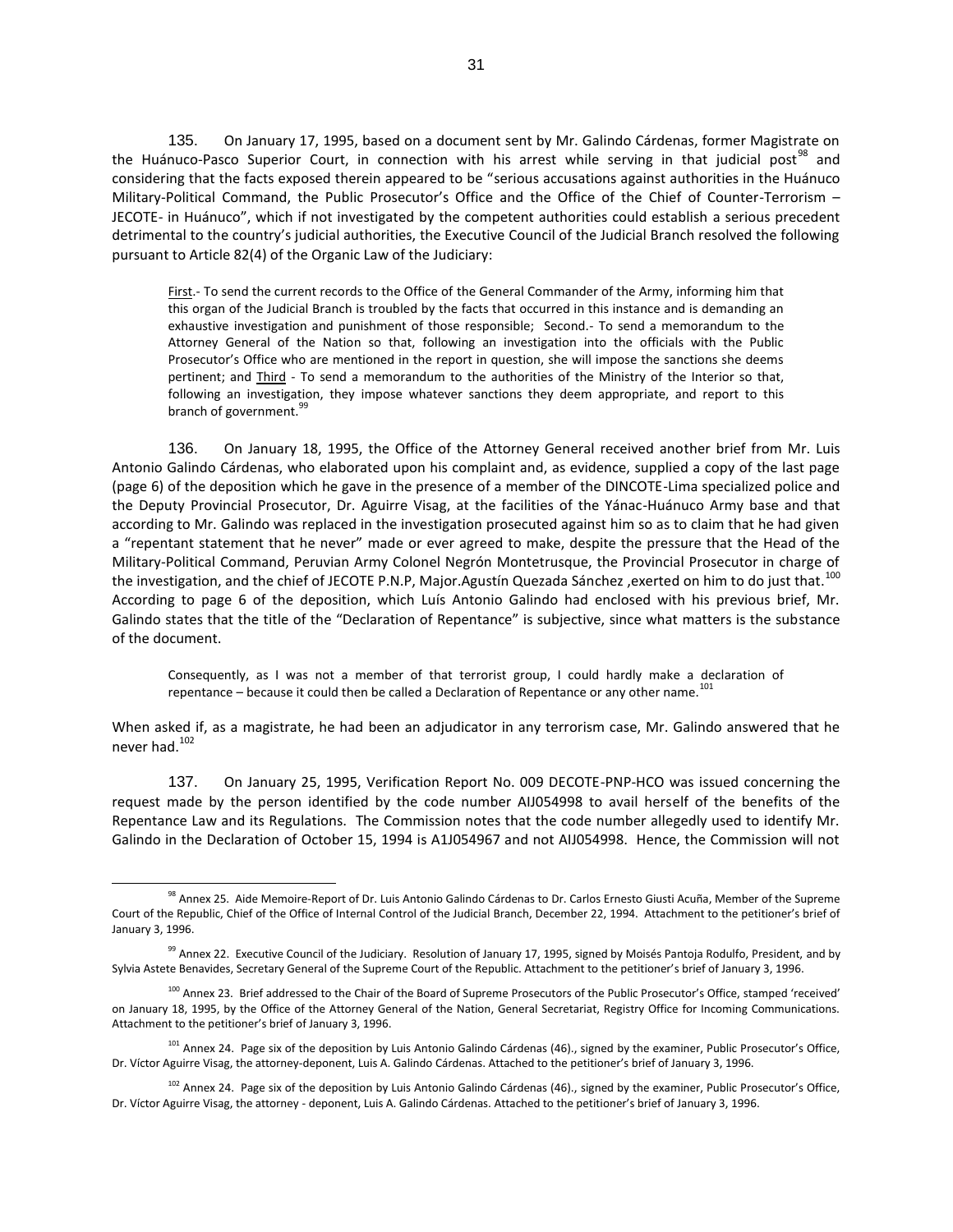take the content of that report as proven fact, $103$  as the State has not indicated how it relates to the instant case and any such relationship is not self-evident.

138. On March 6, 1995, the Ministry of Defense received a complaint from Mr. Luis Antonio Galindo Cárdenas against Peruvian Army Colonel Eduardo Negrón Montestruque, Head of the Huánuco Military-Political Command for the detention and other hardships he suffered between October 16 and November 16, 1994;<sup>104</sup> on March 11, 1995, Mr. Galindo filed another complaint with the Inspector General of Peru's Ministry of Defense.<sup>105</sup>

139. On May 8, 1998, the Public Prosecutor's Office decided to close the record on the complaint that Mr. Galindo brought against Drs. Ricardo Robles y Coz, former Provincial Prosecutor from the Office of the Huánuco Combined Provincial Prosecutor, and Carlos Schult Vela, former Chief Superior Prosecutor of Huánuco, for the crimes of abuse of authority, abuse of public office and breach of public duty, based on Law No. 26479 and Law No 26492, the Amnesty Law. $^{10}$ 

140. The Commission has not been told of any investigations into the complaints filed by Mr. Galindo seeking an investigation into the conduct of the various authorities involved in his detention and the alleged application of the Repentance Law against his will. Nor has the Commission been informed that the Attorney General of the Nation has taken any measures to investigate and punish, where appropriate, the officials of the Public Prosecutor's Office alleged to have been involved in the facts, as the Executive Council of the Judiciary requested on January 17, 1995, and as was requested of the Office of the Commander of the Army and the authorities at the Ministry of the Interior. Furthermore, the State has not informed the Commission of whether Mr. Galindo was provided with the certified copies of the police-military investigation to which he was subjected, or informed of the grounds on which the authorities decided his case. That information was requested from the Office of the Attorney General on December 13, 1994, and again on January 16, 1995.

141. The Commission therefore concludes that the various efforts made by Mr. Galindo to challenge the validity of the declarations were never investigated nor did they elicit any response from the State.

#### **Psychological effects on the members of Mr. Galindo's family**

142. A psychological evaluation was issued on November 16, 1994 concerning Mr. Galindo's wife, Mrs. Irma Díaz de Galindo, and stated the following:

…she gives the impression of being older than her years, which is explained by the severe emotional problems she is experiencing.

At the time of the evaluation, her intellectual capacity is being diminished by the interference of emotional factors, because on the Wais scale she is of average intelligence.

As for affective life, she is currently depressed and very insecure, and her clinical profile borders on a depressive neurosis, with strong elements of anxiety. This is generating physical reactions typical of these pathological profiles.

She has aggressive impulses which tend to emerge when she feels threatened, and a very damaged ego.

<sup>&</sup>lt;sup>103</sup> Annex 34. Verification Report No. 009 DECOTE-PNP-HCO. Confirmation of the information supplied by applicant code number AIJ054998 on the applicant's Declaration dated October 25, 1994, and Amplification thereof dated January 24, 1995, signed by the Examiner and Commander of the PNP. Attachment to the State's brief of January 21, 2008.

<sup>&</sup>lt;sup>104</sup> Annex 26. Brief sent to the Minister of Defense, Peruvian Army Division General Víctor Malca Villanueva, dated February 27, 1995. Attachment to the petitioner's brief of January 3, 1996.

<sup>&</sup>lt;sup>105</sup> Annex 27. Brief addressed to the Inspector General of the Ministry of Defense of Peru, Subject: Complaint filed against Peruvian Army Colonel Eduardo Negrón Montestruque alleging criminal acts, March 7, 1995. Attachment to the petitioner's brief of January 3, 1996.

<sup>106</sup> Annex 31. Public Prosecutor's Office, file No. 525-95, Resolution No.462 of May 8, 1998. Attachment to the petitioner's brief of June 2, 2008.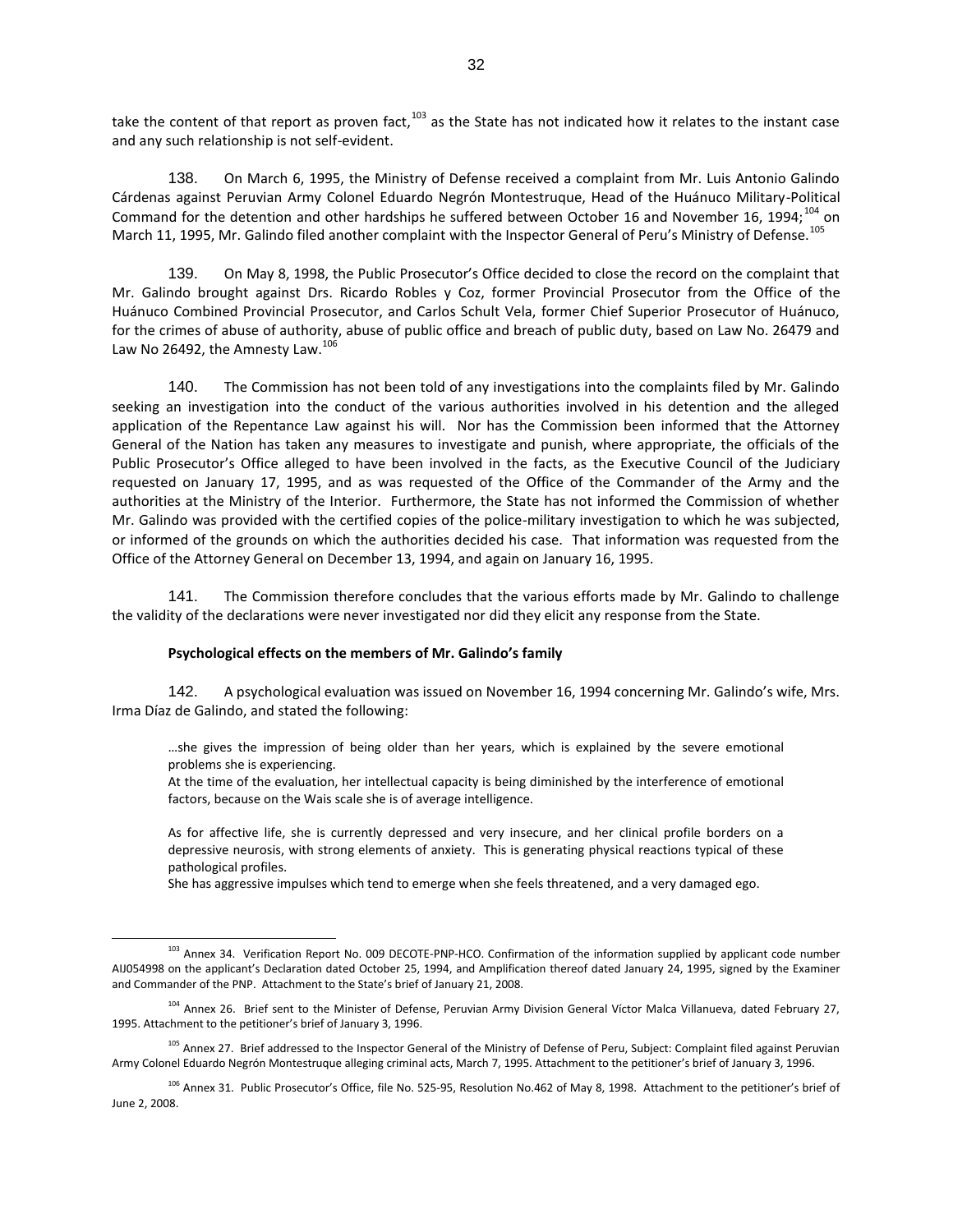RECOMMENDATIONS: Given the characteristics of her clinical profile, the recommendation is that she remains in constant and prolonged therapy, with emotional and cathartic support backed up by the appropriate drugs.<sup>107</sup>

143. Subsequently, on February 17, 1995, a report was issued by a psychiatrist indicating that Mrs. Irma Díaz de Galindo's therapy "has been progressing favorably during all the sessions of psychotherapy; she has demonstrated better control and acceptance of her internal drives. However, as she is now 20 weeks' pregnant, the prognosis has deteriorated, as this situation is a constant source of tension and could affect her pregnancy and her emotional recovery at this stage in her treatment." The report recommends: continued psychotherapy for an indefinite period, use of the drug treatment indicated by the evolution and status of her pregnancy, reinforce the emotional security that her husband and the persons around her must provide.<sup>108</sup>

144. As for Mr. Galindo Cárdenas' son, who was 10 years old at the time of the events and was in  $3^{rd}$ grade, the medical psychological report of November 21, 1994 cites infantile depressive neurosis as the diagnosis and states that:

…Furthermore, one notes slowness and asthenia in the patient's actions; his intelligence is high average, but his performance is currently very limited because of the emotional shock he has experienced in relation to his father's image; this attitude manifests itself in the form of constant whining and complaints during the interviews.

He harbors a great deal of worry that carries him into an emotional depressive state; he feels great anxiety over the uncertainty of his family situation, causing him to question the meaning of the paternal image, which until recently was idealized. All this has triggered depressive emotional reactions, including autoaggressive reactions, despite the psychological and pharmacological support he has received throughout four 45-minute sessions. We are also concerned that he may lose the school year.<sup>109</sup>

145. Later, a February 15, 1995 psychological report done on Mr. Galindo's son states that "this patient has made progress on the emotional problems provoked by the trauma of his father's incarceration. What we have now is a child who occasionally experiences night-time fears that are the product of his fear of separation from his father. He also displays some reactive aggression against other children and adults. The report recommends that the psychotherapy treatments continue and that their frequency be increased, focusing on guidance, attitude and increased emotional support; the psychotherapy sessions with the family should continue. It points out that if these recommendations cannot be followed, "the undersigned cannot take responsibility for the negative consequences that this may cause to the patient's personality."<sup>110</sup>

# **V. THE LAW**

 $\overline{a}$ 

146. In Admissibility Report No. 14/04, the Commission considered the petition admissible with respect to the alleged violations of articles 5, 7, 9, 8 and 25 of the American Convention, read in conjunction with articles 1 and 2 thereof. Therefore, this section will examine those articles of the Convention in light of the facts established and the allegations of the parties.

## **A.The right to personal liberty (articles 7(1), 7(2), 7(3), 7(4) and 7(5) of the American Convention, read in conjunction with articles 8(2)(b) and (c), 1(1) and 2 thereof**

<sup>&</sup>lt;sup>107</sup> Annex 37. Psychological medical report dated November 16, 1994, signed by José S. Córdova Zárate, surgeon. Attachment to the petitioner's brief of January 3, 1996.

<sup>&</sup>lt;sup>108</sup> Annex 38. Psychological medical report dated February 17, 1995, signed by José S. Córdova Zárate, surgeon. Attachment to the petitioner's brief of January 3, 1996.

<sup>&</sup>lt;sup>109</sup> Annex 39. Psychological medical report dated November 21, 1994, signed by José S. Córdova Zárate, surgeon. Attachment to the petitioner's brief of January 3, 1996.

 $110$  Annex 40. Psychological medical report on a ten-year-old boy, the son of Mr. Galindo, dated February 15, 1995, signed by José S. Córdova Zárate, surgeon. Attachment to the petitioner's brief of January 3, 1996.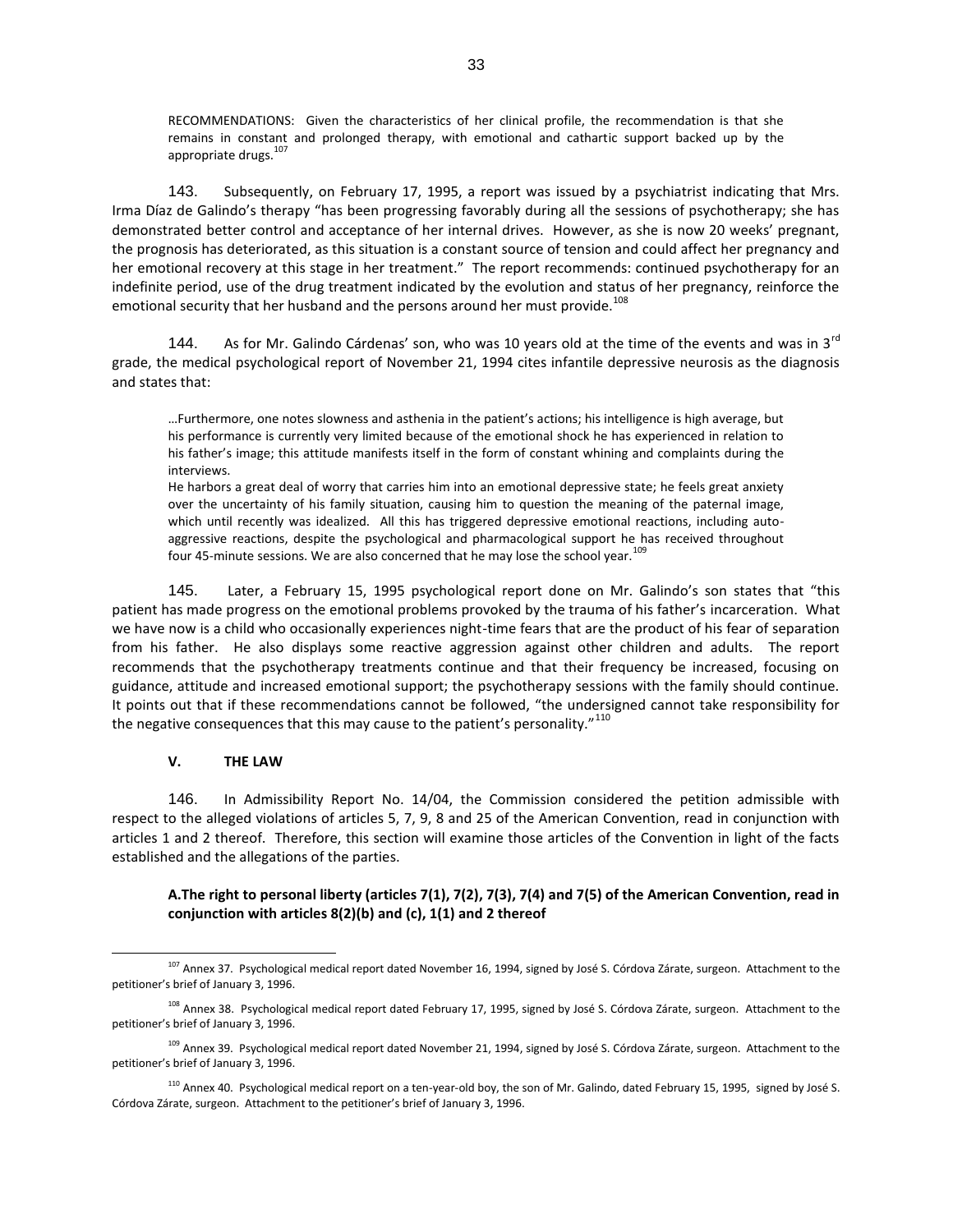147. Paragraphs 1, 2, 3, 4, and 5 of Article 7 of the American Convention read as follows:

1. Every person has the right to personal liberty and security.

2. No one shall be deprived of his physical liberty except for the reasons and under the conditions established beforehand by the constitution of the State Party concerned or by a law established pursuant thereto.

3. No one shall be subject to arbitrary arrest or imprisonment.

4. Anyone who is detained shall be informed of the reasons for his detention and shall be promptly notified of the charge or charges against him.

5. Any person detained shall be brought promptly before a judge or other officer authorized by law to exercise judicial power and shall be entitled to trial within a reasonable time or to be released without prejudice to the continuation of the proceedings. His release may be subject to guarantees to assure his appearance for trial.

148. Article 8(2)(b) and (c) of the American Convention provide that:

(…)

2. Every person accused of a criminal offense has the right to be presumed innocent so long as his guilt has not been proven according to law. During the proceedings, every person is entitled, with full equality, to the following minimum guarantees:

b. prior notification in detail to the accused of the charges against him;

- c. adequate time and means for the preparation of his defense;
- d.

.

(…)

149. Article 1(1) of the American Convention reads as follows:

The States Parties to this Convention undertake to respect the rights and freedoms recognized herein and to ensure to all persons subject to their jurisdiction the free and full exercise of those rights and freedoms, without any discrimination for reasons of race, color, sex, language, religion, political or other opinion, national or social origin, economic status, birth, or any other social condition.

150. Article 2 of the American Convention provides that:

Where the exercise of any of the rights or freedoms referred to in Article 1 is not already ensured by legislative or other provisions, the States Parties undertake to adopt, in accordance with their constitutional processes and the provisions of this Convention, such legislative or other measures as may be necessary to give effect to those rights or freedoms..

151. Under Article 2(24)(f) of Peru's 1993 Constitution:

No one shall be arrested without a written warrant issued by a judge for cause or by police order in case of *flagrante delicto*. The arrested person shall be placed at the disposal of the proper court within twentyfour hours or within the time limit dictated by the distance.

These time limits shall not apply in cases of terrorism, espionage and illicit drug trafficking.

The police authorities may hold the suspects in such cases in custody for no more than fifteen calendar days. They must inform the Public Prosecutor's Office and the judge, who shall take jurisdiction before that time period has expired

152. As for the guarantees that must attend every detention or arrest, the Inter-American Court has held that:

Article 7 of the American Convention […] contains two types of regulations, highly differentiated, one general and one specific. The general one is contained in the first subparagraph: "[e]very person has the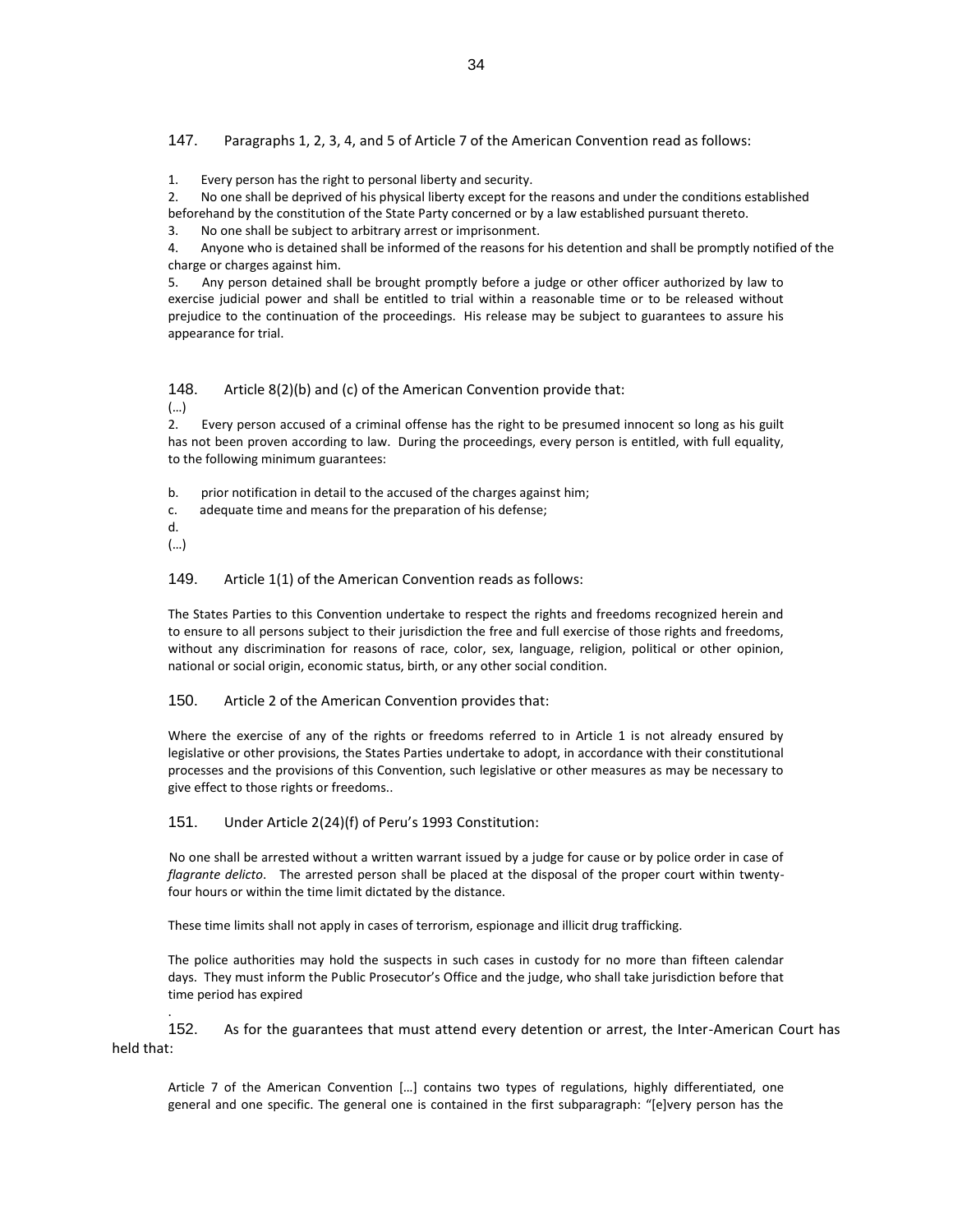right to personal liberty and security." While the specific one is composed of a series of guarantees that protect the right not to be deprived of liberty unlawfully (Art. 7(2)) or in an arbitrary manner (Art. 7(3)), to be informed of the reasons for the detention and the charges brought against him (Art. 7(4)), to judicial control of the deprivation of liberty (Art. 7(5)), and to contest the lawfulness of the arrest (Art. 7(6)). Any violation of subparagraphs 2 to 7 of Article 7 of the Convention necessarily entails the violation of Article 7(1) thereof. $^{111}$ 

153. For its part, the Commission has written that Article 7 of the American Convention upholds the guarantees of the right to personal liberty that the States Parties have undertaken to respect and ensure. Principally, any deprivation of liberty must be done in accordance with pre-established law; hence, "no one shall be subject to arbitrary arrest or imprisonment." A person detained must be informed of the reason and promptly notified of any charge against him. A detainee must be presented promptly before a judge, and must be tried within a reasonable time or released pending the continuation of proceedings. Further, any person deprived of liberty is entitled to judicial recourse, to obtain, without delay, a determination of the legality of the detention.  $^{112}$ . The United Nations Human Rights Committee has pointed out that "remand in custody pursuant to lawful arrest must not only be lawful but reasonable in all the circumstances."<sup>113</sup>

154. The Commission is well aware of the climate prevailing in Peru when the anti-terrorist legislation was enacted in 1992, a time when repeated incursions by ilegal armed groups provoked a constant state of alarm in the population. A state of exception had been declared in several departments, which *prima facie* appeared justified in order to combat these illegal armed groups.<sup>114</sup> The Commission observes, however, that despite the *prima facie* legitimacy of this measure, the power to detain is not an unlimited power for the security forces, which they can use to take persons into custody arbitrarily. Suspending the requirement that a court order be obtained before taking a person into custody or arresting a person does not mean that public officials are no longer subject to the legal requirements necessary for ordering such a measure or that judicial oversight of the way in which the detentions are conducted is suspended.<sup>115</sup>

#### **Article 7(2) and 7(3) of the American Convention**

155. The Inter-American Court has written that Article 7(2) of the Convention "recognizes the main guarantee of the right to physical liberty: the legal exception, according to which the right to personal liberty can only be affected by a law."<sup>116</sup> It has also held that "[t]he legal exception must necessarily be accompanied by the principle of legal definition of the offense (*tipicidad*), which obliges the States to establish, as specifically as possible and "beforehand," the "reasons" and "conditions" for the deprivation of physical liberty. Hence, Article 7(2) of the Convention refers automatically to domestic law. Accordingly, any requirement established in domestic law that is not complied with when depriving a person of his liberty will cause this deprivation to be unlawful and contrary to the American Convention." 117

<sup>111</sup> I/A Court H.R., *Case of Cabrera García and Montiel Flores v. Mexico*. Preliminary Objection, Merits, Reparations and Costs. Judgment of November 26, 2010. Series C No. 220. Paragraph 79. Citing *Case of Chaparro Álvarez and Lapo Íñiguez v. Ecuador,* Preliminary Objections, Merits, Reparations and Costs. Judgment of November 21, 2007. Series C No. 170, paragraph 54; and *Case of Barreto Leiva v. Venezuela.* Merits, Reparations and Costs. Judgment of November 17, 2009. Series C No. 206, paragraph 116.

<sup>112</sup> IACHR, *Report on the Situation of Human Rights in Ecuador. 1997*. OEA/Ser.L/V/II.96. Doc. 10 rev. 1. April 24, 1997. Chapter VII.

<sup>&</sup>lt;sup>113</sup> Case of Van Alphen v. The Netherlands, communication No. 305/1998, July 23,1990.

<sup>114</sup> IACHR, Second Report on the Situation of Human Rights in Peru, OEA/Ser.L/V/II.106, Doc. 59 rev., June 2, 2000, Chapter II. ADMINISTRATION OF JUSTICE AND RULE OF LAW, paragraph 83.

<sup>&</sup>lt;sup>115</sup>IACHR, Second Report on the Situation of Human Rights in Peru, OEA/Ser.L/V/II.106, Doc. 59 rev., June 2, 2000, Chapter II. ADMINISTRATION OF JUSTICE AND RULE OF LAW, paragraph 84.

<sup>116</sup> I/A Court H.R. *Case of Chaparro Álvarez and Lapo Íñiguez. v. Ecuador.* Preliminary Objections, Merits, Reparations and Costs. Judgment of November 21, 2007. Series C No. 170. Paragraph 56.

<sup>117</sup> I/A Court H.R. *Case of Chaparro Álvarez and Lapo Íñiguez. v. Ecuador.* Preliminary Objections, Merits, Reparations and Costs. Judgment of November 21, 2007. Series C No. 170. Paragraph 57.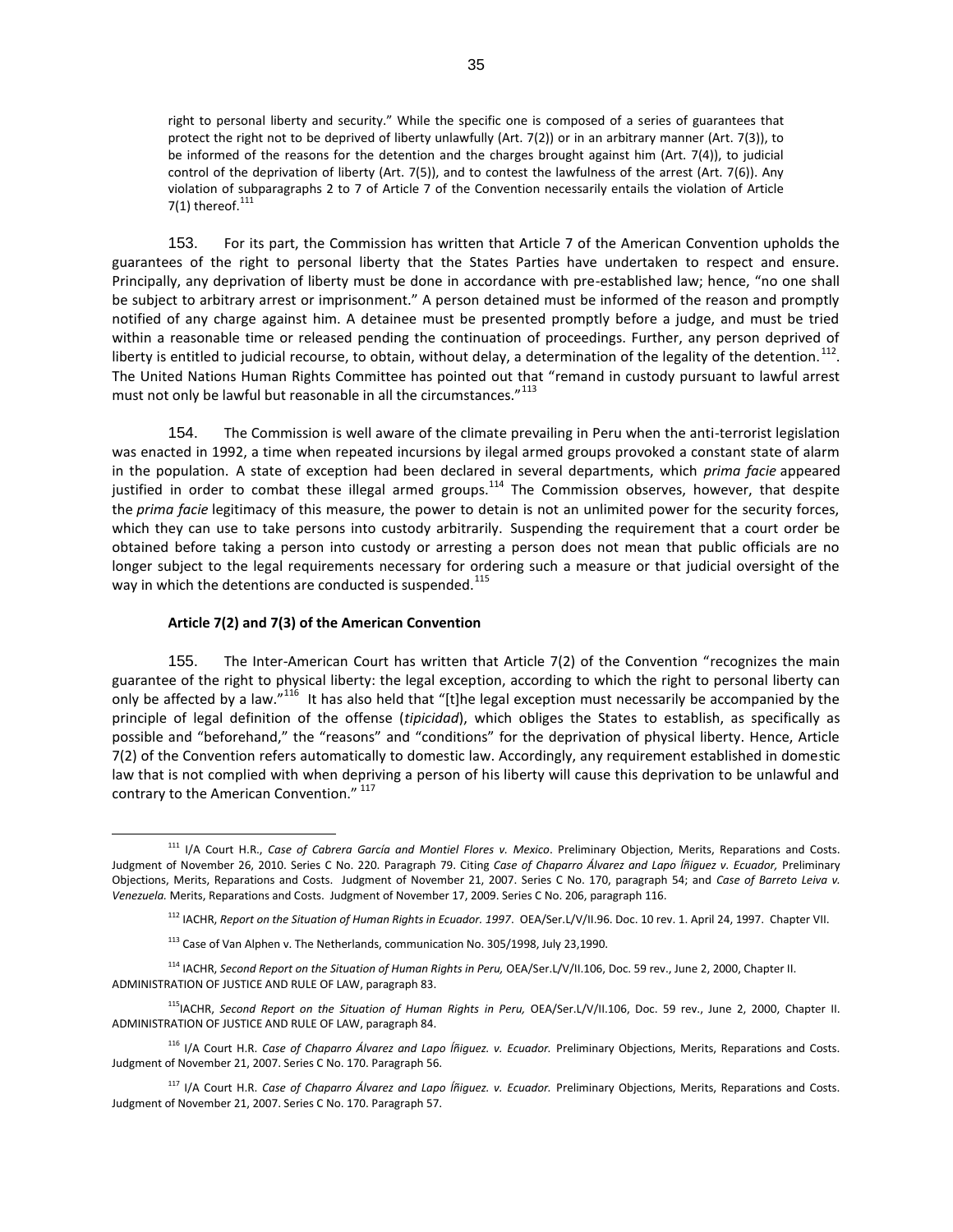156. As for Article 7(3) of the American Convention, the Court has held that "no one may be subjected to arrest or imprisonment for reasons and by methods which, although classified as legal, could be deemed to be incompatible with the respect for the fundamental rights of the individual because, among other things, they are unreasonable, unforeseeable or lacking in proportionality."<sup>118</sup> When addressing the arbitrary nature of a detention, the Court has reaffirmed that "arbitrariness" is not to be equated with "against the law", but must be interpreted more broadly to include elements of inappropriateness, injustice, lack of predictability and due process of law $^{\prime\prime}$ <sup>119</sup>

157. Specifically on the subject of subparagraphs 2 and 3 of Convention Article 7, the Court has written the following

[a]ccording to the first of these regulatory provisions [Article 7(2) of the Convention], no one shall be deprived of his personal liberty except for reasons, cases or circumstances specifically established by law (material aspect) but, also, under strict conditions established beforehand by law (formal aspect). In the second provision [Article 7(2) of the Convention], we have a condition according to which no one shall be subject to arrest or imprisonment for causes or methods that – although qualified as legal – may be considered incompatible with respect for the fundamental rights of the individual, because they are, among other matters, unreasonable, unforeseeable or out of proportion.<sup>120</sup>

158. The United Nations' Body of Principles for the Protection of All Persons under Any Form of Detention or Imprisonment provides that "[a]rrest, detention or imprisonment shall only be carried out strictly in accordance with the provisions of the law and by competent officials or persons authorized for that purpose" and that "[a]ny form of detention or imprisonment and all measures affecting the human rights of a person under any form of detention or imprisonment shall be ordered by, or be subject to the effective control of, a judicial or other authority."<sup>121</sup>

159. The Commission notes that at the time of the events in this case, Decree 25,475 of May 5, 1992 was in effect. A law on the crime of terrorism, its Article 12(c) provided that a person suspected of being involved in the crime of terrorism could be held in detention on remand for a period of no more than 15 calendar days, and the public prosecutor and criminal judge were to be advised within 24 hours.<sup>122</sup>

160. The Final Report of Peru's Truth and Reconciliation Commission points out that under the 1993 Political Constitution, a person may only be constitutionally detained if one of two conditions is present: a court order has been issued or the person is caught *in flagrante.* These two conditions, which are the general maxims within the rule of law, were bent when a state of emergency was decreed under the authority of the Constitution, in that the right to personal liberty was suspended or restricted.<sup>123</sup> The Final Report of the Truth and

<sup>118</sup> I/A Court H.R., *Case of Gangaram Panday v. Suriname*. Judgment of January 21, 1994. Series C No. 16, paragraph 47; and I/A Court H.R., *Case of López Álvarez v. Honduras*. Judgment of February 1, 2006. Series C No. 141, paragraph 66.

<sup>119</sup> I/A Court H.R.. *Case of Chaparro Álvarez and Lapo Íñiguez. v. Ecuador.* Preliminary Objections, Merits, Reparations and Costs. Judgment of November 21, 2007. Series C No. 170, paragraph 92.

<sup>120</sup> I/A Court H.R. *Case of Acosta Calderón.* Judgment of June 24, 2005. Series C No. 129, paragraph 57; I/A Court H.R., C*ase of Tibi.* Judgment of September 7, 2004. Series C No. 114, paragraph 98; I/A Court H.R., *Case of the Gómez Paquiyauri Brothers.* Judgment of July 8, 2004. Series C No. 110, paragraph 83.

<sup>&</sup>lt;sup>121</sup> UN, Body of Principles for the Protection of All Persons under Any Form of Detention or Imprisonment, adopted by the U.N. General Assembly in its resolution 43/173, December 9, 1988, principles 2 and 4, respectively..

<sup>122</sup> See, in general, I/A Court H.R. *Case of Cantoral Benavides v. Peru.* Merits. Judgment of August 18, 2000. Series C No. 69, paragraph 73.

<sup>&</sup>lt;sup>123</sup> Final Report of Peru's Truth and Reconciliation Commission, VOLUME VI, Section four: crimes and human rights violations, Chapter 1: Patterns in the perpetration of crimes and human rights violations, 1.6 Violation of Due Process, 1.6.6 State of emergency, unlawful detentions and petitions for relief, p. 468.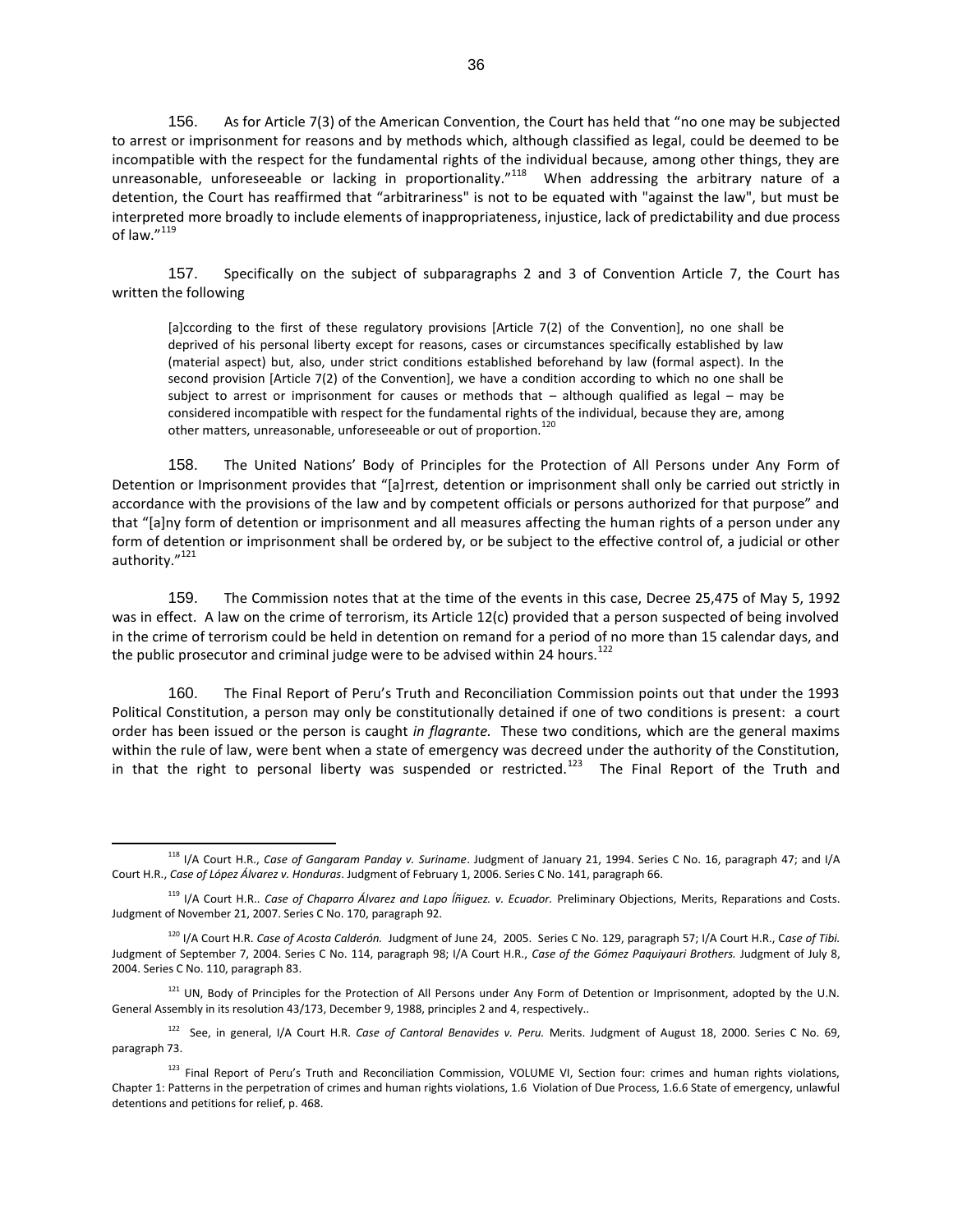Reconciliation Commission also points out that emergency legislation led to a mentality in which measures to restrict a suspect's liberty were routine tools of criminal policy.<sup>1</sup>

161. In the instant case, the petitioner alleges that when the State deprived Mr. Galindo of his liberty on October 16, 1994, it violated his right to personal liberty, as he was detained without a prior court order and was not caught *in flagrante,* as required under Article 2(24)(f) of the Constitution, and his special status as a Magistrate on Huánuco's Superior Court was ignored.

162. The State, for its part, contends that the petitioner was taken into custody in order to establish his criminal responsibility for the crime of terrorism, since a person taking advantage of the repentance regime had informed on him and named him as being a member of an organization with ties to the *Sendero Luminoso*. The State argues that a declaration of this type is sufficient grounds to justify a preliminary investigation and detention on remand, especially when one considers that the scene of these events was under a state of emergency; the state of emergency meant that the petitioner's detention was done pursuant to the provisions of Law 24150 and Decree Law No. 749, which dictate police business in areas declared under a state of emergency, and the provisions contained in the National Pacification Legislation (Decree Law 24475, governing the crime of terrorism).

163. The Commission observes that from the facts established in this case, the State has not submitted any evidence indicating that a repentant terrorist accused Mr. Galindo of being a member of the *Sendero Luminoso*. The Commission has taken as fact that it was Mr. Galindo who, of his own free will, went to the Yánac Military Base at the request of the Head of the Military-Political Command who under the emergency legislation in effect at the time, performed all government functions at every level and everywhere in the zone. Under that emergency legislation, the functions and authorities of civilian officials were subordinate to the authority of the Head of the Military-Political Command. The Commission has also taken as fact that Mr. Galindo was held in detention at the Yánac Military Base for 31 days, despite the fact that under Decree Law 25475, 15 days was the maximum a person could be held in detention on remand and, under its Article 12(a) the person was to be in the custody of the Peruvian National Police.

164. The Commission also observes that at the time of the events Mr. Galindo Cárdenas was serving as a Provisional Magistrate on the Huánuco Superior Court; hence, under Article 191 of the Organic Law of the Judiciary in force at that time, he could only be detained by court order or if caught *in flagrante.* If caught *in flagrante,* once the respective court was notified the magistrate should have been taken directly to the Public Prosecutor's Office via the most rapid route and under the responsibility of the arresting authority.<sup>125</sup>

165. The Commission notes also that it is uncontested fact that the Provincial Prosecutor had knowledge of Mr. Galindo's detention from the outset. However, the State has not provided any evidence indicating that once Mr. Galindo was taken into custody, the Huánuco Superior Court was advised of his detention. The Commission has taken as proven fact that although the Huánuco Superior Court, in the person of its President, sent a number of memoranda to the Head of the Military-Political Command and to Huánuco's Chief Superior Prosecutor to obtain information on the legal situation of Magistrate Galindo, that information was not provided. Moreover, the President of the Supreme Court was not allowed to communicate with Magistrate Galindo in any way.

166. The Commission has already made reference to the powers given to the police under Law 25475, under which they are not subject to judicial review; also, the procedures that the law authorizes the police to use

 $\overline{a}$ 

<sup>&</sup>lt;sup>124</sup> Final Report of Peru's Truth and Reconciliation Commission, VOLUME VI, Section four: crimes and human rights violations, Chapter 1: Patterns in the perpetration of crimes and human rights violations, 1.6 Violation of Due Process, 1.6.1. ANALYSIS OF THE LAW ON SUPPRESSION OF THE CRIME OF TERRORISM IN PERU, p. 386.

<sup>&</sup>lt;sup>125</sup> Article 191 of the Organic Law of the Judiciary, June 3, 1993 – Detention of Magistrates: Magistrates protected by the judicial career service may only be detained by order of a competent judge or *in flagrante delicto* where the law so requires. If a magistrate is caught *in flagrante,* he or she is to be taken immediately to the Prosecutor's Office with jurisdiction, with the knowledge of the President of the respective court, by the most rapid route and under the responsibility of the arresting officer.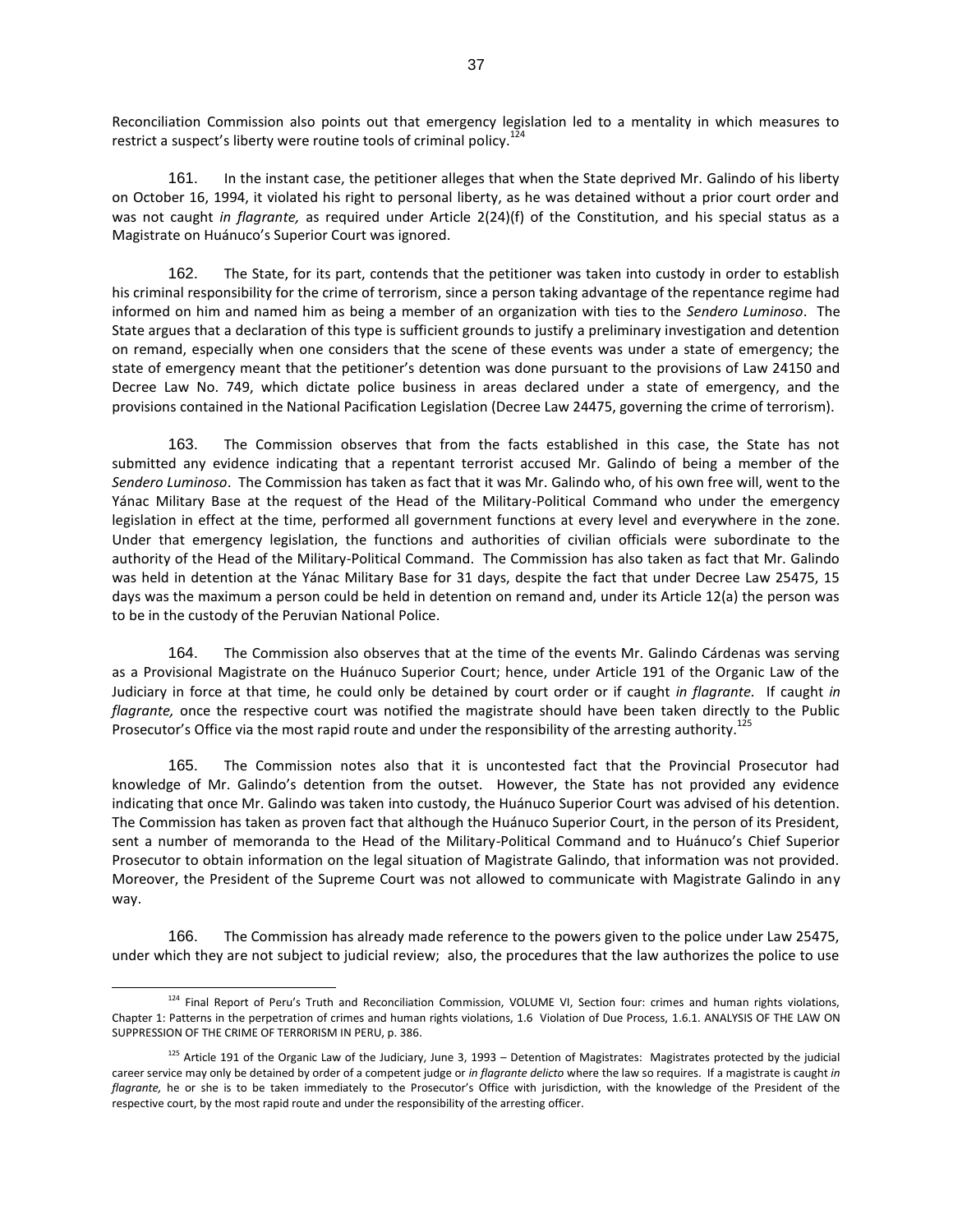in their investigations into crimes of terrorism have the effect of severely restricting fundamental rights and the civilian officials' authorities to control police activity.<sup>126</sup>

167. In its Second Report on the Situation of Human Rights in Peru, the Commission observed the following:

The suspension of some of the attributes of the right to personal liberty, authorized by Article 27 of the American Convention for certain cases, is not absolute. There are principles underlying every democratic society that the security forces must observe in order to make a lawful arrest, even under a state of emergency. The legal conditions for an arrest are obligations that the state authorities must respect, pursuant to the international commitment to protect and respect human rights, acquired under the Convention.

In addition, based on the foregoing principles, the police or military detention, as a precautionary measure, should have as its sole purpose preventing the flight of a person suspected of a criminal act, and thereby ensuring his or her appearance before a competent judge, to be judged within a reasonable term or, as the case may be, released.(…)*.* 127

168. On the question of the length of the detention, the Commission observes that while Article 27 of the American Convention allows certain aspects of the right to personal liberty to be suspended in a state of emergency and permits the State to hold individuals in preventive detention for longer periods than would be allowed under normal circumstances, in order to adopt this measure the State must show that the prolonged detention is strictly necessary given the state of emergency.<sup>128</sup>

169. Therefore, based on the facts established and following the above reasoning, the Commission concludes that Mr. Galindo was not arrested *in flagrante* and no warrant had been issued by a competent judge ordering his arrest; instead, he was detained solely as part of a terrorism investigation and held for 31 days in a facility not authorized by law for detentions; his detention exceeded the legal and reasonable limit that the law established. Furthermore, the Huánuco-Pasco Superior Court was not advised of his legal situation despite the fact that such notice is required by law. Therefore, the State of Peru violated articles 7(1), 7(2) and 7(3) of the Convention, read in conjunction with articles 1(1) and 2 thereof, to the detriment of Luis Antonio Galindo Cárdenas.

#### **Article 7(4) of the American Convention, read in conjunction with articles 8(2)(b), 8(2)(c) and 2 thereof**

170. The Court has written that under Article 7(4) of the American Convention, the information about the "motives and reasons" for a detention is to be provided at the time the detention is made, as a means of avoiding unlawful or arbitrary detentions from the very moment that the person is deprived of his liberty; it also serves to ensure the individual's right of defense.<sup>129</sup> The Court has also held that the arresting officer must, in simple language, free of technicisms, explain the essential legal grounds and facts on which the arrest is based.

<sup>&</sup>lt;sup>126</sup> Annual Report of the IACHR 1993, OEA/Ser.L/V/II.85, Doc. 8 rev. 11 February 1994, Chapter IV: Status of human rights in several countries, Peru.

<sup>&</sup>lt;sup>127</sup> IACHR, Second Report on the Situation of Human Rights in Peru, OEA/Ser.L/V/II.106, Doc. 59 rev., June 2, 2000, CHAPTER II. [ADMINISTRATION OF JUSTICE AND RULE OF LAW, paragraphs 85 and 86, available at: PACION DE JUSTICIA Y ESTADO DE DERECHO](http://www.cidh.oas.org/countryrep/Peru2000sp/capitulo2.htm)**,** paragraphs 85 and 86, available at[: http://www.cidh.org/countryrep/Peru2000en/TOC.htm.](http://www.cidh.org/countryrep/Peru2000en/TOC.htm)

<sup>128</sup> See IACHR, *Report on Terrorism and Human Rights,* OEA/SER.L/V/II.116, Doc. 5 rev. 1, corr., October 22, 2002. Paragraphs 139 and 140.

<sup>129</sup> I/A Court H.R., *Case of Cabrera García and Montiel Flores v. Mexico*. Preliminary Objection, Merits, Reparations and Costs. Judgment of November 26, 2010. Series C No. 220. Paragraph 105. Citing *Case of Juan Humberto Sánchez v. Honduras.* Judgment of June 7, 2003. Series C No. 99. Paragraph 82; and *Case of Yvon Neptune v. Haiti*. Merits, Reparations and Costs. Judgment of May 6, 2008. Series C No. 180. Paragraph 107.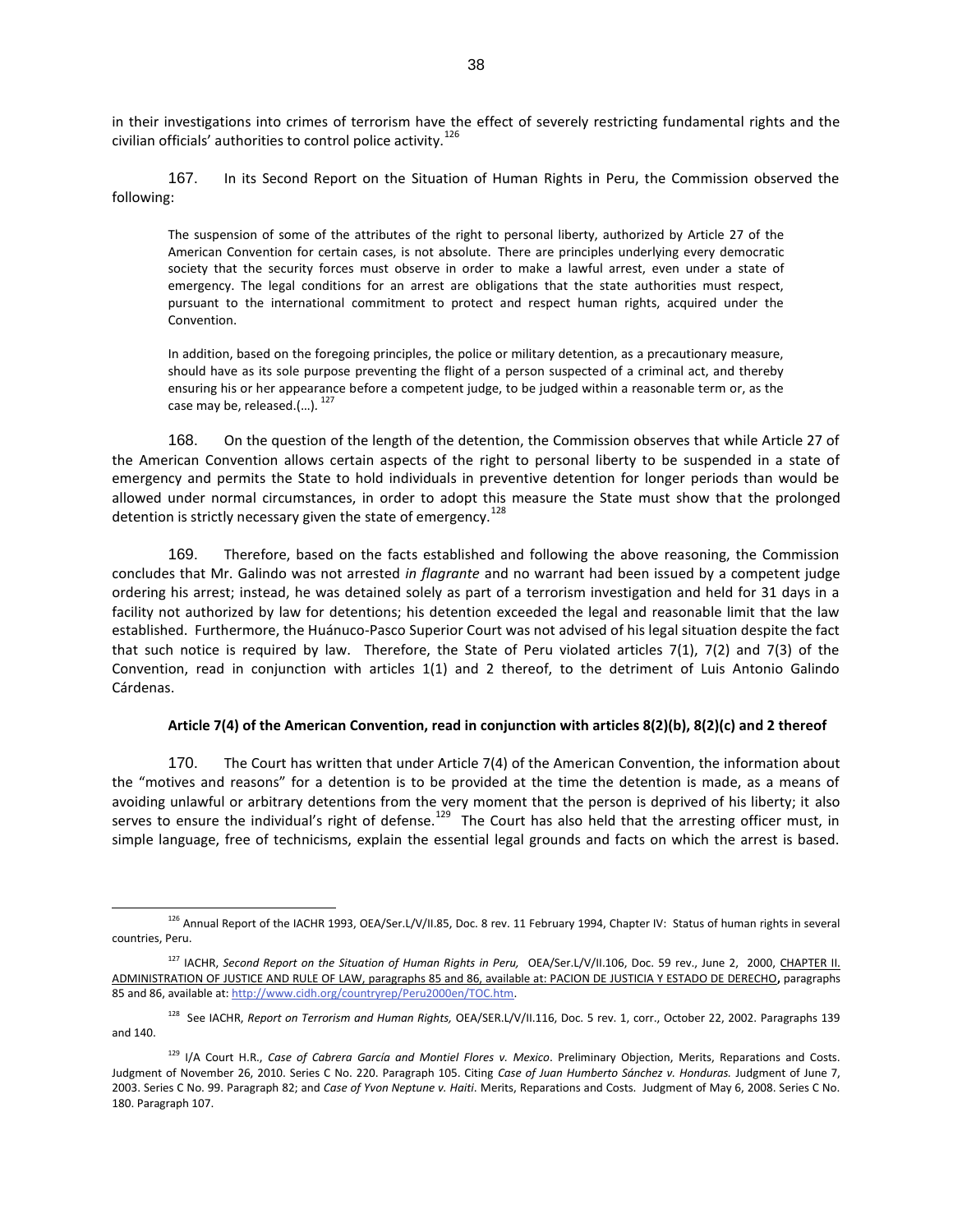Article 7(4) of the Convention is not satisfied by the mere mention of the legal grounds.<sup>130</sup> More recently, the Inter-American Court has written that article 7(4) of the Convention refers to two aspects: i) the information, whether in oral or written form, on the time of the detention and ii) the notification, which must be served in writing, of the charges. $^{131}$ 

171. In the instant case, the petitioner alleges that he was not told the reasons for his detention or the charges against him. The State, for its part, contends that Mr. Galindo was never criminally prosecuted; instead, during the investigation conducted against him, he was allowed to avail himself of a rewards-based mechanism of criminal law –in this case the Repentance Law- the direct result of which was his release and exemption from any criminal sanction.

172. The Commission notes that based on the facts established in this case, for the duration of the time that Mr. Galindo was held in detention and subsequent to his release, he was never informed of the charge he was alleged to be facing in the terrorism investigation that targeted him. The State, for its part, has provided no documentary supports that would allow one to conclude that this guarantee had been respected; it has failed to meet its burden of proof.

173. The concept of due process embodied in Article 8 of the American Convention should be understood to apply essentially to all the judicial guarantees protected under the American Convention, even under the 'suspension of guarantees' provision in Convention Article 27.<sup>132</sup> The Commission observes that the case law of the Inter-American Court holds that Article 8(2)(b) of the Convention, which protects an accused person's right to prior notification, in detail, of the charges against him, applies even before the "charges", in a strict sense, are filed. For this right to satisfy its inherent purposes, notification must take place before the accused gives his first statement<sup>133</sup> before any public authority.<sup>134</sup>

174. The Commission would also draw attention to how Convention articles 7(4) and 8(2)(b) and (c) are interrelated; they uphold the right to representation by counsel, since if a person is not informed of the reasons for his detention, he can hardly exercise his right of defense. The Inter-American Court has held the following in this regard:

If the right to defense arises as of the moment in which an investigation into an individual is ordered (…), the accused must have access to a legal representation from that moment onwards, especially during the procedure in which his statement is rendered. To prevent the accused from being advised by counsel means to strictly limit the right to defense, which leads to a procedural imbalance and leaves the individual unprotected vis-à-vis the punitive authority.<sup>135</sup>

<sup>130</sup> I/A Court H.R., *Case of Cabrera García and Montiel Flores v. Mexico*. Preliminary Objection, Merits, Reparations and Costs. Judgment of November 26, 2010. Series C No. 220. Paragraph 105. Citing. I/A Court H.R., *Case of Chaparro Álvarez and Lapo Íñiguez. v. Ecuador.* Preliminary Objections, Merits, Reparations and Costs. Judgment of November 21, 2007. Series C No. 170. Paragraph 71; and *Case of Yvon Neptune v. Haiti*. Merits, Reparations and Costs. Judgment of May 6, 2008. Series C No. 180. Paragraph 107.

<sup>131</sup> I/A Court H.R., *Case of Cabrera García and Montiel Flores v. Mexico*. Preliminary Objection, Merits, Reparations and Costs. Judgment of November 26, 2010. Series C No. 220. Paragraph 106.

<sup>132</sup> *Judicial guarantees in states of emergency* (arts. 27(2), 25 and 8 American Convention on Human Rights), Advisory Opinion OC-9/87 of October 6, 1987. Series A No. 9.

<sup>133</sup> I/A Court H.R., *Case of Barreto Leiva v. Venezuela.* Merits, Reparations and Costs. Judgment of November 17, 2009. Series C No. 206. Paragraph 30, citing I/A Court H.R., *Case of Tibi v. Ecuador.* Judgment of September 7, 2004, Series C No. 114, paragraph 187, and I/A Court H.R., *Case of Palamara Iribarne v. Chile.* Judgment of November 21, 2005. Series C No. 135, paragraph 225.

<sup>134</sup> I/A Court H.R., I/A Court H.R., *Case of Barreto Leiva v. Venezuela.* Merits, Reparations and Costs. Judgment of November 17, 2009. Series C No. 206. Paragraph 30.

<sup>135</sup> I/A Court H.R., *Case of Barreto Leiva v. Venezuela.* Merits, Reparations and Costs. Judgment of November 17, 2009. Series C No. 206. Paragraph 62.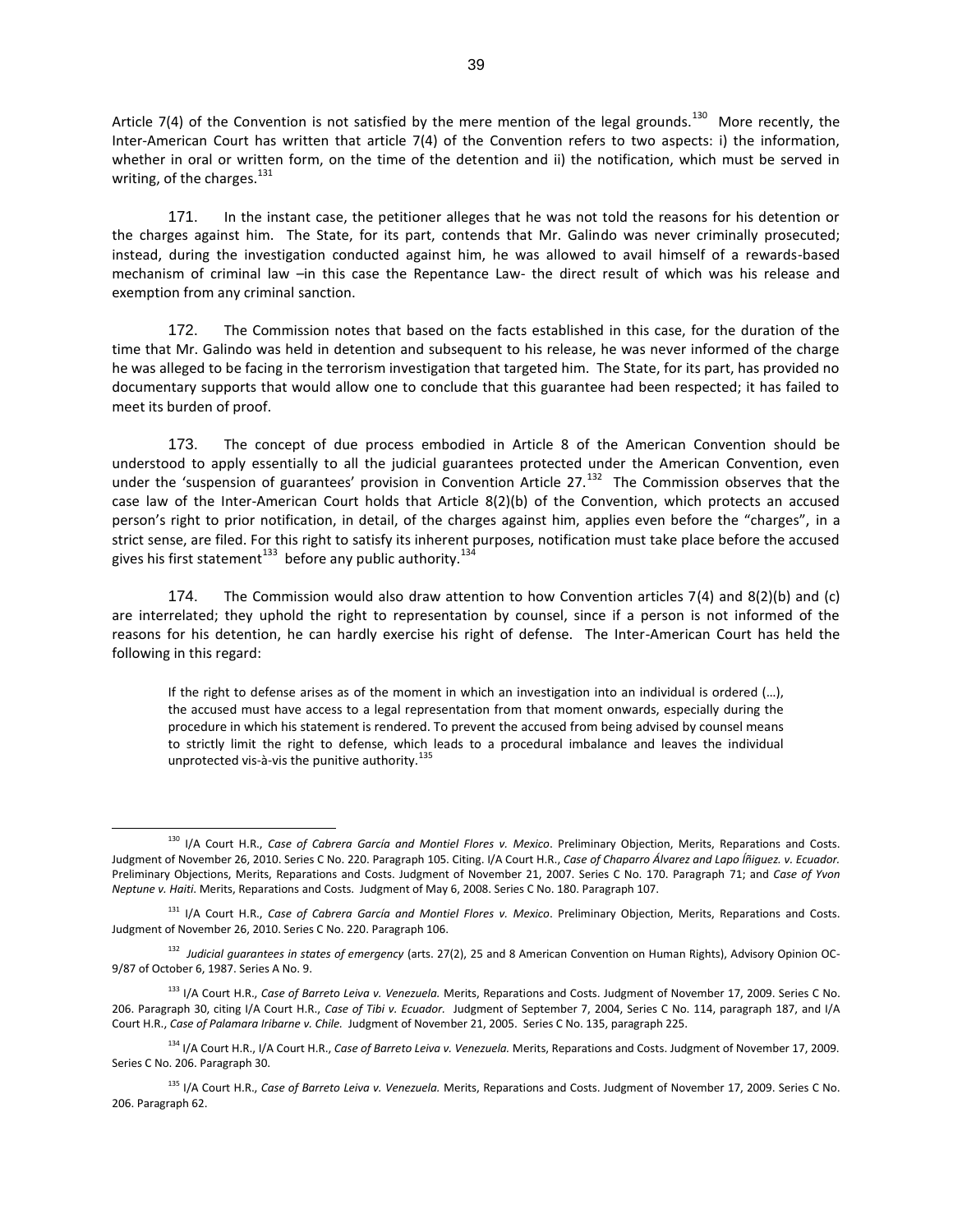175. The Commission notes that Article 12(f) of Decree Law 25,745 on terrorism provides that "persons being prosecuted have a right to appoint their defense counsel, who may only intervene from the point at which the detainee makes his statement in the presence of a representative from the Public Prosecutor's Office. If he does not appoint his legal counsel, the police authority shall designate a defense attorney *ex officio,* who shall be provided by the Ministry of Justice." Based on the facts established in this case, the Declaration given by Mr. Galindo on October 15, 1994 indicates that no defense counsel was present; furthermore, during her visit with Mr. Galindo at the Yanac Military Base, the Attorney General of the Nation learned that Mr. Galindo was not represented by counsel, and no such counsel had been either appointed or offered for that purpose. Specifically, based on the facts established, the Commission notes that when the Attorney General asked Mr. Galindo if he was represented by counsel, Mr. Galindo answered that he did not think it advisable, inasmuch as he was himself an attorney and the case had been magnified out of proportion. The foregoing notwithstanding, the Commission finds no record of Mr. Galindo having formally waived his right to be represented by an attorney.

176. Given that Mr. Galindo was not informed of the reasons for his detention or of the charges he was allegedly facing, at the time of his conversation with the Attorney General he could hardly have been aware of just how serious the charges against him could be. The Commission believes that the law was very clear in establishing that if a detainee did not appoint a defense counsel, the police authority had a responsibility to assign one *ex officio;* the Attorney General of the Nation did not do what the law required of her, which was to order that his statement be taken again, this time in the presence of an attorney.

177. With specific reference to the guarantee protected in Article 8(2)(b) of the American Convention, the Court has written that to be in compliance with that provision,

the State must notify the accused not only of the charges against him, that is, the crimes or offenses he is charged with, but also of the reasons for them, and the evidence for such charges and the legal definition of the facts. The defendant has the right to know, through a clear, detailed and precise description, all the information of the facts in order to fully exercise his right to defense and prove to the judge his version of the facts. The Court has considered that timely compliance with Article 8(2)(b) is essential for the effective exercise of the right to defense.<sup>136</sup>

178. The Commission also observes that the right to have time and means to prepare one's defense, protected under Article 8(2)(c) of the Convention, also includes observance of the principle of rebuttal, thereby guaranteeing that the defendant will have an opportunity to examine the evidence against him.<sup>137</sup> The petitioner has consistently claimed that he never asked to avail himself of the Repentance Law. The Commission notes that the procedure applied to Mr. Galindo (the Repentance Law) meant that once a person announced that he wanted to avail himself of the benefits of that law, he had to make a statement before the competent authority and the prosecutor was to refer that statement to the specialized unit of the National Police, which was to verify whether what the applicant had stated was true. "The technical and scientific elements had to be duly substantiated to enable the Public Prosecutor's Office or the Judicial Authority to decide whether the applicant had met the conditions to qualify for the benefit applied for." In those cases in which there was no criminal case prosecuted, as happened in the instant case, the Prosecution's decision as to whether the applicant qualified for the benefit had to be based on a report prepared by the Specialized Unit of the Police. Here, the Commission notes that the procedure established in this law did not give the accused an opportunity to refute or rebut the evidence obtained and presented by the Police; it was up to the Prosecutor to decide whether to exempt the applicant from

 $\overline{a}$ 

<sup>136</sup> I/A Court H.R., *Case of Barreto Leiva v. Venezuela.* Merits, Reparations and Costs. Judgment of November 17, 2009. Series C No. 206. Paragraph 28. Citing: *Cfr. Case of López Álvarez v. Honduras.* Merits, Reparations and Costs. Judgment of February 1, 2006. Series C No. 141, paragraph 149; *Case of Palamara Iribarne v. Chile.* Merits, Reparations and Costs*.* Judgment of November 22, 2005. Series C No. 135, paragraph 225; *Case of Acosta Calderón v. Ecuador.* Merits, Reparations and Costs*.* Judgment of June 24, 2005. Series C No. 129, paragraph 118, and *Case of Tibi v. Ecuador.* Preliminary Objections*,* Merits, Reparations and Costs*.* Judgment of September 7, 2004. Series C No. 114, paragraph 187.

<sup>137</sup> I/A Court H.R., *Case of Barreto Leiva v. Venezuela.* Merits, Reparations and Costs. Judgment of November 17, 2009. Series C No. 206. Paragraph 54.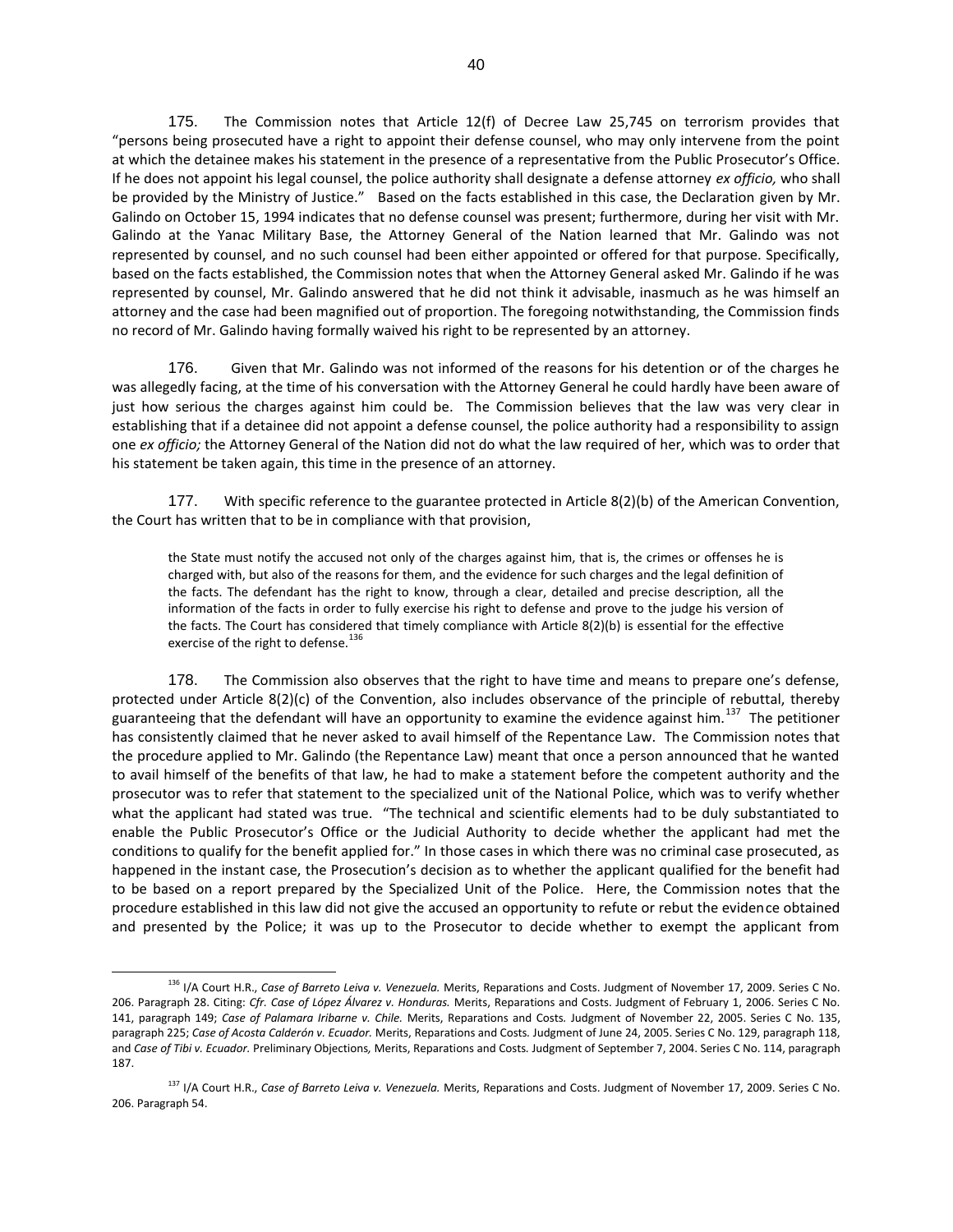punishment. This system could give rise to abuse, since it did not protect the right of defense in the full sense of the expression; other rights were also in jeopardy.

179. Consequently, by failing to notify Mr. Galindo Cárdenas of the reasons for his detention and by failing to afford him the opportunity to exercise his right of defend himself against the crime of which the Prosecutor's Office accused him, the Commission concludes that in the instant case, the State of Peru violated Article 7(4) of the Convention, read in conjunction with articles 8(2)(b) and (c) and 1(1) thereof, to the detriment of Mr. Galindo.

#### **Article 7(5) of the American Convention, read in conjunction with Article 2 thereof**

180. Both the Inter-American Court and the European Court have underscored how important prompt judicial control of detentions is. A person deprived of his liberty without judicial control must be either released or brought immediately before a judge.<sup>138</sup>

181. As for the guarantee protected in Article 7(5) of the Convention and its relationship to security of person, the IACHR has held that the right to personal liberty also includes the guarantee of prompt and effective judicial oversight of detentions, in order to protect the well-being of detainees at a time when they are wholly within the control of the state and therefore particularly vulnerable to abuses of authority.<sup>139</sup>

182. For its part, the Inter-American Court has written that the first part of Article 7(5) of the Convention states that any person detained shall be brought promptly before a judge or other officer authorized by law to exercise judicial power. Here the Court has held that prompt judicial oversight is intended to prevent abuse or violations of the law in detentions, since in the rule of law, it is up to the judge to ensure the rights of the detainee, authorize the adoption of precautionary or coercive measures when strictly necessary, and to endeavor, in general to ensure that the accused is treated in a manner commensurate with the principle of presumption of  $innocence.<sup>140</sup>$ 

183. As for the right to be brought promptly before a judicial authority, the IACHR observes that Article 12(c) of Decree Law 25475, provided that the judge had to be informed when a person was ordered detained in DINCOTE. The Commission must point out that observance of the guarantee provided for in Article 7(5) of the Convention is not satisfied simply by informing the judicial authority of the arrest. This provision means that the person detained must be brought physically before the judicial authority. Consequently, the Commission observes that the fact that the Public Prosecutor's Office was present when Mr. Galindo's statement was taken did not protect his right to be brought before an official authorized by law to exercise judicial power, since the Prosecutor did not have the authority to order the release of the person under investigation.

184. The Court has also addressed Article 12(c) of Law 25475 on terrorism, and has repeatedly held that provisions of this kind contradict the Convention, which states "Any person detained shall be brought promptly before a judge or other officer authorized by law to exercise judicial power."<sup>141</sup> In its Second Report on

 $\overline{a}$ 

<sup>138</sup> I/A Court H.R., C*ase of Tibi.* Judgment of September 7, 2004. Series C No. 114, paragraph 115, I/A Court H.R., *Case of the Gómez Paquiyauri Brothers.* Judgment of July 8, 2004. Series C No. 110, paragraph 95, and I/A Court H.R., *Case of Maritza Urrutia*. Judgment of November 27, 2003. Series C No. 103, paragraph 73. See also, Eur. Court H.R., Brogan and Others, judgment of 29 November 1988, Series A no. 145-B, paragraphs 58-59; Kurt v Turkey, No. 24276/94, paragraphs 122, 123 and 124, ECHR 1998-III.

<sup>139</sup> IACHR, *Report on Terrorism and Human Rights*, OEA/SER.L/V/II.116, Doc. 5 rev. 1, corr., October 22, 2002. Paragraph 121. Citing: IACHR. Case 11.205, Report No. 2/97, Jorge Luis Bronstein *et al.* (Argentina), Annual Report of the IACHR 1997, paragraph 11. See, analogously, Case 12.069, Report No. 50/01, Damion Thomas (Jamaica), Annual Report of the IACHR 2000, paragraphs 37, 38.

<sup>140</sup> I/A Court H.R., *Case of Cabrera García and Montiel Flores v. Mexico*. Preliminary Objection, Merits, Reparations and Costs. Judgment of November 26, 2010. Series C No. 220. Paragraph 93; *Case of Bulacio v. Argentina.* Merits, Reparations and Costs*.* Judgment of September 18, 2003. Series C No. 100, paragraph 129; and *Case of Bayarri v. Argentina. .*Preliminary Objection,*,* Merits, Reparations and Costs*.*  Judgment of October 30, 2008. Series C No. 187, paragraph 63.

<sup>141</sup> I/A Court H.R.. *Case of Cantoral Benavides v. Peru.* Merits. Judgment of August 18, 2000. Series C No. 69, paragraph 73; I/A Court H.R.. *Case of Castillo Petruzzi et al. v. Peru***.** Merits, Reparations and Costs. Judgment of May 30, 1999. Series C No. 52, paragraph 110.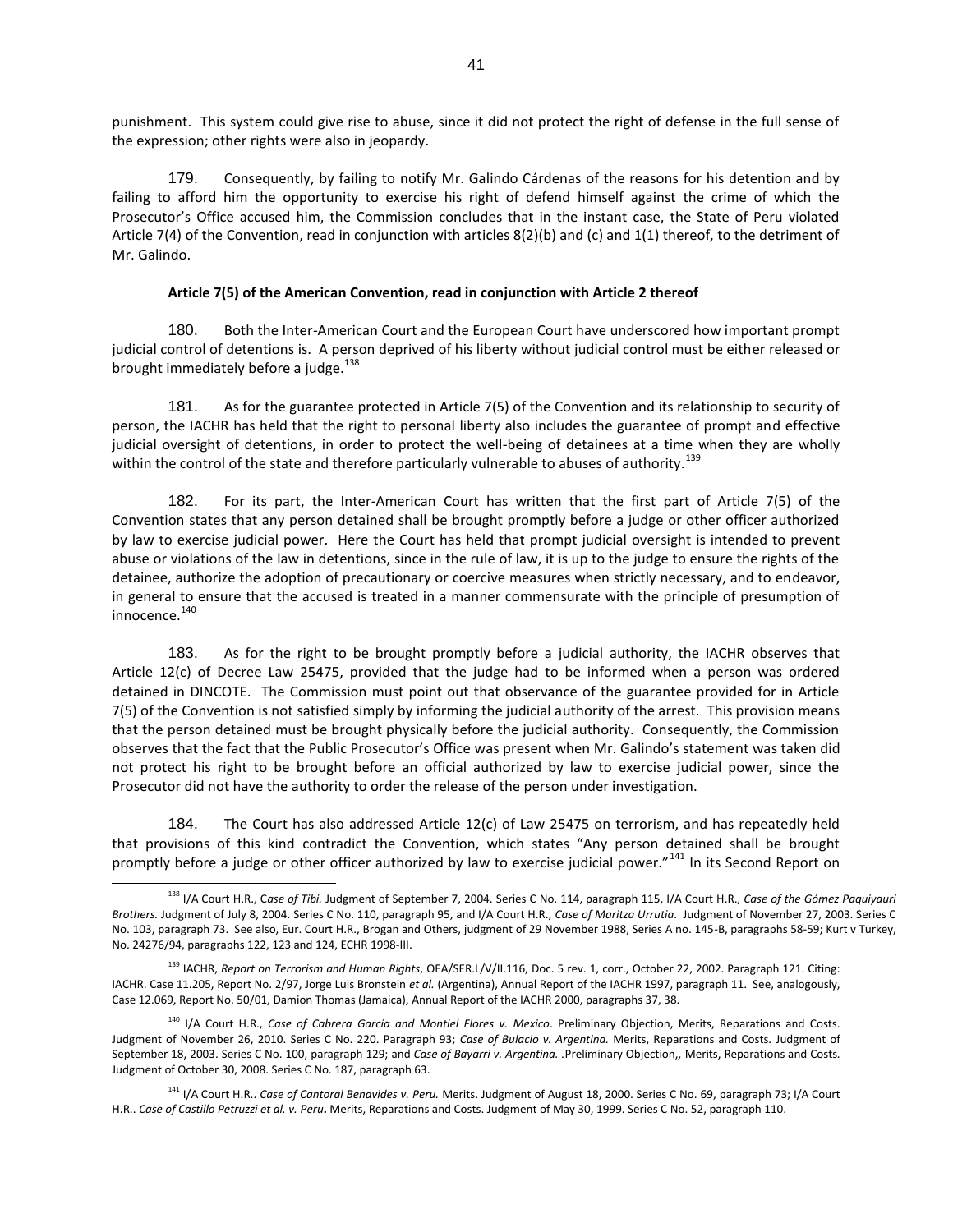the Situation of Human Rights in Peru, the Commission held that Article 12(c) of Decree Law No. 25475 is clearly incompatible with Article 7(5) of the American Convention.<sup>142</sup>

185. The Commission also notes that even though the President of the Huánuco-Pasco Superior Court sent a memorandum on October 17, 1994 to the Head of the Huánuco Military-Political Command seeking an answer as to whether some magistrate or member of that Court's staff had availed himself of the Repentance Law, as some news outlets had reported, the Head of the Huánuco Military-Political Command did not provide that information; instead, on October 20, 1994, he told the President of the Huánuco Superior Court that he should direct his inquiry to the Head of the Military-Political Command of Frente Huallaga-Tarapoto or, failing that, to the Office of Public Relations of the Central Command of the Armed Forces-Lima." The Commission also finds nothing to suggest that the Huánuco-Pasco Chief Superior Prosecutor answered the memorandum sent to him by the President of the Huánuco Superior Court asking to be informed about Magistrate Galindo's situation because of the information reported in the Defense Ministry's official communiqué of October 17, 1994. The Commission thus concludes that Mr. Galindo was not brought before a competent judicial authority while detained and that the authorities who had him in custody did not answer the instructions from the President of the Huánuco-Pasco Superior Court.

186. The Report of Peru's Truth and Reconciliation Commission states that the anti-terrorist legislation introduced a new logic into the initial phase of a criminal proceeding and clearly established a demarcation separating the jurisdictional activity reserved for judges; the proceedings had all the guarantees typical of an adversarial proceeding, but in the phase of preliminary investigations the courts played no role at all. It was controlled by administrative authorities. The effect was to endow police institutions with a coercive power over personal liberty that had nothing to do with the commission of a criminal offense; the idea that the preliminary phase would inevitably be followed by criminal prosecution and trial was not a given.<sup>143</sup> Consequently, the new framework of anti-terrorist legislation imposed in 1992 put the police in control of the preliminary investigation into the crime of terrorism; the police had broad legal authorities, with no legal or jurisdictional oversight.<sup>144</sup>

187. The Report of Peru's Truth and Reconciliation Commission addresses still another violation, which is the failure to report a detention to the competent authority, even though this was expressly stipulated in Peru's 1979 and 1993 Constitutions;<sup>145</sup> it also singled out the special laws enacted to govern the countersubversive struggle.<sup>146</sup>

 $\overline{a}$ 

<sup>145</sup> Like the constitution that preceded it, the 1993 Constitution made it mandatory to inform a judge and the public prosecutor's office when a person was detained (Article 2, paragraph 24, subparagraph f).

<sup>&</sup>lt;sup>142</sup> IACHR, Second Report on the Situation of Human Rights in Peru, OEA/Ser.L/V/II.106, Doc. 59 rev., June 2, 2000, Chapter II, C. The Civilian Jurisdiction: the Anti-terrorist Legislation, paragraph 88.

<sup>143</sup> *Informe Final de la Comisión de la Verdad y Reconciliación de Perú, TOMO VI, Sección cuarta: los crímenes y violaciones de los derechos humanos, Capítulo 1: Patrones en la perpetración de los crímenes y de las violaciones de los derechos humanos, 1.6 La Violación del Debido Proceso, 1.6.1. ANÁLISIS DE LA LEGISLACIÓN RELATIVA A LA REPRESIÓN PENAL DEL TERRORISMO EN EL PERU* [Final Report of Peru's Truth and Reconciliation Commission, VOLUME VI, Section four: crimes and human rights violations. Chapter 1: Patterns in the perpetuation of crimes and human rights violations, 1.6 Violation of Due Process, 1.6.1. ANALYSIS OF THE LEGISLATION ENACTED FOR SUPPRESSION OF THE CRIME OF TERRORISM IN PERU], p. 386.

<sup>144</sup> *Informe Final de la Comisión de la Verdad y Reconciliación de Perú, TOMO VI, Sección cuarta: los crímenes y violaciones de los derechos humanos, Capítulo 1: Patrones en la perpetración de los crímenes y de las violaciones de los derechos humanos, 1.6 La Violación del Debido Proceso, 1.6.1. ANÁLISIS DE LA LEGISLACIÓN RELATIVA A LA REPRESIÓN PENAL DEL TERRORISMO EN EL PERU* [Final Report of Peru's Truth and Reconciliation Commission, VOLUME VI, Section four: crimes and human rights violations. Chapter 1: Patterns in the perpetuation of crimes and human rights violations, 1.6 Violation of Due Process, 1.6.1. ANALYSIS OF THE LEGISLATION ENACTED FOR SUPPRESSION OF THE CRIME OF TERRORISM IN PERU], p. 396.

<sup>&</sup>lt;sup>146</sup> Legislative Decree 046, the first law enacted to combat the armed subversive movement, provided that preventive detention could last for no more than 15 calendar days and that the Public Prosecutor's Office and the Examining Judge were to be advised immediately and in writing, within 24 hours from the time of the detention or the time necessary given the distance. This formula was kept in successive anti-terrorist laws: Law 24700 (Article 2); Law 25031(Article 2); Decree-Law 25475 (Article 12, subparagraph c).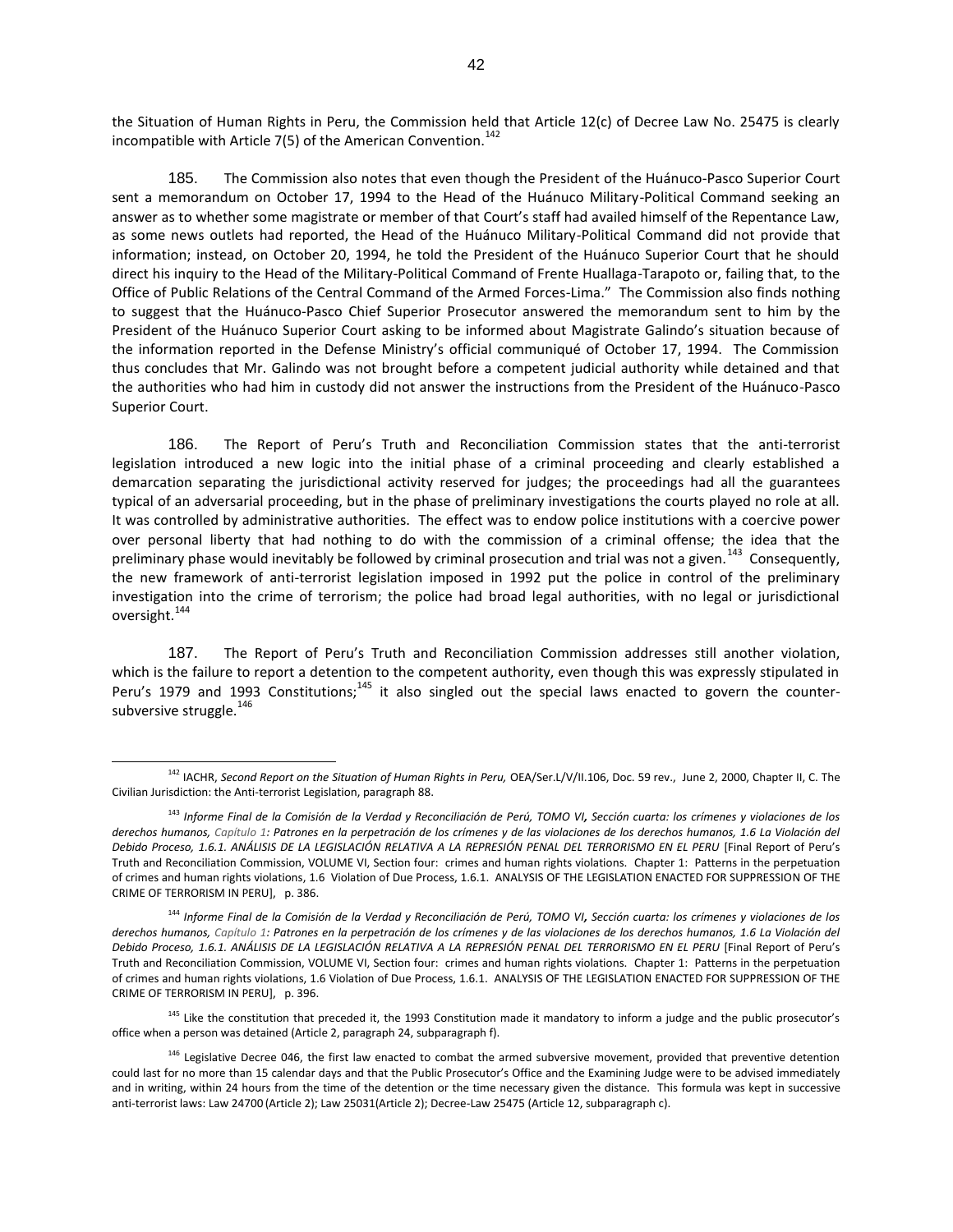188. The Commission therefore concludes that inasmuch as Mr. Galindo was not brought before a competent judicial authority, the State of Peru violated Article 7(5) of the American Convention, read in conjunction with articles 1(1) and 2 thereof, to the detriment of Luis Antonio Galindo Cárdenas.

## **B. Violation of articles 7(6) and 25(1) of the Convention**

189. Under Article 25 of the Convention,

1. Everyone has the right to simple and prompt recourse, or any other effective recourse, to a competent court or tribunal for protection against acts that violate his fundamental rights recognized by the constitution or laws of the state concerned or by this Convention, even though such violation may have been committed by persons acting in the course of their official duties

190. Article 7(6) of the American Convention provides that:

6. Anyone who is deprived of his liberty shall be entitled to recourse to a competent court, in order that the court may decide without delay on the lawfulness of his arrest or detention and order his release if the arrest or detention is unlawful. In States Parties whose laws provide that anyone who believes himself to be threatened with deprivation of his liberty is entitled to recourse to a competent court in order that it may decide on the lawfulness of such threat, this remedy may not be restricted or abolished. The interested party or another person in his behalf is entitled to seek these remedies.

191. Article 25(1) of the American Convention is a general provision that embodies the procedural institution known as "*amparo*," which is a simple and prompt remedy designed for the protection of all the rights recognized by the constitutions and laws of the States Parties and by the Convention. Since "*amparo*" can be applied to all rights, it is clear that it can also be applied to those that are expressly mentioned in Article 27(2) as rights that are not subject to derogation even in emergency situations.<sup>147</sup>

192. The Commission is reminded that the case law of the Court has held that Article 25(1) of the Convention establishes, in broad terms, the States' obligation to provide to all persons subject to their jurisdiction an effective judicial remedy against acts that violate their fundamental rights.<sup>148</sup> Accordingly, the Court has held that for a Court to be in compliance with Article 25(1) of the Convention, it is not enough for the remedies to exist formally; instead, they must be effective;<sup>149</sup> in other words, they must offer the person the real possibility of filing a simple and prompt recourse to secure, where necessary, the required judicial protection. Time and time again the Court has held that "the existence of these guarantees is one of the basic mainstays, not only of the American Convention, but also of the rule of law in a democratic society in the sense set forth in the Convention."<sup>150</sup>

193. On the subject of *habeas corpus,* the Court has written that this judicial remedy directly protects personal freedom or physical integrity against arbitrary detentions; it does this by means of a judicial decree ordering the appropriate authorities to bring the detained person before a judge so that the lawfulness of the detention may be determined and, if appropriate, the detainee ordered released.<sup>151</sup>

<sup>&</sup>lt;sup>147</sup> I/A Court H.R., *Habeas corpus in emergency situations (Arts. 27(2), 25(1) and 7(6) American Convention on Human Rights). Advisory Opinion* OC-8/87 of January 30, 1987. Series A No. 8, paragraph 32.

<sup>148</sup> I/A Court H.R., *Case of Maritza Urrutia*. Judgment of November 27, 2003. Series C No. 103, paragraph 116; I/A Court H.R., *Case of Cantos*. Judgment of November 28, 2002. Series C No. 97, paragraph 52, and I/A Court H.R., C*ase of Tibi.* Judgment of September 7, 2004. Series C No. 114, paragraph 130.

<sup>149</sup> I/A Court H.R., *Case of Maritza Urrutia*. Judgment of November 27, 2003. Series C No. 103, paragraph 117; I/A Court H.R., *Case of Juan Humberto Sánchez.* Judgment of June 7, 2003. Series C No. 99, paragraph 121, and I/A Court H.R., C*ase of Tibi.* Judgment of September 7, 2004. Series C No. 114, paragraph 131.

<sup>150</sup> I/A Court H.R., C*ase of Tibi.* Judgment of September 7, 2004. Series C No. 114, paragraph 131.

<sup>151</sup> I/A Court H.R., *Habeas corpus in emergency situations (Arts. 27(2), 25(1) and 7(6) American Convention on Human Rights),*  Advisory Opinion OC-8/87 of January 30, 1987. Series A No. 8, paragraph 33.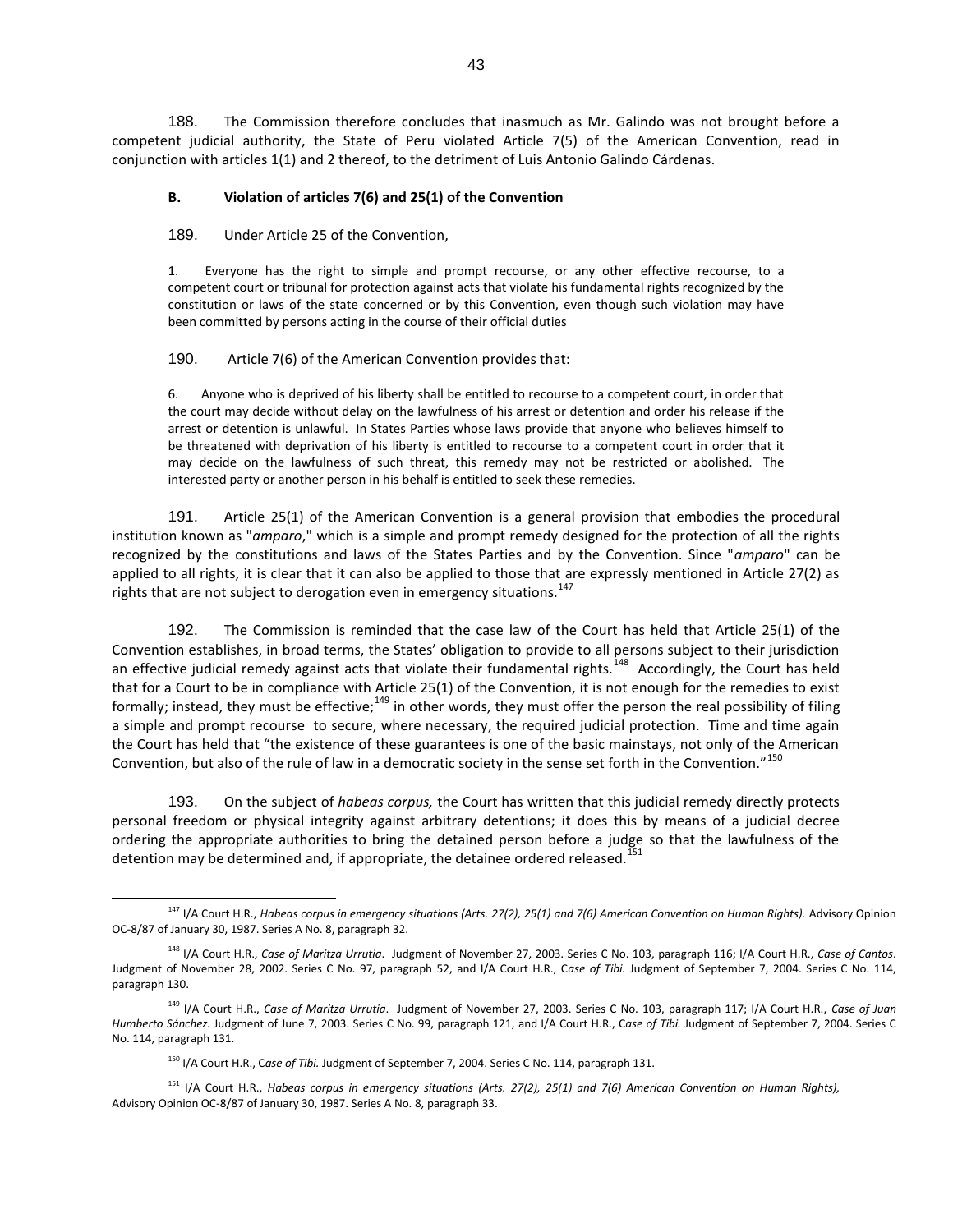194. The Commission is reminded that the petition of *habeas corpus* is a fundamental right intimately linked to the right to personal liberty. The Court has written that:

... the judicial guarantees essential for the protection of the human rights not subject to derogation, according to Article 27(2) of the Convention, are those to which the Convention expressly refers in Articles 7(6) and 25(1), considered within the framework and the principles of Article 8, and also those necessary to the preservation of the rule of law, even during the state of exception that results from the suspension of guarantees.<sup>152</sup>

195. In the instant case, the petitioner is alleging that he did not file a petition of *habeas corpus*  because as a state of emergency had been declared in the city of Huánuco, it was under the control of the Military-Political Command, whose highest-ranking official was Colonel Negrón; hence, the city's organs of justice and control were subordinate to him. Therefore, a petition of *habeas corpus* would have been ineffective. The petitioner further alleges that under Article 38 of Law 23506, consistent with Article 137(1) of the Constitution, petitions of *habeas corpus* were out of order in areas declared under a state of emergency, which made any legal action futile.

196. The State, for its part, alleges that under Article 200 of the 1993 Constitution, exercise of petitions of *habeas corpus* and *amparo* is not suspended during enforcement of the states of exception referred to in Article 137(1) of the Constitution. Therefore, the State alleges that Mr. Galindo could have filed a petition of *amparo* but did not.

197. The Commission notes that as the State points out, under Article 200 of Peru's 1993 Constitution,<sup>153</sup> the petition of *habeas corpus* is a constitutional guarantee that "is admissible vis-à-vis any action or omission on the part of any authority, civil servant or individual who violates or threatens individual liberty or the related constitutional rights." Exercise of the petition of *habeas corpus* cannot be restricted under Article 137(1) of the Constitution. The Commission notes also that under Law No. 26248, published on November 25, 1993, petitions of *habeas corpus* were again permissible in cases involving crimes of terrorism and treason. The only exceptions are petitions "based on the same facts or causes of action that are the subject of a proceeding already underway or resolved."<sup>154</sup>. Therefore, at the time of the events in this case, a petition of *habeas corpus*  was allowable under the law.

198. Nevertheless, as the Court observed in the *Case of Castillo Petruzzi v. Peru,* Law No. 26248 (which allowed the petition of *habeas corpus* in cases involving crimes of terrorism and treason effective November 25, 1993),

… did nothing to improve the juridical situation of the accused, since its Article 6.4 stipulated that "writs of *habeas corpus* based on the same facts or grounds [that are] the subject of a proceeding that is under way, or a proceeding that is already resolved, are not admissible."<sup>155</sup>

 $\overline{a}$ 

<sup>155</sup> I/A Court H.R.. Case of Castillo Petruzzi et al. v. Peru. Merits, Reparations and Costs. Judgment of May 30, 1999. Series C No. 52, paragraph 181.

<sup>152</sup> I/A Court H.R., *Judicial guarantees in states of emergency* (Arts. 27(2), 25 and 8 American Convention on Human Rights), Advisory Opinion OC-9/87 of October 6, 1987. Series A No. 9, paragraph 38.

<sup>153</sup> Article 200 of the 1993 Constitution provides that: "[…] Exercise of the petition of *habeas corpus* and the petition of *Amparo* is not suspended during the enforcement of the states of emergency referred to in Article 137 of the Constitution. When petitions of this nature are filed with regard to restricted or suspended rights, the corresponding jurisdictional body examines the reasonability and proportionality of the restriction. The judge is not entitled to challenge the declaration of a state of emergency or a state of siege."

<sup>154</sup> Article 6 of Decree Law 25659, which governs petitions of *habeas corpus* for crimes of this type, was amended by Law 26248, published November 25, 1993: "Article 6.- The petition of *Habeas Corpus* is proper procedure under the conditions stipulated in Article 12 of Law No. 23506, on behalf of persons detained, suspected of or prosecuted for the crimes of terrorism and treason. The following procedural rules must be observed: 1) the Criminal Judge Specializing in Terrorism is competent to hear the petition of *habeas corpus;* in the absence of such a judge, a regular criminal judge may also hear the petition (…) 4) petitions of *habeas corpus* based on the same facts and causes of action that are the subject of a proceeding already in progress or resolved shall not be admissible"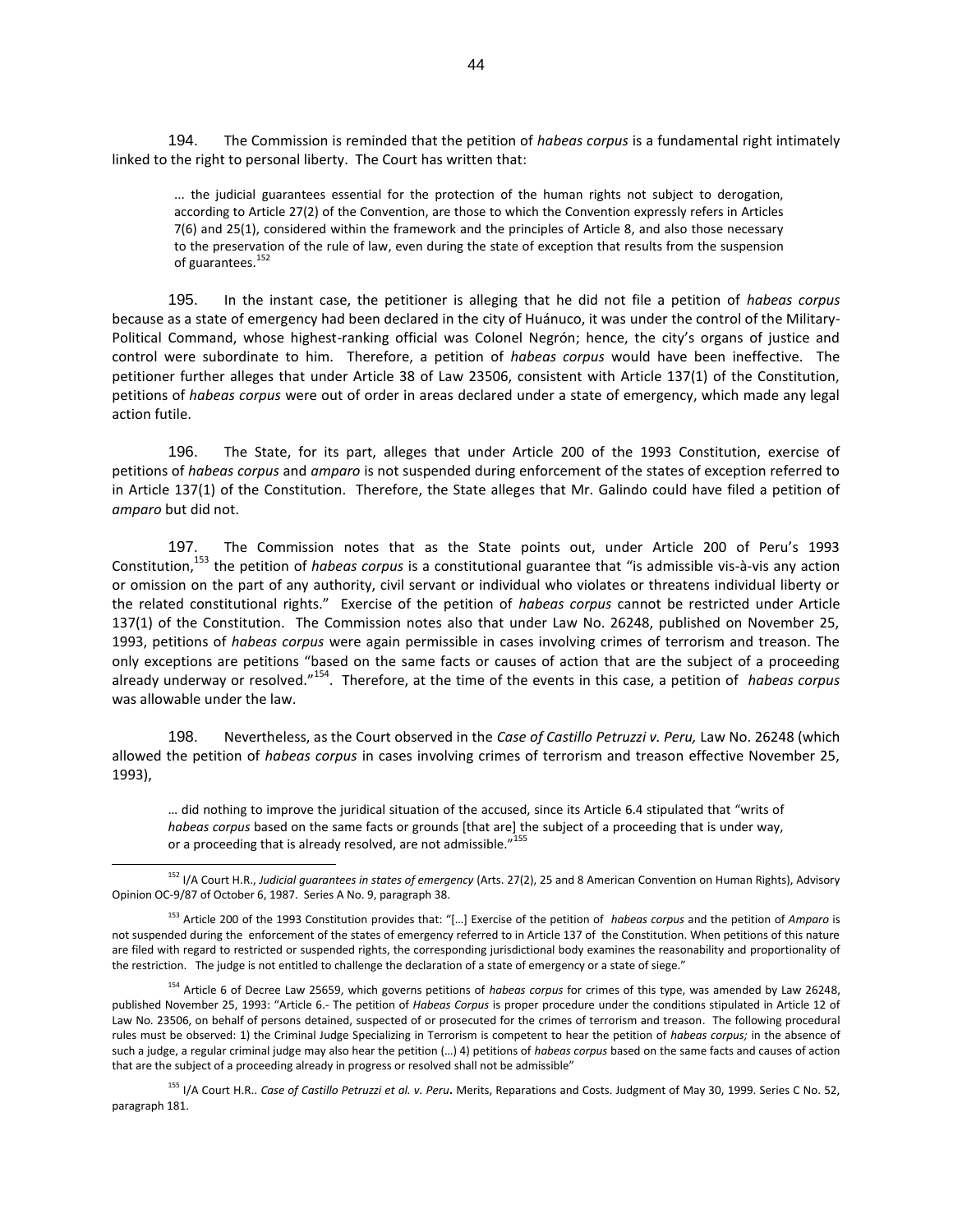199. The case law of the Inter-American Court is that:

…the absence of an effective remedy to violations of the rights recognized by the Convention is itself a violation of the Convention by the State Party in which the remedy is lacking. In that sense, it should be emphasized that, for such a remedy to exist, it is not sufficient that it be provided for by the Constitution or by law or that it be formally recognized, but rather it must be truly effective in establishing whether there has been a violation of human rights and in providing redress.<sup>156</sup>

… the above conclusions are generally valid with respect to all the rights recognized by the Convention. But it must also be understood that the declaration of a state of emergency - whatever its breadth or denomination in internal law-- cannot entail the suppression or ineffectiveness of the judicial guarantees that the Convention requires the States Parties to establish for the protection of the rights not subject to derogation or suspension by the state of emergency. Therefore, any provision adopted by virtue of a state of emergency which results in the suspension of those guarantees is a violation of the Convention".<sup>157</sup>

200. The Commission notes that at no time during his time in detention was Mr. Galindo brought before a judge or informed of his legal situation. He had no way to file a petition of *habeas corpus.* Furthermore, the IACHR observes that despite the fact that on October 17, 1994, the Huánuco-Pasco Superior Court, in the person of its President, asked the Head of the Military-Political Command to inform him of the legal situation of then Magistrate Galindo Cárdenas and that on October 18, 1994 he made the same request of Huánuco-Pasco Chief Superior Court Prosecutor, he never received any reply:

(…) it should be emphasized that, for such a remedy to exist, it is not sufficient that it be provided for by the Constitution or by law or that it be formally recognized, but rather it must be truly effective in establishing whether there has been a violation of human rights and in providing redress. A remedy which proves illusory because of the general conditions prevailing in the country, or even in the particular circumstances of a given case, cannot be considered effective. $158$ 

201. Therefore, based on the allegations of the parties, the facts established and the context in which the events occurred, the Commission concludes that the State of Peru violated Article 7(6) of the American Convention, read in conjunction with Article 25(1) and the guarantees recognized in Article 1(1) thereof, to the detriment of Mr. Luis Antonio Galindo Cárdenas.

## **C. The right to humane treatment (Article 5(1) and 5(2) of the American Convention, read in conjunction with Article 1(1) thereof<sup>159</sup>)**

202. The pertinent parts of Article 5 of the American Convention read as follows:

1. Every person has the right to have his physical, mental, and moral integrity respected.

2. No one shall be subjected to torture or to cruel, inhuman, or degrading punishment or treatment. All

<sup>156</sup> I/A Court H.R., *Judicial guarantees in states of emergency* (Arts. 27(2), 25 and 8 American Convention on Human Rights), Advisory Opinion OC-9/87 of October 6, 1987. Series A No. 9, paragraph 24.

<sup>157</sup> I/A Court H.R., *Judicial guarantees in states of emergency* (Arts. 27(2), 25 and 8 American Convention on Human Rights), Advisory Opinion OC-9/87 of October 6, 1987. Series A No. 9, paragraphs 25 and 26.

<sup>158</sup> I/A Court H.R., *Judicial guarantees in states of emergency* (Arts. 27(2), 25 and 8 American Convention on Human Rights), Advisory Opinion OC-9/87 of October 6, 1987. Series A No. 9, paragraph 24; I/A Court H.R., *Case of Cantoral Benavides v. Peru*, Judgment of August 18, 2000, Series C No. 69, paragraph 164.

<sup>&</sup>lt;sup>159</sup> Article 1(1) of the American Convention provides that: "The States Parties to this Convention undertake to respect the rights and freedoms recognized herein and to ensure to all persons subject to their jurisdiction the free and full exercise of those rights and freedoms, without any discrimination for reasons of race, color, sex, language, religion, political or other opinion, national or social origin, economic status, birth, or any other social condition."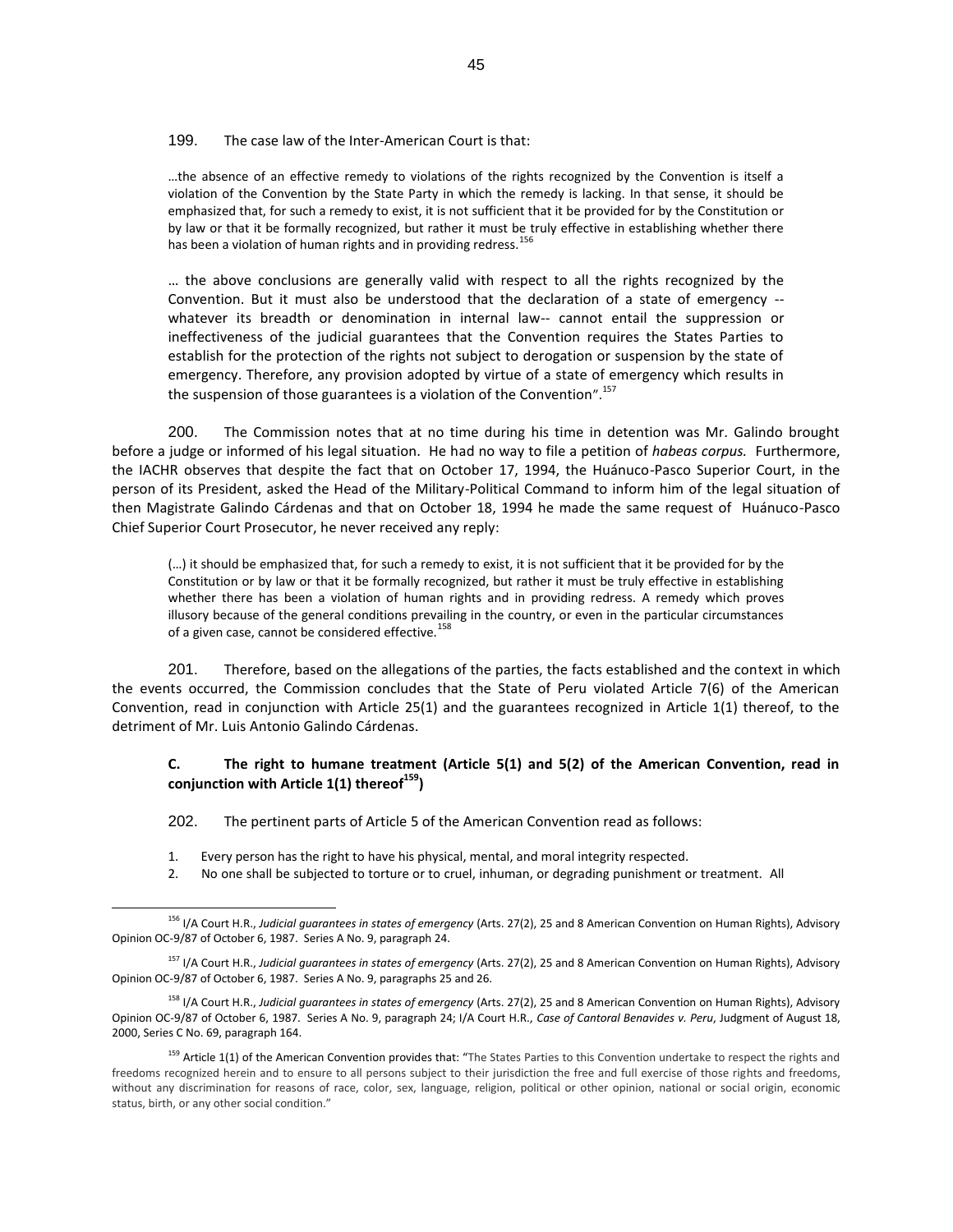persons deprived of their liberty shall be treated with respect for the inherent dignity of the human person.

203. Concerning the rights protected under articles 5(1) and 5(2) of the Convention, the Commission is reminded that the American Convention prohibits the use of torture or cruel, inhuman or degrading treatment or punishment against any person, irrespective of the circumstances. The Inter-American Court has held that the injuries, suffering, afflictions or harm sustained by an individual while he is deprived of liberty may become a form of cruel punishment when, owing to the circumstances of his imprisonment, there is a deterioration in his physical, mental and moral integrity, which is strictly prohibited by Article 5(2) of the Convention.<sup>160</sup>

204. In the instant case, the petitioner alleges that although he was detained on October 16, 1994, his wife was unable to visit him until October 18, 1994 and, during his 31 days in detention, the only other visits he received were from the Attorney General of the Nation on October 26, 1994, and from two representatives of the International Committee of the Red Cross on November 9, 1994. He states that although members of the Human Rights Commission of the Democratic Constituent Congress traveled to the city of Huánuco on two separate occasions, they were not allowed to see him by order of the head of the Military-Political Command, who was the officer in command of the military base where he was being held. He also states that initially, the International Committee of the Red Cross was not permitted to visit Mr. Galindo and that the requests that the President of the Huánuco Superior Court made of the head of the Military-Political Command and of the Chief Superior Prosecutor of Huánuco seeking information concerning his circumstances went unanswered.

205. The State, for its part, contends that as is evident from the petitioner's own allegations, as a detainee Mr. Galindo received visits from his sister and wife, from the Attorney General's Office, and from members of the International Committee of the Red Cross. The State "does not expressly deny" that Mr. Galindo may have been held incommunicado at the start of his detention, as such a measure was allowed under the rules of police investigation in force at the time of his detention. It reports that under Article 13(d) of Decree No. 25475, a detainee could be held temporarily incommunicado for the sake of security and the confidentiality of the investigation. It states that this subparagraph of Article 13 was declared unconstitutional by the Constitutional Court on January 3, 2003. The State alleges that while the case was being processed with the IACHR Mr. Galindo did not present evidence –apart from his own story- of the alleged psychological torture he claims to have suffered.

206. With regard to this last allegation by the State, the Commission recalls that under the case law of the Inter-American Court, "[i]n contrast to domestic criminal law, in proceedings to determine human rights violations the State cannot rely on the defense that the complainant has failed to present evidence when it cannot be obtained without the State's cooperation." $^{161}$ 

207. The Commission notes that incommunicado detention is an exceptional measure whose purpose is to prevent any interference in the investigation into the facts and "must be limited to the period of time expressly established by law. Even in that case, the State is obliged to ensure that the detainee enjoys the minimum and non-derogable guarantees established in the Convention and, specifically, the right to question the lawfulness of the detention and the guarantee of access to effective defense during his incarceration."<sup>162</sup> The Court has also written that holding a detainee incommunicado must be an exceptional measure because such detention causes moral suffering and psychological trauma, making the person vulnerable and increasing the risk of abuse in prisons and jails<sup>163</sup> and because it puts strict observance of due process of law in jeopardy.<sup>164</sup>

 $\overline{a}$ 

<sup>160</sup> I/A Court H.R., *Case of Lori Berenson Mejía.* Judgment of November 25, 2004. Series C No. 119, paragraph 101.

<sup>161</sup> I/A Court H.R., *[Case of Velásquez Rodríguez](http://www.nu.or.cr/cd/PUBLICAC/SERIE_C/C_4_ESP.HTM)*, Judgment of July 29, 1988, Series C No 4, paragraphs 135-136; *[Case of Godínez Cruz,](http://www.nu.or.cr/cd/PUBLICAC/SERIE_C/C_5_ESP.HTM)* Judgment of January 20, 1989, Series C No 5, paragraphs 141-142; *[Case of Neira Alegría et al.](http://www.nu.or.cr/cd/PUBLICAC/SERIE_C/C_20_ESP.HTM)*, Judgment *of* January 19, 1995, Series C No. 20, paragraph 65.

<sup>162</sup> I/A Court H.R., *Case of Suarez Rosero*, Judgment of November 12, 1997, Series C No. 35, Paragraph 51.

<sup>163</sup> I/A Court H.R., *Case of Cantoral Benavides,* Judgment of August 18, 2000, Series C No. 69, paragraph 82; and *Case of the "Street Children" (Villagrán Morales et al.),* Judgment of November 19, 1999, Series C No. 63, Paragraph 164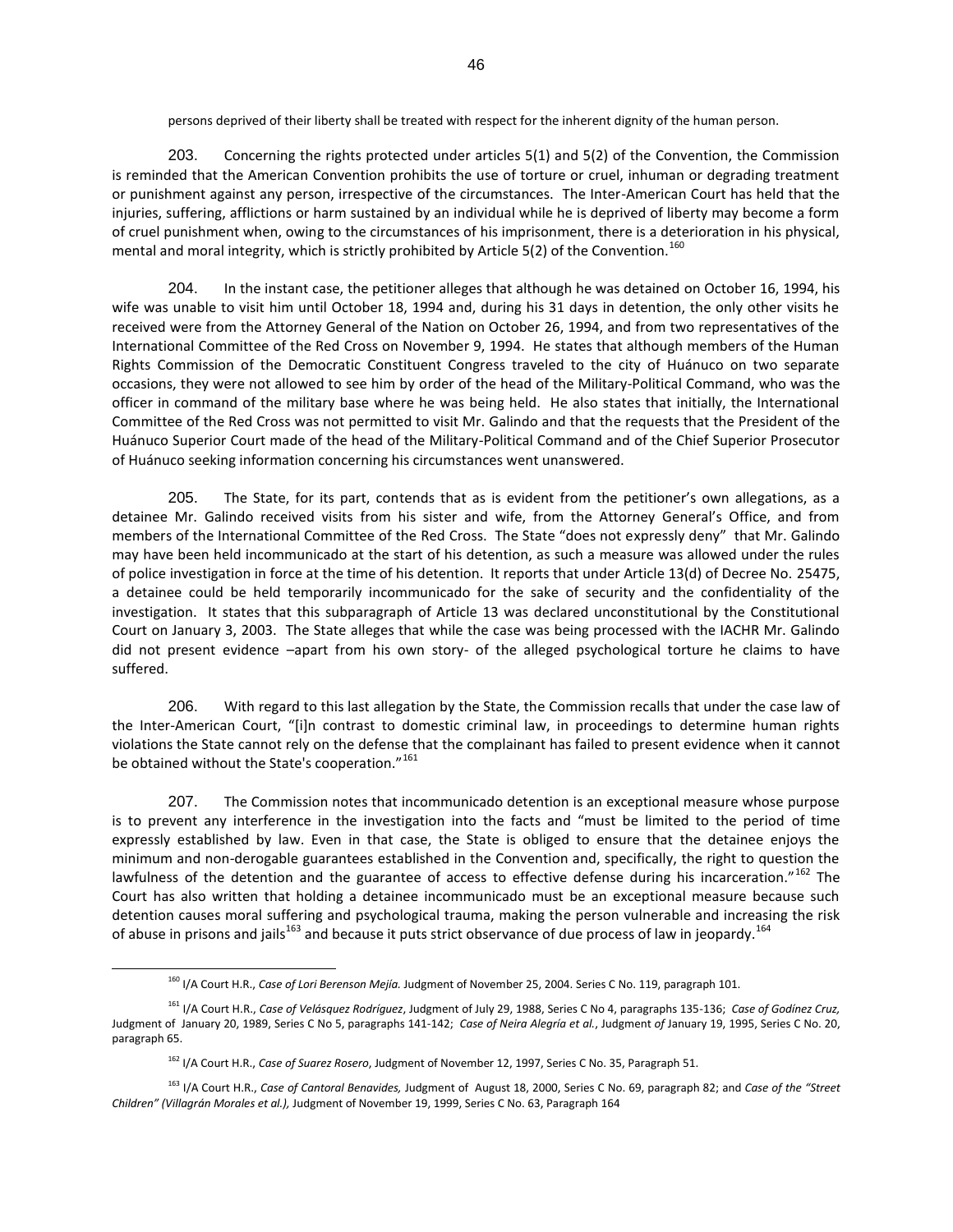208. The Commission must now determine whether the acts referred to constitute torture or cruel, inhuman or degrading treatment, which would be violations of Article 5(2) of the American Convention. Whatever the nature of the acts in question, they are behaviors strictly prohibited under the international law of human rights.

209. From the facts established, the Commission notes that Mr. Galindo was detained on October 16, 1994 and could not receive visitors until October 17, when he was visited by his sister and wife. The Commission notes, too, that while on October 26, 1994, the Attorney General visited Mr. Galindo at the military base and was told by him that he had been detained in that room since October 16 -10 days, in other words- and that although he had not suffered physical mistreatment, he had suffered "the psychological mistreatment that comes with incarceration," the Attorney General did not take any action in this regard. The Commission observes that between October 26 and November 9 –the date on which he was visited by two representatives from the Red Cross- he was held completely isolated from the outside world; and again from November 9 to the date of his release on November 16, 1994, in other words another 7 days.

210. The Commission notes that the State has admitted that it held Mr. Galindo Cárdenas incommunicado initially, although it does not indicate for how long; it also admits that thereafter he was allowed only three visits. Based on the facts established, the Commission observes that the Armed Forces did not allow the President of the Supreme Court to communicate in any way with Mr. Galindo; on two different occasions, three congressmen who had made the trip to Huánuco were not permitted to speak with Mr. Galindo.

211. The petitioner also states that while Mr. Galindo was deprived of his liberty at the military base, he had access to drinking water for only 10 minutes in the morning and 10 minutes in the afternoon; at night measures were taken to intimidate him and soften him up, such as having the "hooded repentant terrorist" enter his cell to point him out as being the "democratic lawyer"; the head of the Huánuco Military-Political Command tried to exert psychological pressure on him to get him to apply for protection under the Repentance Law and to get him to accuse the President of the Huánuco Superior Court and two other judges of being members of the *Sendero Luminoso*, which he refused. The State did not present any argument on this point.

212. The Report of Peru's Truth and Reconciliation Commission states that the prohibition and subsequent restriction of the use of petitions of *habeas corpus,* the legal authorization given to hold a person incommunicado, and the denial of access to an attorney until the first statement was made to the prosecutor were major contributing factors to the widespread practice of torture in police establishments.<sup>165</sup>. According to the Final Report of the Truth and Reconciliation Commission, confessions and other self-incriminating statements were used on a mass scale to support indictments and win convictions for terrorism and treason.<sup>166</sup> Absent any control over the actions of police during pretrial investigation, the Truth and Reconciliation Commission underscored the fact that certain administrative practices were instrumental in institutionalizing torture starting in 1992, such as

.

<http://www.amnesty.org/en/library/asset/AMR46/001/1996/en/571c6b89-eb0f-11dd-aad1-ed57e7e5470b/amr460011996en.html>

<sup>164</sup> I/A Court H.R., *Case of Bulacio v Argentina*. Judgment of September 18, 2003, Series C No. 100, paragraph 127.

<sup>165</sup> Final Report of Peru's Truth and Reconciliation commission, 2003, Volume VI, *1.4 torture and cruel, inhuman or degrading treatment,*  page 221, available [in Spanish] a[t www.cverdad.org.pe/ifinal/index.php.](http://www.cverdad.org.pe/ifinal/index.php) See also Human Rights Watch, *Peru: The Two Faces of Justice*, July 1, 1995, Prosecution of Terrorism and Treason Cases, Interrogation and Torture, available at: [www.unhcr.org/refworld/docid/3ae6a7ed4.html.](http://www.unhcr.org/refworld/docid/3ae6a7ed4.html) See also, Amnesty International, *Human Rights in a Time of Impunity,* May 1996, Section 2. *The Anti-Terrorism Laws: A Violation of International Standards – Widespread Torture.* Available at:

<sup>166</sup> Final Report of Peru's Truth and Reconciliation commission, 2003, Volume VI, *1.4 torture and cruel, inhuman or degrading treatment,* page 215, available [in Spanish] a[t www.cverdad.org.pe/ifinal/index.php..](http://www.cverdad.org.pe/ifinal/index.php)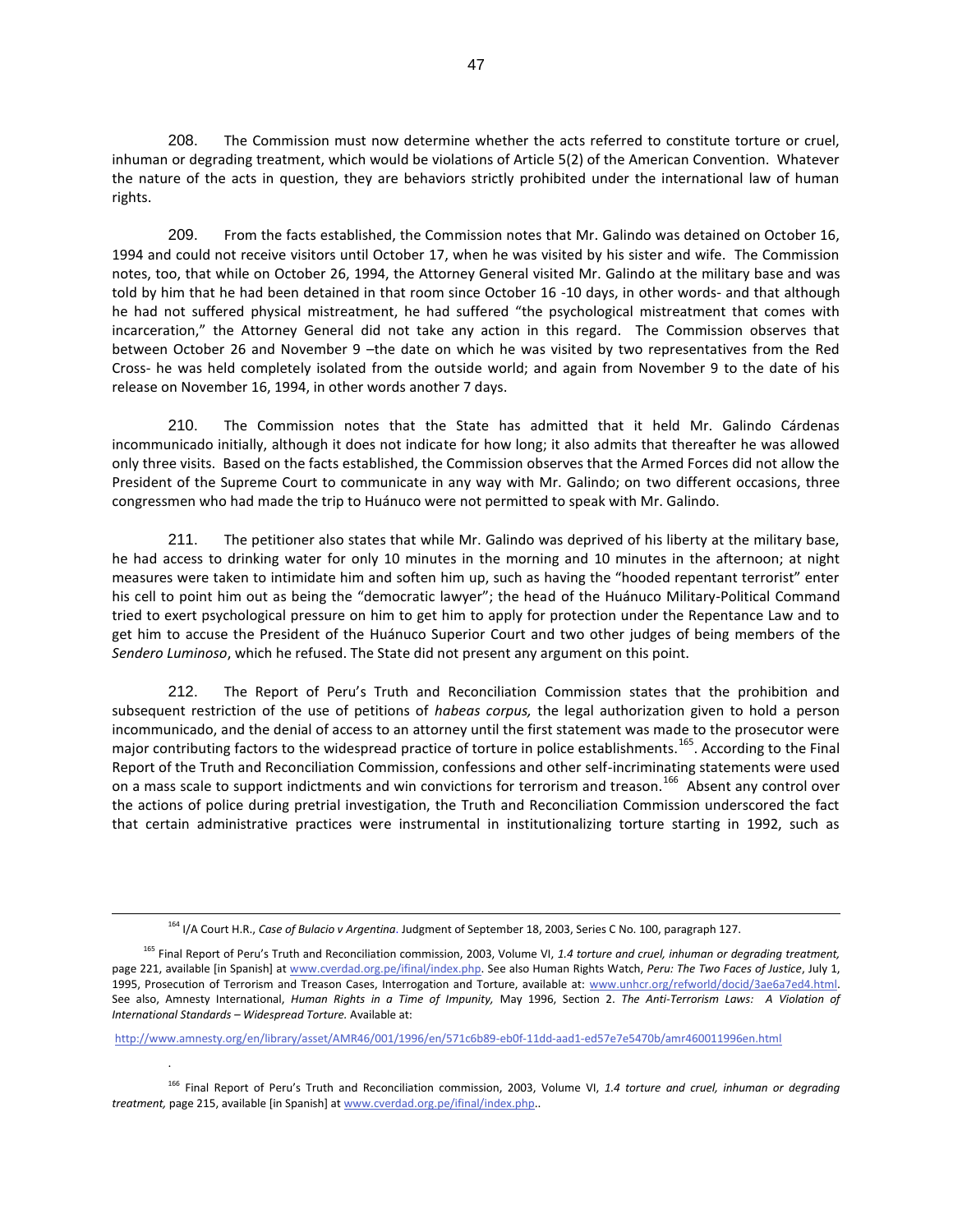promoting police officers who got detainees to apply for the Repentance Law, make self-incriminating statements and inform on or finger third parties.<sup>167</sup>

213. From the facts established the Commission notes that on October 16 and 19, 1994, the then president of the Republic, Alberto Fujimori, made statements to the press in which he accused a number of people –Mr. Galindo among them- of having ties with the *Sendero Luminoso*. He also claimed that they had asked to avail themselves of the benefits of the Repentance Law (which ceased to have effect on November 1, 1994). His purpose was to demonstrate how the *Sendero Luminoso* had infiltrated the upper echelons of the Judicial Branch. The Commission notes that during the time that Mr. Galindo was deprived of his liberty, prosecutorial decisions were issued on November 4 and 9, 1994, granting Mr. Galindo the exemption from punishment under the Repentance Law. The supposed beneficiary of the exemption was not notified of these decisions, and has consistently maintained that he never applied for the Repentance Law.

214. Furthermore, the Commission notes that while the November 4 decision indicates that one of the alleged terrorists identified by Mr. Galindo had also applied for the Repentance Law, it does not specify whether the application came before or after Mr. Galindo's detention.

215. Given the circumstances and from the facts established, the Commission notes that the purpose of Mr. Galindo's 31-day detention was to get him to apply for the Repentance Law, and to that end, to break down his will, which was why he was initially held incommunicado and was not informed of the reasons for his detention or of the charges he was facing; he was put beyond the reach of the law (as no judge was informed of his detention) and beyond any jurisdictional control over his detention (as the Huánuco Pasco Superior Court was not provided the information it had requested), in a context in which the police and military forces used torture against persons suspected of being members of or collaborating with outlaw groups.

Through reports on *in loco* visits and follow-up reports on the situation of human rights in Peru, the IACHR established that during the internal armed conflict in Peru, the police and military forces used torture against persons suspected of being members of or collaborating with insurgent groups.<sup>168</sup> The Commission found that during that period various criminal cases for terrorism and treason were prosecuted using police statements obtained through torture and coercion.<sup>169</sup> The Inter-American Court, for its part, has taken as fact that the general context in Peru in 1993 was one in which police investigations for treason and terrorism were conducted through the use of torture and other cruel, inhuman and degrading treatment.<sup>170</sup>

In July 1995, the United Nations Committee against Torture made public its concern over the existence of so many complaints, coming from non-governmental organizations and international bodies or commissions, reporting the widespread practice of torture in the investigation of terrorist acts and the impunity that the torturers enjoyed.<sup>171</sup>

<sup>170</sup> I/A Court H.R., *Case of Loayza Tamayo*. Judgment of September 7, 1997. Series C No. 33, paragraph 46, and *Case of Cantoral Benavides.* Judgment of August 18, 2000. Series C No. 69, paragraph 63..

<sup>167</sup> Final Report of Peru's Truth and Reconciliation Commission, 2003, Volume II, *1.2 The Police Forces,* page 232, available [in Spanish] a[t www.cverdad.org.pe/ifinal/index.php.](http://www.cverdad.org.pe/ifinal/index.php)

<sup>168</sup> IACHR, *Report on the situation of Human Rights in Peru*, OEA/Ser.L/V/II.83, Doc. 31, March 12, 1993, Section I. Background, C. Human rights problems identified by the Commission, paragraphs 18 and 19, available at [http://www.cidh.org/countryrep/Peru93eng/background.htm#C. Human rights problems identified by the Commission.](http://www.cidh.org/countryrep/Peru93eng/background.htm#C. Human rights problems identified by the Commission)

<sup>&</sup>lt;sup>169</sup> IACHR, Annual Report of the Inter-American Commission on Human Rights 1996, Chapter V, Human Rights Developments in the Region, Peru, Section II, The State of Emergency, paragraph 7, and section VIII. Recommendations, paragraph 1(b). Available at: [http://www.cidh.org/annualrep/96eng/chap.5c.htm.](http://www.cidh.org/annualrep/96eng/chap.5c.htm) 

<sup>171</sup> Report of the Committee against Torture, Office of the United Nations High Commissioner for Human Rights, *Compilación de observaciones finales del Comité contra la Tortura sobre países de América Latina y el Caribe (1988-2005)* [available in Spanish only]*, Chapter 14. Peru, Report on the 40th Session.* Official Records of the Fiftieth Session, Supplement No. 44 (A/50/44), July 26, 1995, paragraph 67, available at[: http://www.un.org/documents/ga/docs/50/plenary/a50-44.htm](http://www.un.org/documents/ga/docs/50/plenary/a50-44.htm)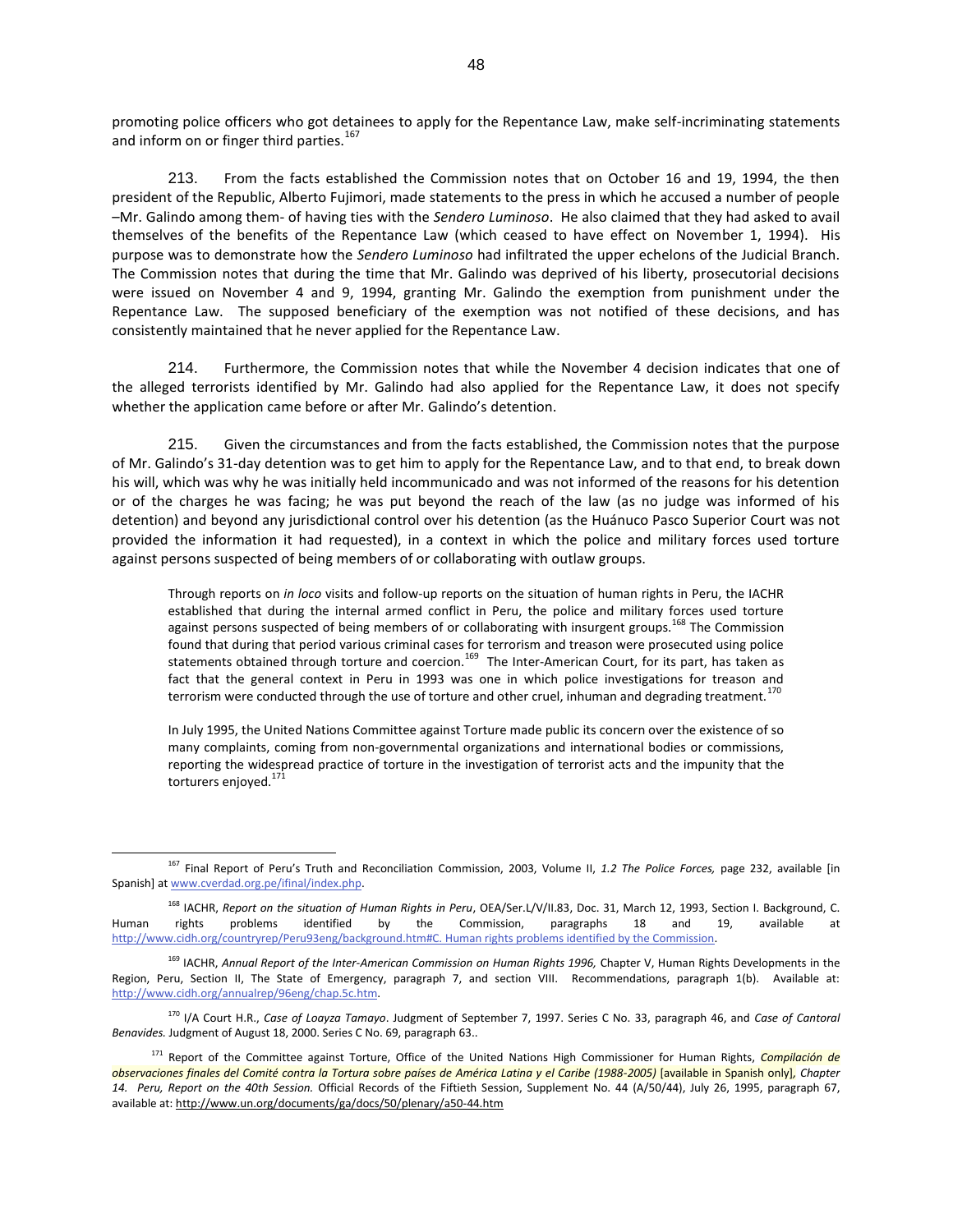As a result, the victim's detention in incommunicado conditions initially and of the uncertainty and irregularity of it, in the context above mentioned would have provoked to Mr. Galindo suffering and distress.

216. The European Court of Human Rights has established that the mere possibility of the commission of one of the acts prohibited in Article 3 of the European Convention is sufficient to consider that said article has been violated, although the risk must be real and imminent. In line with this, to threaten someone with torture may constitute, in certain circumstances, at least "inhuman treatment." That same Tribunal has decided that, for purposes of determining whether Article 3 of the European Convention on Human Rights has been violated, not only physical suffering, but also moral anguish, must be considered.<sup>172</sup>

## 217. The Inter-American Court of Human Rights has stated that:

The violation of the right to physical and psychological integrity of persons is a category of violation that has several gradations and embraces treatment ranging from torture to other types of humiliation or cruel, inhuman or degrading treatment with varying degrees of physical and psychological effects caused by endogenous and exogenous factors which must be proven in each specific situation. The European Court of Human Rights has declared that, even in the absence of physical injuries, psychological and moral suffering, accompanied by psychic disturbance during questioning, may be deemed inhuman treatment. The degrading aspect is characterized by the fear, anxiety and inferiority induced for the purpose of humiliating and degrading the victim and breaking his physical and moral resistance. That situation is exacerbated by the vulnerability of a person who is unlawfully detained. Any use of force that is not strictly necessary to ensure proper behavior on the part of the detainee constitutes an assault on the dignity of the person, in violation of Article 5 of the American Convention. The exigencies of the investigation and the undeniable difficulties encountered in the anti-terrorist struggle must not be allowed to restrict the protection of a person's right to physical integrity.<sup>173</sup>

218. Therefore, given the set of circumstances surrounding this case and the context in which the events occurred, the Commission considers that the method and circumstances of Mr. Galindo Cárdenas' detention in violation of article 7(2), 7(3), 7(4), 7(5) and 7(6) of the American Convention, can be classified as cruel, inhuman or degrading treatment. Mr. Galindo was deprived of his liberty for 31 days in a place not authorized by law for detention and without judicial control, in order to break down his mental resistance to applying for the Repentance Law and which had the effect of causing him to resign his position as Provisional Magistrate on the Huánuco-Pasco Superior Court. The Commission therefore finds that the State violated, to the detriment of Mr. Galindo Cárdenas, article 5(1) and 5(2) of the American Convention, read in conjunction with articles 1(1) and 2 thereof.

#### **D. Freedom from** *Ex Post Facto* **Laws (Article 9 of the American Convention)**

#### 219. Article 9 of the American Convention reads as follows:

No one shall be convicted of any act or omission that did not constitute a criminal offense, under the applicable law, at the time it was committed. A heavier penalty shall not be imposed than the one that was applicable at the time the criminal offense was committed. If subsequent to the commission of the offense the law provides for the imposition of a lighter punishment, the guilty person shall benefit therefrom.

# 220. Under Article 1(1) of the American Convention,

 $\overline{a}$ 

The States Parties to this Convention undertake to respect the rights and freedoms recognized herein and to ensure to all persons subject to their jurisdiction the free and full exercise of those rights and freedoms,

<sup>172</sup> I/A Court H.R., *Case of Cantoral-Benavides v. Peru. Merits*. Judgment of August 18, 2000. Series C No. 69, para. 102; Eur. Court HR, *Campbell v. Cosans*, Judgment of 25 February 1982, Series A Vol. 48, para. 26.

<sup>173</sup> I/A Court H.R., *Case of Loayza-Tamayo v. Peru.* Merits. Judgment of September 17, 1997. Series C No. 33, para. 57; Eur. Cour H.R., *Case of Ireland v. the United Kingdom,* judgment of 18 January 1978, Series A no. 25, para. 167; Eur. Court HR, *Ribitsch v. Austria judgment of 4 December 1995,* Series A no. 336, para. 36.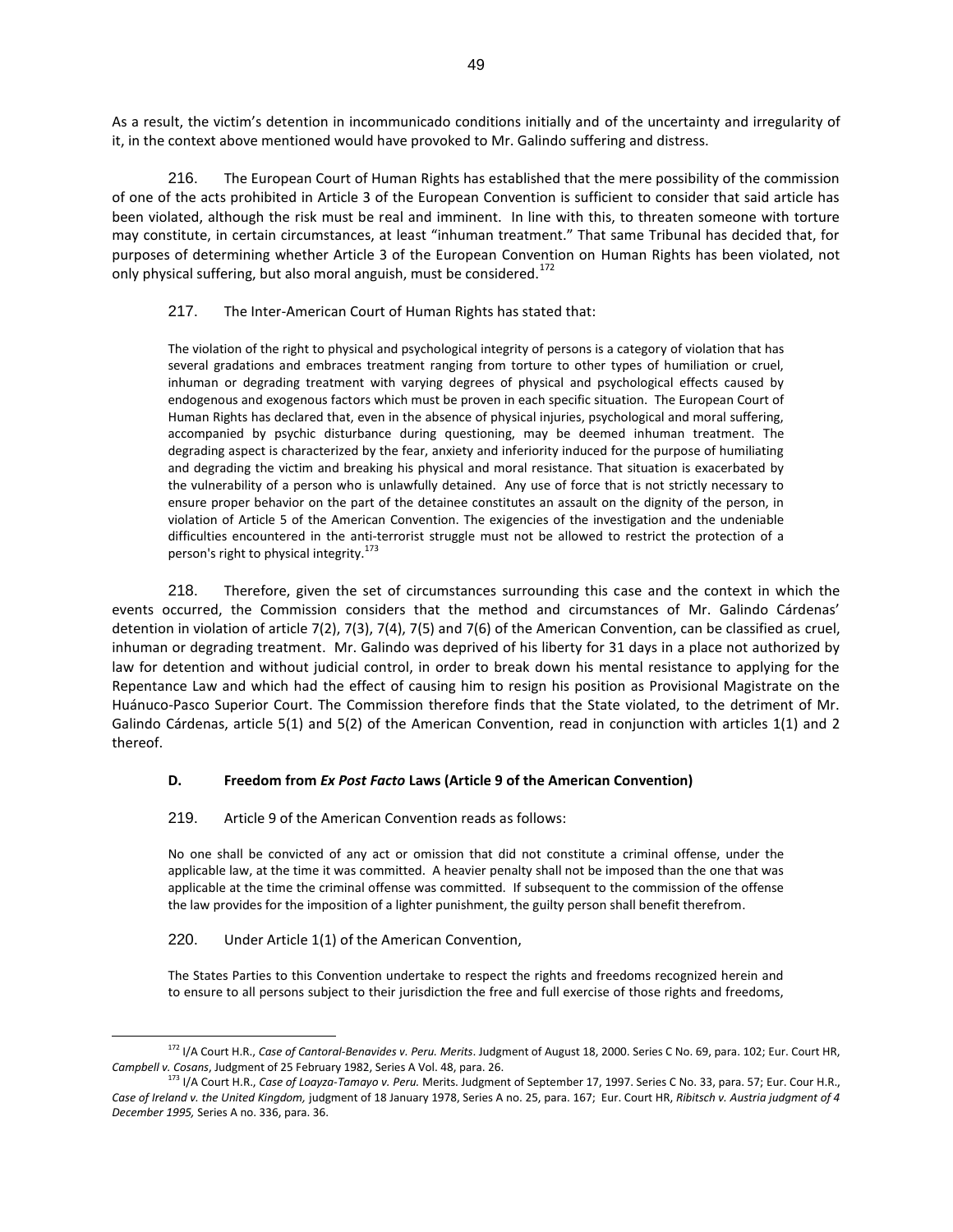without any discrimination for reasons of race, color, sex, language, religion, political or other opinion, national or social origin, economic status, birth, or any other social condition.

221. Article 2 of the American Convention provides that:

Where the exercise of any of the rights or freedoms referred to in Article 1 is not already ensured by legislative or other provisions, the States Parties undertake to adopt, in accordance with their constitutional processes and the provisions of this Convention, such legislative or other measures as may be necessary to give effect to those rights or freedoms.

222. The Inter-American Court has written that under the rule of law, the principles of legality and non-retroactivity govern the actions of all bodies of the State in their respective fields, particularly when the exercise of its punitive power is at issue.<sup>174</sup> It has also held that in a democratic system greater precautions must be taken to ensure that such measures are adopted with absolute respect for the basic rights of individuals, and subject to careful verification to check for unlawful conduct.<sup>175</sup>

223. The principles recognized in Article 9 of the Convention of *nullum crimen sine lege* and *nullum poena sine lege*, prohibit states from prosecuting or punishing persons for acts or omissions that did not constitute criminal offenses, under applicable law, at the time they were committed.<sup>176</sup>

224. The Commission understands that in the exercise of its criminal policy and based on its history, social and other considerations, it is, in principle, up to a State to determine which behaviors will be classified as crimes over which the State can exercise its punitive authority. However, certain elements can be extrapolated from Article 9 of the American Convention that the States must observe when exercising their power to determine what constitutes a crime. As it pertains to this case and as the case law of the inter-American system has established, the principle of legality has a corollary, which is that criminal law must be drafted without ambiguities and in rigorous, precise and unequivocal language that clearly defines the behaviors being classified as punishable offenses, while also stating what the elements and factors are that distinguish one behavior from other behaviors that are not punishable offenses or are punishable as other criminal offenses.<sup>177</sup>

225. The Commission has written that compliance with the principle of legality in criminal law allows individuals to pattern their conduct to conform to the law.<sup>178</sup> As the IACHR has held, "[t]he principle of legality has a specific role in the definition of crimes; on the one hand, it guarantees individual liberty and safety

<sup>174</sup> I/A Court H.R., *Case of Ricardo Canese v. Paraguay*. Judgment of August 31, 2004. Series C No. 111, paragraph 177; I/A Court H.R., *Case of Baena Ricardo et al. v. Panama.* Judgment of February 2, 2001. Series C No. 72, paragraph 107; I/A Court H.R., *Case of De la Cruz Flores v. Peru*. Judgment of November 18, 2004. Series C No. 115, paragraph 80; *.*I/A Court H.R., *Case of Fermín Ramírez*. Judgment of June 20, 2005. Series C No. 126, paragraph 90; and I/A Court H.R., *Case of García Asto and Ramírez Rojas v. Peru*. Judgment of November 25, 2005. Series C No. 137, paragraph 187.

<sup>175</sup> I/A Court H.R., *Case of Baena Ricardo et al. v. Panama*. Judgment of February 2, 2001. Series C No. 72, paragraph 106; Citing, *inter alia*, Eur. Court H.R., Ezelin, judgment of 26 April 1991, Series A no. 202, para. 45; and Eur. Court H.R., Müller and Others, judgment of 24 May 1988, Series A no. 133, para. 29. See also, I/A Court H.R., *Case of De la Cruz Flores v. Peru*. Judgment of November 18, 2004. Series C No. 115, paragraph 81; and I/A Court H.R., *Case of García Asto and Ramírez Rojas v. Peru*. Judgment of November 25, 2005. Series C No. 137, paragraph 189.

<sup>176</sup> IACHR, *Report on Terrorism and Human Rights*, OEA/SER.L/V/II.116, Doc. 5 rev. 1, corr., October 22, 2002, paragraph 225.

<sup>177</sup> IACHR, *Report on the situation of human rights in Peru* (2000), OEA/Ser.L./V/II.106, Doc. 59 rev. 2, June 2, 2000, paragraphs 80, 168; IACHR, *Report on Terrorism and Human Rights*, OEA/SER.L/V/II.116, Doc. 5 rev. 1, corr., October 22, 2002, paragraph 225; I/A Court H.R., *Case of Castillo Petruzzi et al*. Judgment of May 30*,* 1999 (Merits, Reparations and Costs), Series C No. 52, paragraph 121; I/A Court H.R., *Case of Cantoral Benavides v. Peru.* Judgment of August 18, 2000. Series C No. 69, paragraph 157; I/A Court H.R., *Case of Ricardo Canese v. Paraguay*. Judgment of August 31, 2004. Series C No. 111, paragraph 174; I/A Court H.R., *Case of De la Cruz Flores v. Peru*. Judgment of November 18, 2004. Series C No. 115, paragraph 79; I/A Court H.R., *Case of García Asto and Ramírez Rojas v. Peru*. Judgment of November 25, 2005. Series C No. 137, paragraph 188; I/A Court H.R., *Case of Usón Ramírez v. Venezuela***.** Preliminary Objection, Merits, Reparations and Costs. Judgment of November 20, 2009. Series C No. 207, paragraph 55.

<sup>178</sup> IACHR, *Report on Terrorism and Human Rights*, OEA/SER.L/V/II.116, Doc. 5 rev. 1, corr., October 22, 2002, paragraph 225, and Executive Summary, paragraph 17.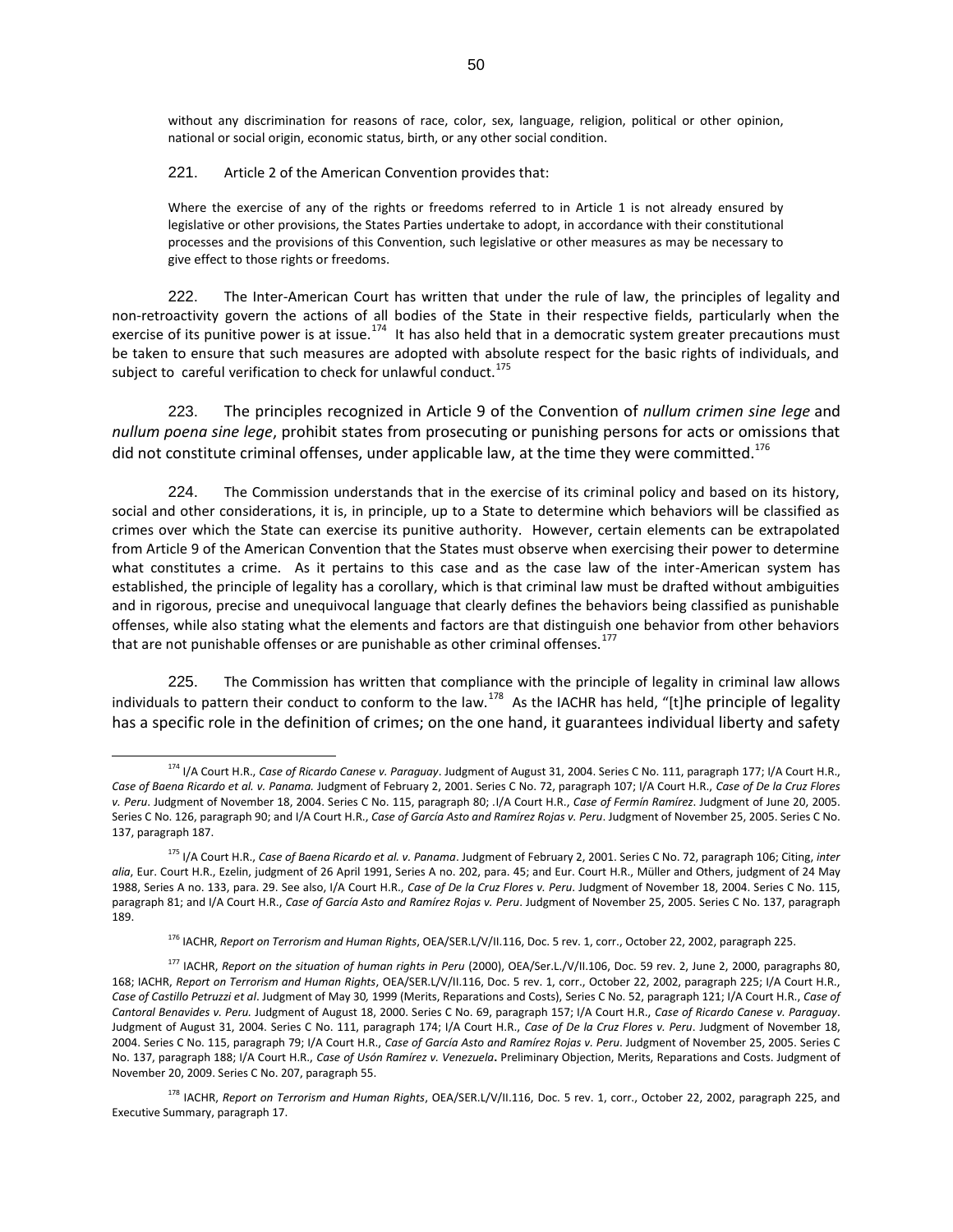by pre-establishing the behavior that is penalized clearly and unambiguously and, on the other hand, it protects legal certainty."<sup>179</sup>

226. The Court itself wrote that the description of a crime must be in clear, exhaustive and precise language and drafted beforehand, especially inasmuch as criminal law is the most restrictive and severe means to establish responsibilities for unlawful conduct, and considering that the legal system must afford the citizenry legal certainty.<sup>180</sup>

227. The Court has also written that when enforcing criminal law, the criminal court judge must strictly adhere to the provisions of the law and practice the greatest rigor to ensure that the behavior of which the defendant is accused is a specific type of crime, so as to ensure that the accused is not punished for acts that are not punishable under the legal system.<sup>181</sup>

228. As for the risks created by imprecision in the description of crimes, the Inter-American Court noted that "[a]mbiguity in describing offenses creates doubts and the opportunity for abuse of power, which is particularly undesirable when determining the criminal liability of an individual and punishing the latter with penalties that severely affect fundamental attributes such as life or freedom."<sup>182</sup>

229. In application of the above principles, the Inter-American Court has decided a number of cases by concluding that the principle of legality was violated due, for example, to the existence of descriptions of crimes that were so imprecise that the criminal behavior could qualify as one crime, but it could also qualify as another crime.<sup>183</sup> The Court drew special attention to the problems created by ambiguities of this type, because what may be at stake are greater restrictions on due process guarantees depending on whether the crime is one or the other; this, in turn, can dictated what penalty will be imposed.<sup>184</sup> The Court also indicated that in these situations, there is no certainty as to the criminalized behaviors, the elements used to perpetrate the crimes, the objects or goods against which the crimes are directed, and the effects on society.<sup>185</sup>

230. The Inter-American Commission has also had occasion to assess the precision with which crimes are described, irrespective of how they are connected to other crimes. Thus, for example, in reference to the crime of *injuria* in Chile and Venezuela, it wrote that the description is vague and ambiguous and does not specify clearly the context where that criminal behavior would typically occur, which could lead to broad interpretations

<sup>&</sup>lt;sup>179</sup> IACHR, Application and arguments filed with the Inter-American Court of Human Rights in the case of De la Cruz Flores v. Peru; referenced in: I/A Court H.R., *Case of De la Cruz Flores v. Peru*, Merits, Reparations and Costs. Judgment *of* November 18, 2004 Series C. No. 115, paragraph 74.

<sup>180</sup> I/A Court H.R., *Case of Usón Ramírez v. Venezuela***.** Preliminary Objection, Merits, Reparations and Costs. Judgment of November 20, 2009. Series C No. 207, paragraph 55; and I/A Court H.R., *Case of Kimel v. Argentina.* Merits, Reparations and Costs. Judgment of May 2, 2008 Series C No. 177, paragraph 63.

<sup>181</sup> I/A Court H.R., *Case of De la Cruz Flores v. Peru*. Judgment of November 18, 2004. Series C No. 115, paragraph 82; I/A Court H.R., *Case of García Asto and Ramírez Rojas v. Peru*. Judgment of November 25, 2005. Series C No. 137, paragraph 190.

<sup>182</sup> I/A Court H.R., *Case of Castillo Petruzzi et al. v. Peru.* Judgment of May 30, 1999. Series C No. 52, paragraph 121; and I/A Court H.R., *Case of Ricardo Canese v. Paraguay*. Judgment of August 31, 2004. Series C No. 111, paragraph 174.

<sup>183</sup> In reference to articles 1, 2 and 3 of Decree Law No. 25.659, and Articles 2 and 3 of Decree Law No. 25.475, Articles 2 and 3, which describe the crimes of treason and terrorism, respectively, in Peru; there is no way to distinguish when a person is committing one crime, and when he is committing the other.

See. I/A Court H.R., *Case of Cantoral Benavides v. Peru.* Judgment of August 18, 2000. Series C No. 69, paragraph 153; I/A Court H.R., *Case of Castillo Petruzzi et al. v. Peru.* Judgment of May 30, 1999. Series C No. 52, paragraph119.

<sup>184</sup> I/A Court H.R., *Case of Castillo Petruzzi et al. v. Peru.* Judgment of May 30, 1999. Series C No. 52, paragraph 119; and I/A Court H.R., *Case of Lori Berenson Mejía v. Peru*. Judgment of November 25, 2004. Series C No. 119, paragraphs 119.

<sup>185</sup> I/A Court H.R., *Case of Lori Berenson Mejía v. Peru*. Judgment of November 25, 2004. Series C No. 119, paragraph 117.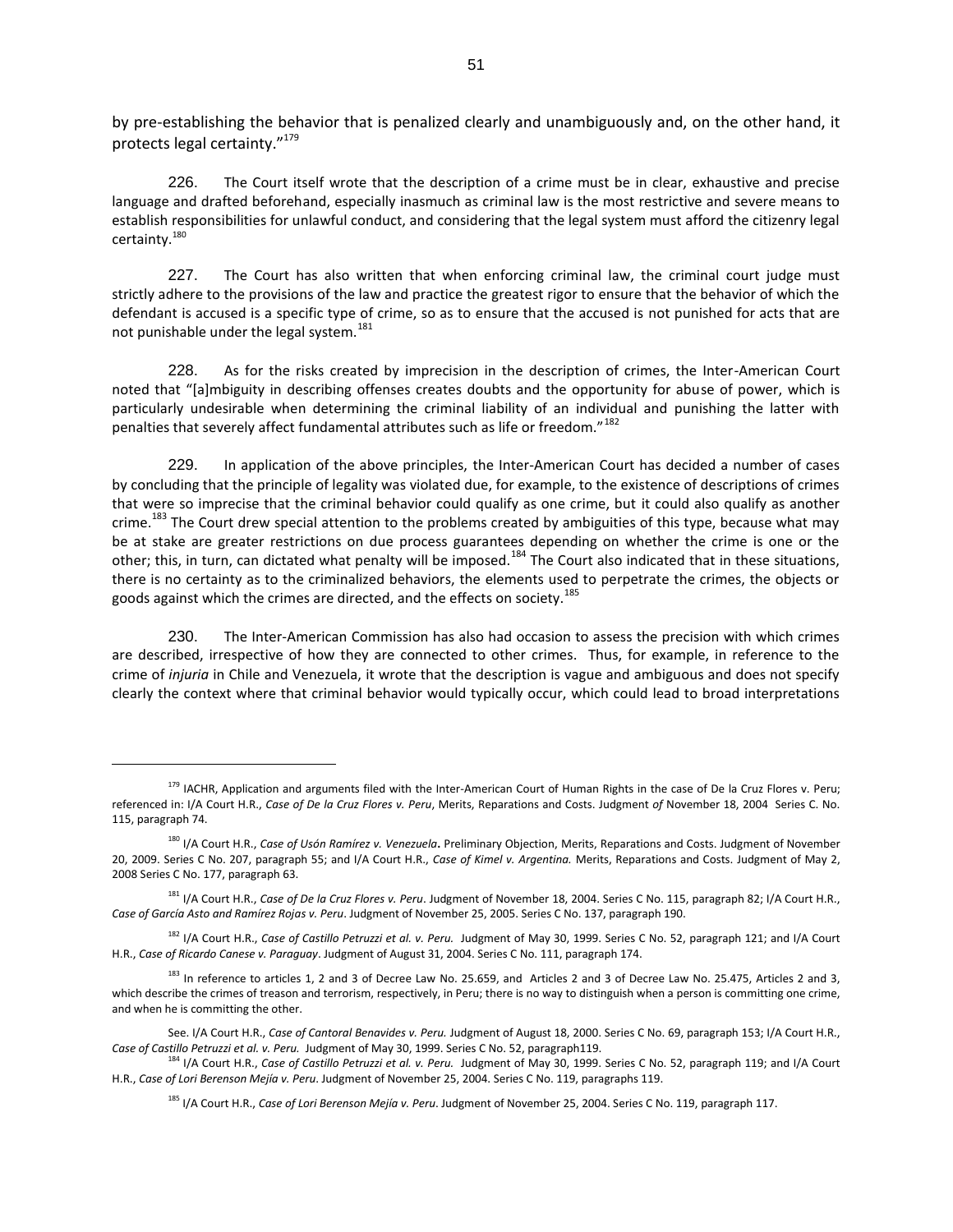that would allow certain behaviors to be punished under the heading of that crime.<sup>186</sup> Specifically, in the Usón Ramírez case, the Inter-American Court pointed out that the willful nature of the conduct is not part of the definition. In the words of the Court, by failing to indicate that the conduct had to be willful or intentional, the law allows the aggrieved party's subjectivity to determine whether a crime exists, even though the active subject of the crime may not have intended to harm, offend, or slander the passive subject.<sup>187</sup>

231. In the instant case, the petitioner is alleging that Article 9 of the American Convention was violated because the description of the crime of terrorism contained in Decree Law 25475, which was the definition used to conduct the investigation, is the basis of the description established in Decree Law No. 25659 on treason, which the Inter-American Court has already held to be a violation of the principle of legality.

232. The State, for its part, observes that at the time Mr. Galindo pledged to repent, the law applied was Article 12(a) of Decree Law 25499 of May 16, 1993, which establishes the conditions for granting the benefits of a reduction, exemption, remission or softening of a penalty incurred in the commission of a crime of terrorism and articles 6, 27, 28 and 29 of Supreme Decree No. 015-03-JUS which regulates the Repentance Law.

233. The Commission is mindful of the fact that in combating the scourge of terrorism, the State has an obligation to investigate, prosecute and punish those persons found to be responsible for using violent, indiscriminate methods against the population for the purpose of causing alarm and inflicting harm.

As this Commission has frequently declared, international law obliges member states to take the measures necessary to prevent terrorism and other forms of violence and to guarantee the security of their populations.<sup>188</sup>

234. This obligation of the State must be couched within the legal parameters that make it possible to conduct such proceedings without affecting the liberty of those persons who are unrelated or have nothing to do with the facts at issue; when the persons alleged to be responsible are identified, the State must, during the investigation and prosecution, be able to afford them the guarantees recognized in the international instruments that the State has undertaken to respect.

In undertaking these initiatives, however, member states are equally obliged to remain in strict compliance with their other international obligations, including those under international human rights law and international humanitarian law.<sup>189</sup>

235. From the facts established, the Commission notes that on October 18, 1994, President Fujimori made statements to the press in which he accused Mr. Galindo Cárdenas "of having ties with the *Sendero Luminoso*"; then a communiqué released by the Ministry of Defense on October 17, 1994, accused him of "being an alleged terrorist criminal from the *Sendero Luminoso*." The Commission observes that the first time Mr. Galindo's alleged criminal conduct was identified was after his detention, in the November 4, 1994 decision of the Provincial Prosecutor from the Huánuco First Provincial Criminal Prosecutor's Office. In that decision, Mr. Galindo is granted an exemption from punishment. This decision was delivered after he had been in detention for 18 days. According to the decision, "the facts in which the applicant has participated constitute criminal acts of collaboration punishable under Article 4 of Decree Law 25475," for having agreed to serve as legal defense counsel

<sup>186</sup> I/A Court H.R., *Case of Usón Ramírez v. Venezuela***.** Preliminary Objection, Merits, Reparations and Costs. Judgment of November 20, 2009. Series C No. 207, paragraph 56; and I/A Court H.R., *Case of Palamara Iribarne V. Chile*. Judgment of November 22, 2005. Series C No. 135, paragraph 92.

<sup>187</sup> I/A Court H.R., *Case of Usón Ramírez v. Venezuela***.** Preliminary Objection, Merits, Reparations and Costs. Judgment of November 20, 2009. Series C No. 207, paragraph 56.

<sup>188</sup> IACHR, *Report on Terrorism and Human Rights*, OEA/SER.L/V/II.116, Doc. 5 rev. 1, corr., October 22, 2002, paragraph 3. See also, IACHR, *Ten Years of Activities, 1971-1981,* at 339; Case 11.182, Report No. 49/00, Asencios Lindo *et al.* (Peru), Annual Report of the IACHR 2000, paragraph 58.

<sup>189</sup> IACHR, *Report on Terrorism and Human Rights*, OEA/SER.L/V/II.116, Doc. 5 rev. 1, corr., October 22, 2002, paragraph 4.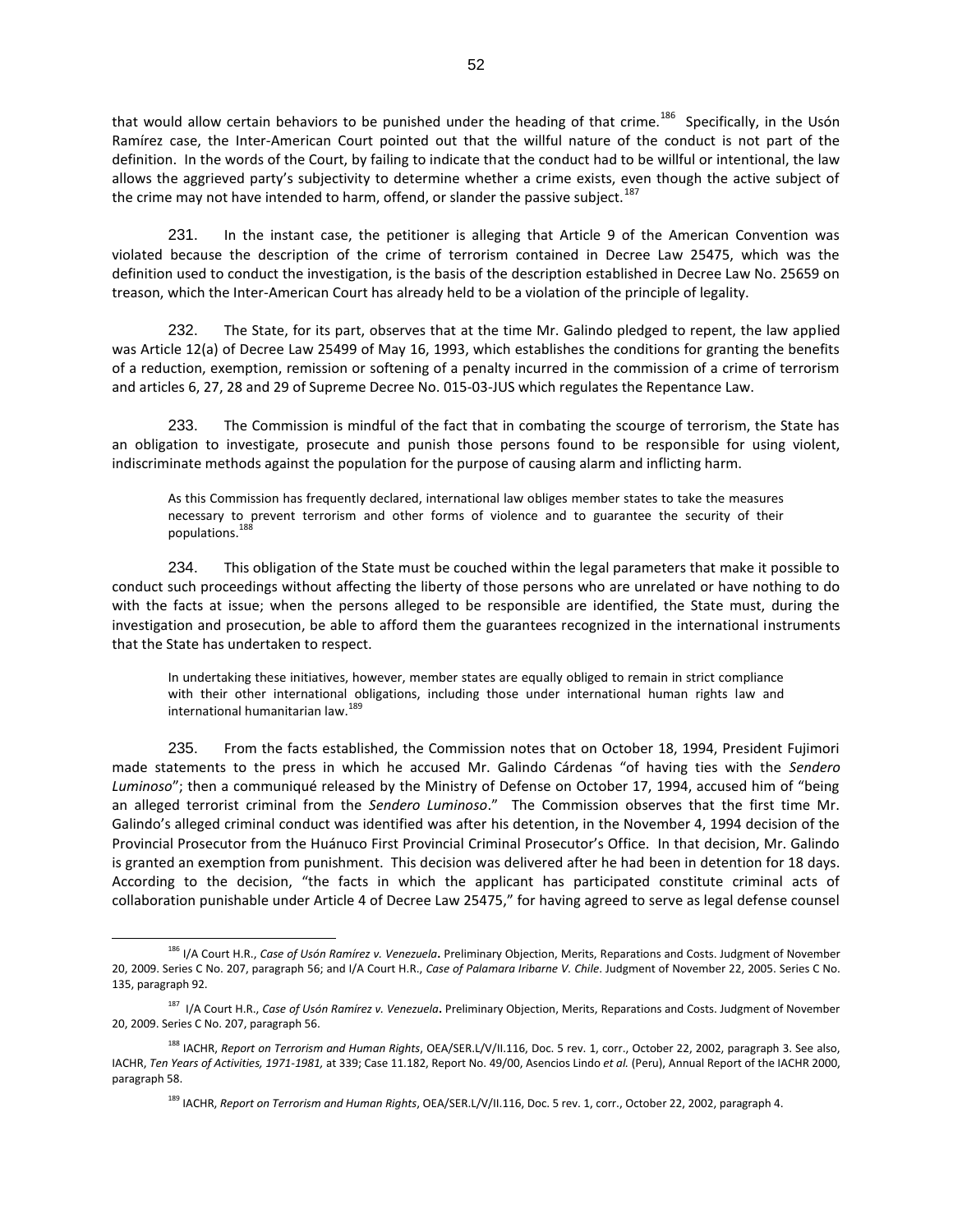in the criminal case brought against a number of terrorist criminals. The IACHR observes that under Article 4, the following are acts of collaboration that carry a penalty of imprisonment for up to 20 years:

Anyone who voluntarily obtains, seeks, gathers, or facilitates any type of good or means or performs any acts of collaboration of any kind that aid and abet the commission of the crimes covered under this decree law or the accomplishment of a terrorist group's ends shall face imprisonment for no less than twenty years.

The following are acts of collaboration:

 $\overline{a}$ 

- (a) providing documents and information concerning persons and assets, installations, public and private buildings and anything else that specifically aids or facilitates the activities of terrorist elements or groups.
- (b) turning over or using any type of housing or other means capable of hiding or being used to store weapons, explosives, propaganda, food supplies, medications or other property belonging to terrorist groups or their victims.
- (c) Knowingly transporting members of terrorist groups or persons associated with their criminal activities, and providing any type of assistance to help them escape.
- (d) Organizing indoctrination or training courses or centers for indoctrination and training of terrorist groups that operate under any cover;
- (e) The manufacture, acquisition, possession, theft, storage and provision of arms, ammunition, explosives, asphyxiating, toxic or flammable substances or any other item or substance that can cause death or injury. The possession or concealment of arms, ammunition, or explosives belonging to the Peruvian Armed Forces or National Police shall constitute an aggravating circumstance.
- (f) Any form of economic activity, assistance or mediation done of one's own free will, for the purpose of financing the activities of terrorist elements or groups.

236. First, the Commission observes that Article 4 of Decree Law No. 25,475 describes numerous and varied criminal behaviors that constitute the crime of collaboration with terrorism. Nevertheless, in his decision the Provincial Prosecutor failed to specify which of these behaviors the alleged victim committed that qualified him to be deemed responsible for the crime.

237. The Commission notes that Article 4 of Decree Law No. 25475 does not list practicing or undertaking the legal defense of alleged criminal terrorists as a crime of collaboration. Furthermore, under Article 27(2) of the American Convention, the right of defense is not subject to derogation in emergency situations; hence, practicing or undertaking the legal defense of an alleged terrorist cannot be made a punishable criminal offense.

The concept of due process of law expressed in Article 8 of the Convention should be understood as applicable, in the main, to all the judicial guarantees referred to in the American Convention, even during a suspension governed by Article 27 of the Convention.<sup>190</sup>

238. Peru's 1993 Constitution, which is pre-eminent over any other Peruvian domestic law, provides in its Article 2(18) that every person has the right to keep private his political, philosophical, religious or any other convictions and to maintain professional confidentiality. Article 141 of the Code of Criminal Procedure states that "the following shall not be forced to make statements: 1) clerics, attorneys, physicians, notaries and obstetricians, regarding the secrets that have been disclosed to them in the practice of their profession."

239. In its Second Report on the Situation of Human Rights in Peru (2000), the Commission pointed out that "the legal defense of individuals accused of having supported the armed dissident groups can in no case be considered by the authorities as an offense, but as part of a process provided for in the

<sup>190</sup> *Judicial guarantees in states of emergency (Arts. 27(2), 25 and 8 American Convention on Human Rights),* Advisory Opinion OC-9/87 of October 6, 1987. Series A No. 9, paragraph 29.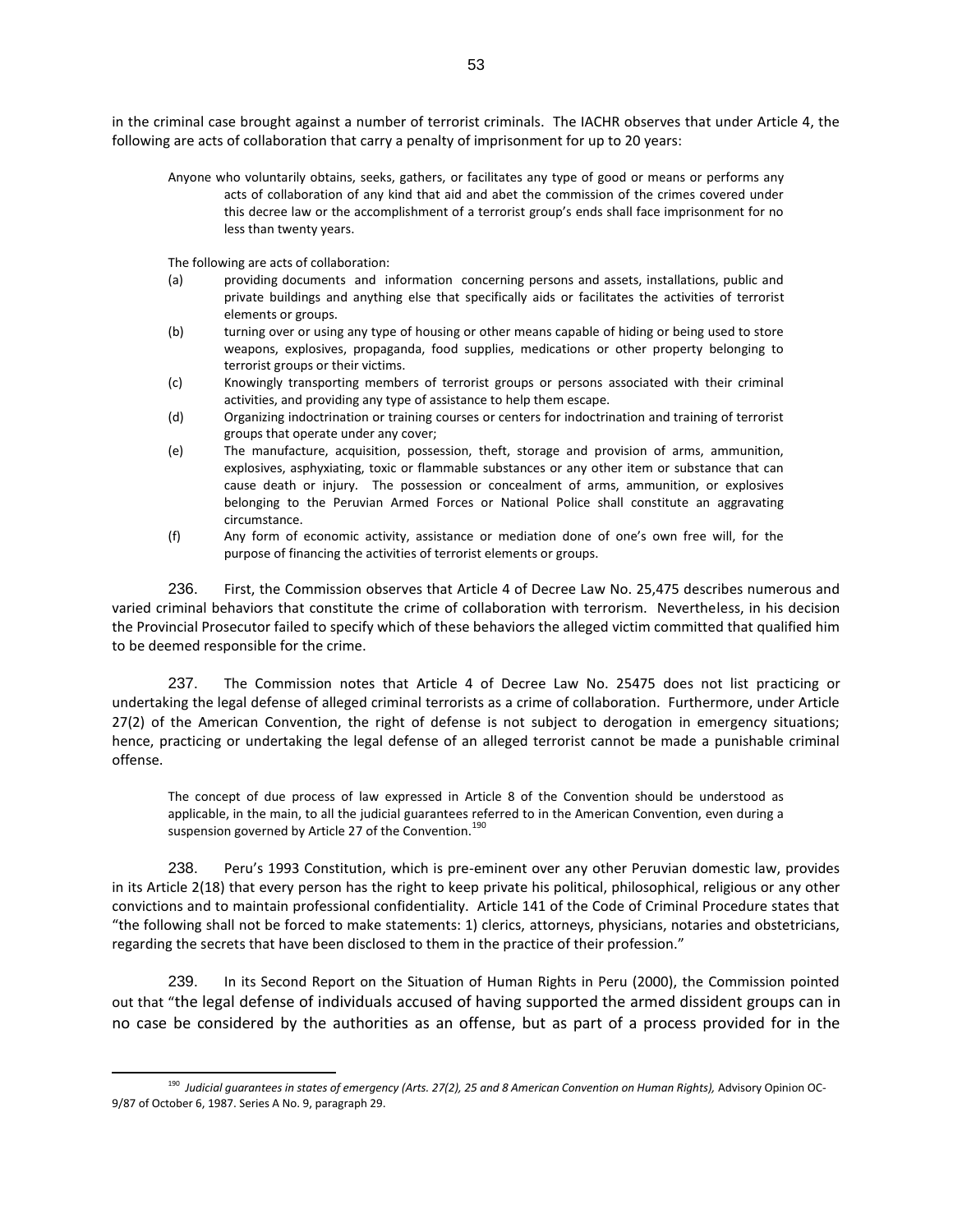American Convention, and presumably in domestic law, for judging those who are effectively accused of violating the law."<sup>191</sup>

240. As for right of defense exercised by attorneys representing persons accused of the crime of terrorism, in its 2000 Report on the Situation of Human Rights in Peru the Commission observed that it had received information indicating that human rights defenders were frequently "victims of all types of attacks and harassment, including legal actions brought to intimidate them." It also noted that some of these legal proceedings had not been initiated to determine rights and responsibilities pursuant to the purposes of the law, but as reprisal against defense counsel for persons accused of the crime of terrorism.<sup>192</sup>

In addition, the Commission has learned that after the promulgation of Law No. 25,475, the Anti-Terrorism Act, criminal proceedings have been brought against defense attorneys for the crimes of rebellion or forming illegal groups, leading to their detention. The Commission has received numerous complaints consistently indicating that far from being undertaken based on relevant evidence, such proceedings have apparently been sponsored by sectors of the security forces for the purpose of intimidating attorneys willing to defend persons accused of terrorism.<sup>19</sup>

241. After his visit to Peru in 1996, the United Nations Special Rapporteur on the Independence of Judges and Lawyers made the following comment

The situation of lawyers defending victims of human rights violations or persons accused of terrorist-related activities or treason is reported to be particularly difficult. The Special Rapporteur was informed that in the past, many lawyers have been prosecuted for membership of the Democratic Lawyers' Association, alleged to be an organ of *Sendero Luminoso*. If true, these prosecutions would be in breach of principle 18 of the Basic Principles on the Role of Lawyers which provides that "lawyers shall not be identified with their clients or their clients' causes as a result of discharging their functions". The Special Rapporteur was furthermore informed about the circulation of lists with the name of lawyers whose backgrounds were being investigated by the military or civilian authorities, merely because they were defending persons accused of the crimes described. The investigation of lawyers by military or civilian authorities constitutes an act of intimidation forbidden by principle 16 of the Basic Principles on the Role of Lawyers.<sup>1</sup>

242. Recently, the Commission in its Second Report on the Situation of Human Rights Defenders in the Americas has stated expressly that: "The activities related to the defense of human rights of persons who belong to groups named as terrorist should not be criminalized".<sup>195</sup>

243. Given the foregoing considerations, the Commission finds that the decision delivered by the Provincial Prosecutor on November 4, 1994, and confirmed by the Superior Prosecutor on November 9, 1994, was to exempt Mr. Galindo from punishment for having committed acts of terrorist collaboration, without specifying which of the behaviors criminalized in Article 4 of Decree Law 25.475 the alleged victim was said to have committed to make him guilty of the crime; in so doing, the State violated Article 9 of the American Convention, to the detriment of Mr. Galindo Cárdenas.

<sup>&</sup>lt;sup>191</sup> IACHR, *Second Report on the Situation of Human Rights in Peru, OEA/Ser.L/V/II.106, Doc. 59 rev., June 2, 2000, CHAPTER II.* ADMINISTRATION OF JUSTICE AND RULE OF LAW, paragraph 137, available at[: http://www.cidh.org/countryrep/Peru2000en/TOC.htm](http://www.cidh.org/countryrep/Peru2000en/TOC.htm) .

<sup>&</sup>lt;sup>192</sup> IACHR, *Second Report on the Situation of Human Rights in Peru, OEA/Ser.L/V/II.106, Doc. 59 rev., June 2, 2000, CHAPTER II.* ADMINISTRATION OF JUSTICE AND RULE OF LAW, paragraph 134, available at[: http://www.cidh.org/countryrep/Peru2000en/TOC.htm.](http://www.cidh.org/countryrep/Peru2000en/TOC.htm)

<sup>&</sup>lt;sup>193</sup> IACHR, *Second Report on the Situation of Human Rights in Peru, OEA/Ser.L/V/II.106, Doc. 59 rev., June 2, 2000, CHAPTER II.* ADMINISTRATION OF JUSTICE AND RULE OF LAW, paragraph 136, available at[: http://www.cidh.org/countryrep/Peru2000en/TOC.htm.](http://www.cidh.org/countryrep/Peru2000en/TOC.htm)

<sup>194</sup> UN Doc. E/CN.4/1998/39/Add.1 of February 19, 1998, Report of the Special Rapporteur on the Independence of Judges and Lawyers, Mr. Param Cumaraswamy, Report on the Mission to Peru, paragraph IV.2.

<sup>&</sup>lt;sup>195</sup> IACHR, Second Report on the Situation of Human Rights Defenders in the Americas, II. Obstacles faced by Human Rights Defenders. F.2. Restrictions to the registration and operation of civil society organizations, para. 178.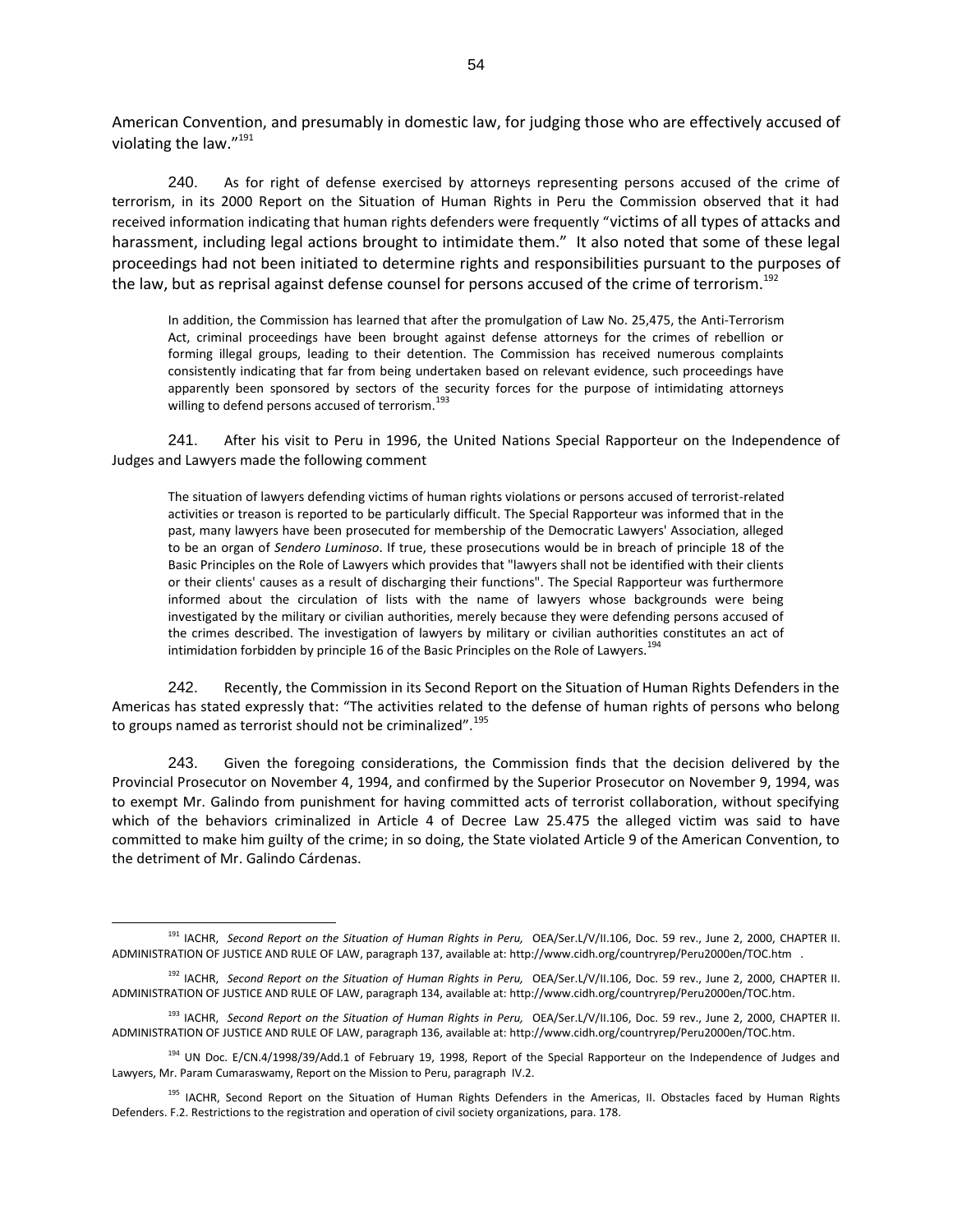- **E. The rights to a fair trial and to judicial protection, and the obligation to investigate the detention of Mr. Luís Antonio Galindo Cárdenas (articles 8 and 25 of the American Convention, read in conjunction with articles 1 and 2 thereof)**
- 244. Article 8(1) of the American Convention provides the following:

1. Every person has the right to a hearing, with due guarantees and within a reasonable time, by a competent, independent, and impartial tribunal, previously established by law, in the substantiation of any accusation of a criminal nature made against him or for the determination of his rights and obligations of a civil, labor, fiscal, or any other nature.

245. Article 25(1) of the American Convention reads as follows:

1. Everyone has the right to simple and prompt recourse, or any other effective recourse, to a competent court or tribunal for protection against acts that violate his fundamental rights recognized by the constitution or laws of the state concerned or by this Convention, even though such violation may have been committed by persons acting in the course of their official duties.

246. Under Article 1(1) of the American Convention,

The States Parties to this Convention undertake to respect the rights and freedoms recognized herein and to ensure to all persons subject to their jurisdiction the free and full exercise of those rights and freedoms, without any discrimination for reasons of race, color, sex, language, religion, political or other opinion, national or social origin, economic status, birth, or any other social condition.

247. Article 2 of the Convention reads as follows:

Where the exercise of any of the rights or freedoms referred to in Article 1 is not already ensured by legislative or other provisions, the States Parties undertake to adopt, in accordance with their constitutional processes and the provisions of this Convention, such legislative or other measures as may be necessary to give effect to those rights or freedoms..

248. The Court has written that "as a result of the protection granted by Articles 8 and 25 of the Convention, the States are obliged to provide effective judicial recourses to the victims of human rights violations that must be substantiated according to the rules of due process of law."<sup>196</sup> The Court has also held that:

From Article 8 of the Convention it is evident that the victims of human rights violations, or their next of kin should have substantial possibilities to be heard and to act in the respective proceedings, both to clarify the facts and punish those responsible, and to seek due reparation.<sup>197</sup>

249. The Court has also held that the victims and their next of kin have the right to expect, and the States the obligation to ensure, that what befell the alleged victims will be investigated effectively by the State

<sup>&</sup>lt;sup>196</sup> I/A Court H.R., Case of Cantoral Huamani and García Santa Cruz, Preliminary Objection, Merits, Reparations and Costs. Judgment of July 10, 2007. Series C No. 167, paragraph 124; I/A Court H.R., *Case of the La Rochela Massacre.* Judgment of May 11, 2007. Series C No. 163, paragraph 145; I/A Court H.R., *Case of the Miguel Castro Castro Prison,* Judgment of November 25, 2006. Series C No. 160, paragraph 381; and I/A Court H.R., Case of the Dismissed Congressional Employees (Aguado Alfaro et al.). Judgment of November 24, 2006. Series C No. 158, paragraph 106.

<sup>197</sup> I/A Court H.R., *Case of García Prieto et al..* Preliminary Objection, Merits, Reparations and Costs. Judgment of November 20, 2007. Series C No. 168. Paragraph 102; I/A Court H.R., *Case of the "Street Children" (Villagrán Morales et al.).* Judgment of November 19, 1999. Series C No. 63. Paragraph 227; and I/A Court H.R., *Case of the Serrano Cruz Sisters.* Merits, Reparations and Costs. Judgment of March 01, 2005. Series C No. 120, Paragraph 63.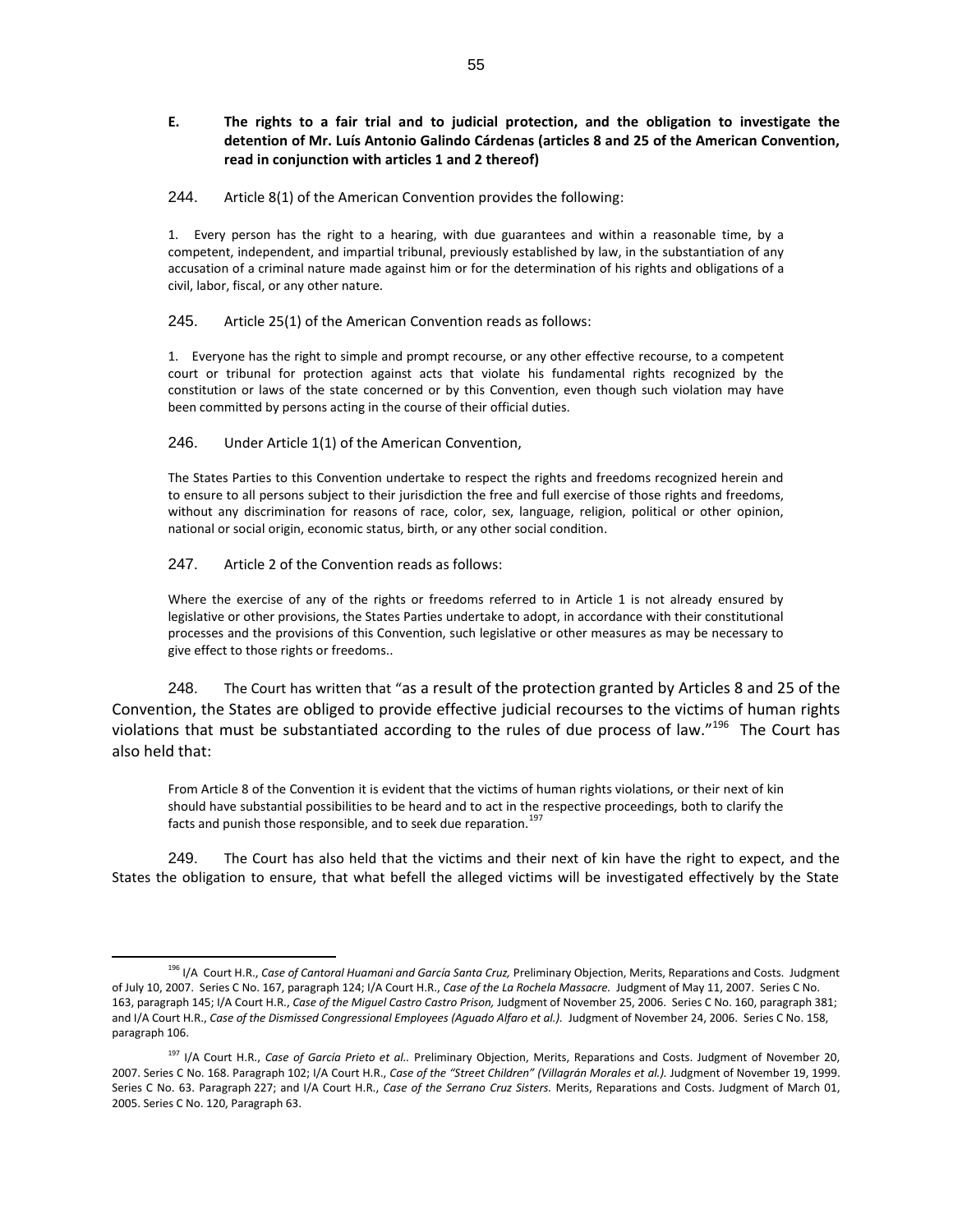authorities; that proceedings will be filed against those allegedly responsible for the unlawful acts; and, if applicable, the pertinent penalties will be imposed, and the losses suffered by the next of kin redressed.<sup>198</sup>

250. From the foregoing it follows that once the State authorities learn of an act that violates human rights, including the rights to humane treatment and personal liberty,<sup>199</sup> they have an obligation to undertake *ex* officio and without delay, a serious, impartial and effective investigation,<sup>200</sup> which is to be conducted within a reasonable period of time. $201$ 

251. The IACHR has maintained that "in light of the general obligation of the States party to respect and ensure the rights of all persons under their jurisdiction, contained in Article 1(1) of the American Convention, the State has the duty to immediately and ex officio begin an effective investigation to identify, try, and punish those responsible, when there is a complaint or there are grounds to believe that an act of torture has been committed in violation of Article 5 of the American Convention."<sup>202</sup>

252. Along this same line of reasoning, the Inter-American Court has held that:

based on the general obligation to guarantee every person subject to its jurisdiction the human rights set forth in Article 1(1) of the Convention, together with the right to personal integrity set forth in Article 5 (Right to Personal Integrity) of the treaty, the State has the obligation to immediately initiate *ex officio* an effective investigation to identify, prosecute and punish perpetrators when a complaint has been filed or when there are sufficient reasons to believe that an act of torture has been committed.<sup>203</sup>

253. Based on the facts established in the instant case, the Commission observes that Mr. Galindo filed a complaint with the Provincial Prosecutor of First Instance on December 13, 1994, regarding the militarypolice investigation to which he had been subjected for the alleged crime of terrorism and during which he had been held in custody and then released without ever knowing "how the authorities had decided his case." Mr. Galindo also complained that: 1) he was never formally notified of the charge against him or of the reasons for his detention, a detention that happened after the President of the Republic had already told the media about his case and his detention, even though he was at the time not yet in custody; 2) his detention was arbitrary both procedurally and substantively and had exceeded the legal limit, as he was held for 31 days without ever being brought before the competent judge; 3) his position as a provisional magistrate on the Huánuco Superior Court was not respected as required under Article 191 of the Organic Law of the Judiciary; 4) he was held in confinement on a military base where he initially suffered psychological torture and was held incommunicado; 5) reports were circulated to the effect that he had claimed the benefits of the Repentance Law, which was a false and tendentious

 $\overline{a}$ 

<sup>198</sup> I/A Court H.R., *Case of García Prieto et al..* Preliminary Objection, Merits, Reparations and Costs. Judgment of November 20, 2007. Series C No. 168. Paragraph 103; I/A Court H.R., *Case of Bulacio*. Preliminary Objections, Merits, Reparations and Costs*.* Judgment of September 18, 2003. Series C No. 100, Paragraph 114; and I/A Court H.R., *Case of the Miguel Castro Castro Prison.* Judgment of November 25, 2006. Series C No. 160. Paragraph 382.

<sup>199</sup> I/A Court H.R., *Case of Cantoral Huamaní and García Santa Cruz.* Preliminary Objection, Merits, Reparations and Costs. Judgment of July 10, 2007. Series C No. 167. Paragraph 100.

<sup>&</sup>lt;sup>200</sup> I/A Court H.R., *Case of García Prieto et al..* Preliminary Objection, Merits, Reparations and Costs. Judgment of November 20, 2007. Series C No. 168. Paragraph 101; I/A Court H.R., *Case of the Gómez Paquiyauri Brothers*. Judgment of July 8, 2004. Series C No. 110. Paragraphs 146; I/A Court H.R., *Case of Cantoral Huamaní and García Santa Cruz,* Preliminary Objection, Merits, Reparations and Costs. Judgment of July 10, 2007. Series C No. 167. Paragraph 130.

<sup>201</sup> I/A Court H.R., *Case of Bulacio*. Judgment of September 18, 2003. Series C No. 100. Paragraph 114; I/A Court H.R., *Case of the La Rochela Massacre*. Judgment of May 11, 2007. Series C. No. 163.Paragraph 146; I/A Court H.R., *Case of the Miguel Castro Castro Prison.* Judgment of November 25, 2006. Series C No. 160. Paragraph 382.

<sup>202</sup> IACHR, Report No. 88/08, Case 12.449, *Teodoro Cabrera García and Rodolfo Montiel Flores*, October 30, 2008, paragraph 158.

<sup>203</sup> I/A Court H.R., *Case of Baldeón García*. Merits, Reparations and Costs. Judgment of April 6, 2006. Series C No. 147, paragraph 156; *Case of Gutiérrez Soler*. Merits, Reparations and Costs. Judgment of September 12, 2005. Series C No. 132, paragraph 54; *Case of Tibi*. Judgment of September 7, 2004. Series C No. 114, paragraph 159 and *Case of Ximenes Lopes*. Merits, Reparations and Costs. Judgment of July 4, 2006. Series C No. 149, paragraph 148. See also, *Eur.C.H.R.*, *Assenov and others v. Bulgaria,* no. 90/1997/874/1086, Judgment of 28 October 1998, par. 102 and *Eur.C.H.R.*, *Ilhan v. Turkey* [GC]*,* no. 22277/93, Judgment of 27 June 2000, paras. 89-93.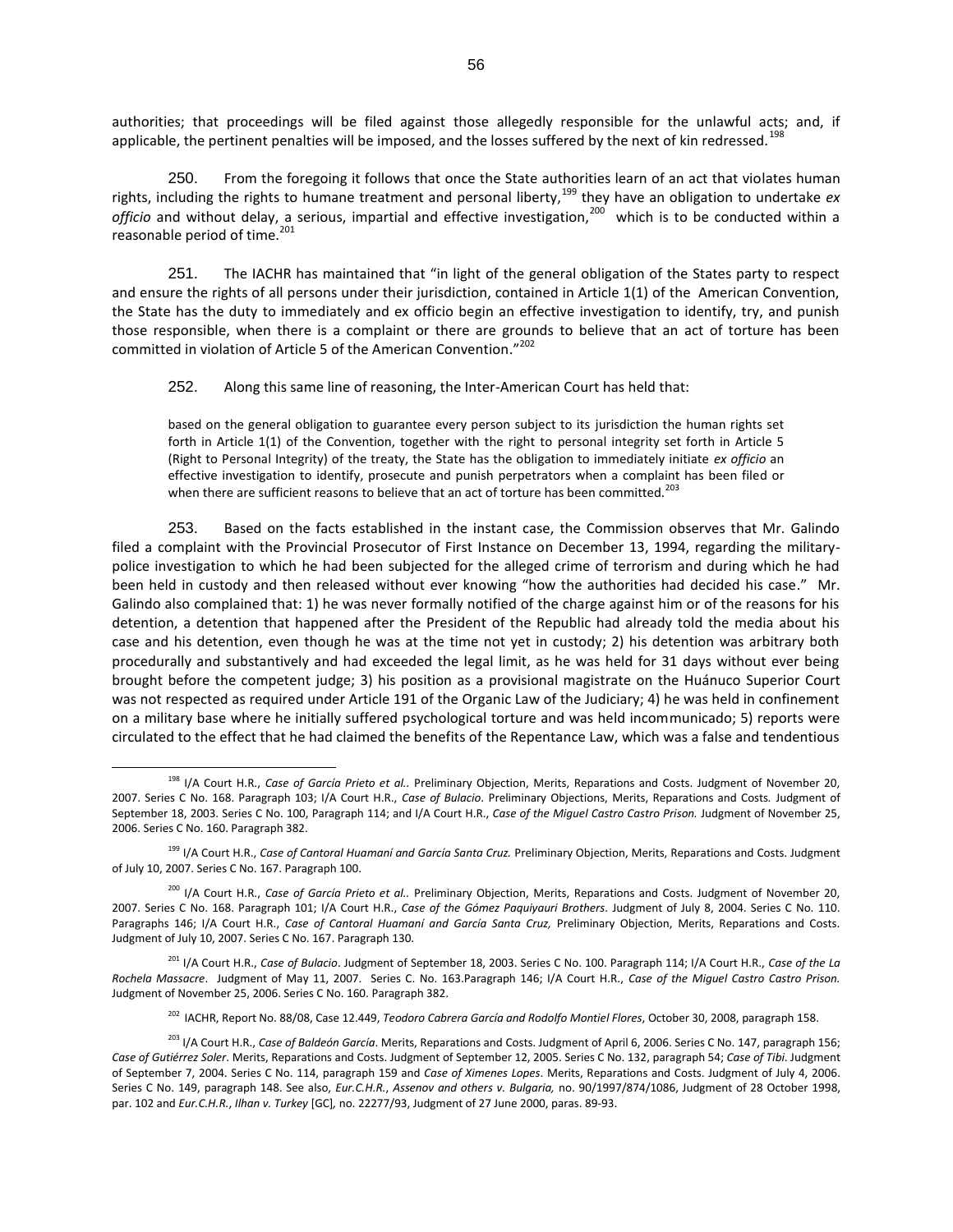assertion; 6) the statement he made to members of DINCOTE-LIMA who were investigating his case at the Yanac military base was replaced and the findings from the clarifications had been misrepresented to attribute to him a repentance that he never expressed nor admitted to. In his complaint, Mr. Galindo Cárdenas requested certified copies of the earlier investigation.

254. Then, on January 16, 1995, Mr. Galindo submitted a brief to the Office of the Attorney General of the Nation in which he filed his complaints regarding the earlier events and reported that as of that day he had still not been given the certified copies he had requested or any answer to the complaint he filed. Mr. Galindo also asked the Attorney General to give him personal guarantees, as he had learned that in response to his repeated complaints, the head of the Huánuco military-political command and officials at the Public Prosecutor's Office who participated in his investigation, had made public statements in Huánuco to the effect that he would be arrested again on similar grounds. On January 18, 1995, Mr. Galindo sent another brief to the Attorney General's Office, amplifying his complaint. The Commission has not been informed as to whether any action was ever taken on that complaint.

255. Based on the facts established in this case, the Commission observes that the State has not undertaken any investigation since the time Mr. Galindo filed his first complaint in late 1994, despite having knowledge of the earlier complaints and of others that Mr. Galindo filed with the Ministry of Defense of Peru and the Inspector General of the Ministry of Defense, and with the Human Rights Commission of the Democratic Constituent Congress. Nor has the Commission been informed by the State that the Attorney General of the Nation has undertaken an investigation based on the request made by the Executive Council of the Judiciary on January 17, 1995.

256. The Commission also notes that on May 8, 1998, the Public Prosecutor's Office decided to close the record on the complaint that Mr. Galindo brought against the former Provincial Prosecutor of the Huánuco Combined Provincial Prosecutor's Office and the former Chief Superior Prosecutor of Huánuco, for the crimes of abuse of authority, abuse of public office and breach of public duty, based on the Amnesty Law.

257. The Commission observes that in the *Case of Barrios Altos v. Peru,* the Court examined the content and scope of amnesty laws No. 26.479 and No. 26.492. In its judgment on the merits, dated March 14, 2001, it held that those laws "are incompatible with the Convention [...] [and therefore] "lack legal effect."<sup>204</sup> The Court's interpretation was that "enactment of a law that is manifestly incompatible with the obligations undertaken by a State Party to the Convention is *per se* a violation of the Convention for which the State incurs international responsibility [and] given the nature of the violation that Amnesty Laws No. 26479 and No. 26492 constitute, the effects of the decision in the judgment on the merits of the Barrios Altos Case are general in nature."205

258. Given the circumstances, the Commission considers that the failure thus far to undertake an investigation into the facts, constitutes clear noncompliance with the duty to guarantee the rights to humane treatment and personal liberty.<sup>206</sup> Furthermore, that failing has created a situation of impunity and a denial of justice with respect to these events, which persists to this day.

259. Based on the foregoing considerations, the Commission concludes that the State of Peru violated the rights to judicial guarantees and to judicial protection recognized in articles 8(1) and 25(1) of the American

<sup>204</sup> I/A Court H.R., *Case of Barrios Altos v. Peru*. Merits. Judgment of March 14, 2001. Series C No. 75, paragraphs 41-44 and operative paragraph four.

<sup>205</sup> I/A Court H.R., *Case of Barrios Altos v. Peru*. Interpretation of the Judgment on the Merits. Judgment of September 3, 2001. Series C No. 83, paragraph 18 and operative paragraph two.

<sup>206</sup> I/A Court H.R., *Case of González et al. "Cotton Field".* Judgment of November 16, 2009. Paragraph 287; I/A Court H.R., *Case of the Pueblo Bello Massacre v. Colombia*. Judgment of January 31, 2006. Series C No. 140. Paragraph 142.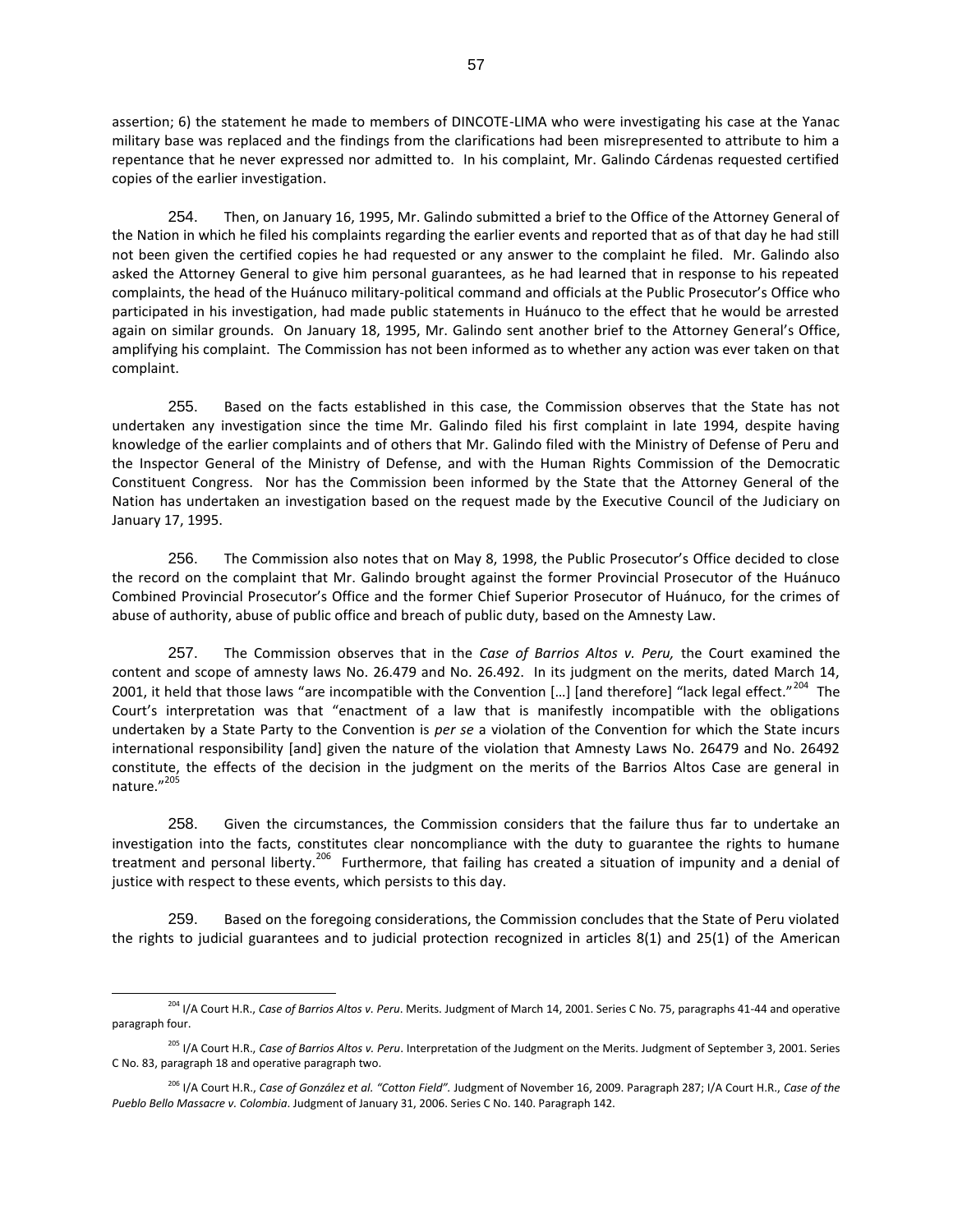Convention, read in conjunction with the obligations established in Article 1(1) and Article 2 thereof, to the detriment of Luis Antonio Galindo.

# **F. Right to humane treatment (Article 5 and Article 1(1) of the American Convention on Human Rights) of the victim's next of kin.**

260. Article 5(1) of the American Convention, which recognizes the right to personal integrity, provides that "[e]very person has the right to have his physical, mental, and moral integrity respected." The Commission has observed the following in this regard:

Among the fundamental principles upon which the American Convention is grounded is the recognition that the rights and freedoms protected thereunder are derived from the attributes of their human personality. From this principle flows the basic requirement underlying the Convention as a whole, and Article 5 in particular, that individuals be treated with dignity and respect.<sup>207</sup>

261. The case law of the Inter-American Court is that the next of kin of victims may be victims of violations of their right to mental and moral integrity.<sup>208</sup> The Inter-American Court has reasoned that the right to mental and moral integrity of the victims' next of kin is violated based on the additional suffering they have undergone as a consequence of the specific circumstances of the violations committed against their loved ones<sup>209</sup> and based on the subsequent actions or omissions of state authorities regarding these facts.<sup>210</sup>

262. The petitioner states that when the President of the Republic publicly labeled Mr. Galindo a repentant terrorist, in violation of the terrorism legislation, Mr. Galindo's physical and personal integrity was imperiled, he was exposed to harassment from various sectors of the government and his professional work as an attorney was adversely affected. The petitioner alleges that this did severe moral injury to Mr. Galindo and his family, especially his wife and eldest child, who was ten years old at the time of the events. The petitioner states that as a consequence of being branded a subversive criminal by the State, his professional associations were cut off and he was forced to sell his home, his car and his wife's business, change his son to a different school and get him psychological treatment.

263. The Commission notes that as a consequence of his detention on October 16, 1994, Magistrate Galindo Cárdenas tendered his resignation from his position as a magistrate on the Huánuco-Pasco Superior Court on October 20, 1994. It has also been established that on November 21, 1994, Mr. Galindo requested personal guarantees from the Minister of the Interior, both for himself and his family members and that on January 16, 1995, he applied to the Office of the Attorney General of the Nation requesting that he be granted personal guarantees inasmuch as the Head of the Huánuco Military-Political Command and officials from the Public Prosecutor's Office who participated in the investigation to which he was subjected had threatened him that they could throw him back in jail on the same grounds. The Commission has not been informed whether the authorities had answered or taken any measures in this regard.

264. In its Final Report, Peru's Truth and Reconciliation Commission states that: "In addition to the death and disappearance of loved ones, there are other losses that, although not irreparable, have painful effects,

<sup>&</sup>lt;sup>207</sup> IACHR. Report No. 38/00, Case 11.743, Merits, Rudolph Baptiste, Grenada, April 13, 2000, paragraph 89.

<sup>208</sup> I/A Court H.R., *Case of Juan Humberto Sánchez v. Honduras.* Preliminary Objection, Merits, Reparations and Costs. Judgment of June 7, 2003. Series C No. 99, paragraph 101; *Case of the Dos Errers Massacre v. Guatemala.* Preliminary Objection, Merits, Reparations and Costs. Judgment of November 24, 2009. Series C No. 211, paragraph 206, and *Case of Heliodoro Portugal v. Panama.* Preliminary Objections, Merits, Reparations and Costs. Judgment of August 12, 2008. Series C No. 186, paragraph 163.

<sup>&</sup>lt;sup>209</sup> I/A Court H.R., *Case of the Miguel Castro Castro Prison v. Peru.* Merits, Reparations and Costs. Judgment of November 25, 2006. Series C No. 160, paragraph 335; *Case of Vargas Areco v. Paraguay.* Merits, Reparations and Costs. Judgment of September 21, 2006. Series C No. 153, paragraph 96.

<sup>210</sup> I/A Court H.R. *Case of Manuel Cepeda Vargas v. Colombia.* Preliminary Objections, Merits and Reparations. Judgment of May 26, 2010. Series C No. 213, paragraph 195.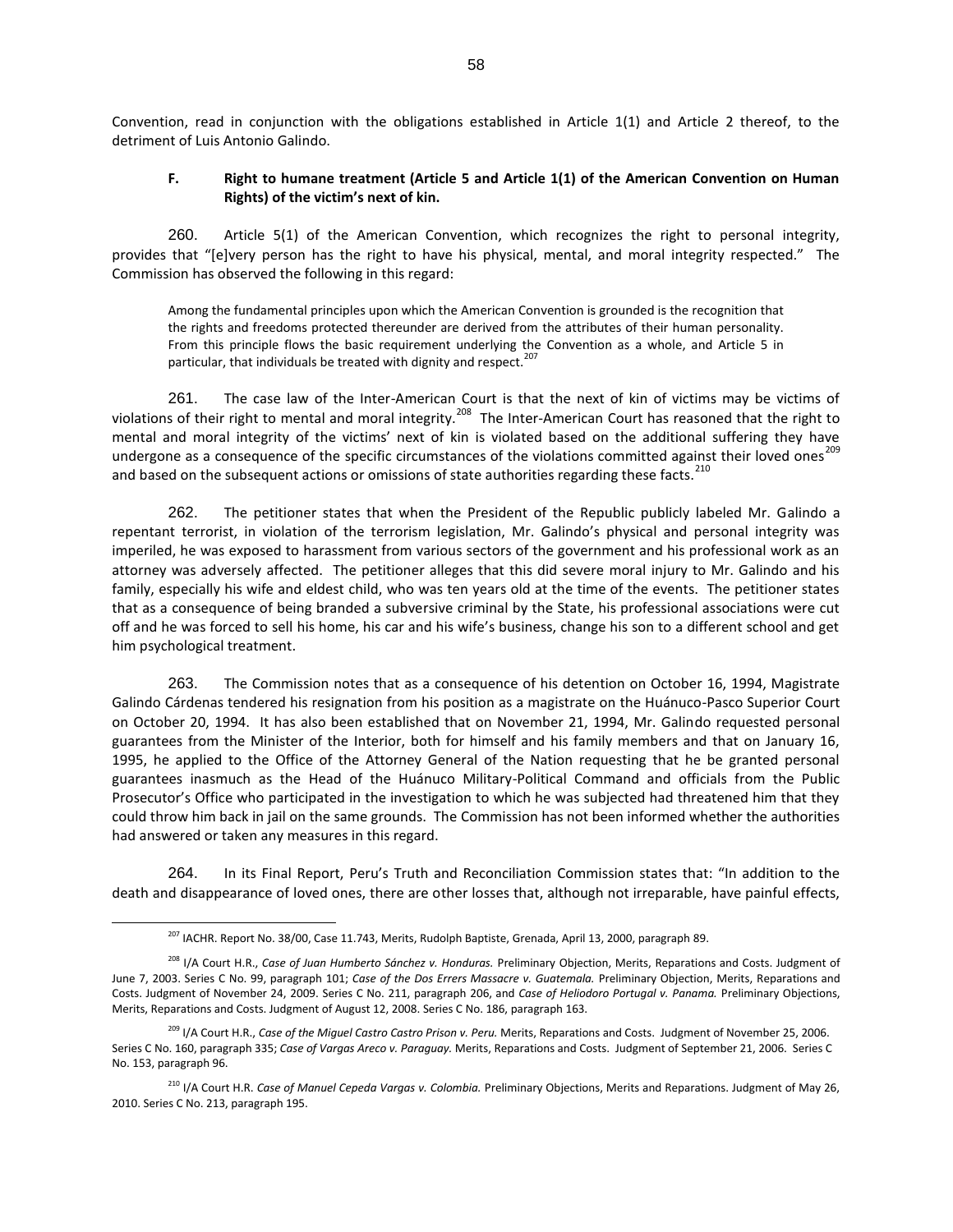especially where children are concerned. We are referring to the lost or diminished capacity of adults to offer their children protection and security."<sup>211</sup>

265. Based on the psychiatric reports submitted, the Commission has taken as fact that Mr. Galindo's wife, Irma Díaz de Galindo, and their son endured suffering as a consequence of the detention of her husband and the father of their son. It has also taken as fact that the wife suffered a depressive neurosis and the son an infantile depressive neurosis that necessitated psychological and pharmacological treatment as a result of Mr. Galindo having to resign his office as magistrate on the Huánuco-Pasco Superior Court and being branded a terrorist criminal by the President of the Republic in statements to the media, and the assertion that he had claimed the benefit of the Repentance Law.

266. The Commission observes that given the complaints that Mr. Galindo filed concerning his unlawful and arbitrary detention, the State had an obligation to guarantee the right of his next of kin to personal integrity through an effective investigation; the absence of an effective recourse constituted an added source of suffering and anguish for the victims, one of whom was a child at the time of the events. Here, the Report of the Truth and Reconciliation Commission pointed out that:

Injustice and impunity have a dispiriting effect. Because the public does not have the assurance of a system that guarantees a fair trial that, in end, will punish those guilty of crimes, the public can end up feeling defeated. As we previously commented, the sense of a loss of protection does not come solely from the loss of loved ones or property; people can also feel that they are not being defended by the institutions whose purpose is to protect them and ensure that they get justice. For many people, this lack of protection instilled in them a sense of resignation and hopelessness borne of the certainty, learned from experience, that no one would listen to and acknowledge their complaint, that the institutions were not going to take any action, and that they would again be mistreated. **<sup>212</sup>**

267. Consequently, the Commission concludes that in the instant case, the right to personal integrity recognized in Article 5 of the American Convention, read in conjunction with Article 1(1) thereof, was violated to the detriment of the wife and son of Mr. Galindo Cárdenas.

# **VI. CONCLUSIONS**

268. Based on the considerations of fact and of law set forth throughout this report, the Inter-American Commission concludes that the Peruvian State is responsible for violation of the rights to humane treatment, personal liberty, judicial guarantees, freedom from *ex post facto* laws and non-retroactivity of the law, and judicial protection, recognized in articles 5, 7, 8, 9 and 25 of the American Convention, read in conjunction with the obligations established in articles 1(1) and 2 thereof, to the detriment of Mr. Luís Antonio Galindo Cárdenas, and for violation of Article 5, to the detriment of his wife and son..

#### **VII. RECOMMENDATIONS**

269. Based on the above considerations,

# **THE INTER-AMERICAN COMMISSION ON HUMAN RIGHTS IS RECOMMENDING TO THE PERUVIAN STATE THAT IT:**

1. Order that full reparations be made to Mr. Luis Antonio Galindo Cárdenas for the human rights violations found in the present report. These reparations should include pecuniary and non-pecuniary damages. If

 $\overline{a}$ <sup>211</sup> Final Report of the Truth and Reconciliation Commission, 2003, PART THREE: THE AFTERMATH OF THE VIOLENCE, Chapter 1: The psycho-social aftereffects, 1.2.1.5. Lack of protection and care, p. 194, available [in Spanish] a[t www.cverdad.org.pe/ifinal/index.php.](http://www.cverdad.org.pe/ifinal/index.php)

<sup>&</sup>lt;sup>212 212</sup> Final Report of the Truth and Reconciliation Commission, 2003, PART THREE: THE AFTERMATH OF THE VIOLENCE, Chapter 1: The psychosocial aftereffects, 1.3.4.3. Indignation and despair in the face of impunity, p. 246 [Translation ours].